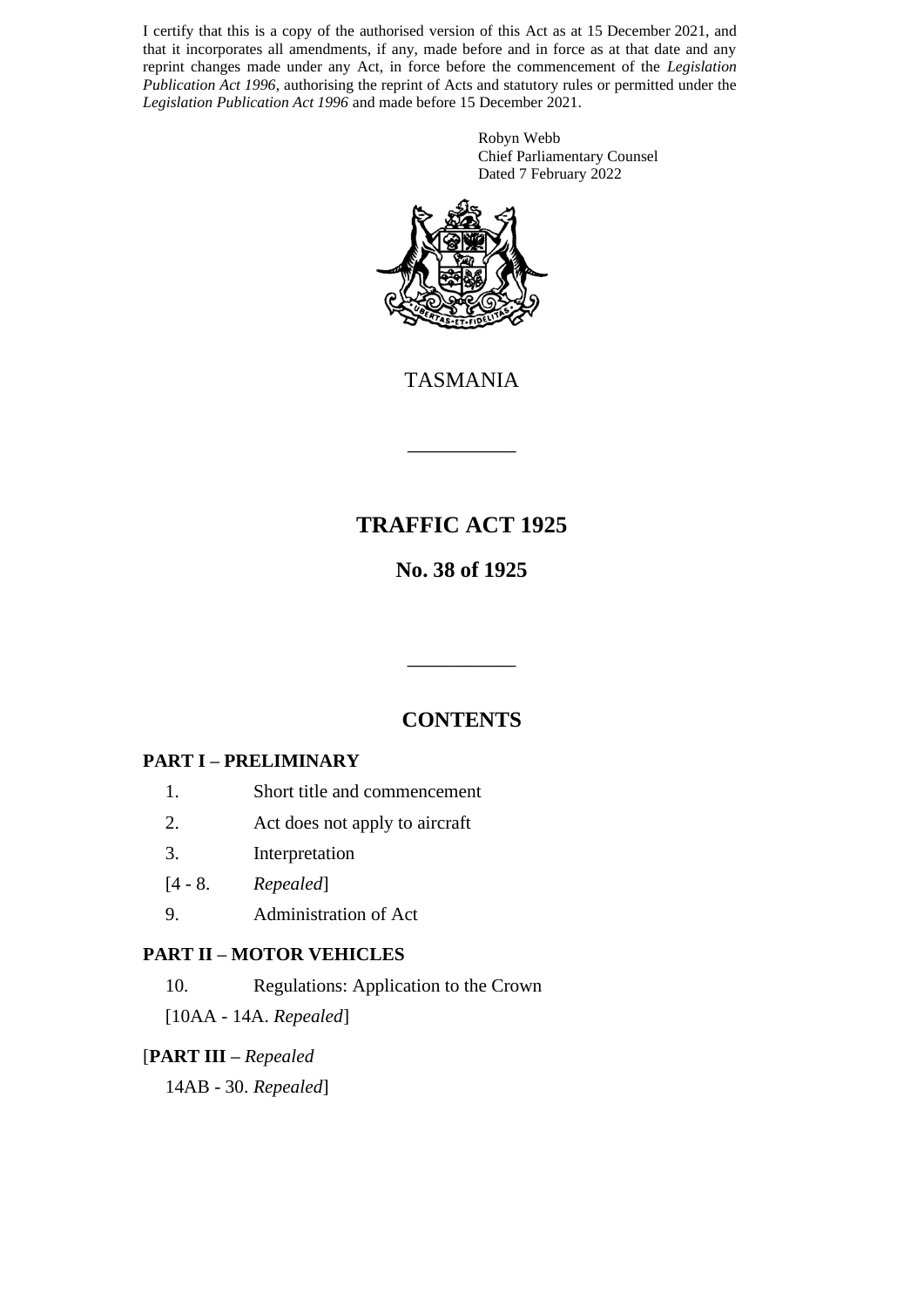#### **PART IIIA – PROVISIONS RELATING TO APPEALS FROM DECISIONS OF THE COMMISSION**

[30A - 30C. *Repealed*]

## **PART IV – TRAFFIC**

| 31.                    | Regulations on recommendation of committee or council                                                                         |  |  |  |
|------------------------|-------------------------------------------------------------------------------------------------------------------------------|--|--|--|
| 31A.                   | Nationally uniform road traffic laws                                                                                          |  |  |  |
| 32.                    | Reckless driving                                                                                                              |  |  |  |
| 33.                    | Duty of driver to stop and assist in case of accident                                                                         |  |  |  |
| $[33A - 40.$ Repealed] |                                                                                                                               |  |  |  |
| 41.                    | Refusing to give name and address, &c.                                                                                        |  |  |  |
| 41A.                   | Power of police officer to forbid incapable person to drive, &c.                                                              |  |  |  |
| 41B.                   | Power of police officer to temporarily confiscate personal<br>mobility devices, wheeled recreational devices and wheeled toys |  |  |  |
| 41C.                   | Road authorities not liable if roads, &c., unsuitable for wheeled<br>recreational devices and toys                            |  |  |  |
| 41CA.                  | Declaration of road for use by personal mobility devices                                                                      |  |  |  |
| 41D.                   | Seizure of detection devices                                                                                                  |  |  |  |
| 41E.                   | Seizure of vehicles                                                                                                           |  |  |  |
| 41F.                   | Disposal of seized vehicles                                                                                                   |  |  |  |
| 41G.                   | Hazardous lights and reflectors                                                                                               |  |  |  |
| 41H.                   | Obscuring traffic control devices                                                                                             |  |  |  |
| 41I.                   | Tampering with traffic control devices                                                                                        |  |  |  |
| 41J.                   | Unlawful road markings                                                                                                        |  |  |  |
| 42.                    | Use of loudspeakers on or from vehicles                                                                                       |  |  |  |
| 43.                    | Removal of things obstructing public streets                                                                                  |  |  |  |
| [43A.                  | Repealed                                                                                                                      |  |  |  |

#### **PART IVA – THE DEMERIT POINTS SYSTEM**

[43AA - 43F. *Repealed*]

## **PART IVB – TRAFFIC INFRINGEMENT NOTICES**

## *Division 1 – Notices of demand*

43G. Notice of demand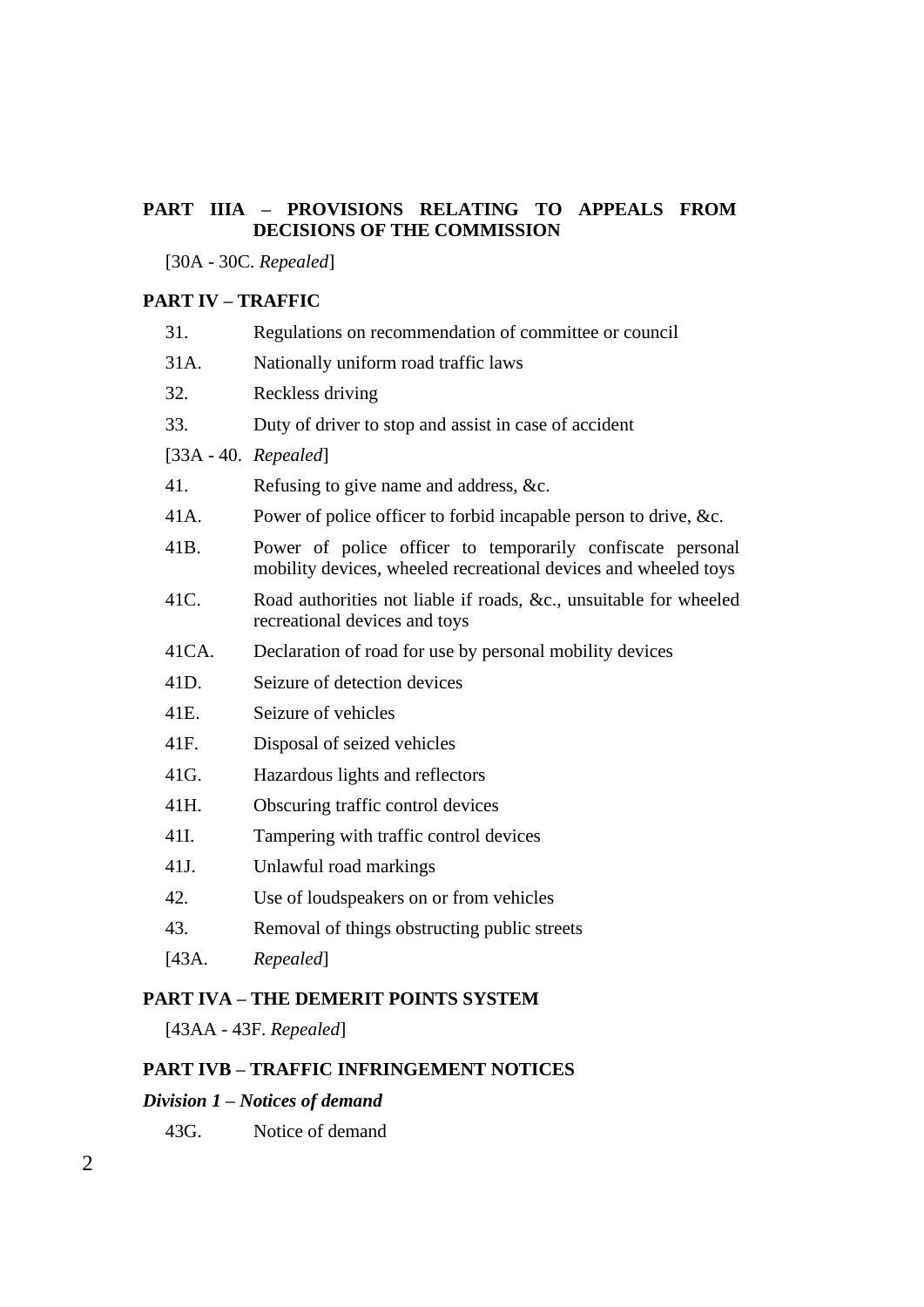- 43GA. Statutory declaration naming driver
- 43GB. Withdrawal of notice of demand
- 43GC. Suspension of registration on non-compliance with notice of demand

#### *Division 2 – Traffic infringement notices*

- 43H. Traffic infringement notices
- 43HA. Notification of driver by statutory declaration
- 43HB. Bodies corporate
- [43J 43K. *Repealed*]
- 43L. Service of notices
- [43LA. *Repealed*]
- 43M. Application of penalties in respect of traffic infringement notices

#### *Division 3 – Miscellaneous*

- 43N. Prescribed offences for Part IVB
- 43O. Transitional provision

#### **PART V – MISCELLANEOUS AND GENERAL**

| 43P.        | Complaint for offence detected by photographic detection device                   |  |  |  |
|-------------|-----------------------------------------------------------------------------------|--|--|--|
| 43Q.        | <b>Statutory declarations</b>                                                     |  |  |  |
| 44.         | <b>Additional regulations</b>                                                     |  |  |  |
| 45.         | Local and other special provisions in regulations                                 |  |  |  |
| $[46 - 47]$ | Repealed]                                                                         |  |  |  |
| 48.         | Commission may post up notices on any building, &c.                               |  |  |  |
| 49.         | Erection of standards, &c., by Commission                                         |  |  |  |
| 49A.        | Installation of road humps                                                        |  |  |  |
| [49B.       | Repealed                                                                          |  |  |  |
| 50.         | Compensation may be allowed to defendant when complainant<br>not a police officer |  |  |  |
| 51.         | Facilitation of proof of certain matters                                          |  |  |  |
|             | $[51A - 51B. Repeated]$                                                           |  |  |  |
| 52.         | Penalties                                                                         |  |  |  |
| 53.         | Proceedings against owner or registered operator in certain cases                 |  |  |  |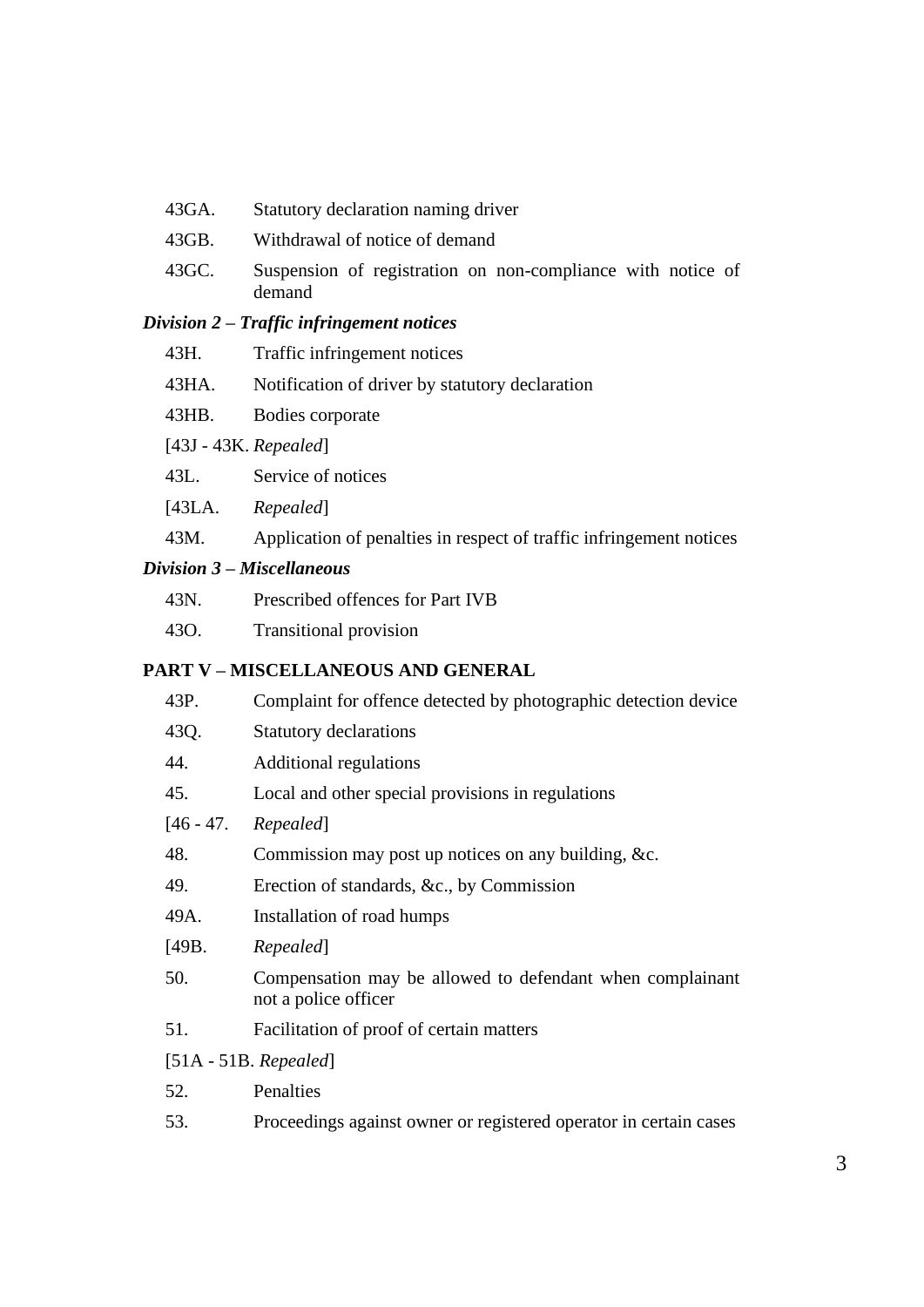- 54. Proceedings in relation to certain offences
- 55. Act to apply to Crown servants
- 56. Liability under other Acts or at common law

#### **PART VI – GENERAL POWERS AND DUTIES OF THE TRANSPORT COMMISSION**

- [57. *Repealed*]
- 58. Powers and duties of Commission
- 59. Traffic signs
- 60. Removal of obstructions to vision of drivers
- 61. Regulations

#### [**PART VII –** *Repealed*

62 - 75. *Repealed*]

#### **PART VIII – ELECTRONIC BILLBOARDS**

- 76. Interpretation of Part
- 77. What is an electronic billboard?
- 78. Restrictions on use of electronic billboards in traffic settings
- 79. Electronic billboard approvals
- 80. Directions to move unsafe or unauthorised electronic billboards, &c.
- 81. Seizure and removal of unsafe or unauthorised electronic billboards, &c.
- 82. Return or disposal of seized electronic billboards

#### **SCHEDULE 1**

- [**SCHEDULE 2 –** *Repealed*]
- [**SCHEDULE 3 –** *Repealed*]
- [**SCHEDULE 4 –** *Repealed*]
- [**SCHEDULE 5 –** *Repealed*]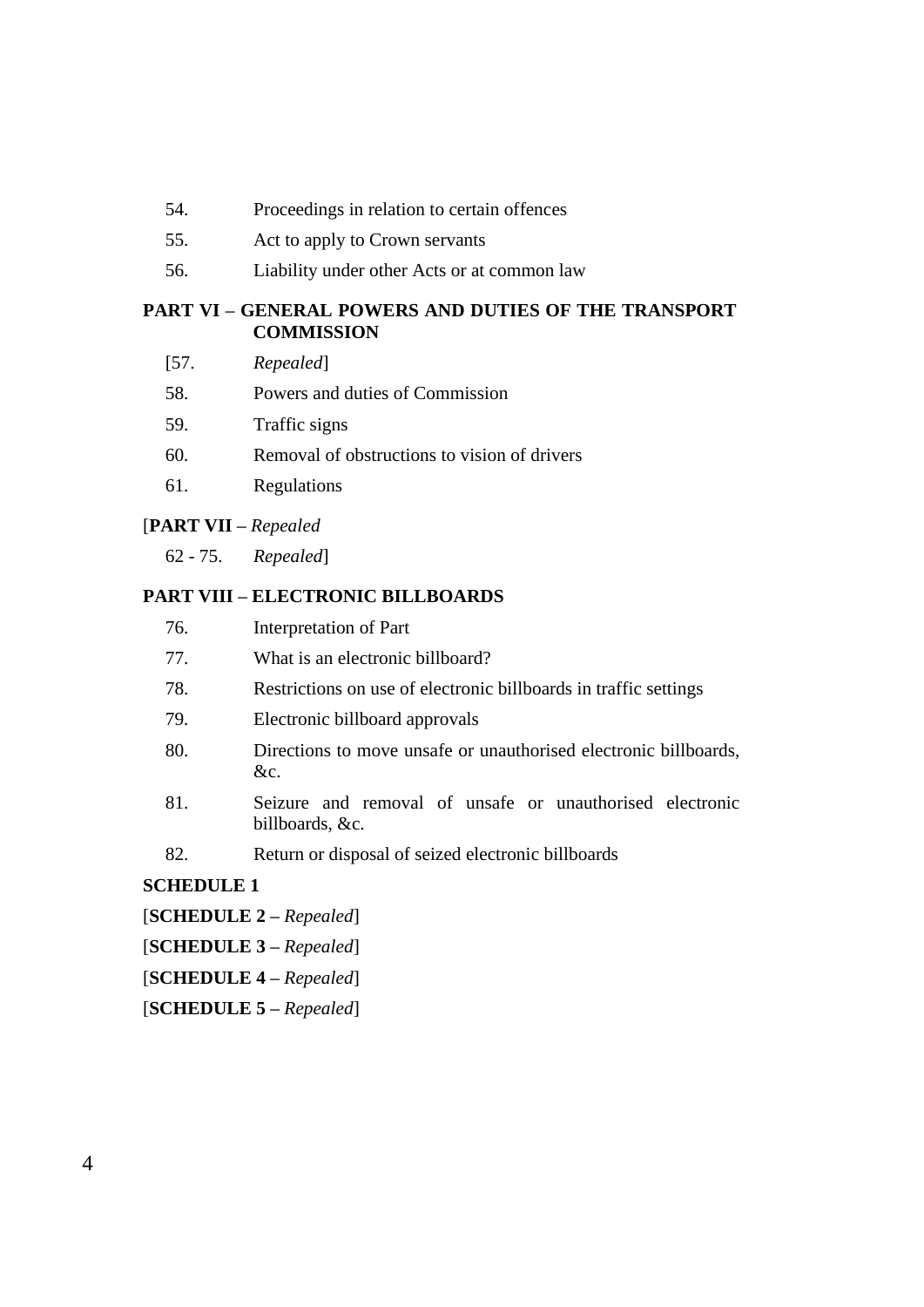

# **TRAFFIC ACT 1925**

## **No. 38 of 1925**

## **An Act to consolidate and amend the law relating to vehicular and other traffic**

# **[Royal Assent 11 December 1925]**

Be it enacted by His Excellency the Governor of Tasmania, by and with the advice and consent of the Legislative Council and House of Assembly, in Parliament assembled, as follows:

## **PART I – PRELIMINARY**

### **1. Short title and commencement**

This Act may be cited as the *Traffic Act 1925*, and shall come into force on 1st January 1926.

### **2. Act does not apply to aircraft**

This Act does not apply to aircraft.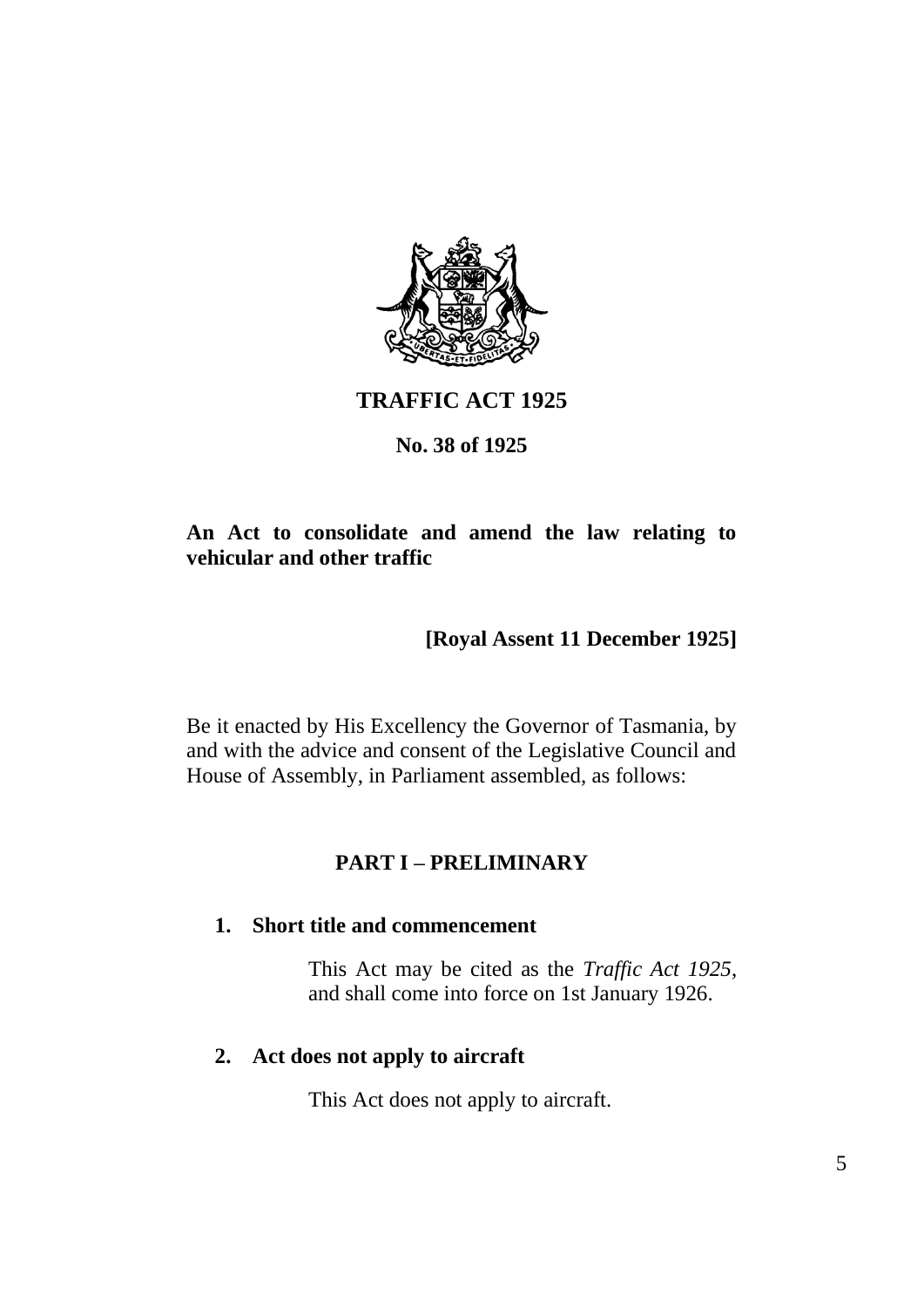#### **3. Interpretation**

–

(1) In this Act, unless the contrary intention appears

*Commission* means the Transport Commission incorporated under the *Transport Act 1981*;

- *council clerk* means a general manager within the meaning of the *Local Government Act 1993*;
- *Director, MPES* means the Director, Monetary Penalties Enforcement Service appointed under section 8 of the *Monetary Penalties Enforcement Act 2005*;
- *horses* include asses, mules, and other draught animals or beasts of burden;
- *motor vehicle race* has the same meaning as it has for the purposes of Division III of Part VI of the *Police Offences Act 1935*;
- *notice of demand* means a notice of demand served under section 43G;
- *officer of the Commission* means a person appointed or employed pursuant to section 8 of the *Transport Act 1981*;
- *parking offence* means an offence arising by reason of a vehicle being placed, left, or allowed to remain in a stationary position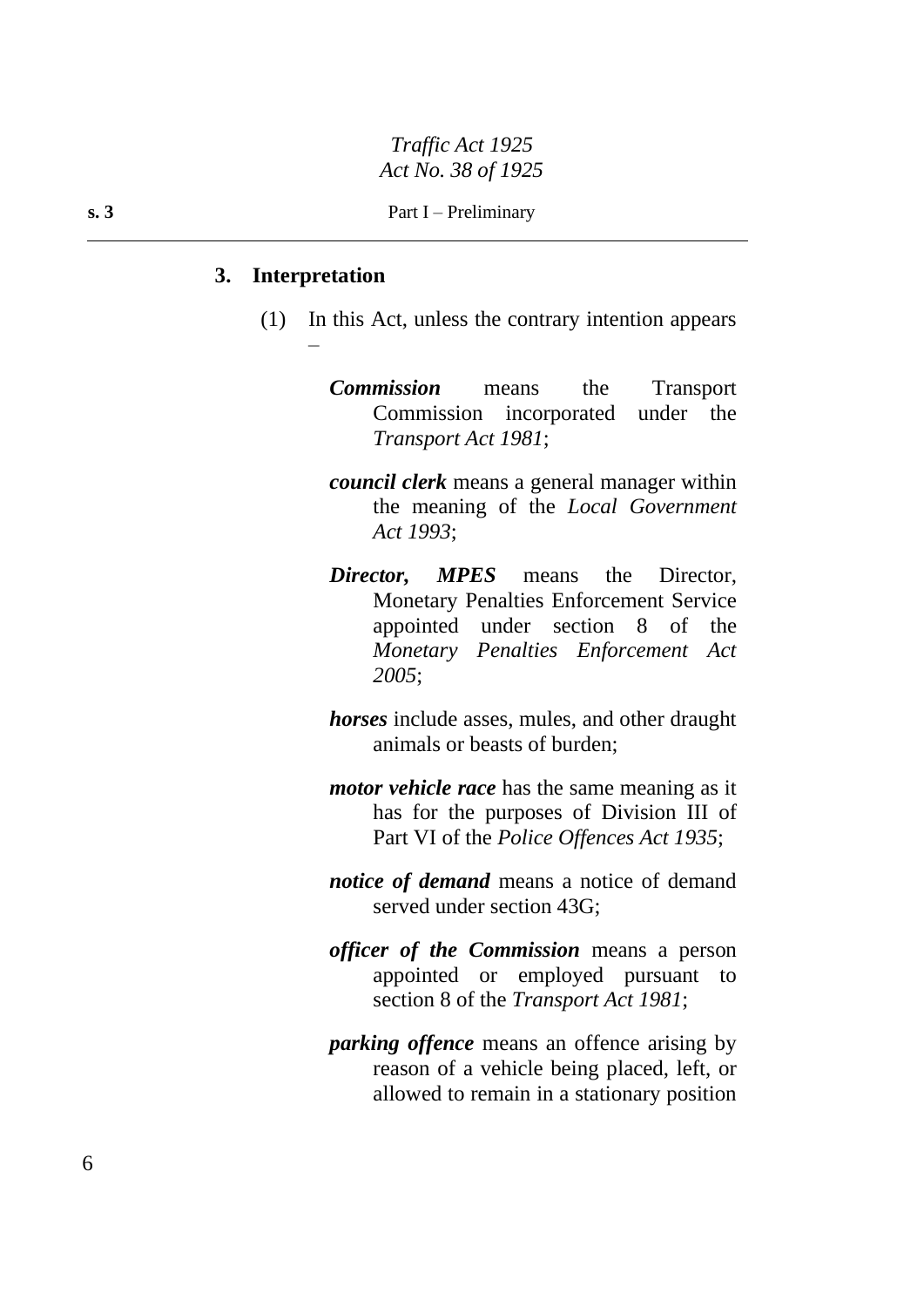in any street or part of a street contrary to the regulations made under this Act;

- *public passenger vehicle* means a motor vehicle that is used to operate a passenger transport service within the meaning of the *Passenger Transport Services Act 2011*;
- *public street* means any street, road, lane, thoroughfare, footpath, bridge, or place open to or used by the public, or to which the public have or are permitted to have access, whether on payment of a fee or otherwise;
- *registered operator* of a motor vehicle or a trailer means the registered operator for the purposes of the *Vehicle and Traffic Act 1999* or a corresponding law and includes –
	- (a) in the case of a vehicle to which a trade plate under the *Vehicle and Traffic Act 1999* or a similar device under a corresponding law is affixed – the person to whom the trade plate or similar device was issued; or
	- (b) in the case of a vehicle for which a short term unregistered vehicle permit under the *Vehicle and Traffic Act 1999* or a similar authorisation under a corresponding law has been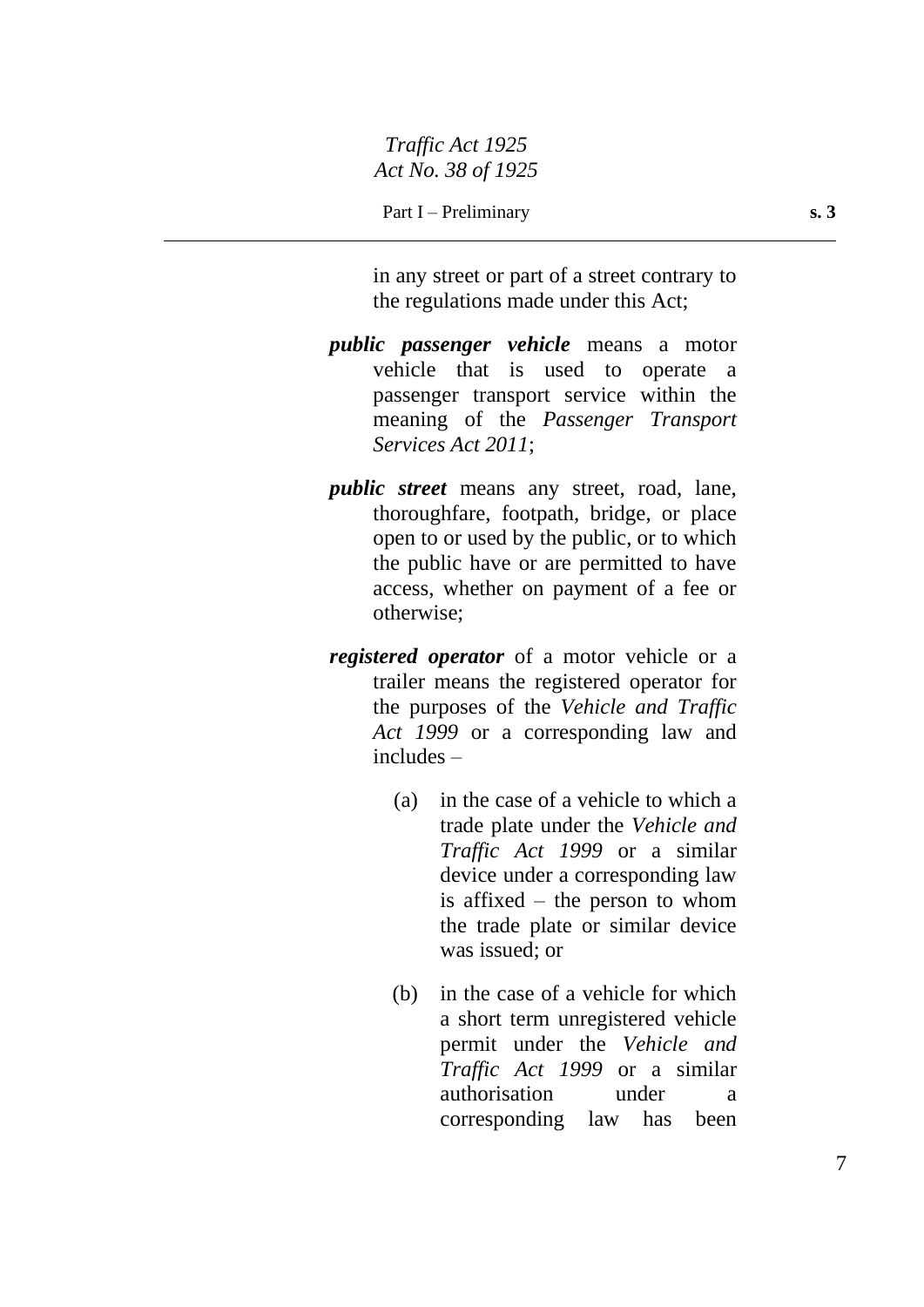**s. 3** Part I – Preliminary

issued – the person to whom the permit or authorisation was issued;

- *the regulations* means regulations made and in force under this Act;
- *reliability trial* has the same meaning as it has for the purposes of Division III of Part VI of the *Police Offences Act 1935*;
- *Road Rules* means the rules made under section 31A;
- *traffic infringement notice* has the meaning assigned to that expression by section 43H(1);
- *vehicle* includes any description of vehicle designed to move or to be moved on one or more wheels or revolving runners, and any truck, barrow, or similar vehicle, but, except as may be expressly prescribed by regulations, does not include a vehicle constructed or adapted for propulsion on rails only.
- (2) This Act is to be read together with the *Vehicle and Traffic Act 1999* as a single Act and accordingly –
	- (a) words and expressions used in this Act that are defined under the *Vehicle and Traffic Act 1999* (and not in this Act) have, unless the contrary intention appears, the same respective meanings; and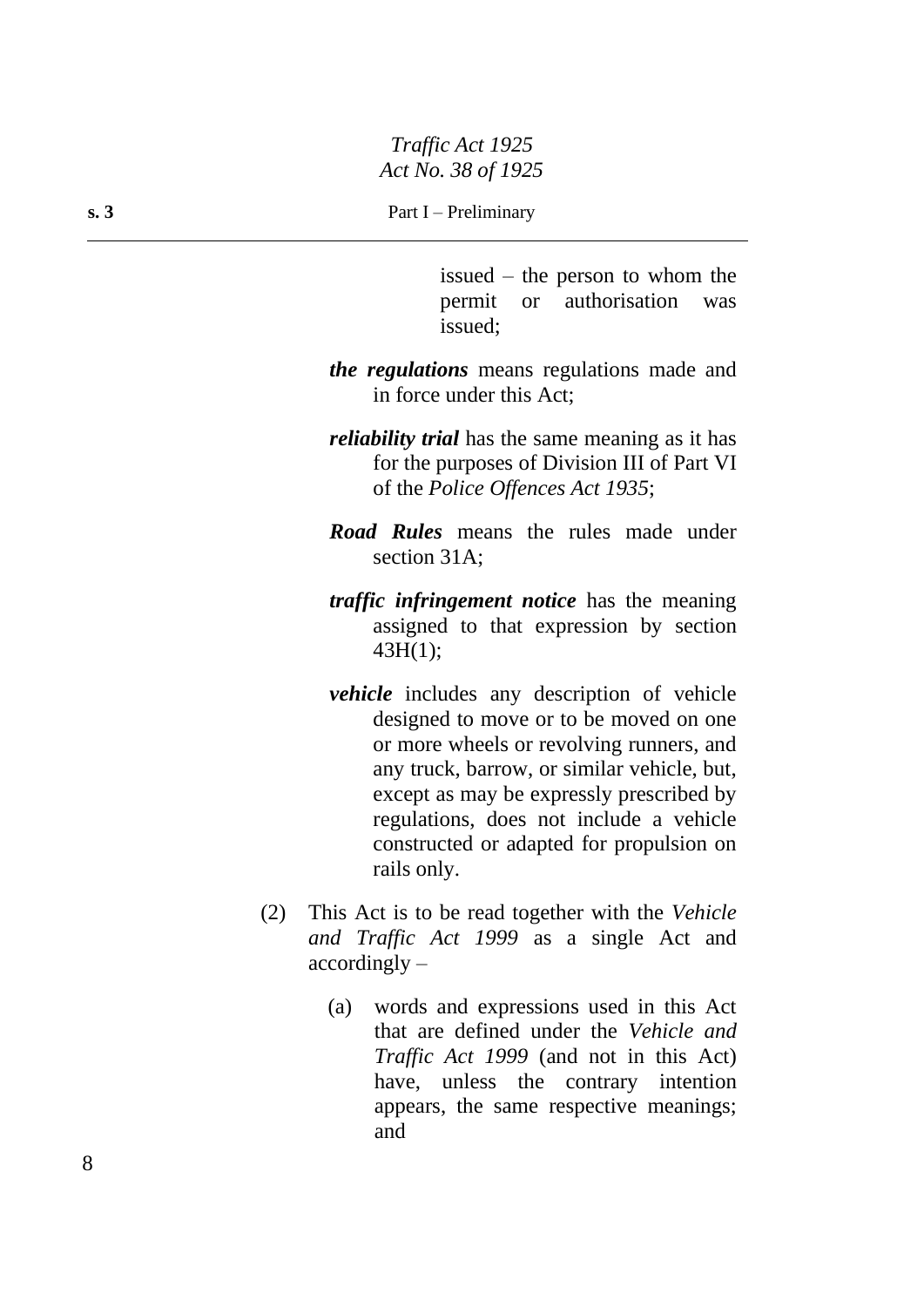(b) a reference to "this Act" extends, unless the contrary intention appears, to both Acts.

 $(3)$  . . . . . . . .

4 - 8**.** . . . . . . . .

## **9. Administration of Act**

- (1) This Act shall be administered by the Commission, all police officers, and such other State Service officers and State Service employees, if any, as shall be appointed for that purpose.
- (2) Where, under this Act or the *Vehicle and Traffic Act 1999*, any power or right may be exercised by an authorised officer, or any act is authorised or required to be done by or in respect of an authorised officer, that power may be exercised by, and that act may be done by or in respect  $of -$ 
	- (a) an officer of the Commission; or
	- (b) an officer of a local authority; or
	- (c) another person; or
	- (d) persons of a specified class –

authorised in writing by the Commission in that behalf.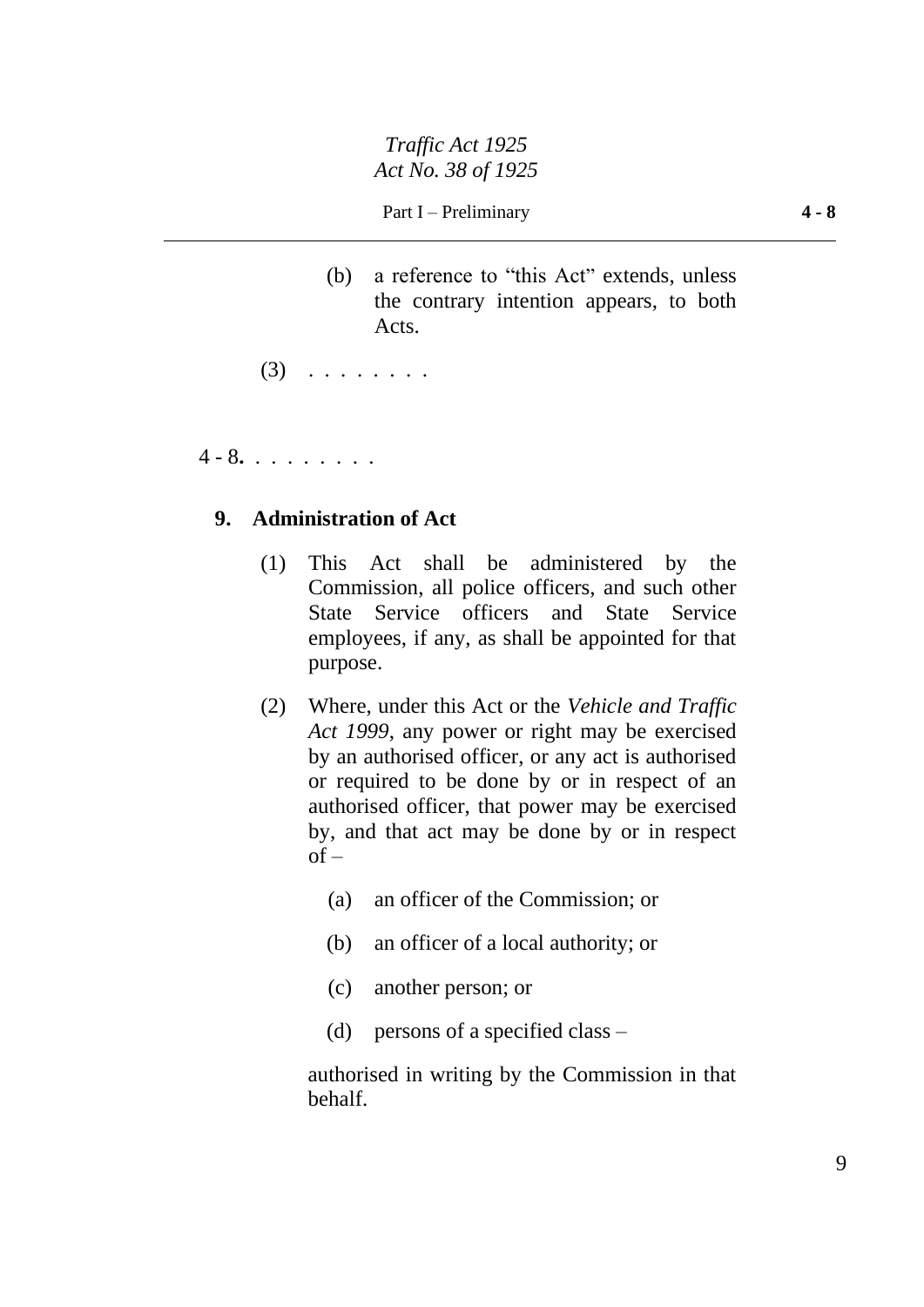- (2A) A person referred to in subsection  $(2)(c)$  may but need not be a State Service employee.
- (2B) A class of persons referred to in subsection  $(2)(d)$  may but need not be a class of State Service employees.
	- (3) The Commission may only authorise an officer of a local authority to exercise a power or right in respect of, or in respect of the prevention of, prescribed offences within the municipal area of that local authority.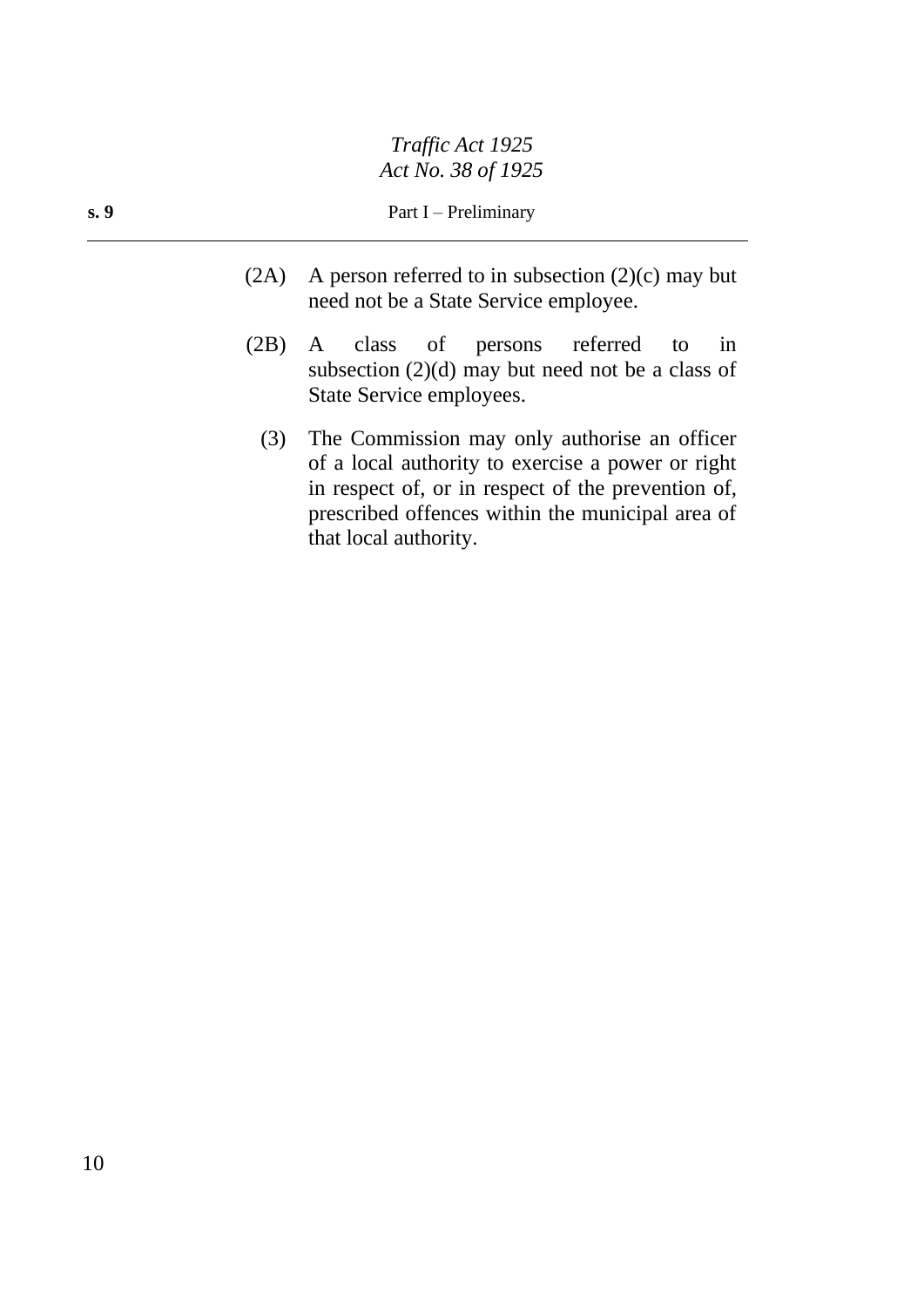### **PART II – MOTOR VEHICLES**

#### **10. Regulations: Application to the Crown**

#### $(1AA)$  . . . . . . .

- (1) The Governor may make regulations
	- $(a ja)$  . . . . . . . .
		- (jb) providing for and regulating the placement and display of identifying information, such as the name and address of a registered operator and business names, on public passenger vehicles, freight carrying vehicles and other kinds of vehicle specified in the regulations;
		- $(k)$  . . . . . . . .
		- (l) regulating and controlling the speed of motor vehicles in the public streets;
	- $(m o)$  . . . . . . . .
		- (oa) providing for  $-$ 
			- (i) the inspection of motor vehicles and trailers (other than motor vehicles and trailers liable to inspection under the *Vehicle and Traffic Act 1999*); and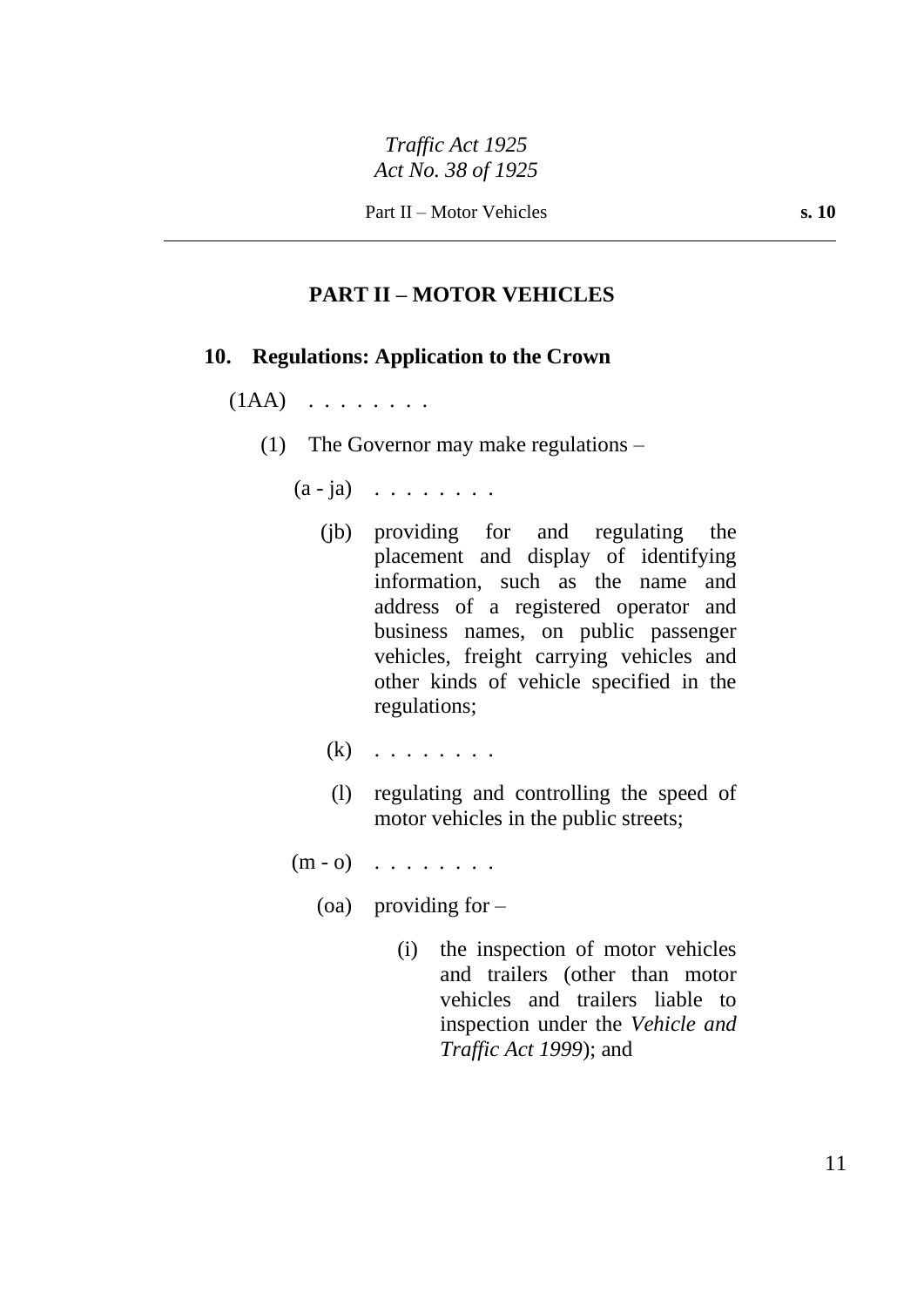#### **s. 10** Part II – Motor Vehicles

- (ii) the granting of certificates as to the result of those inspections; and
- (iii) the recovery of the cost of any such inspection or the granting of any such certificate from the registered operator of, or any other person having a right to the possession of, or the right to use, the vehicle in respect of which the inspection is made or the certificate granted;

 $(p - rb)$  . . . . . . .

- (rc) providing, either generally or in particular cases, requirements to be met in relation to freight carrying vehicles and other kinds of vehicle specified in the regulations, including the accommodation to be provided and the number of passengers, and the amount or mass of luggage or goods, that may be carried;
- (rd) providing for and regulating the operation of public passenger vehicles generally;
- (re) providing for and regulating the use of stands for the use of public passenger vehicles and freight carrying vehicles;

 $(rf)$  . . . . . . . .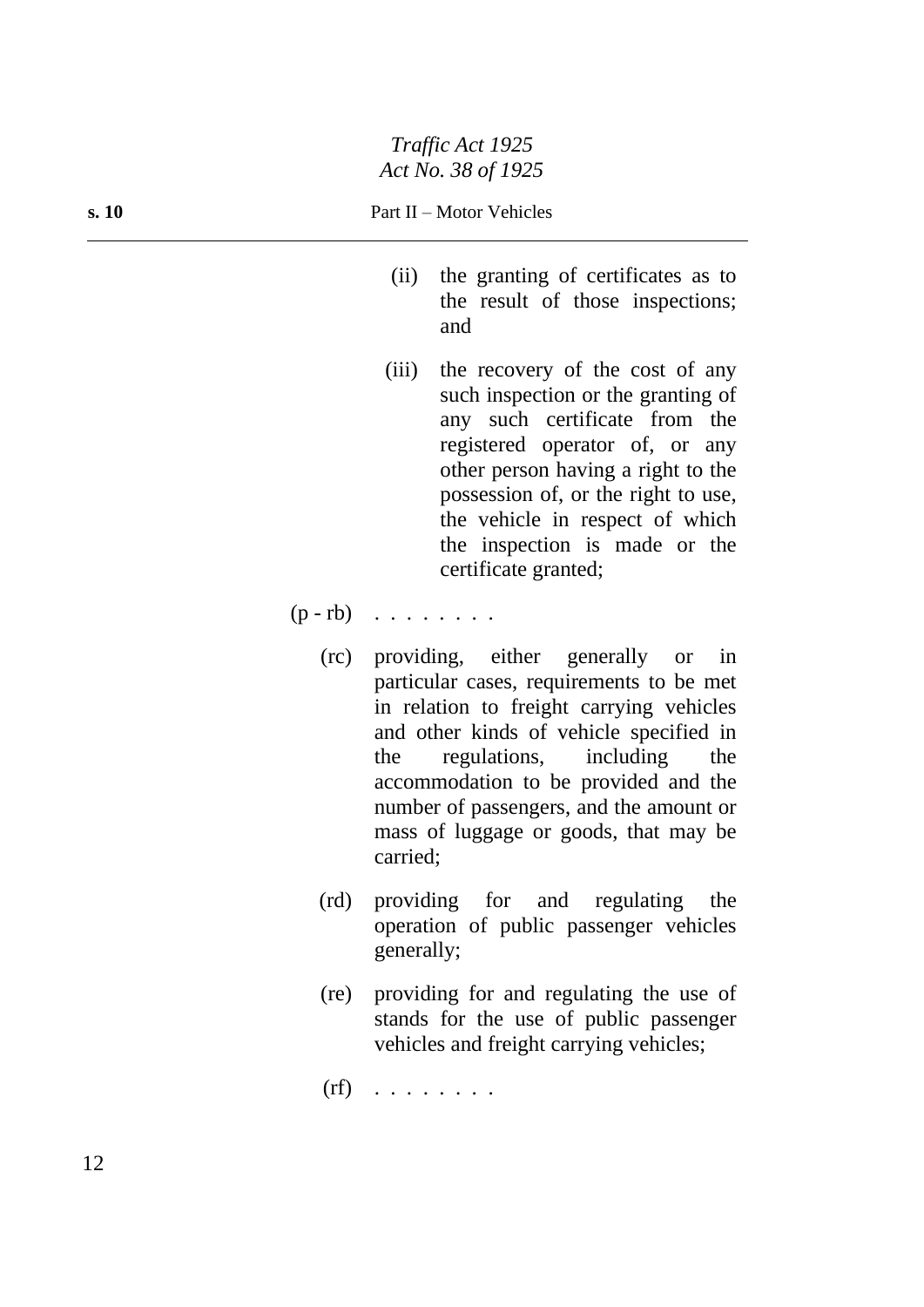#### Part II – Motor Vehicles

- (s) prescribing any matter or thing in connection with the use, possession, or ownership of motor vehicles which the Governor may deem necessary or expedient for the safety of the public, for the protection of property, or otherwise in the public interest;
- $(sa)$   $\ldots$  . . . . . .
	- (t) regulating the keeping and use of petroleum, or any other inflammable or explosive liquid or fuel used for the purpose of motor vehicles, notwithstanding anything to the contrary in any enactment relating to petroleum or to any other inflammable or explosive liquid or fuel.
- (u) . . . . . . . .
- $(1A 8)$  . . . . . . .
	- (9) Regulations made under this section may
		- (a) apply generally or be limited in their application by reference to specified exemptions or specified factors; and
		- (b) apply differently according to different factors, limitations or restrictions of a specified kind.

10AA - 14A**.** . . . . . . . .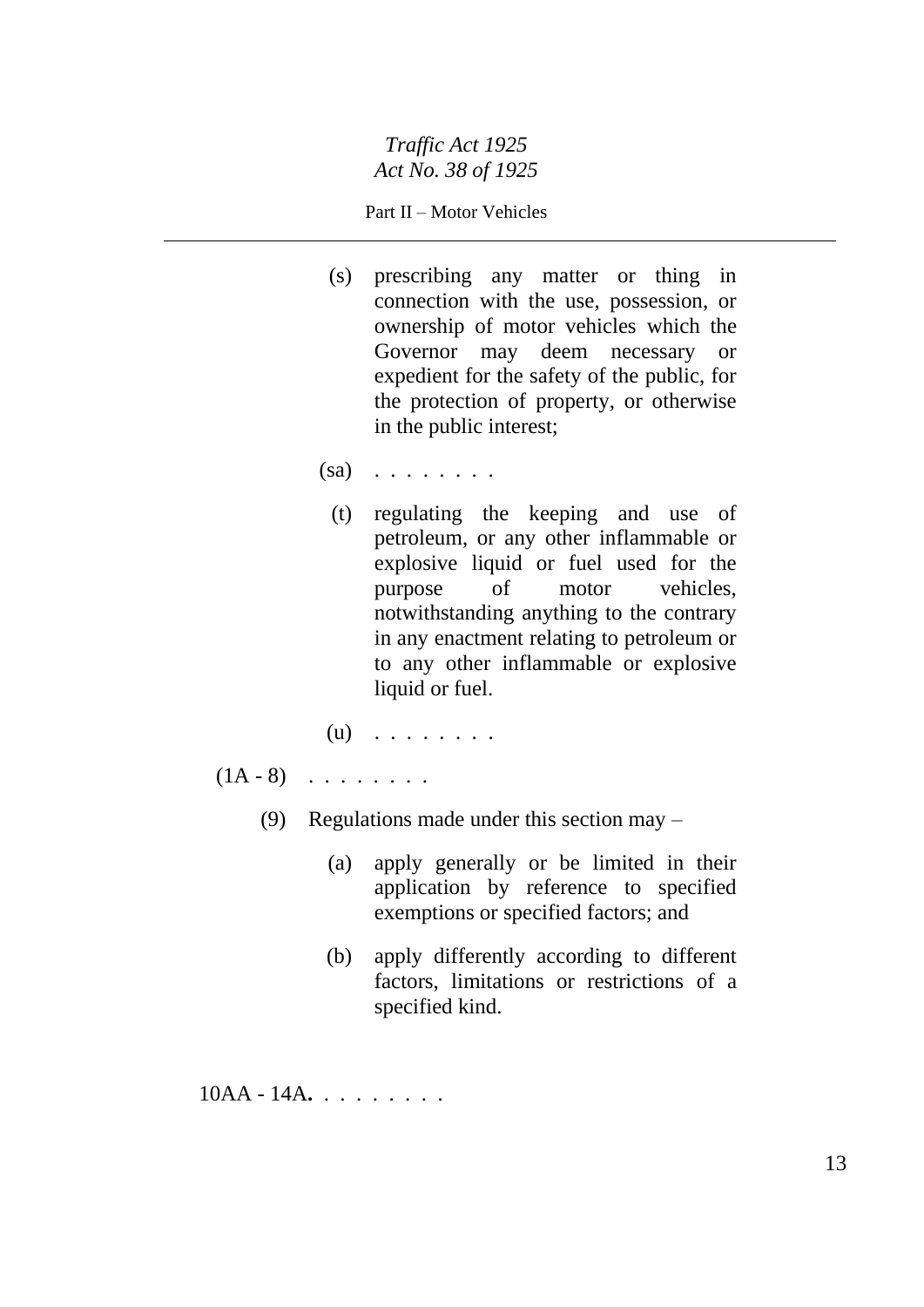**PART III –** . . . . . . . .

14AB - 30**.** . . . . . . . .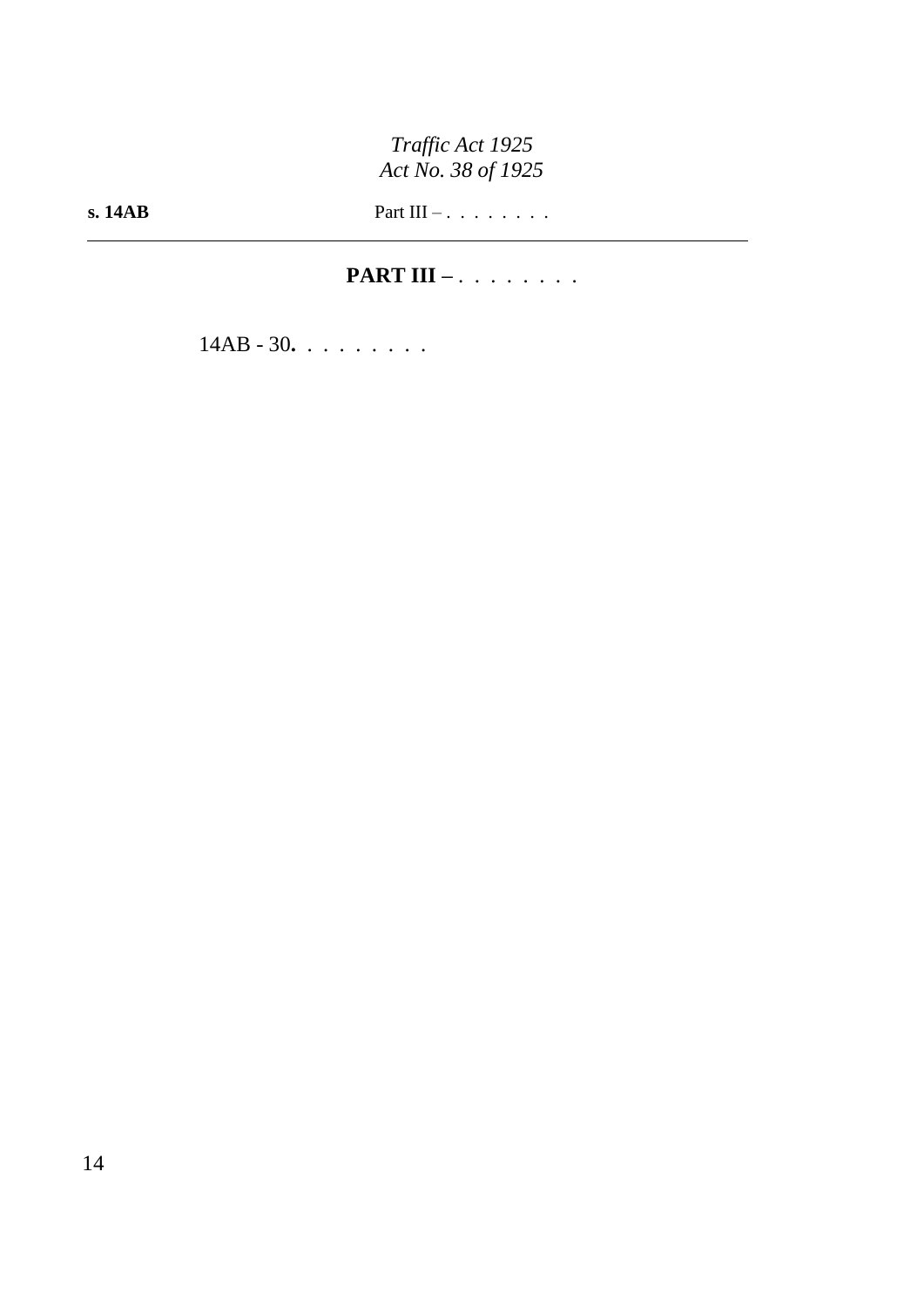Part IIIA – Provisions Relating to Appeals from Decisions of the Commission

# **PART IIIA – PROVISIONS RELATING TO APPEALS FROM DECISIONS OF THE COMMISSION**

30A - 30C**.** . . . . . . . .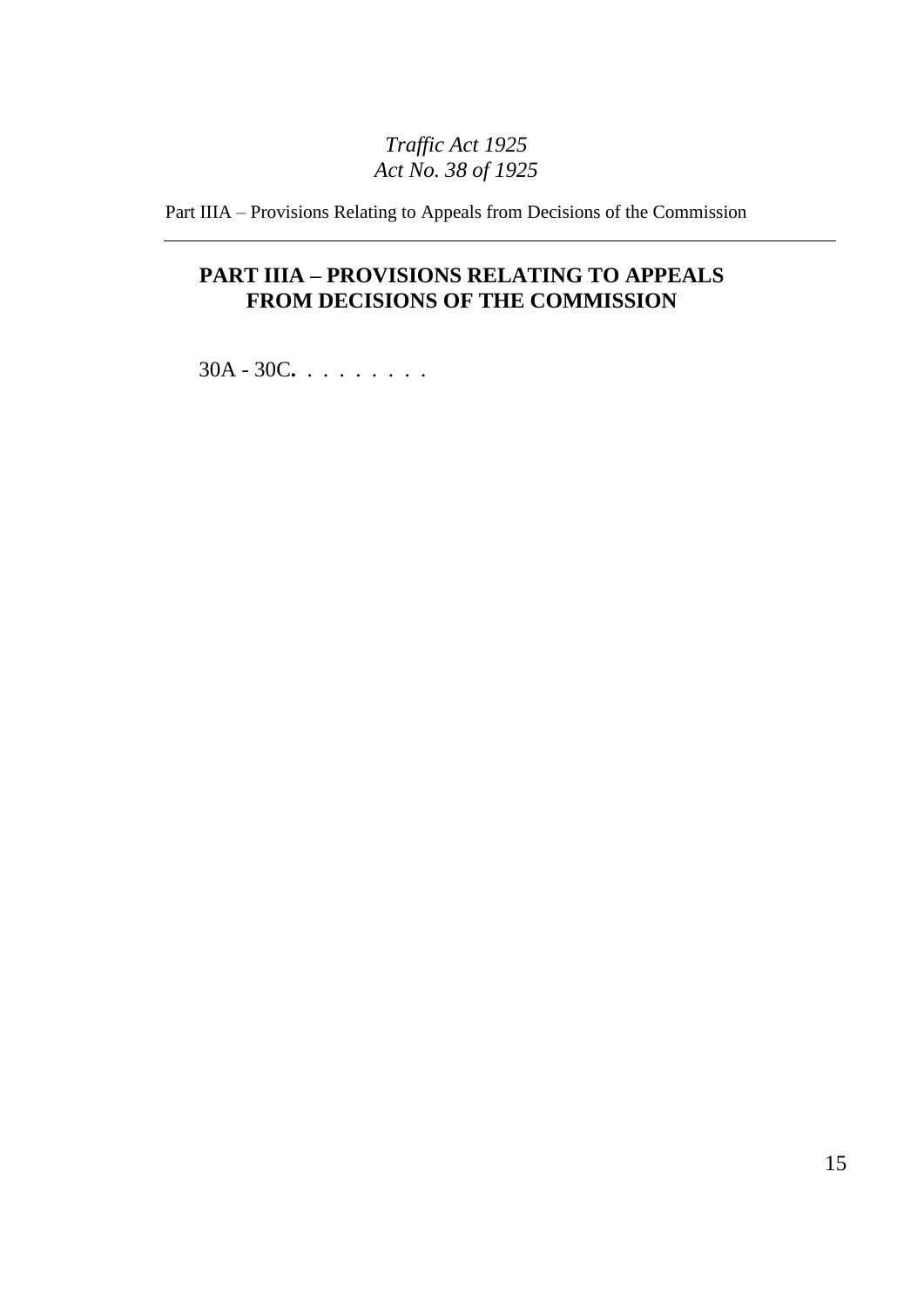# **PART IV – TRAFFIC**

### **31. Regulations on recommendation of committee or council**

- (1) The Governor may make regulations prescribing all matters and things which may be necessary or desirable for regulating and controlling the driving, using, and having in possession of any vehicle or class of vehicle in any public street or any specified part thereof; and prohibiting in any such street or part any act, matter, or thing calculated to cause damage to such street or to cause injury, danger, inconvenience, or annoyance to the public or any person or to any property; or regulating the doing of any such act, matter, or thing, for the purpose of obviating or minimizing such damage, injury, danger, inconvenience, or annoyance as aforesaid; and in addition to any other powers hereby conferred may make regulations –
	- $(a za)$  . . . . . . . .
		- (zb) prescribing the persons by, and to whom, the times at which, and the manner in which, notification of accidents in respect of vehicles shall be given;
		- (zc) prescribing any matter in connection with the use of, or traffic upon, the public streets which the Governor may deem necessary or expedient for the safety or convenience of the public, or otherwise in the public interest.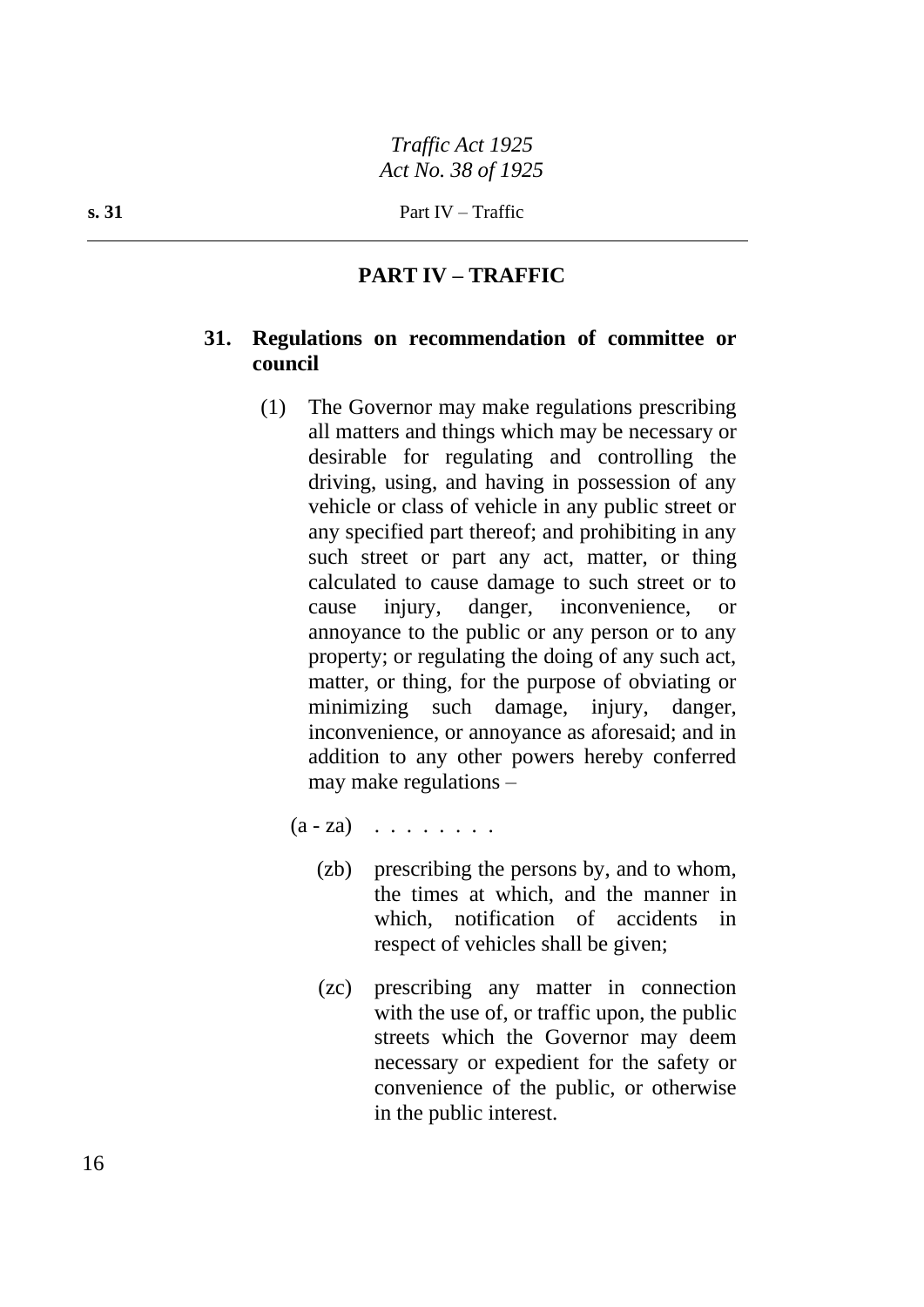$(zd - zk)$  . . . . . . . .

 $(2 - 6)$  . . . . . . .

# **31A. Nationally uniform road traffic laws**

- (1) The Governor may, to further any scheme or agreement aimed at promoting or creating uniform or consistent national road transport legislation, make rules prescribing–
	- (a) road traffic laws that are uniform or essentially uniform, in content and style, with the road traffic legislation of other Australian jurisdictions; and
	- (b) all matters necessary or convenient to be prescribed for explaining, administering, enforcing or otherwise giving effect to or complementing those road traffic laws.
- (2) Without limiting the generality of subsection (1), the rules may apply to or provide for any matter that regulations under Part 2 of the *Road Transport Reform (Vehicles and Traffic) Act 1993* of the Commonwealth may apply to or provide for.
- (3) The rules may, for the purpose of consolidating the State's road traffic laws, include rules prescribing road traffic laws that are peculiar to the State.
- (4) The rules may provide that any guide, diagram, example, note or other explanatory or illustrative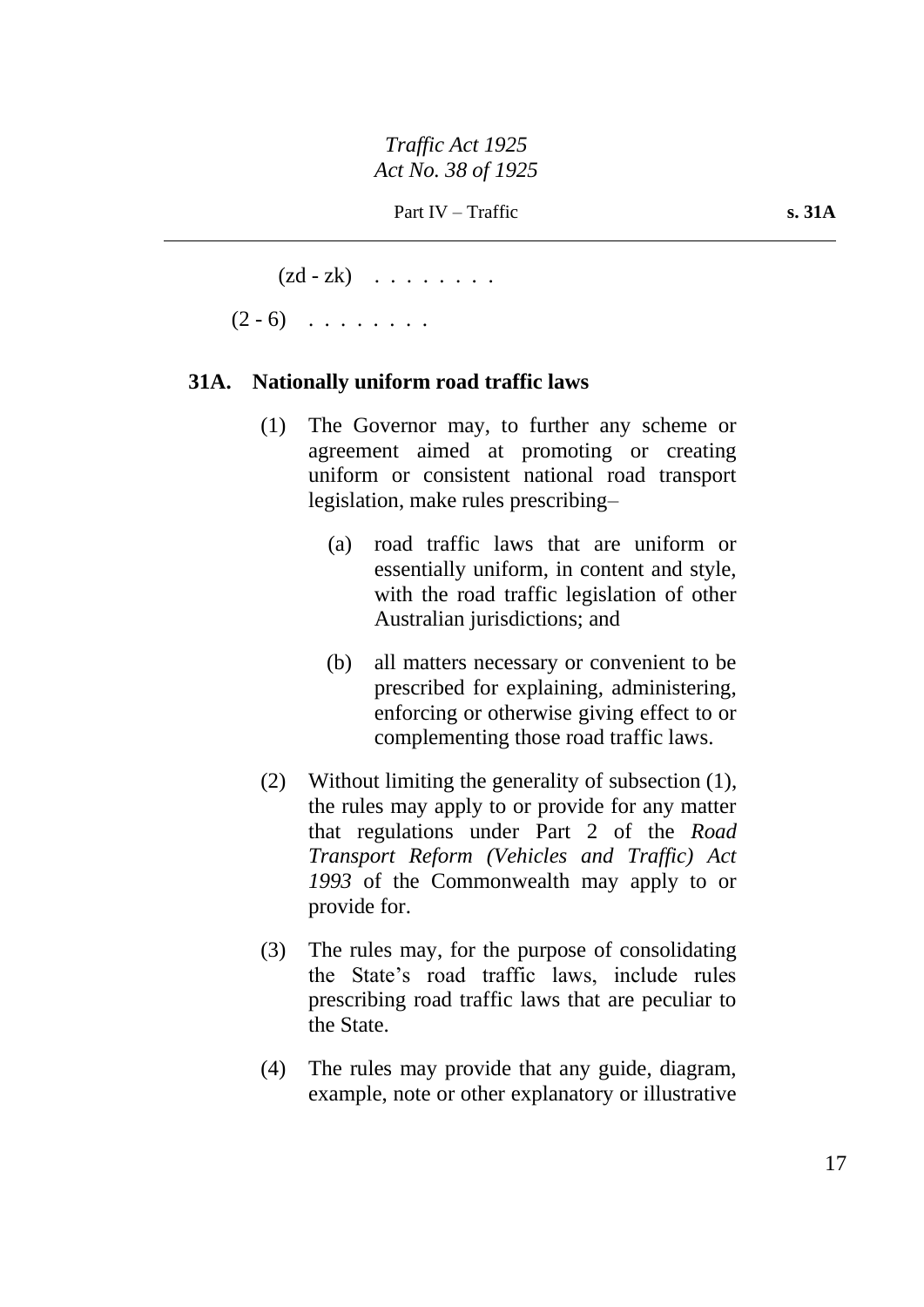item set out in those rules is, or is not, a part of the rules.

- (5) The rules may–
	- (a) be of limited or general application; and
	- (b) be made so as to apply differently according to matters, limitations or restrictions, whether as to time, circumstance or otherwise, specified in the rules; and
	- (c) impose a duty or confer a power on a specified person or a specified class of persons; and
	- (d) authorise any matter to be from time to time determined, applied or regulated by the Commission, the Commissioner of Police or a specified person; and
	- (e) provide for exemptions from the rules; and
	- (f) provide for any transitional matters.
	- $(g)$  . . . . . . . .
- (6) The rules may  $-$ 
	- (a) provide that a contravention of any of the rules is an offence; and
	- (b) in respect of such an offence, provide for the imposition of a fine not exceeding 20 penalty units and, in the case of a continuing offence, a further fine not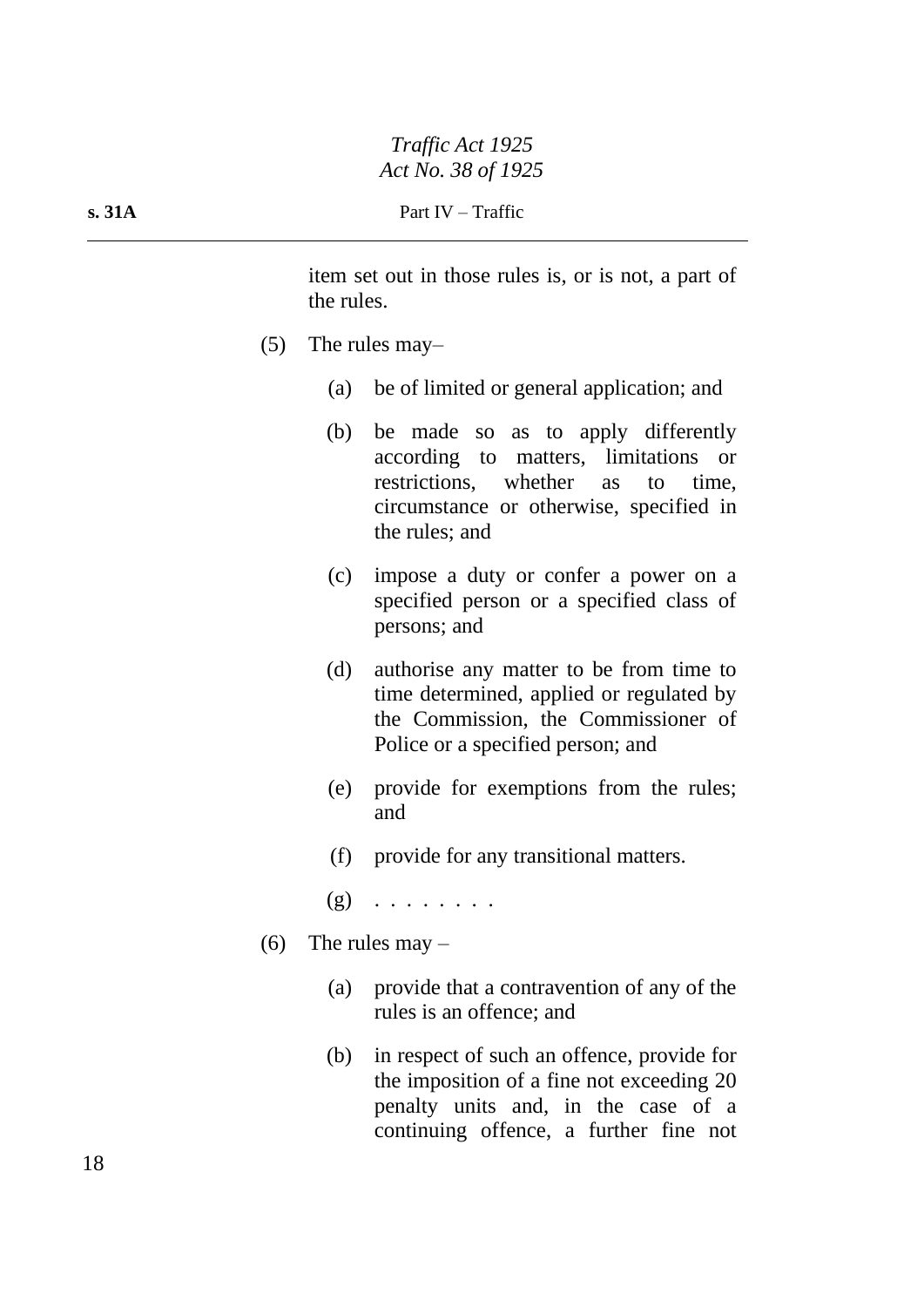exceeding 2 penalty units for each day during which the offence continues.

## **32. Reckless driving**

- (1) A person who drives a motor vehicle on a public street recklessly, having regard to all the circumstances of the case, including the nature, condition, and use of the public street and the amount of traffic that actually is at the time or that might reasonably be expected to be on the public street, is guilty of an offence against this Act and is liable on summary conviction to–
	- (a) a penalty not exceeding 20 penalty units, or to imprisonment for a term not exceeding 2 years, or both, for a first offence; and
	- (b) a penalty not exceeding 40 penalty units, or to imprisonment for a term not exceeding 4 years, or both, for a second or subsequent offence.
- (1A) For the avoidance of doubt, a second or subsequent offence under subsection (1) includes any offence under that subsection whether the offence occurred before or after the commencement of the *Criminal Code Amendment (Dangerous Driving) Act 2017*.
	- (2) A person must not drive a motor vehicle on a public street negligently.

Penalty: Fine not exceeding 5 penalty units.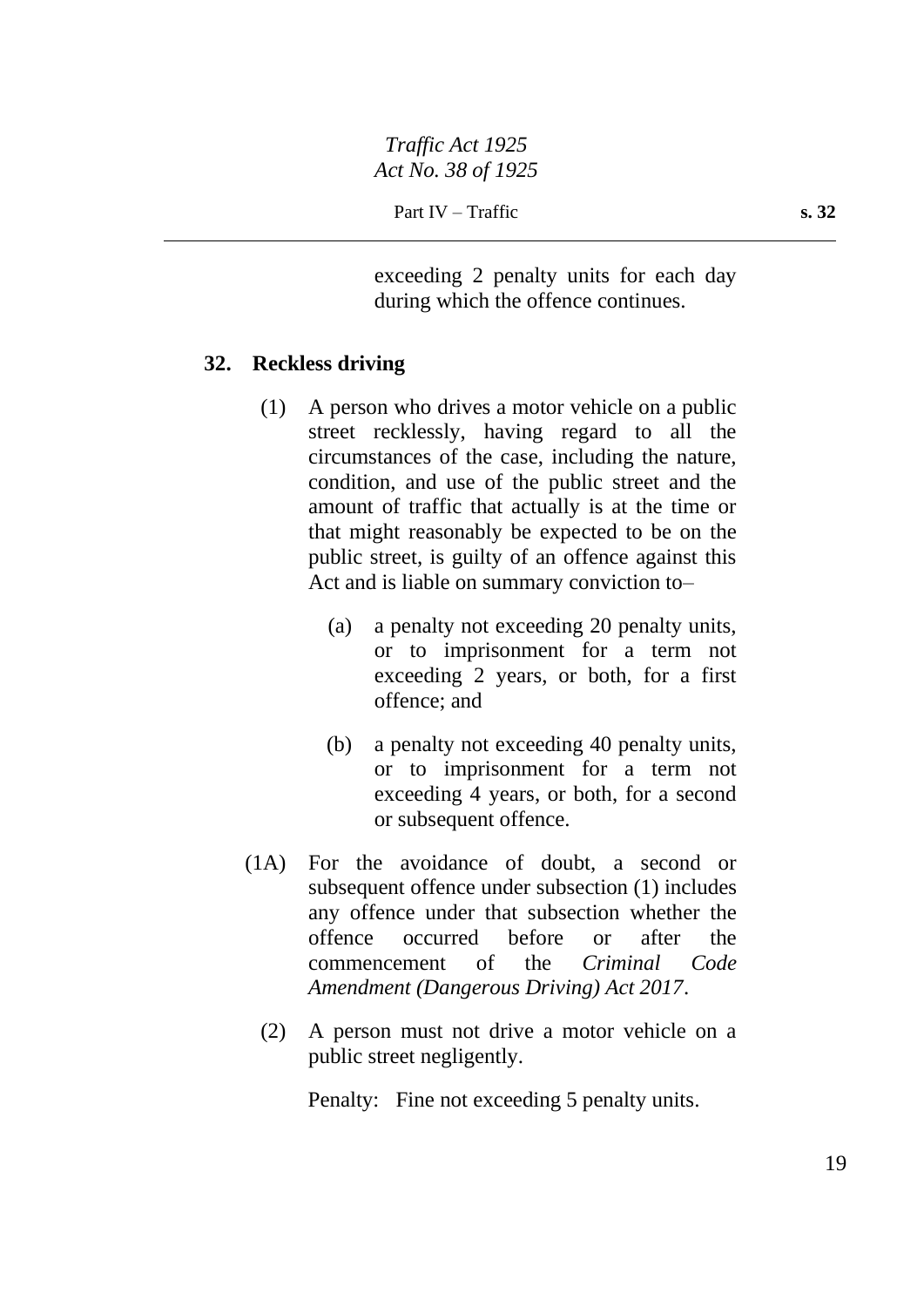(2A) A person must not cause the death of another person by driving a motor vehicle on a public street negligently.

Penalty: In the case of –

- (a) a first offence, a fine not exceeding 10 penalty units and imprisonment for a term not exceeding 2 years; and
- (b) a subsequent offence, a fine not exceeding 20 penalty units and imprisonment for a term not exceeding 3 years.
- (2B) A person must not cause grievous bodily harm to another person by driving a motor vehicle on a public street negligently.

Penalty: In the case of –

- (a) a first offence, a fine not exceeding 10 penalty units and imprisonment for a term not exceeding 1 year; and
- (b) a subsequent offence, a fine not exceeding 20 penalty units and imprisonment for a term not exceeding 18 months.
- (2C) For the purpose of determining whether a person is driving a motor vehicle on a public street negligently, the following are to be taken into account: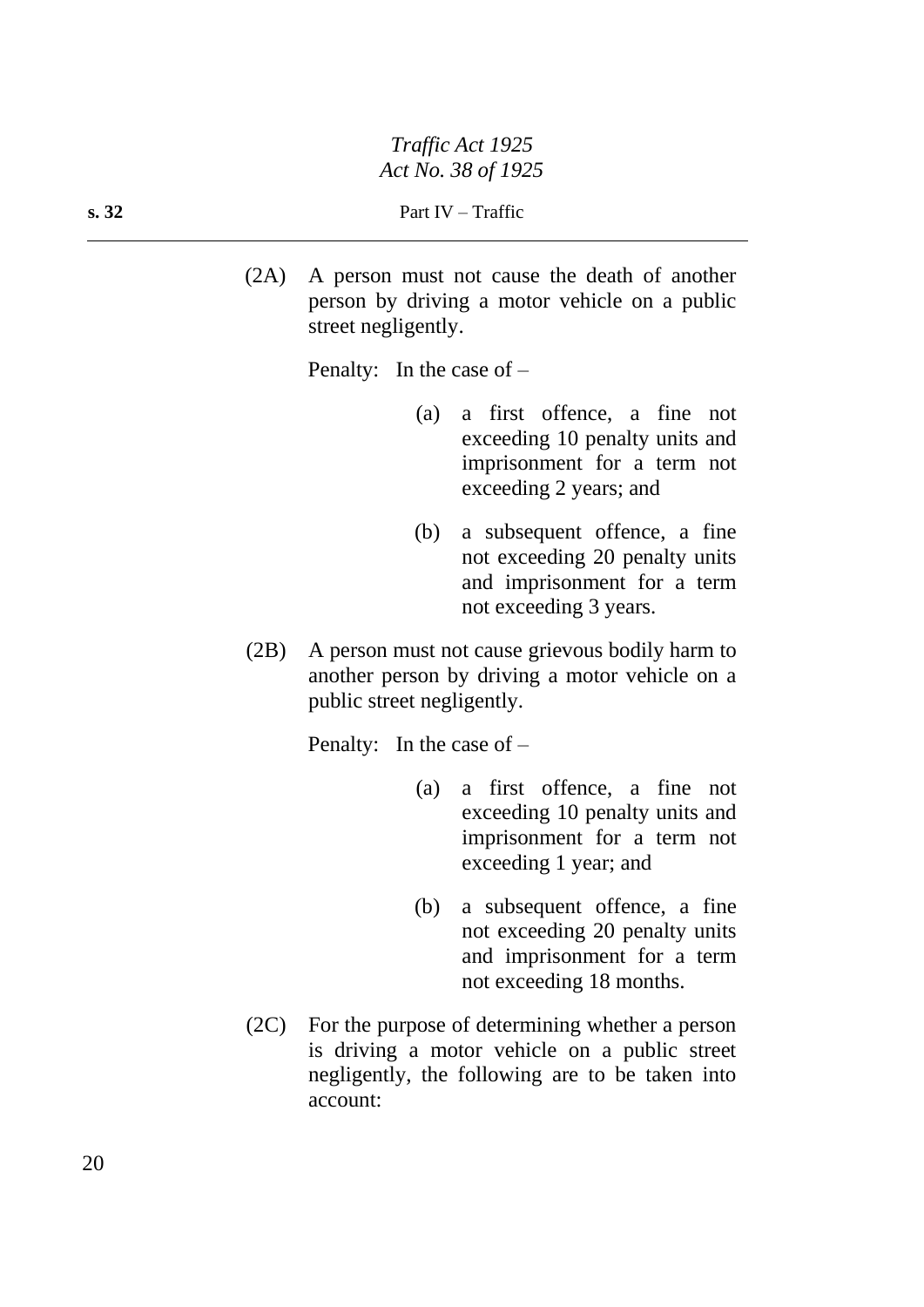- (a) the circumstances of the case;
- (b) the nature, condition and use of the public street;
- (c) the amount of traffic that is actually at the time, or that might reasonably be expected to be, on the public street.
- (3) Notwithstanding any other law to the contrary, proceedings in respect of offences under subsection (1) shall be heard and determined by a magistrate sitting alone.
- $(4 4B)$  . . . . . . .
	- (5) A person may lawfully be charged and convicted of an offence under this section notwithstanding that death or bodily harm has resulted from the driving of the motor vehicle in the circumstances that are the subject of the charge and that he might have been charged with a crime under the *Criminal Code* arising out of the same circumstances.
	- (6) A police officer may apprehend without warrant the driver of a motor vehicle who commits an offence under subsection (1) within his view if the driver refuses to give his name and address when required so to do by the police officer.
	- (7) If the driver of a motor vehicle who commits an offence under subsection (1) refuses to give his name and address when required so to do, or gives a false name or address, he is guilty of an offence against this Act, and it is the duty of the owner or the registered operator of the vehicle, if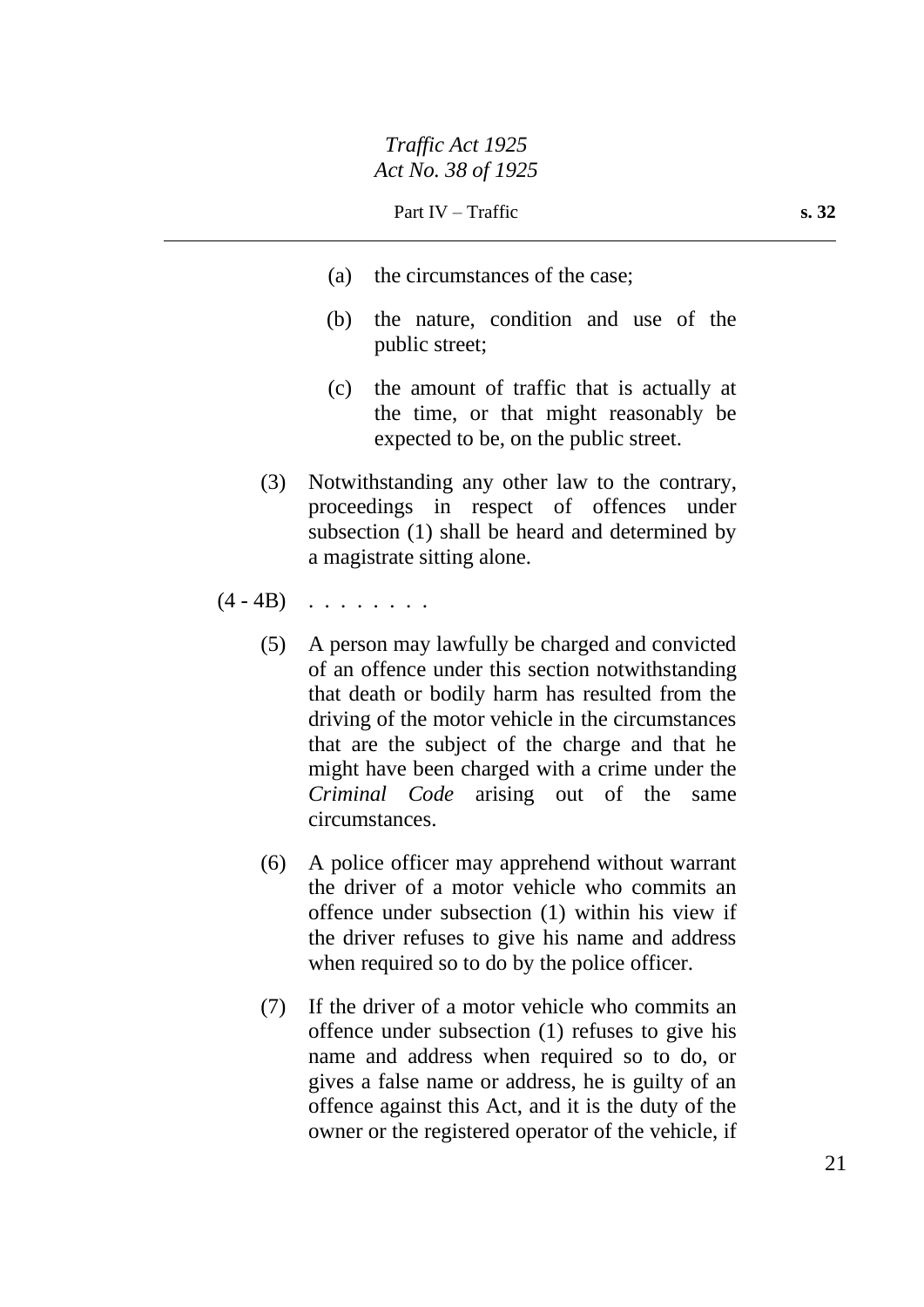required by a police officer, to give any information that it is within his power to give, and that may lead to the identification and apprehension of the driver, and if the owner or the registered operator fails to do so he also is guilty of an offence against this Act.

#### **33. Duty of driver to stop and assist in case of accident**

 $(1)$  In this section –

*crash* includes –

- (a) a collision between 2 or more vehicles; or
- (b) any other accident or incident in which a person is or may have been killed or injured, property is or may have been damaged, or an animal in someone's charge is or may have been injured;

*driver* means a person –

- (a) driving a vehicle; or
- (b) riding, leading or otherwise in charge of an animal.
- (2) A driver who is involved in a crash must
	- (a) stop immediately; and
	- (b) stay at the scene of the crash; and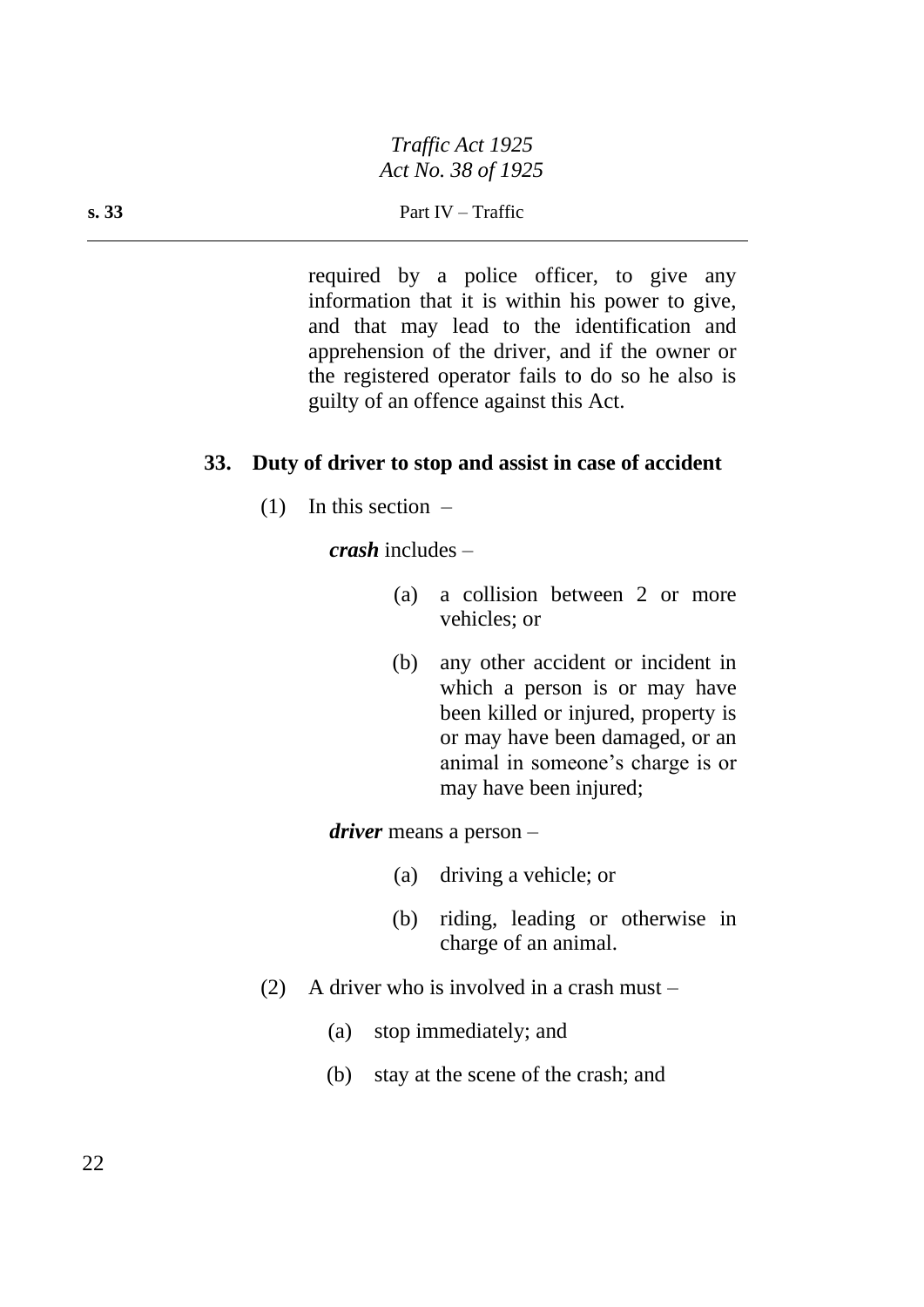Part IV – Traffic

- (c) give any assistance which may be necessary or practicable in the circumstances and which it is in the driver's power to give.
- Penalty: Fine not exceeding 80 penalty units or imprisonment for a term not exceeding 2 years, or both.
- (3) The driver is not guilty of an offence under this section if he or she leaves the scene of the crash solely for the purposes of seeking medical, police or other emergency assistance in connection with the crash.
- (4) It is a defence to a charge under this section that the driver was unaware that the crash had occurred and that the lack of awareness was not due to carelessness or recklessness.

33A - 40**.** . . . . . . . .

### **41. Refusing to give name and address, &c.**

- (1) A person who, when required by a police officer or an authorised officer in the execution of his duty under this Act or the *Vehicle and Traffic Act 1999*–
	- (a) to give that person's name, age, or the address of his place of residence; or
	- (ab) where that person is the owner or registered operator of a vehicle, to give–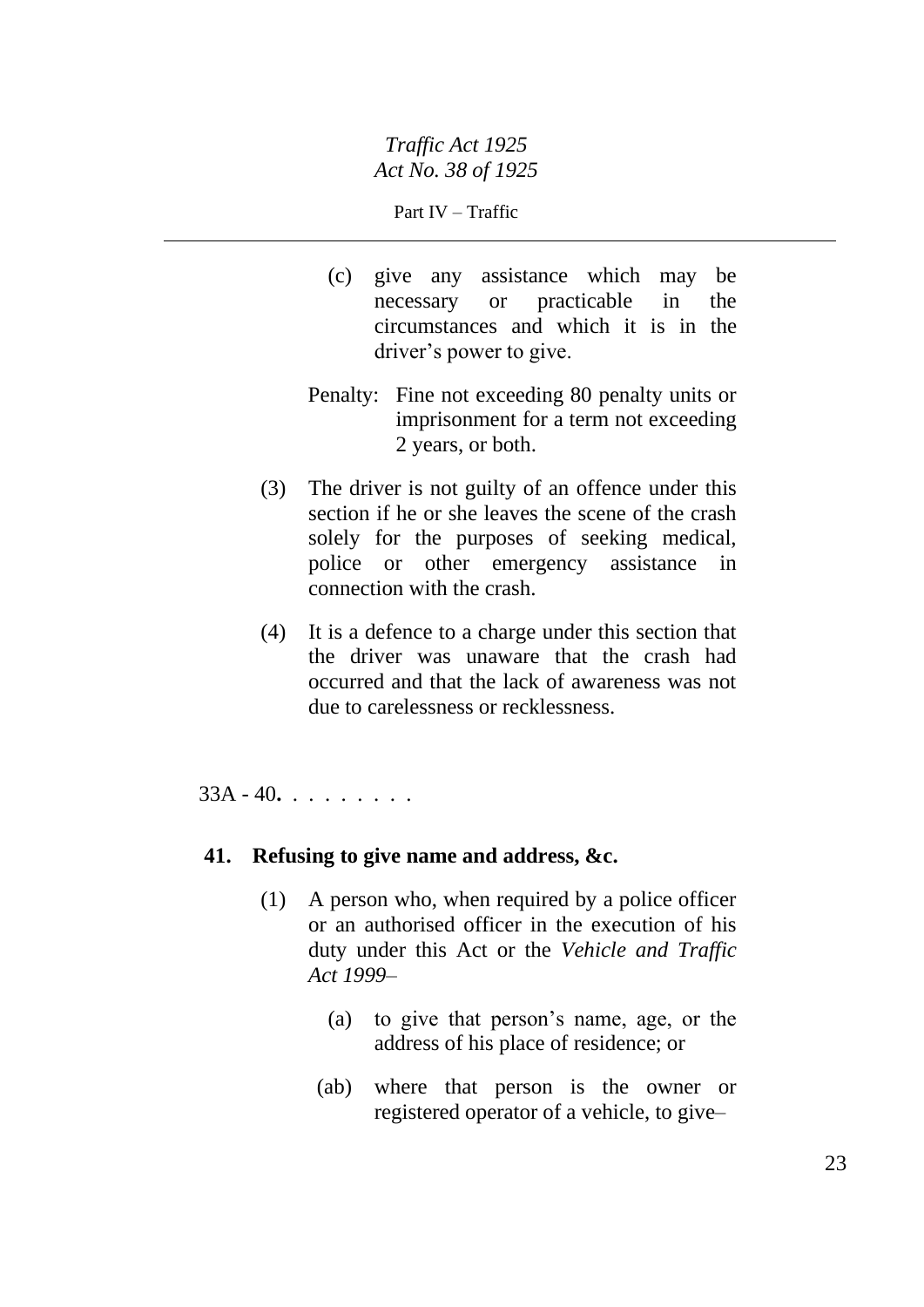- (i) the name and address of the place of residence of any person who on a specified occasion was the driver of the vehicle; or
- (ii) if that person held an Australian driver licence, the number of the licence and the State or Territory in which it was issued; or
- (b) where that person is the driver of a vehicle and is not the owner or registered operator of the vehicle– to give the name and the address of the place of residence of the owner or registered operator of the vehicle–

fails or refuses to do so, or gives particulars which he knows are likely to mislead the police officer or authorised officer, is guilty of an offence against this Act.

(2) Where a request is made of a person by a police officer or authorised officer under subsection  $(1)(ab)$  or  $(b)$ , that person is not guilty of an offence under this Act by reason of his failure to give the name and address of the place of residence of the owner or registered operator of the vehicle he is driving if he proves to the satisfaction of the court before which he is prosecuted for that offence that he did not know, and could not with reasonable diligence have ascertained and given, the particulars requested.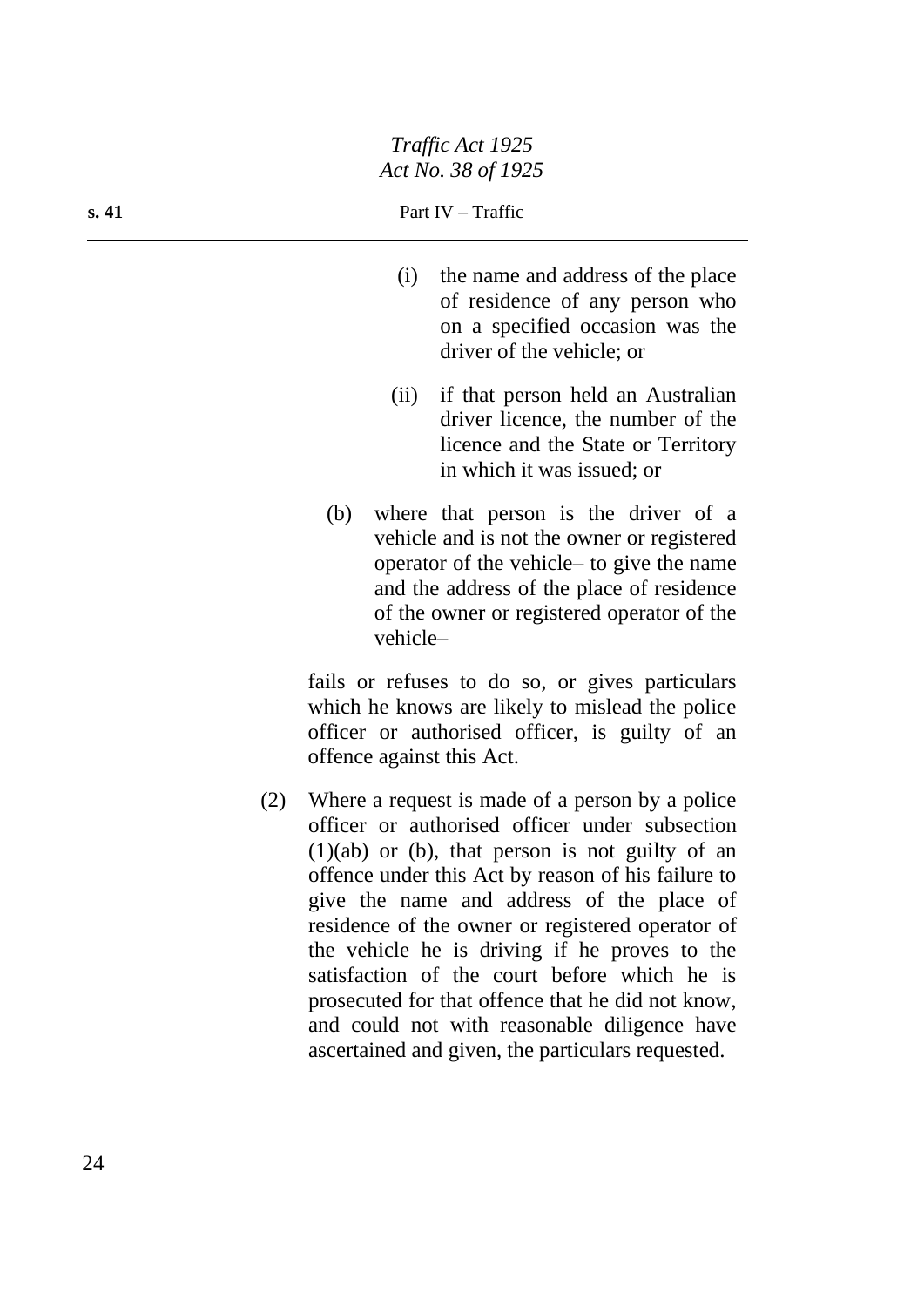Part IV – Traffic **s. 41** 

- (3) A police officer may arrest a person without warrant if that person, in response to a request made by the officer under subsection  $(1)(a)$  –
	- (a) refuses to give his name or the address of his place of residence; or
	- (b) gives a name or an address of a place of residence that the officer has reasonable grounds for believing is false or misleading.
- (4) A police officer or authorised officer in the execution of his or her duty under this Act or the *Vehicle and Traffic Act 1999* may require a person giving particulars under this section–
	- (a) to sign his or her name; or
	- (b) to provide any such particulars in writing supported by statutory declaration–

and a person who fails to comply with any such requirement is guilty of an offence against this Act.

- (5) In the application of subsection (4) to a body corporate, the statutory declaration is to be made  $by -$ 
	- (a) a director, secretary or manager of the body corporate; or
	- (b) any other person who, in the opinion of the police officer or authorised officer –
		- (i) substantially controls its affairs; or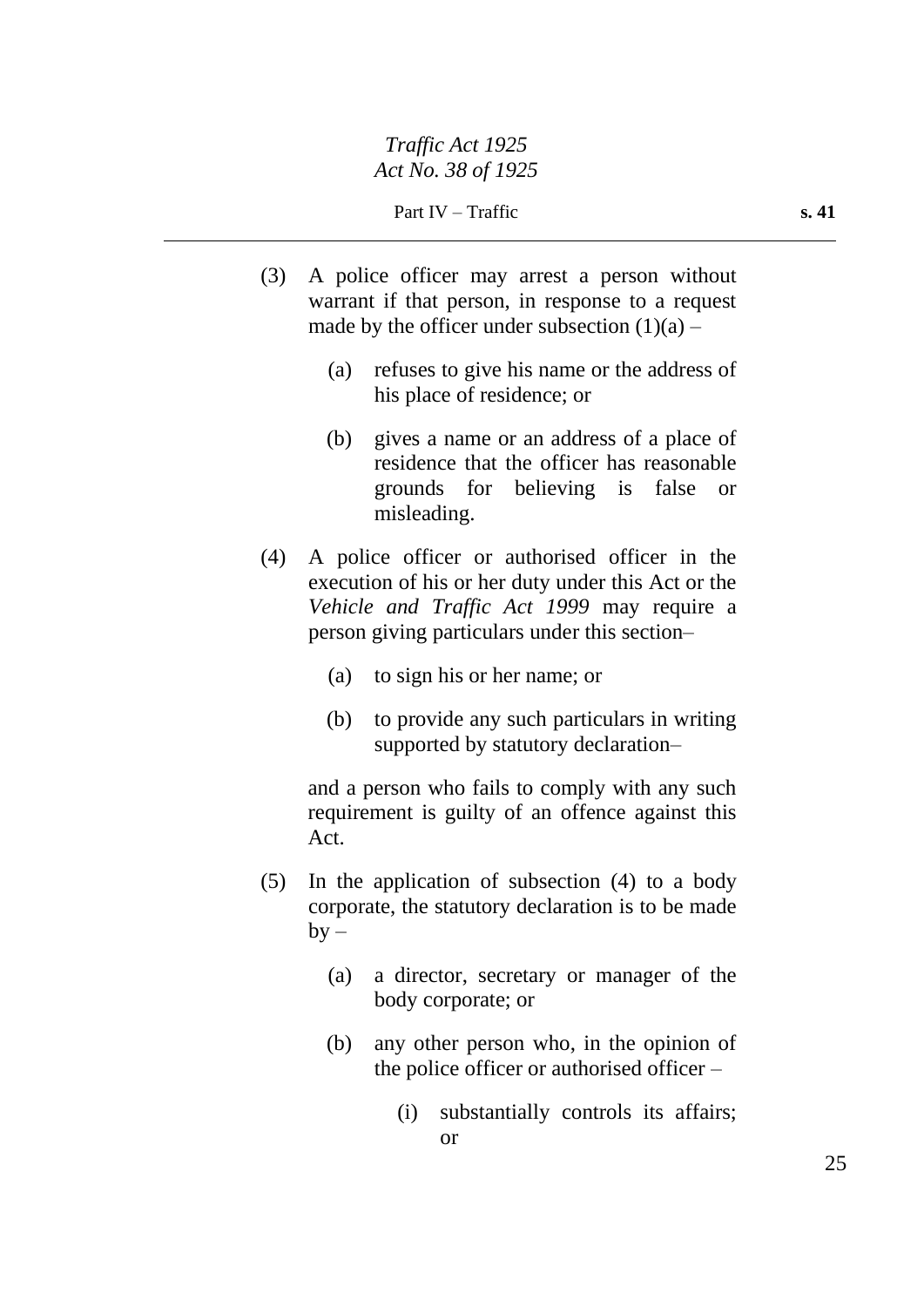(ii) is able to provide any information relating to the use of the vehicle at the time of the alleged offence.

# **41A. Power of police officer to forbid incapable person to drive, &c.**

- (1) Where a police officer is of the opinion that a person who is for the time being in charge of a motor vehicle is, by reason of his physical or mental condition, however arising, incapable of having proper control of the motor vehicle, the police officer may –
	- (a) forbid that person to drive the motor vehicle;
	- (b) direct that person to deliver up to the police officer forthwith all ignition keys and other keys of the motor vehicle that are in that person's possession; and
	- (c) take such steps as may be necessary to render the motor vehicle immobile or to remove it to a place of safety.
- (2) A person who fails to comply with a direction given to him under subsection (1) or does an act that is for the time being forbidden under that subsection is guilty of an offence against this Act, but no person shall be convicted of an offence under this subsection unless the court before which he is charged is satisfied that the police officer had reasonable grounds for believing that, in all the circumstances of the case, the direction or prohibition was necessary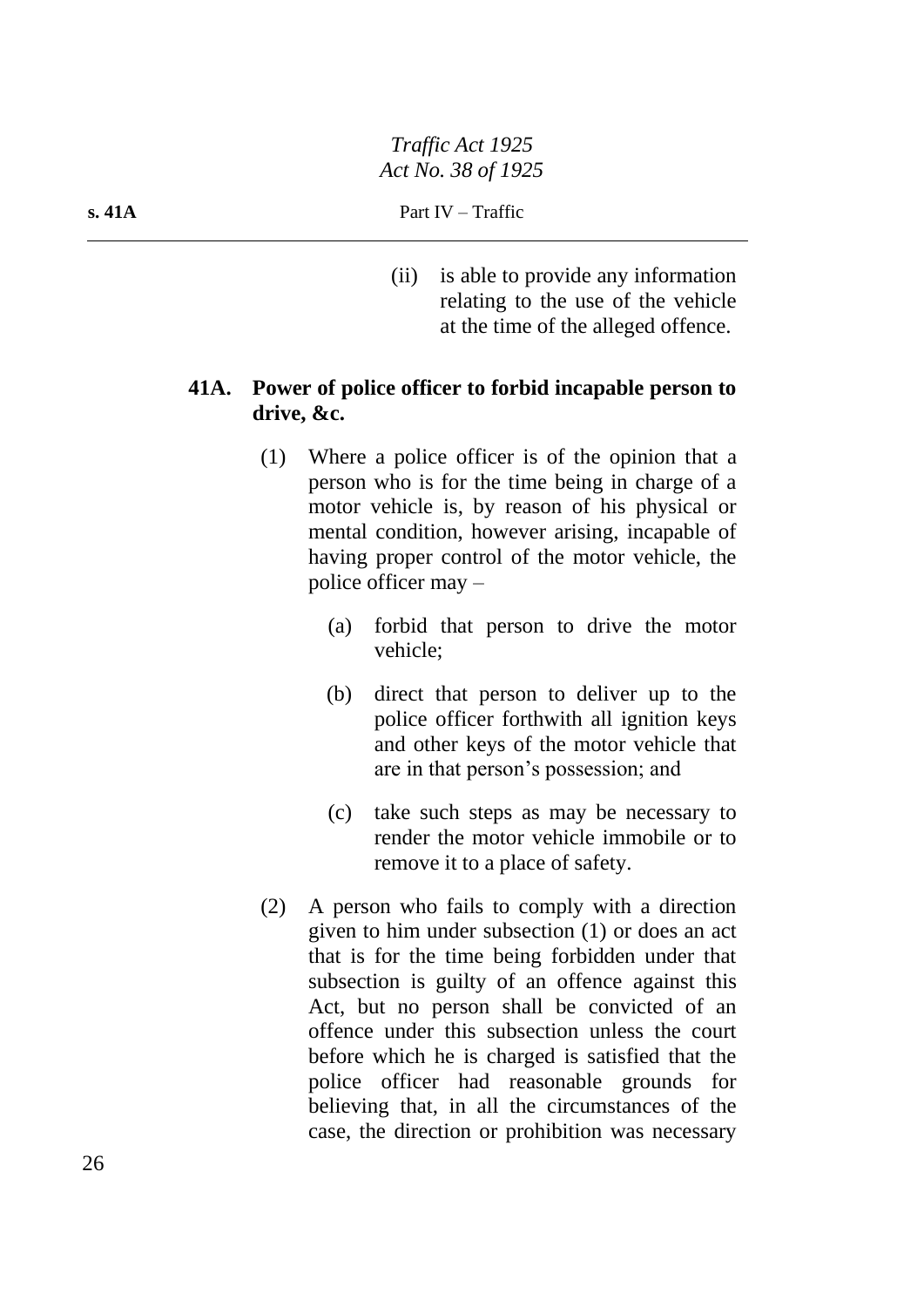in the interests of the defendant, or of any other person, or of the public.

- (3) Subject to subsection (4), where a police officer exercises the powers conferred by subsection (1), he shall retain the ignition keys and other keys of the motor vehicle and cause the motor vehicle to be kept immobile or in a place of safety until such time as, in his opinion, the person referred to in the last-mentioned subsection is capable of having proper control of the motor vehicle.
- (4) Notwithstanding anything in subsection (3), a person who is directed or forbidden to do anything, pursuant to subsection (1), may, at the time when the direction or prohibition is given or imposed or at any time thereafter, request that –
	- (a) his capacity to have proper control of the motor vehicle be determined by a police officer (in this subsection referred to as "the senior police officer") of a higher rank than the police officer who gave the direction or imposed the prohibition, if the last-mentioned police officer is of a rank lower than inspector; or
	- (b) he be permitted to submit himself for examination by a medical practitioner–

and if it is reasonably practicable that the request be granted the police officer who gave the direction or imposed the prohibition shall make the necessary arrangements accordingly, and if the senior police officer or the medical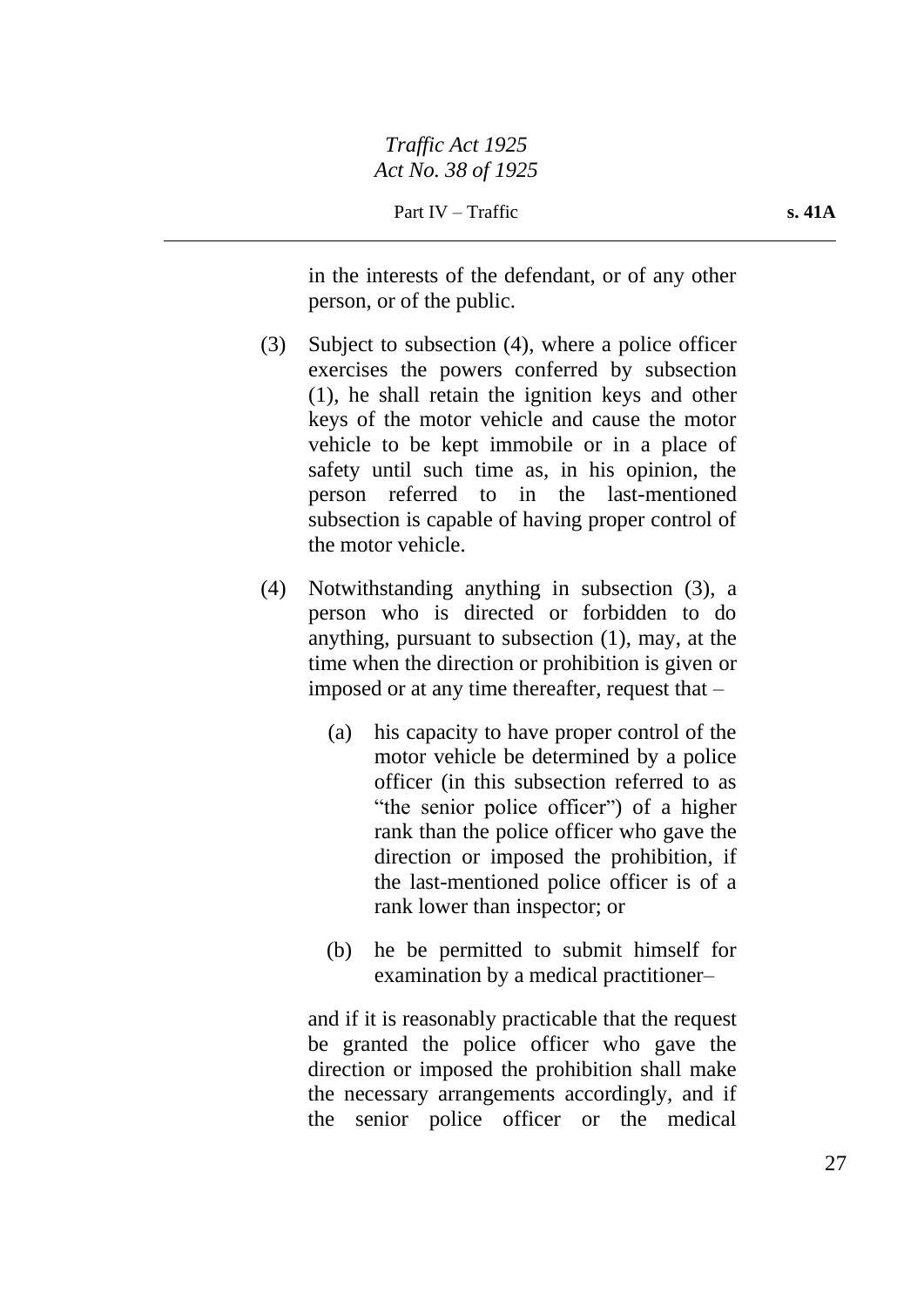practitioner, as the case may be, certifies that he is of the opinion that that person is capable of having proper control of the motor vehicle, the police officer who has possession of the ignition keys and other keys of the motor vehicle shall forthwith return them to that person and, if the motor vehicle has been rendered immobile, shall also without further delay cause it to be again returned to running order.

## **41B. Power of police officer to temporarily confiscate personal mobility devices, wheeled recreational devices and wheeled toys**

 $(1)$  In this section –

*adult* means a person who has attained the age of 17 years;

- *Commissioner* means the Commissioner of Police;
- *contravention* includes a failure to comply;
- *personal mobility device* means a personal mobility device within the meaning of the *Road Rules*;
- *wheeled recreational device* means a wheeled recreational device within the meaning of the *Road Rules*;

*wheeled toy* means a wheeled toy within the meaning of the *Road Rules*.

(2) A police officer who reasonably believes that a person apparently in charge of a personal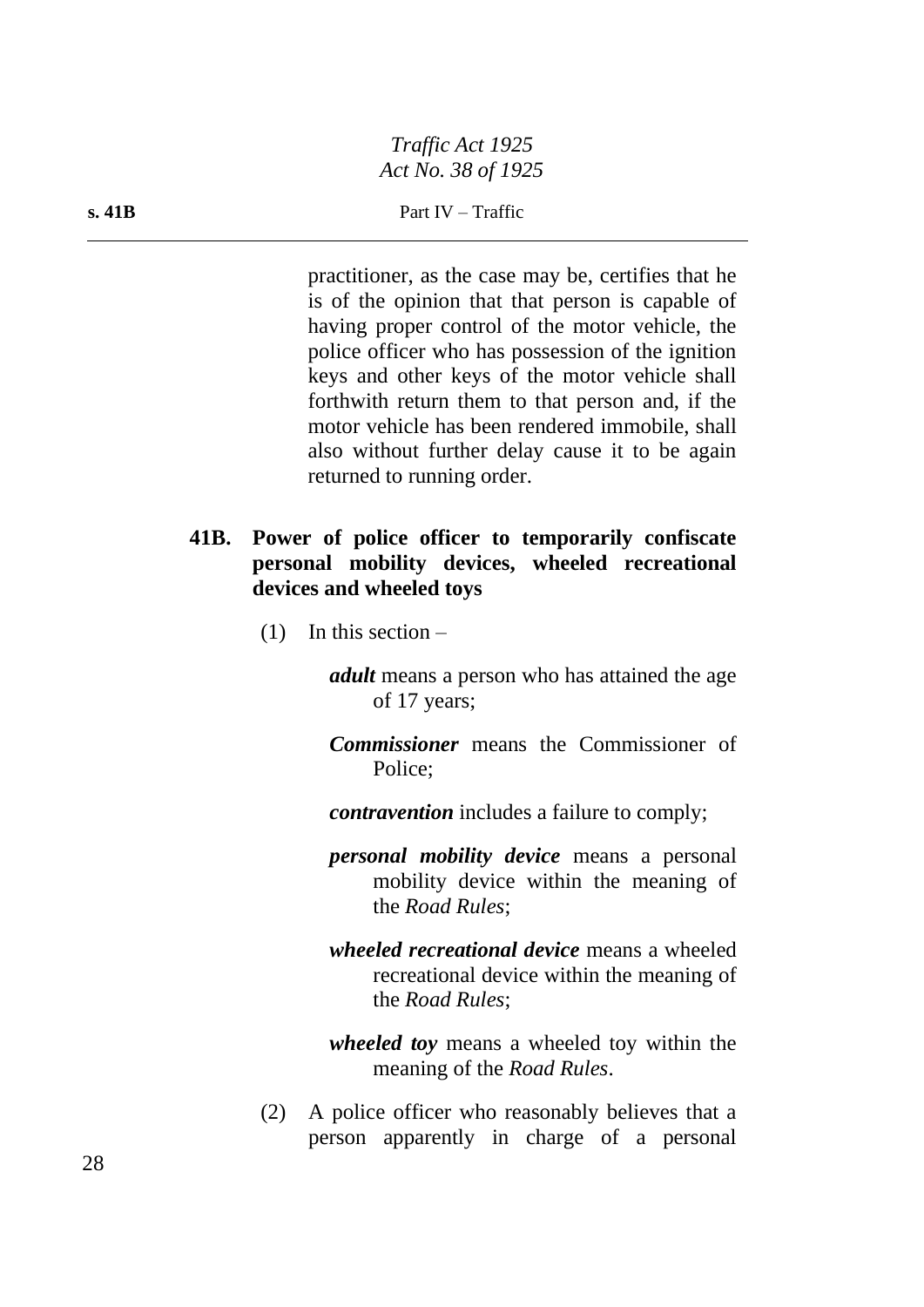mobility device, wheeled recreational device or wheeled toy is using it contrary to the *Road Rules* may, having regard to the circumstances of the contravention and any attendant danger to the person or the public, seize and detain the device or toy.

- (3) Subsection (2) has effect whether or not the police officer takes any other action regarding the contravention.
- (4) The police officer, on seizing the personal mobility device, wheeled recreational device or wheeled toy, must inform the person how it may be re-claimed.
- (5) After 7 days the Commissioner must, when practicable, release the personal mobility device, wheeled recreational device or wheeled toy on request to –
	- (a) the person from whom it was seized if the person is then an adult; or
	- (b) if the person from whom it was seized is not then an adult –
		- (i) the person's parent or guardian; or
		- (ii) an adult who is legally entitled to take possession of the device or toy.
- (6) If the personal mobility device, wheeled recreational device or wheeled toy is not reclaimed and released within 30 days of its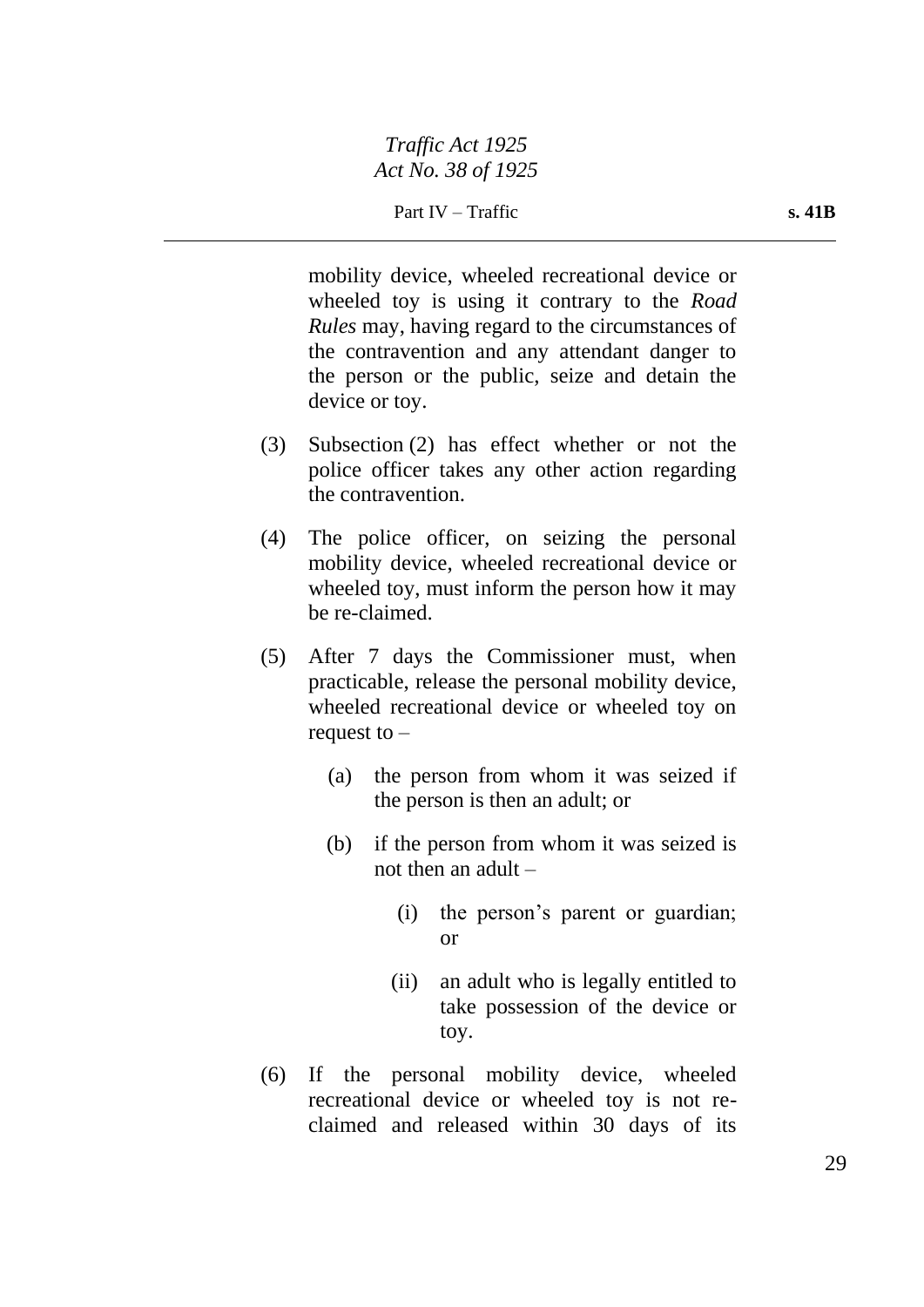seizure, the Commissioner must make a reasonable attempt to notify the person from whom it was seized that, if not re-claimed, the device or toy will be forfeited to the Crown after a further 30 days.

(7) If, after the Commissioner has complied with subsection (6), the personal mobility device, wheeled recreational device or wheeled toy has still not been re-claimed and released within the further 30 days it is forfeited to the Crown and may be sold or otherwise disposed of as the Commissioner sees fit.

# **41C. Road authorities not liable if roads, &c., unsuitable for wheeled recreational devices and toys**

- $(1)$  In this section
	- *edge line* for a road, means a line marked along the road at or near the far left or far right side of the road (excluding any road-related area);
	- *road* means an area that is open to or used by the public and is developed for, or has as one of its main uses, the driving or riding of motor vehicles and includes –
		- (a) a road shoulder; and
		- (b) a road-related area;
	- *road authority* means a person, body corporate or body politic responsible for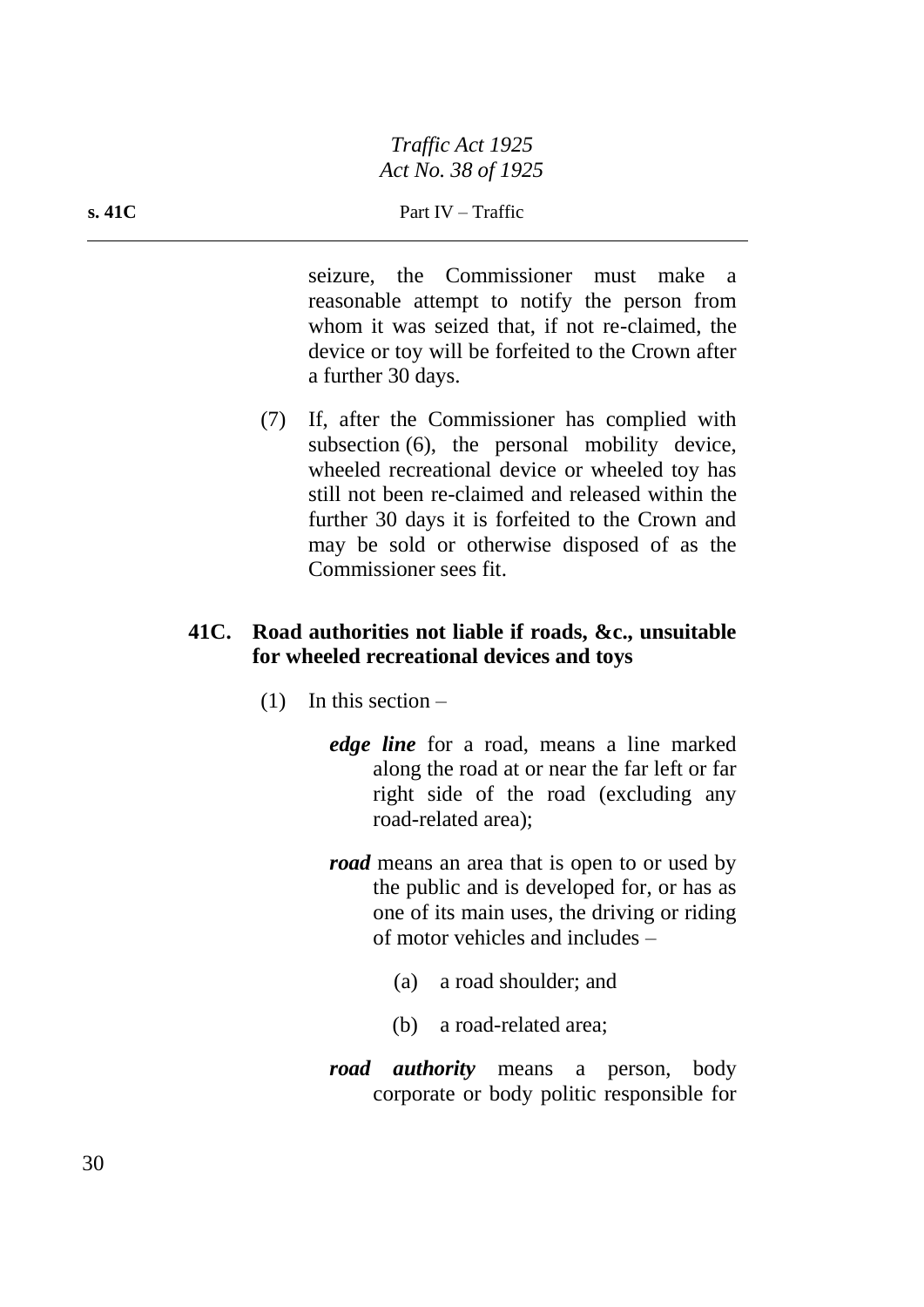designing, constructing, maintaining or managing roads;

*road-related area* means any of the following:

- (a) an area that divides a road;
- (b) a footpath or nature strip adjacent to a road;
- (c) an area that is not a road but is open to the public and designated for use, whether exclusively or otherwise, by cyclists or animals;
- (d) an area that is not a road but is open to or used by the public for driving, riding or parking vehicles;
- *road shoulder* means any part of a road that is not designed to be used by motor vehicles in travelling along the road, and includes –
	- (a) for a kerbed road, any part of the kerb; and
	- (b) for a sealed road, any unsealed part of the road and any sealed part of the road outside the edge line of the road –

but does not include a footpath or any other kind of path;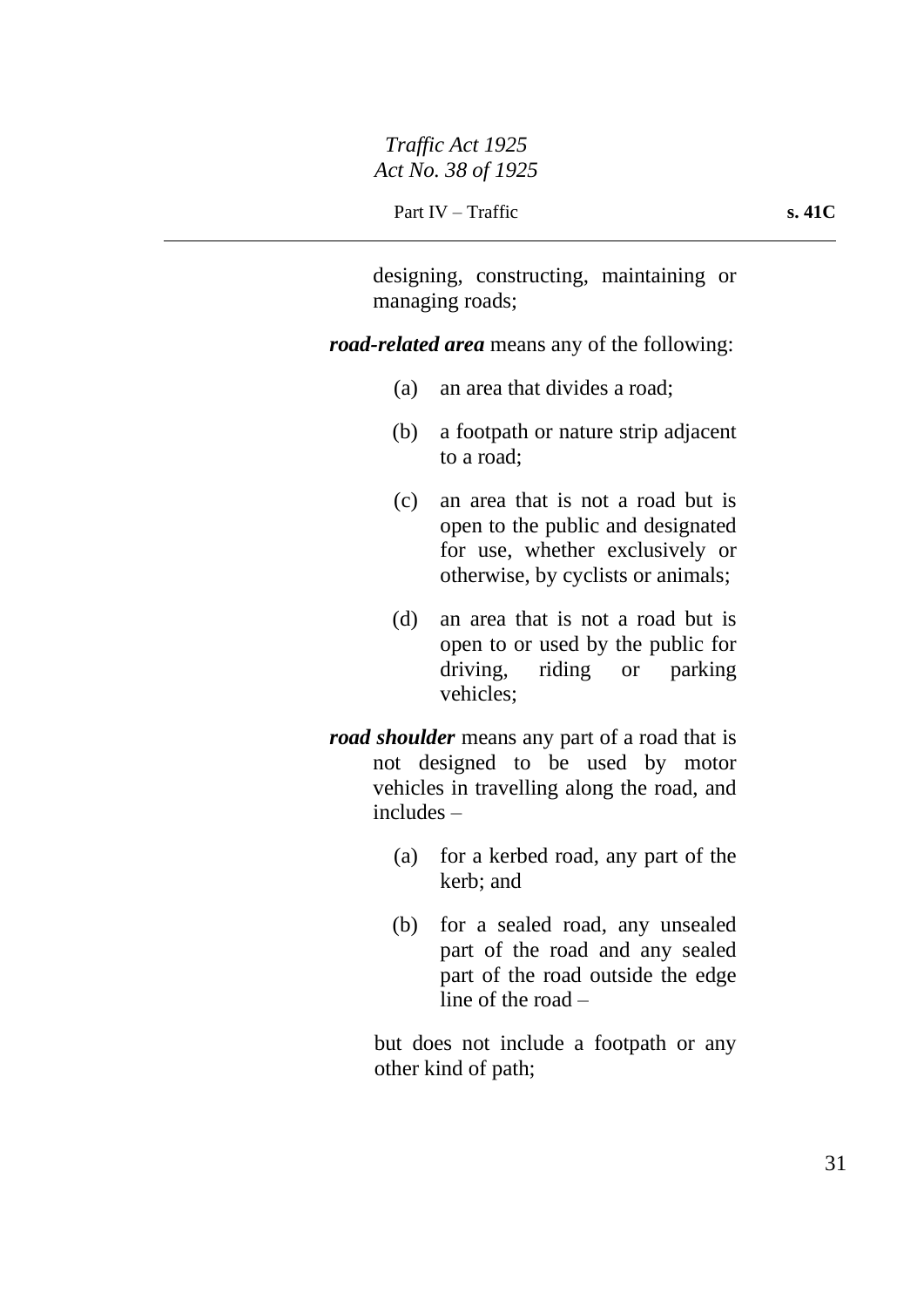*wheeled recreational device* means a wheeled recreational device within the meaning of the *Road Rules*;

*wheeled toy* means a wheeled toy within the meaning of the *Road Rules*.

(2) A road authority does not incur any civil liability for an act or omission on its part in the design, construction, maintenance or management of a road to take account of the fact that the users or potential users of the road may include riders of wheeled recreational devices and wheeled toys.

## **41CA. Declaration of road for use by personal mobility devices**

- $(1)$  In this section
	- *personal mobility device* means a personal mobility device within the meaning of the *Road Rules*;
	- *PMD user* means a PMD user within the meaning of the *Road Rules*;
	- *road authority* has the same meaning as in section 41C;
	- *speed-limited road* means a road on which the speed-limit for drivers on that road is not greater than 50 kilometres per hour.
- (2) The road authority for a speed-limited road may, by notice published in the *Gazette*, declare that road to be a road on which a PMD user may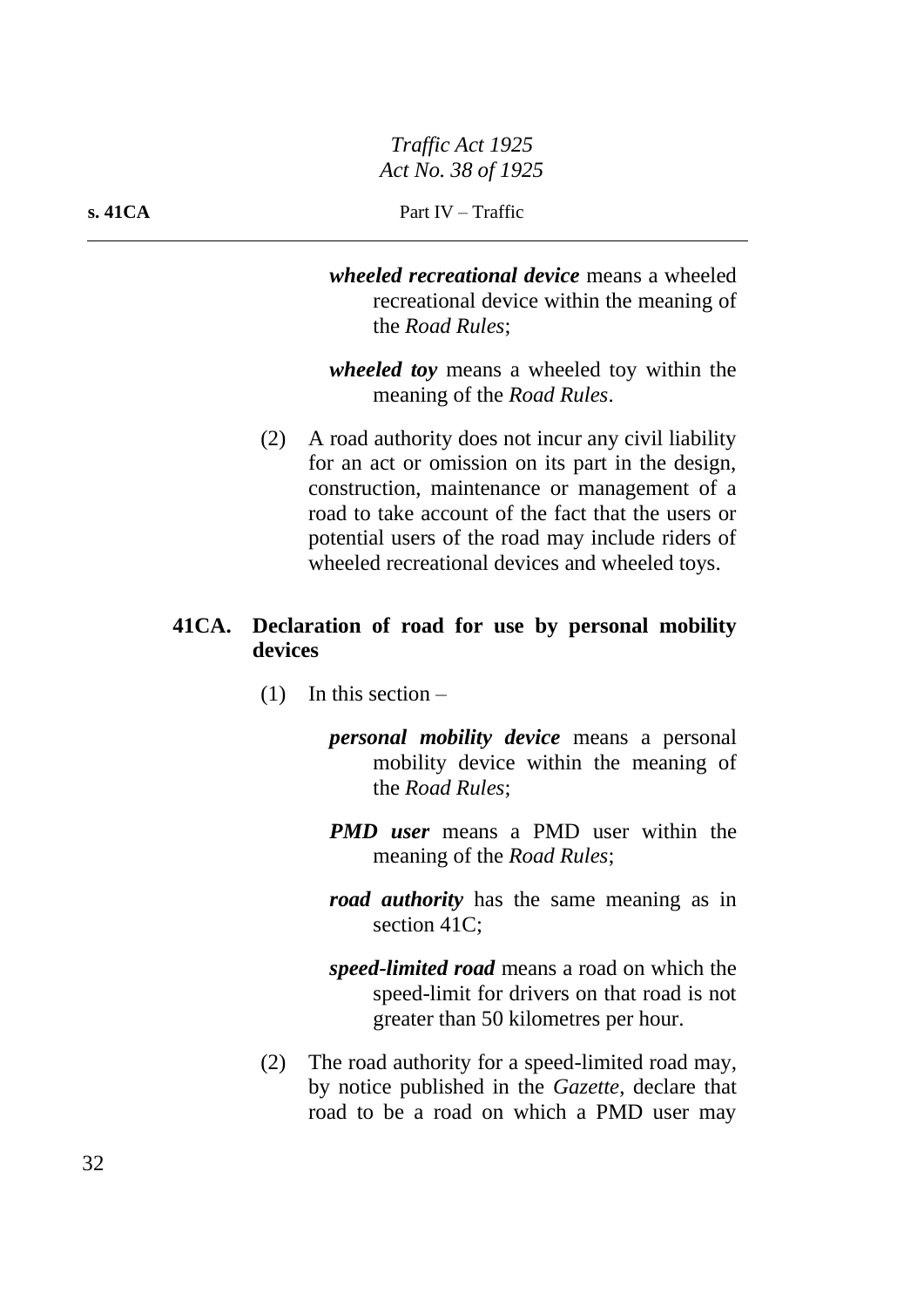travel, subject to such terms and conditions as are specified in the notice.

- (3) The terms and conditions specified in a notice under subsection (2) must not be inconsistent with a provision of this Act or the *Road Rules*.
- (4) Before making a declaration under subsection (2), the road authority is to consider the following in respect of the road:
	- (a) safety;
	- (b) efficiency;
	- (c) use of the road;
	- (d) risk mitigation.
- (5) If a road authority makes a declaration under subsection (2), that road authority is to publish a copy of that declaration on a website of the road authority and is to ensure that a copy of the declaration remains on the website while the declaration remains in force.
- (6) A notice under this section is not a statutory rule for the purposes of the *Rules Publication Act 1953*.

## **41D. Seizure of detection devices**

(1) A police officer or authorised officer who has reasonable grounds for believing that a motor vehicle is equipped with a detection device  $may -$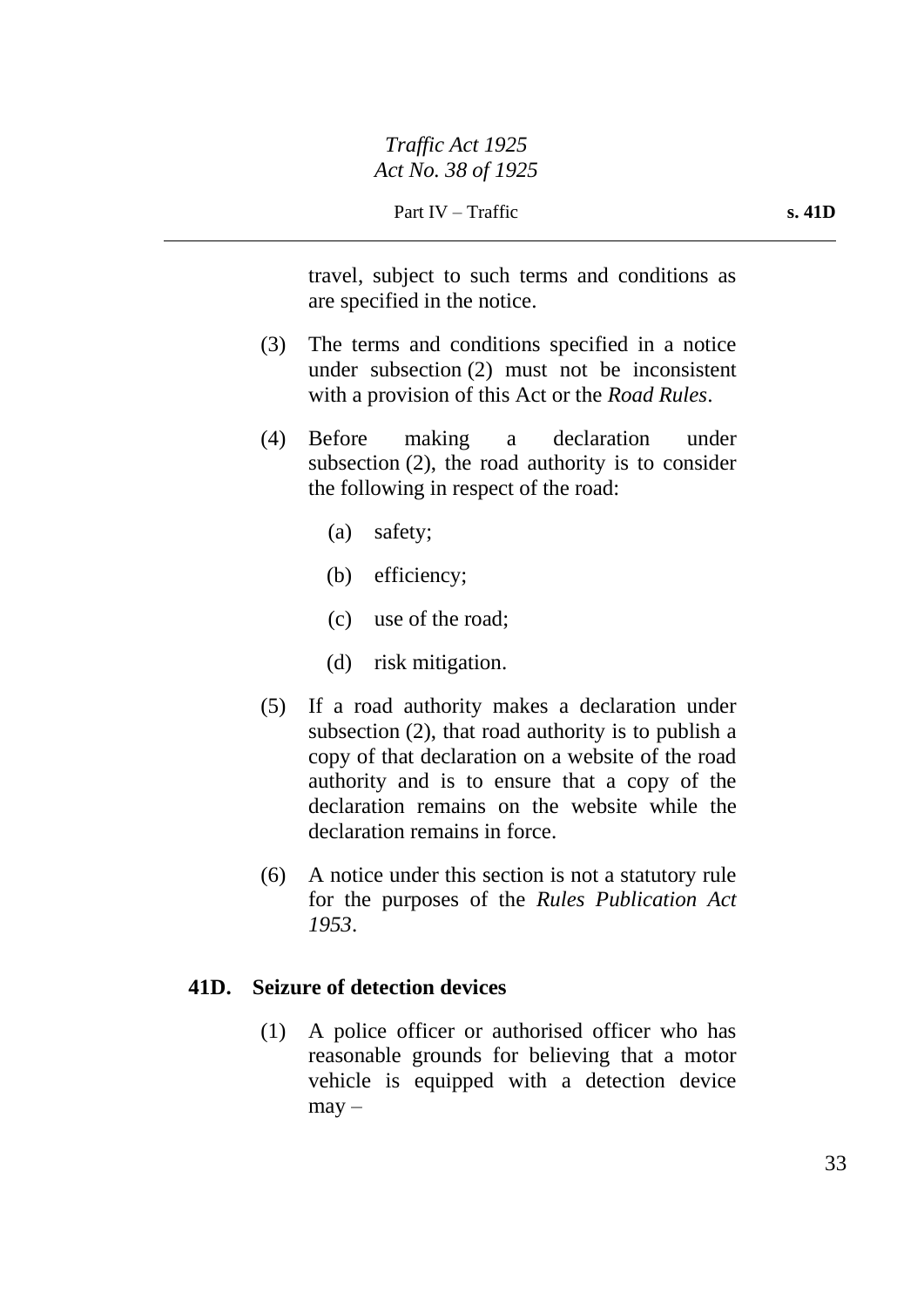| s.41E                                                                                        | Part IV – Traffic                                                                                                                                                                                          |                                                                                                                                                                           |  |  |
|----------------------------------------------------------------------------------------------|------------------------------------------------------------------------------------------------------------------------------------------------------------------------------------------------------------|---------------------------------------------------------------------------------------------------------------------------------------------------------------------------|--|--|
|                                                                                              | (a)                                                                                                                                                                                                        | enter and search the motor vehicle; and                                                                                                                                   |  |  |
|                                                                                              | (b)                                                                                                                                                                                                        | doing as little damage as possible in the<br>circumstances, seize any device that<br>appears to the police officer or authorised<br>officer to be a detection device; and |  |  |
|                                                                                              | (c)                                                                                                                                                                                                        | cause any device so seized to be tested;<br>and                                                                                                                           |  |  |
|                                                                                              | (d)                                                                                                                                                                                                        | cause any device so seized to be<br>produced in court as evidence in any<br>proceedings under the Road Rules.                                                             |  |  |
| (2)                                                                                          | If a person is convicted of an offence under the<br>Road Rules relating to the possession or use of a<br>detection device, the detection device to which<br>the offence relates is forfeited to the Crown. |                                                                                                                                                                           |  |  |
| (3)                                                                                          |                                                                                                                                                                                                            | In this section $-$                                                                                                                                                       |  |  |
|                                                                                              | <i>detection device</i> means –                                                                                                                                                                            |                                                                                                                                                                           |  |  |
|                                                                                              |                                                                                                                                                                                                            | a device for preventing the<br>(a)<br>effective use of<br>speed-<br>a<br>measuring device; or                                                                             |  |  |
|                                                                                              |                                                                                                                                                                                                            | a device for detecting the use of a<br>(b)<br>speed-measuring device.                                                                                                     |  |  |
| 41E.                                                                                         | <b>Seizure of vehicles</b>                                                                                                                                                                                 |                                                                                                                                                                           |  |  |
| A police officer may seize a vehicle and remove<br>(1)<br>it to a place of safe storage if – |                                                                                                                                                                                                            |                                                                                                                                                                           |  |  |

(a) it is obstructing access to or from adjacent land; or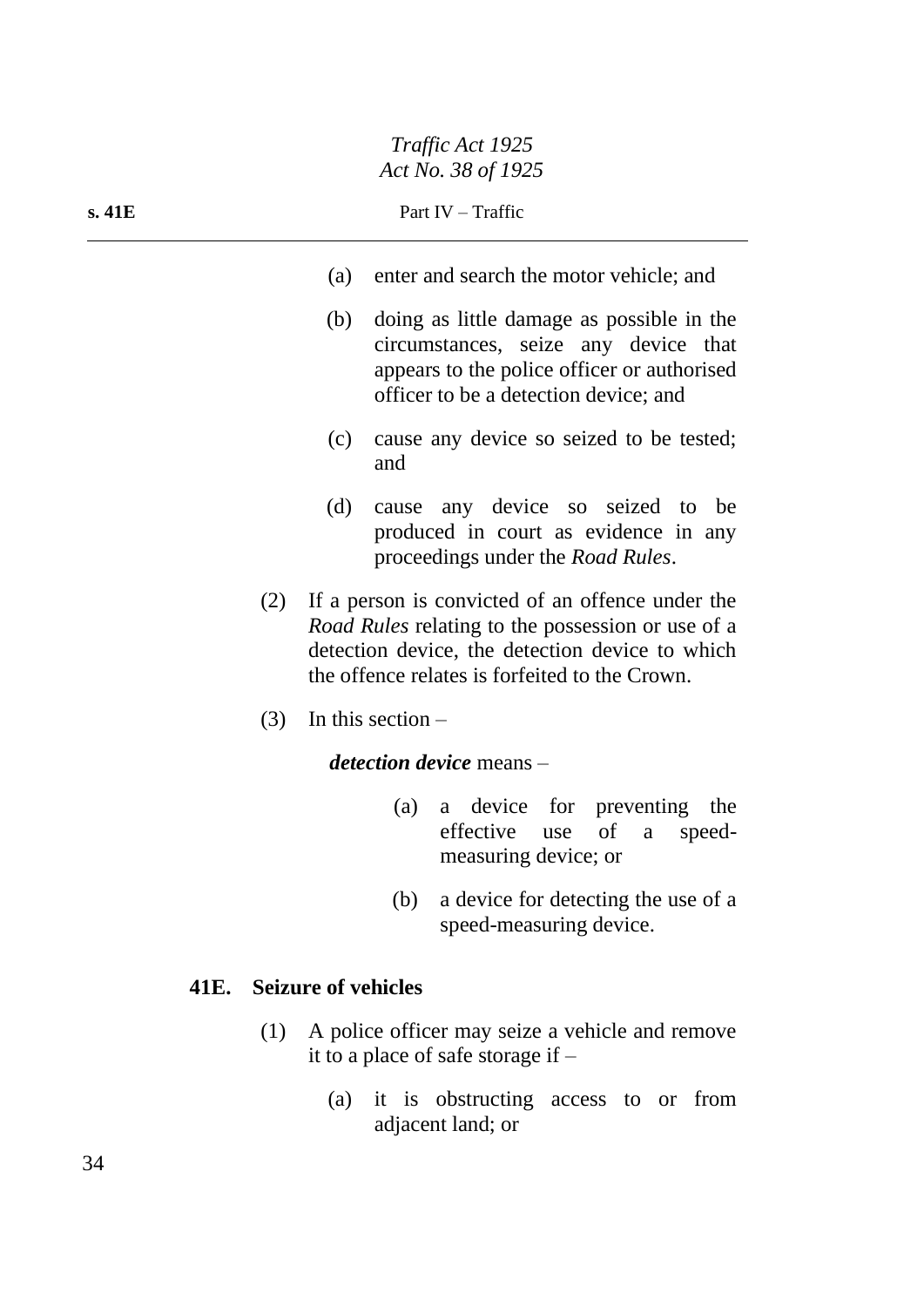- (b) the officer reasonably believes that it has been abandoned; or
- (c) the officer reasonably believes that it has been left in a dangerous position; or
- (d) it has been involved in an accident and the officer reasonably considers that it may need to be examined, or used as evidence, in any proceedings under this Act.
- $(2)$  In this section –

*adjacent land* means adjacent land within the meaning of the *Road Rules*.

### **41F. Disposal of seized vehicles**

- (1) This section applies to a vehicle that has been seized under section 41E.
- (2) The registered operator of the vehicle is liable to pay the reasonable expenses of removing and storing the vehicle.
- (3) The Commissioner of Police must, as soon as practicable after the seizure, cause reasonable steps to be taken to inform the registered operator of the seizure, and the provisions of this section.
- (4) If the registered operator is informed of the seizure and does not claim the vehicle and pay the expenses within one month after the date of being so informed, the Commissioner of Police may cause the vehicle to be –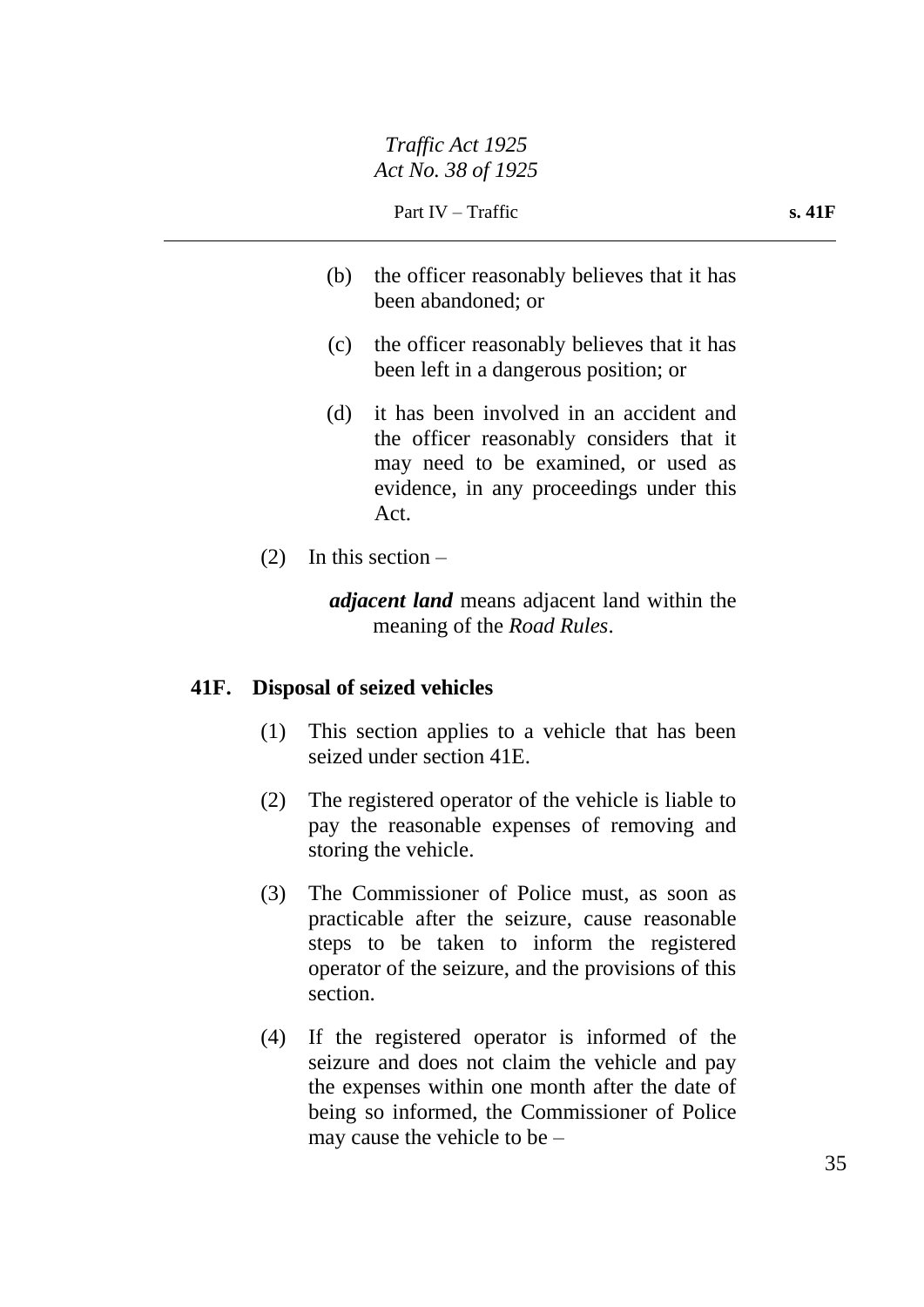- (a) sold privately or by auction or public tender and use any money received from the sale to defray the expenses; or
- (b) disposed of in such manner as the Commissioner of Police thinks fit if he or she reasonably considers that the vehicle could not be sold for an amount greater than the amount of the expenses.
- (5) If reasonable steps to locate the registered operator have been unsuccessful, the Commissioner of Police may act under subsection (4)(a) or (b) after the expiration of the period of one month from the date of seizure.
- (6) If the proceeds of a sale under this section exceed the amount of the expenses, the Commissioner of Police is to hold the balance for a period of 3 months from the date of sale and, if the balance is not claimed by the registered operator during that period, pay the balance into the Public Account.

# **41G. Hazardous lights and reflectors**

- (1) A person must not, without lawful excuse, display on or near a road a light or reflector that does, or is likely to do, any of the following:
	- (a) be reasonably mistaken by a driver for the flashing light of an emergency vehicle;
	- (b) dazzle or distract a driver;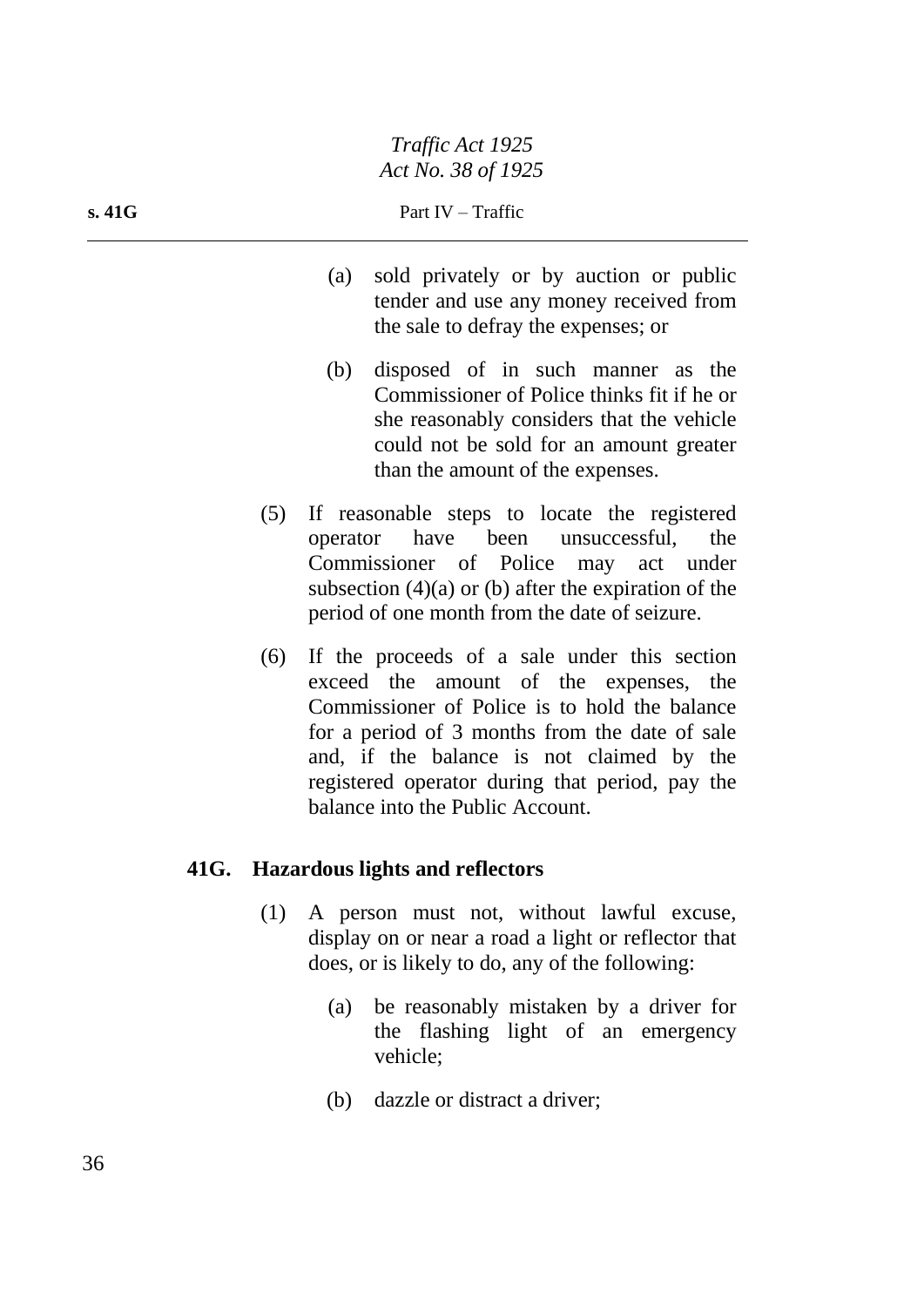- (c) mislead or confuse a driver;
- (d) interfere with the operation or effectiveness of any traffic lights, traffic arrows or overhead lane control signals.

Penalty: Fine not exceeding 10 penalty units.

(2) A person must not display a light or reflector on or near a road if the person has been given written notice by the Commission that the light or reflector constitutes a traffic hazard.

Penalty: Fine not exceeding 20 penalty units.

- (3) A police officer or authorised officer who reasonably considers that a person is committing an offence under subsection (1) or (2) may direct that person or any employee or agent of that person to adjust, disconnect, move or cover the light or reflector so that it no longer constitutes a traffic hazard.
- (4) A person must obey a direction given to the person under subsection (3).

Penalty: Fine not exceeding 20 penalty units.

(5) If a person disobeys a direction given to the person under subsection (3), the police officer or authorised officer who gave the direction may, doing as little damage as possible in the circumstances, take such action as the police officer or authorised officer reasonably considers necessary in the circumstances to eliminate the traffic hazard posed by the light or reflector and may, for that purpose, enter the premises.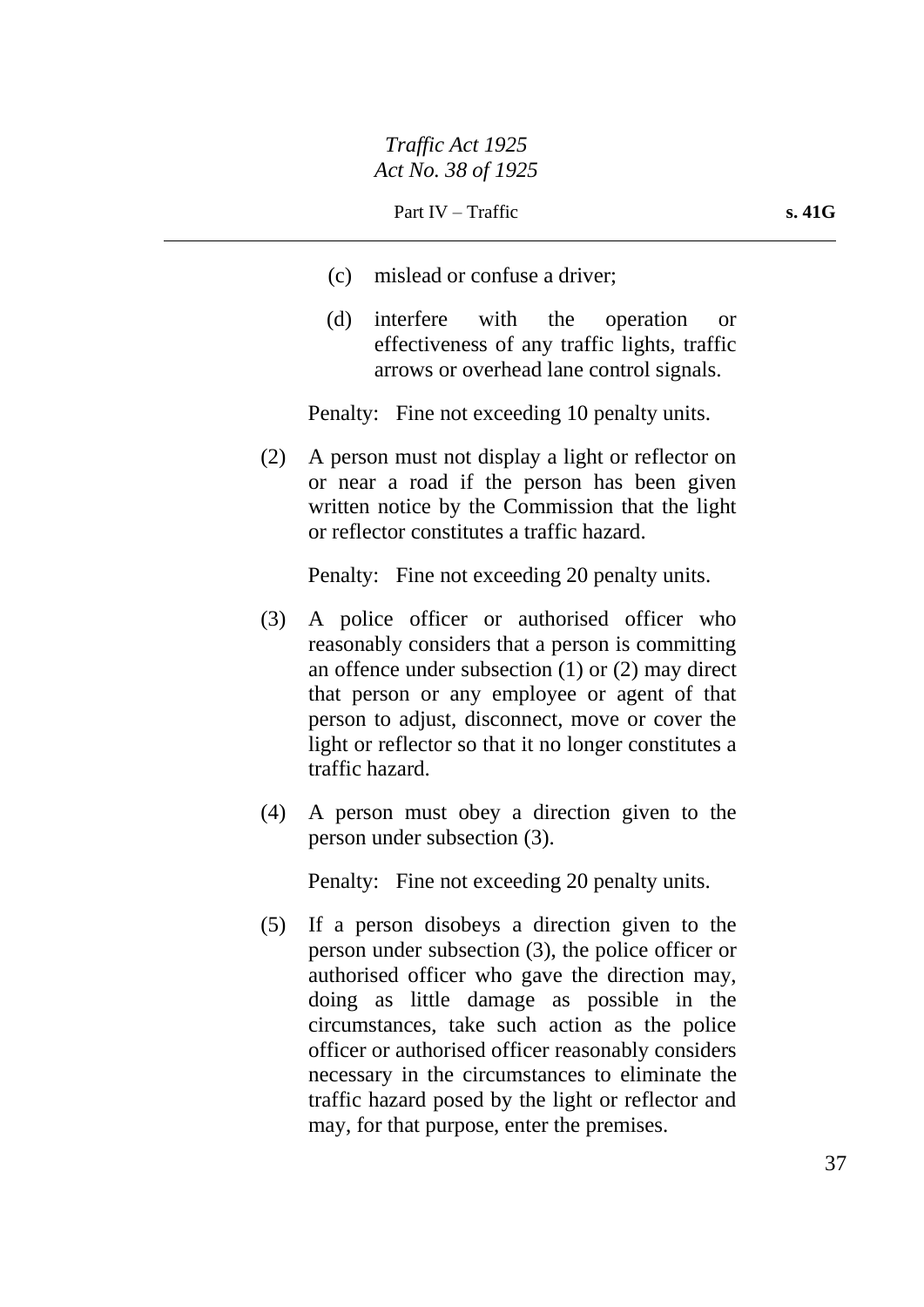- $(6)$  In this section
	- *emergency vehicle* means an emergency vehicle within the meaning of the *Road Rules*;
	- *overhead lane control signals* means overhead lane control signals within the meaning of the *Road Rules*;
	- *traffic arrows* means traffic arrows within the meaning of the *Road Rules*;
	- *traffic lights* means traffic lights within the meaning of the *Road Rules*.

#### **41H. Obscuring traffic control devices**

- (1) A person must not, without lawful excuse, place or display anything on or near a road that –
	- (a) obscures a traffic control device; or
	- (b) interferes with the operation or effectiveness of a traffic control device; or
	- (c) prevents, or is likely to prevent, a driver approaching or at a traffic control device from clearly seeing that traffic control device.

Penalty: Fine not exceeding 20 penalty units.

(2) In this section –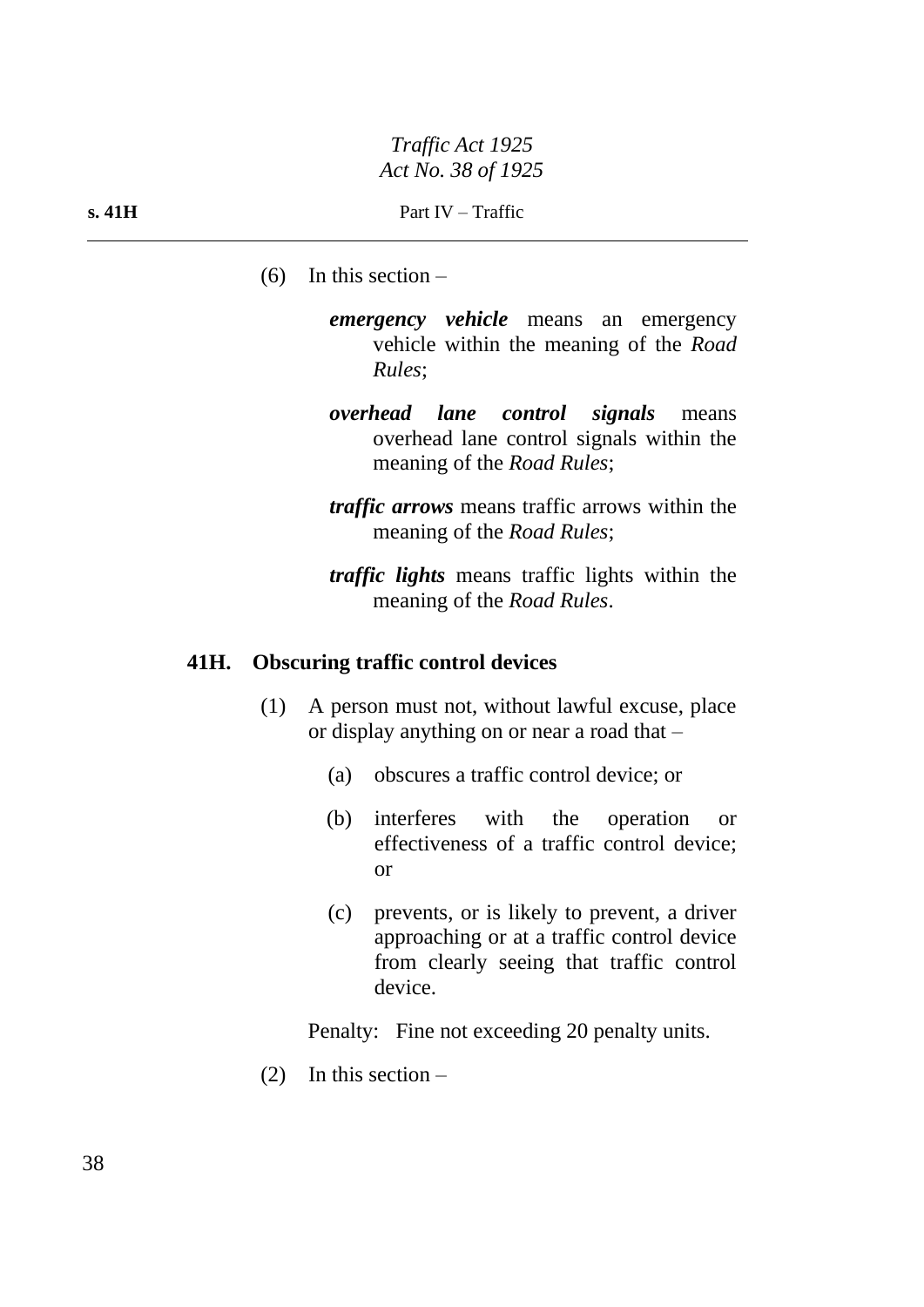*traffic control device* means a traffic control device within the meaning of the *Road Rules*.

# **41I. Tampering with traffic control devices**

- (1) A person must not, without lawful excuse
	- (a) alter, deface or obscure a traffic control device; or
	- (b) damage, dismantle or destroy a traffic control device; or
	- (c) remove a traffic control device from the place where it has been lawfully placed or erected.

Penalty: Fine not exceeding 40 penalty units.

(2) In this section –

*traffic control device* has the same meaning as in section 41H.

# **41J. Unlawful road markings**

(1) A person must not, without lawful excuse, mark or otherwise place on a road anything that purports to be a road marking.

Penalty: Fine not exceeding 20 penalty units.

(2) In this section –

*mark* means mark by the use of paint, tape or other means;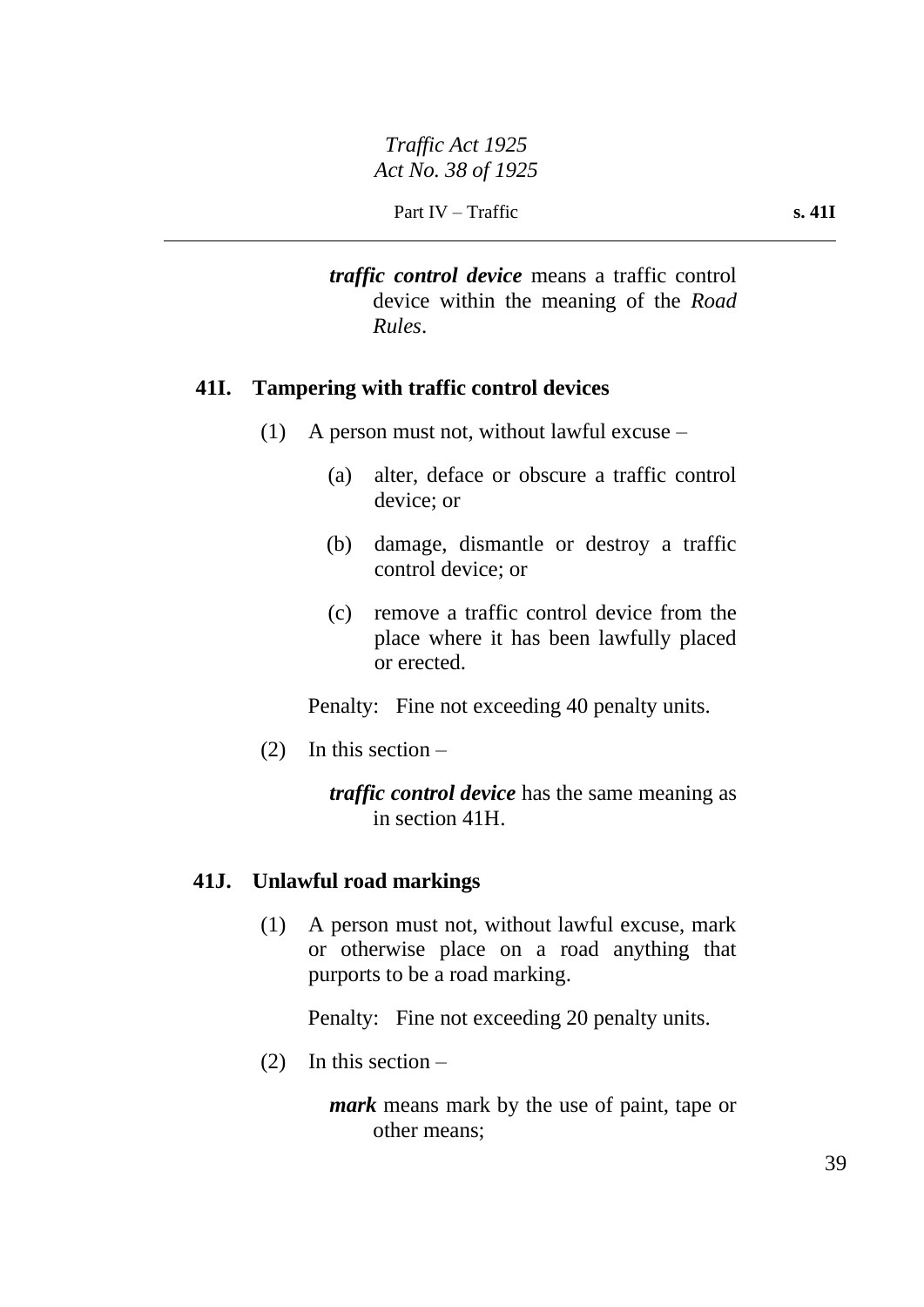*paint* includes wash and chalk;

*road marking* means a road marking within the meaning of the *Road Rules*.

# **42. Use of loudspeakers on or from vehicles**

- (1) A person must not use a loudspeaker on or from a vehicle unless –
	- (a) the person has a permit to do so; or
	- (b) the person is a police officer, emergency worker or transport inspector acting in the course of his or her duty as a police officer, emergency worker or transport inspector.

Penalty: Fine not exceeding 10 penalty units.

- (2) Permits for this section are issued by senior police officers and any person may apply in writing for such a permit.
- (3) In determining whether or not to grant an application for a permit, a senior police officer –
	- (a) must consider the safety and convenience of the public and, if applicable, the arrangements made for the safety and convenience of participants in the relevant activity; and
	- (b) must, if the relevant activity is of a political character, have regard to the principle that people should be free to engage in lawful political activities; and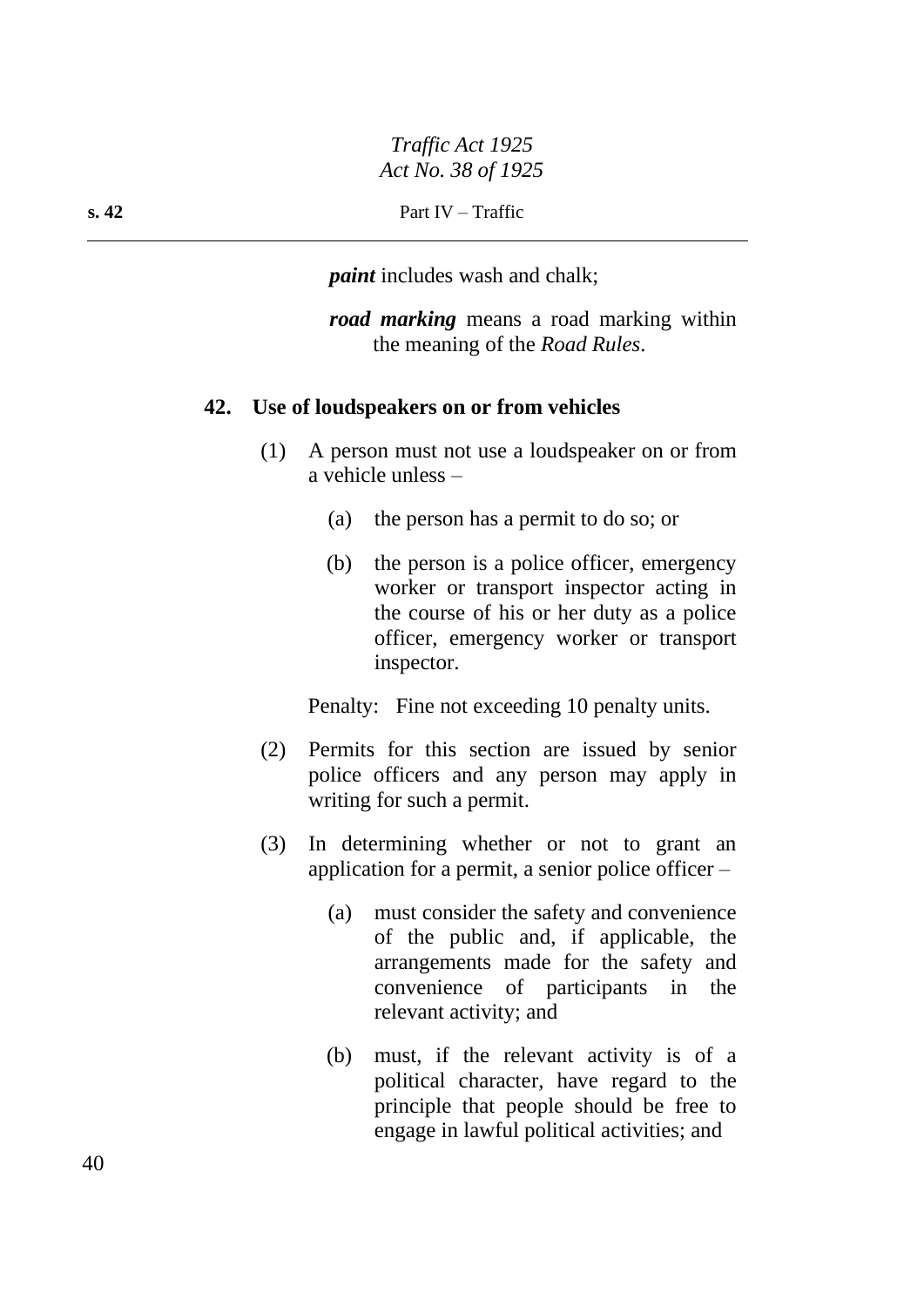- (c) may have regard to such other considerations as appear relevant in the circumstances.
- $(4)$  A permit
	- (a) is to be in such form as the senior police officer issuing it considers appropriate in the circumstances; and
	- (b) may be issued only for a specific date or dates, or for a specific period not exceeding 10 days; and
	- (c) may be made subject to such reasonable conditions as the issuing officer considers necessary or expedient in the interests of public safety; and
	- (d) must specify the name of the permit holder and the name, or a description, of the relevant activity; and
	- (e) must also specify the location or, if applicable, route of the relevant activity and the date, dates or period when it will be held.
- $(5)$  A permit
	- (a) may be surrendered but is not capable of being amended, renewed or transferred; and
	- (b) is not a defence to an action or indictment for nuisance.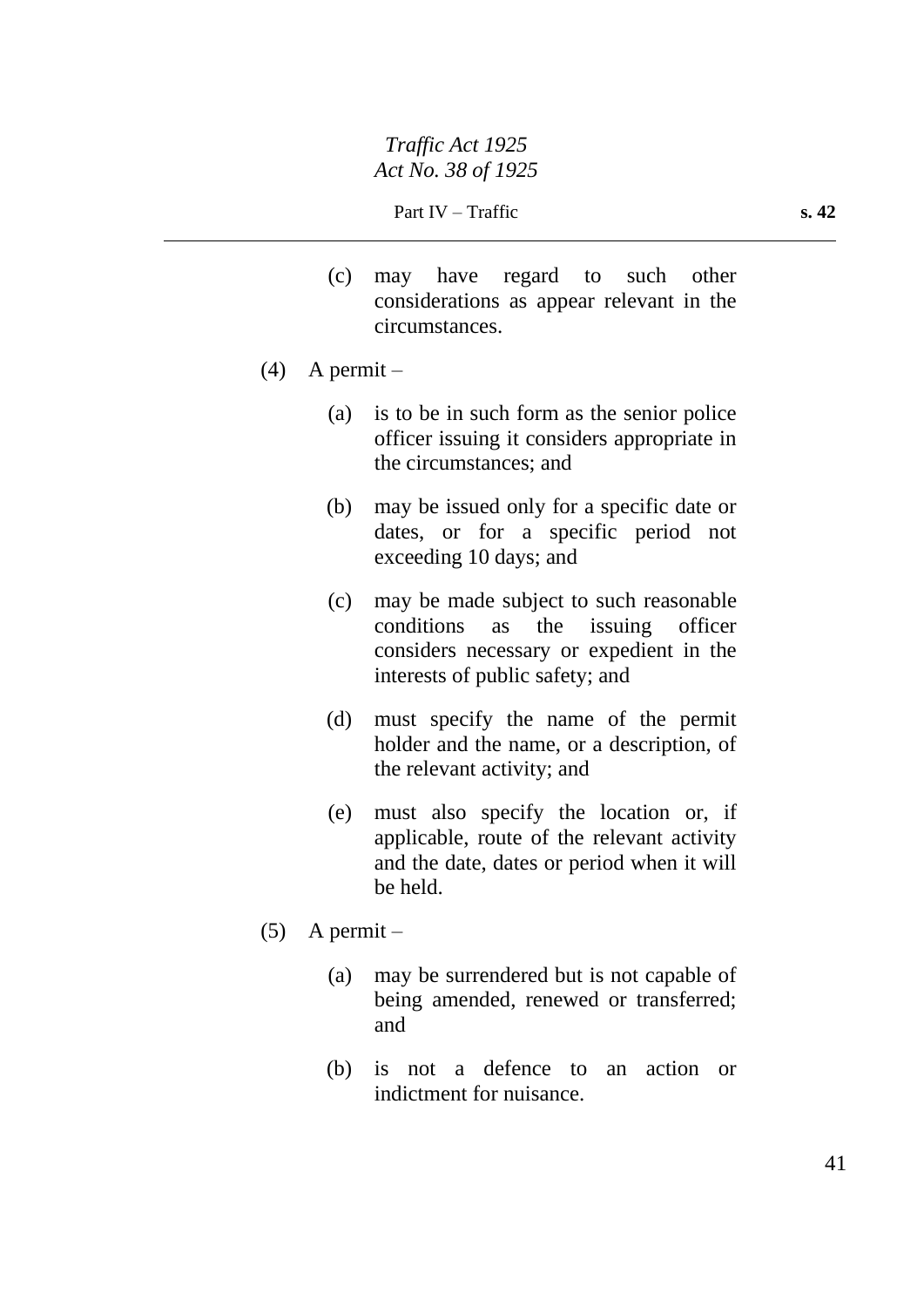(6) The holder of a permit must not contravene a condition of the permit.

Penalty: Fine not exceeding 10 penalty units.

(7) The holder of a permit must immediately produce it to a police officer on demand.

Penalty: Fine not exceeding 10 penalty units.

- $(8)$  In this section
	- *emergency worker* means an emergency worker within the meaning of the *Road Rules*;
	- *relevant activity* means the fundraising, political or other activity for which a person proposes to use a loudspeaker on or from a vehicle;
	- *transport inspector* means an authorised officer who has been identified as a transport inspector by the Commission.

# **43. Removal of things obstructing public streets**

 $(1)$  In this section –

*article* includes rubbish and goods, but does not include a vehicle;

### *authorised person* means –

(a) in the case of a public street anywhere in the State, a police officer; or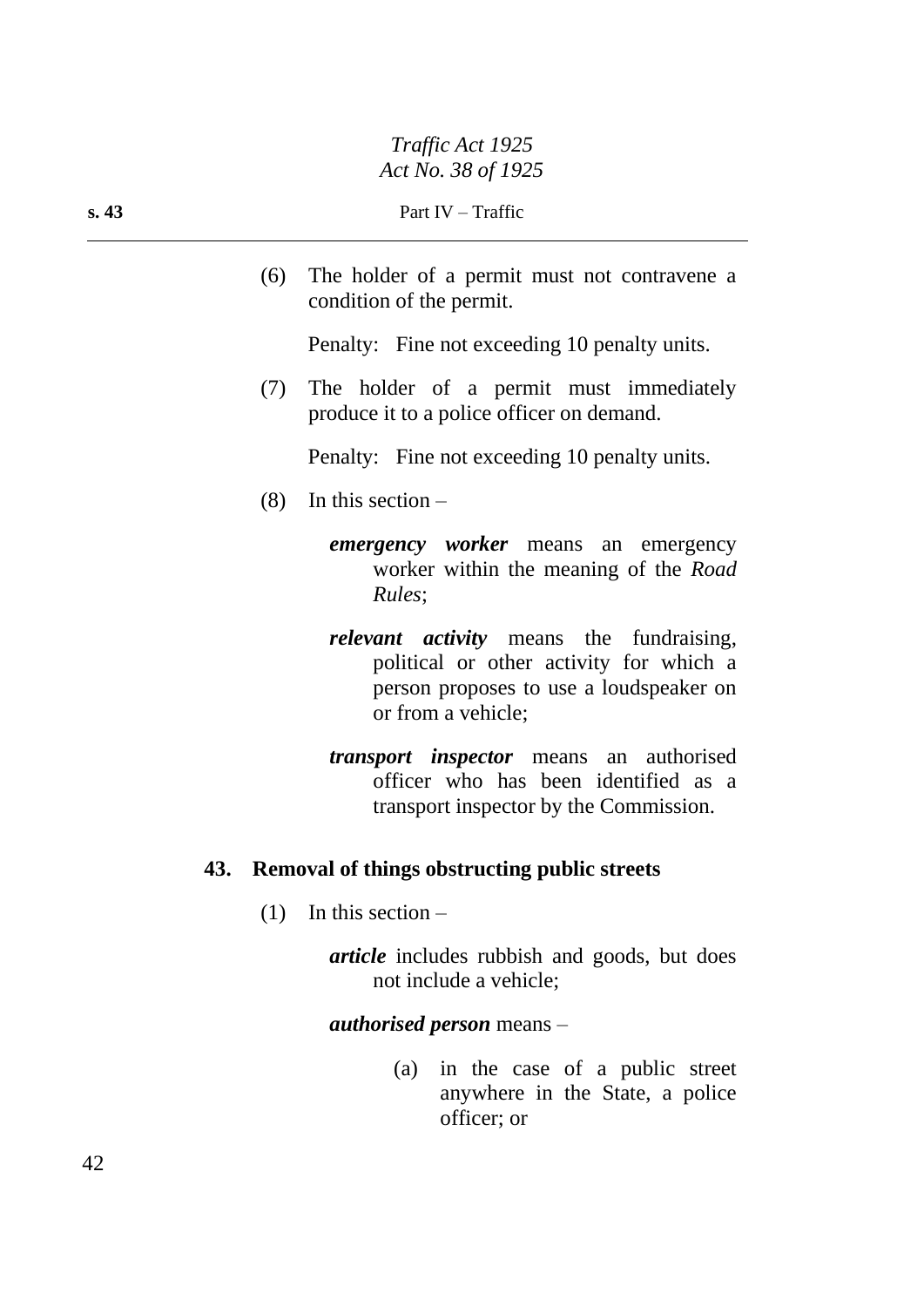(b) in the case of a public street in a municipal area, a person who is an employee or agent of the responsible council and has the approval of that council to exercise power under this section within that area:

### *relevant authority* means –

- (a) in relation to an authorised person who is a police officer, the Commissioner of Police; or
- (b) in relation to an authorised person who is an employee or agent of a council, that council.
- (2) If an article is placed or left in a public street to the obstruction, annoyance or danger of road users, nearby residents or other persons, an authorised person may –
	- (a) remove the article or cause it to be removed; and
	- (b) take the article, or cause it to be taken, to a place of safety; and
	- (c) detain the article, or cause it to be detained, until the expenses of removing, taking and detaining it are paid to the relevant authority.
- (3) The relevant authority must, as soon as practicable after the removal, take reasonable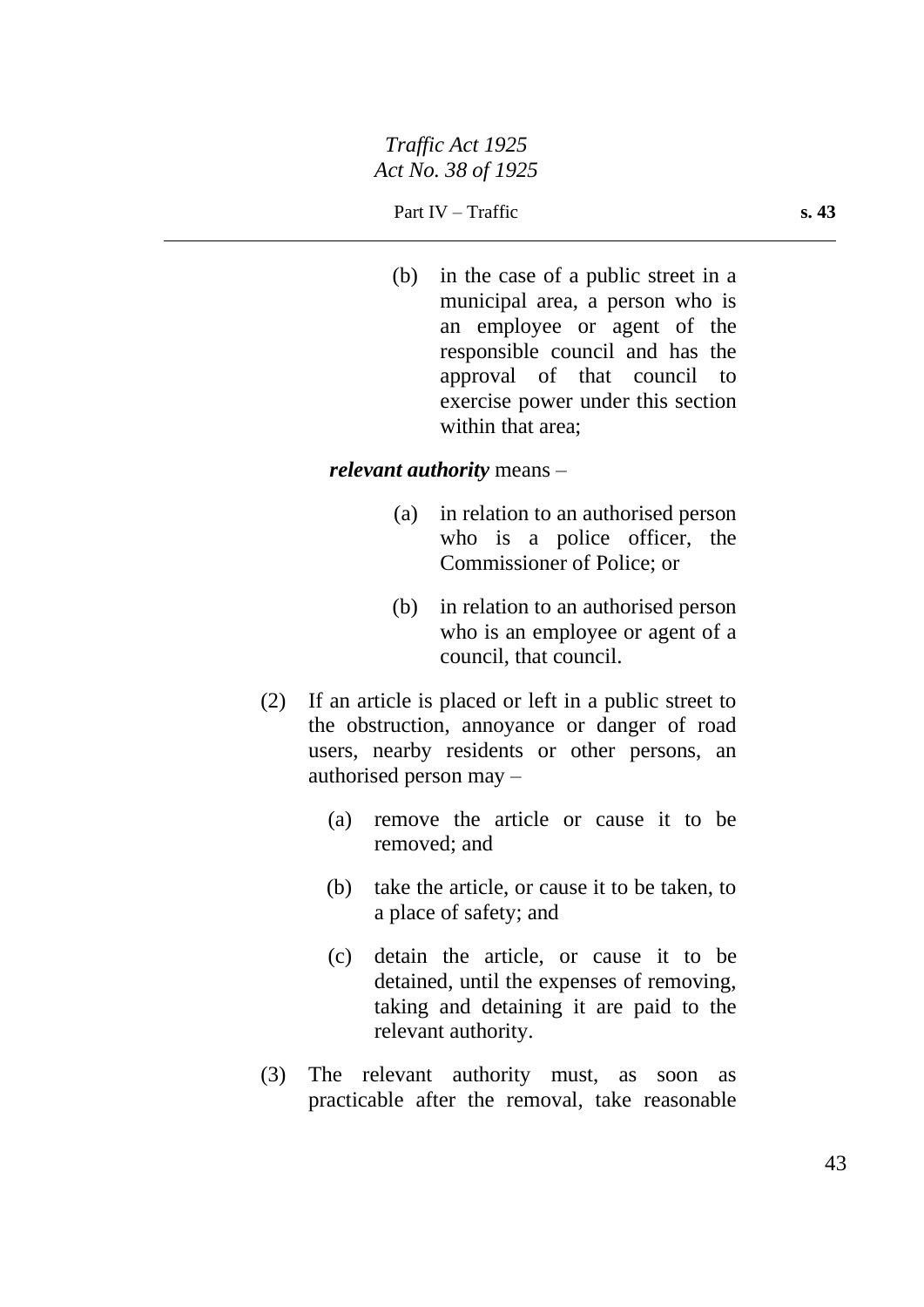steps to inform the article's owner of the action taken and the terms of this section.

- $(4)$  If
	- (a) reasonable steps to inform the owner within 30 days after the date of removal prove unsuccessful; or
	- (b) the owner is informed of the removal within those 30 days but does not pay the required expenses within 14 days after the date of being so informed –

the relevant authority may cause the article to be disposed of in such manner as the authority sees fit and use the proceeds, if any, to defray those expenses.

- (5) If the proceeds of disposal exceed the amount of the expenses, the relevant authority must hold those balance proceeds for a period of 3 months from the date of disposal and, if not claimed by the owner during that period –
	- (a) pay the balance into the Public Account if the relevant authority is the Commissioner of Police; or
	- (b) dispose of the balance as the relevant authority sees fit if it is a council.

43A**.** . . . . . . . .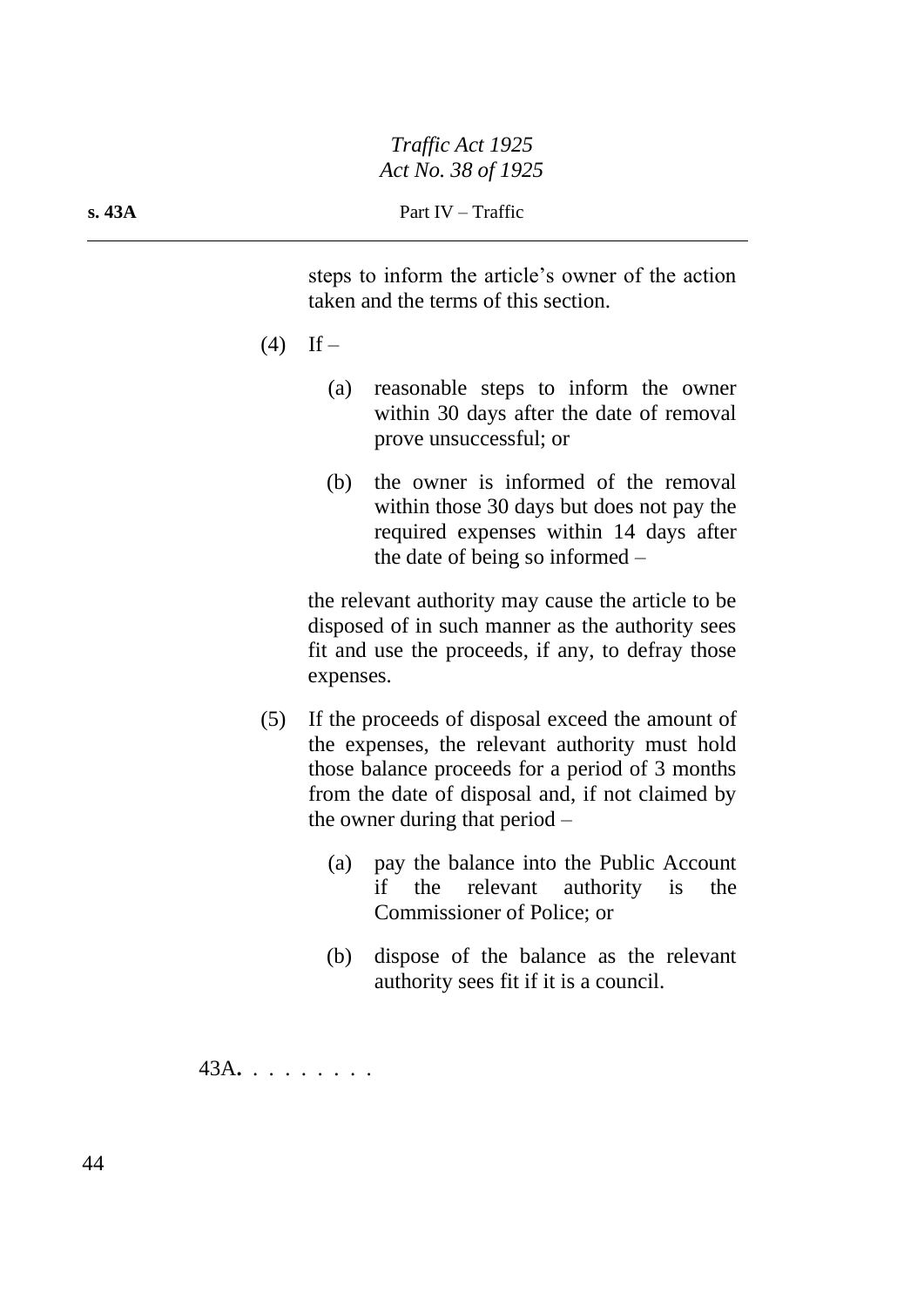Part IVA – The Demerit Points System

# **PART IVA – THE DEMERIT POINTS SYSTEM**

43AA - 43F**.** . . . . . . . .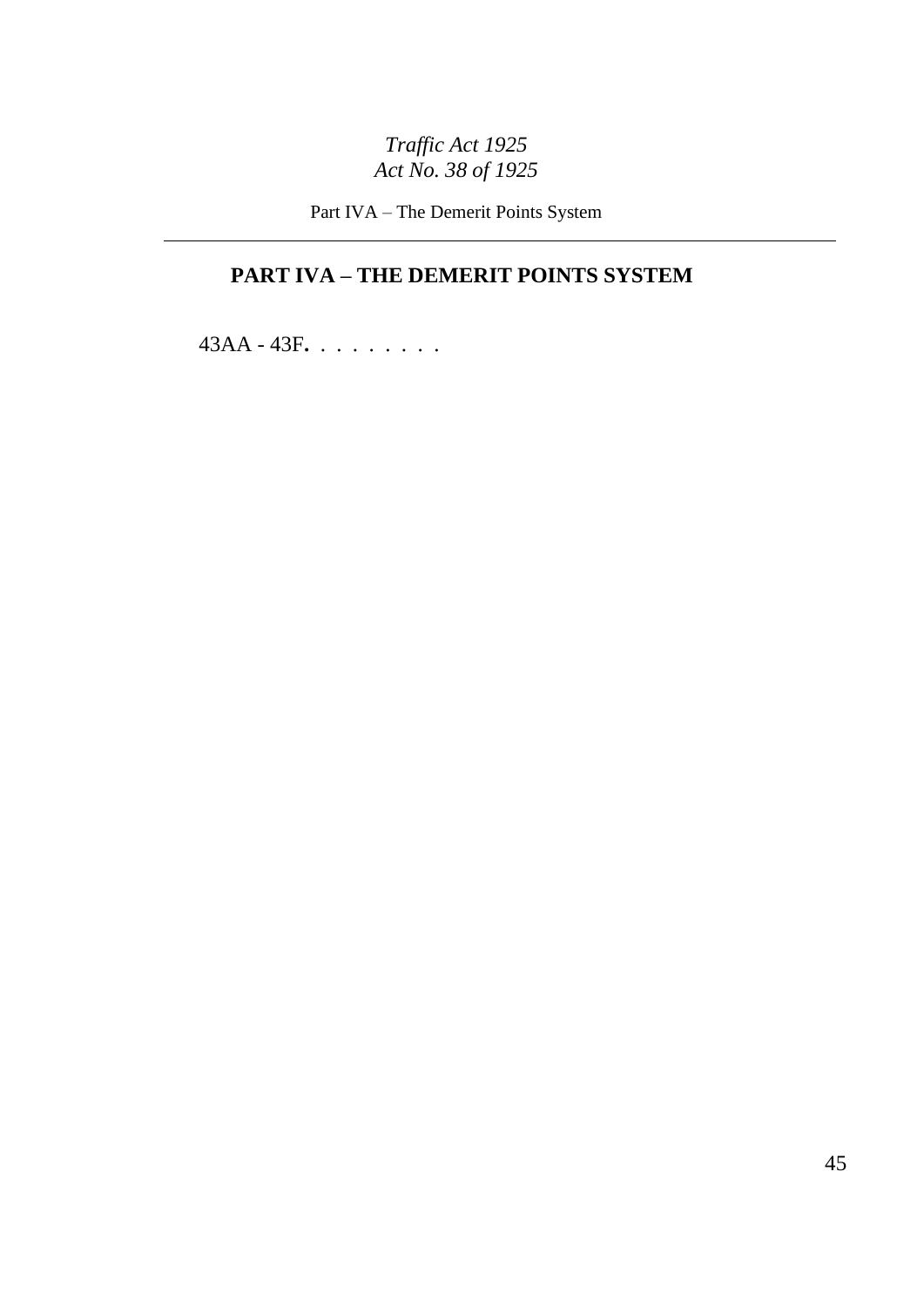## **PART IVB – TRAFFIC INFRINGEMENT NOTICES**

### *Division 1 – Notices of demand*

#### **43G. Notice of demand**

- (1) A police officer or an authorised officer may serve a notice of demand on the registered operator of a vehicle if the officer is satisfied that the driver of that vehicle committed a traffic offence.
- (2) A notice of demand is to  $-$ 
	- (a) indicate the offence to which it relates; and
	- (b) specify the registration number of the vehicle that was involved in the offence; and
	- (c) specify that the registered operator is to provide to a police officer, or an authorised officer, within 14 days after the registered operator is served with the notice, a statutory declaration stating the name, address and, if known, the date of birth and driver licence number of the driver of the vehicle at the time the offence was committed.
- (3) A registered operator must comply with the notice of demand.

Penalty: Fine not exceeding 40 penalty units.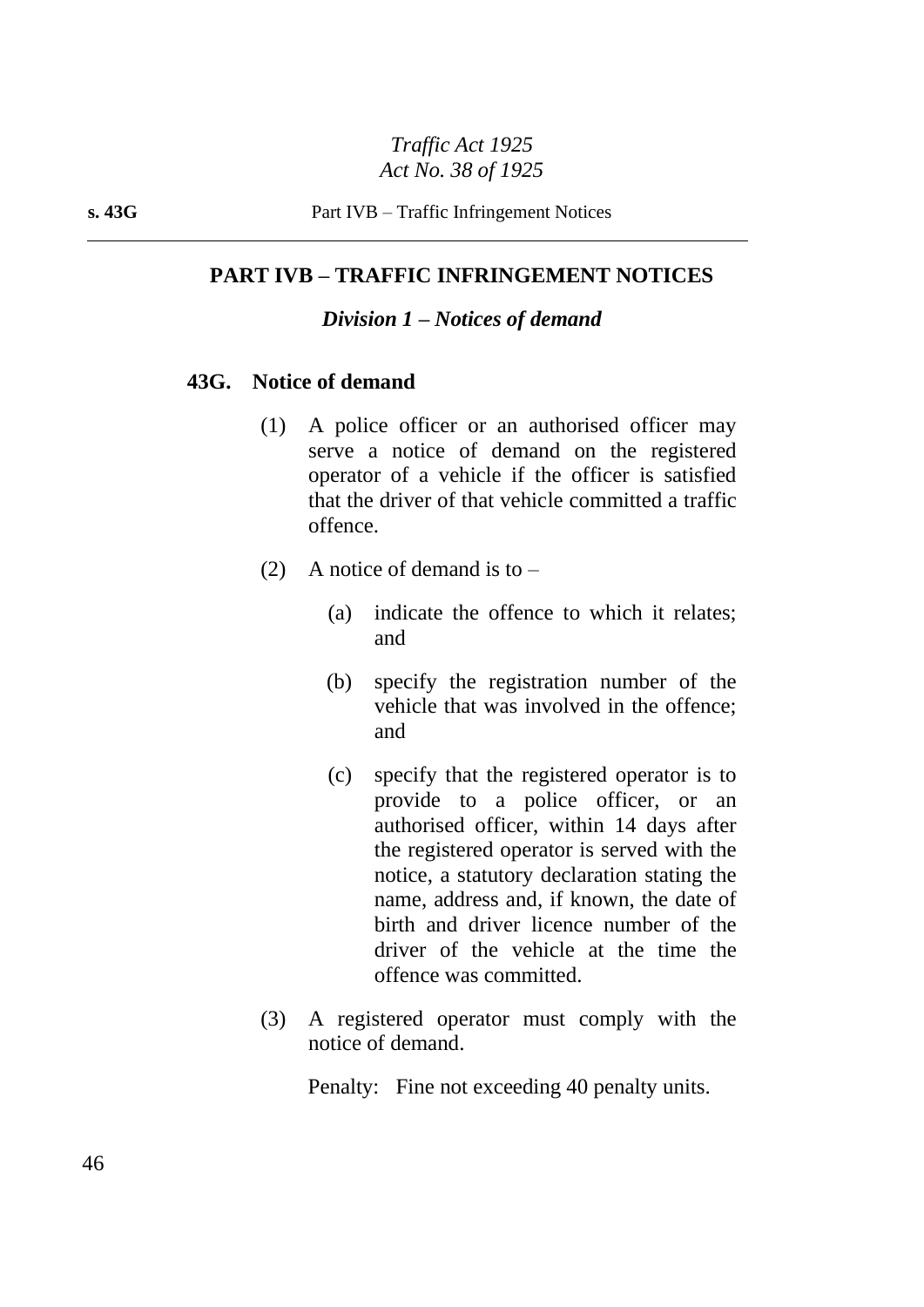## **43GA. Statutory declaration naming driver**

- (1) A registered operator providing a statutory declaration naming the driver of a vehicle under section  $43G(2)(c)$  is to –
	- (a) state in the statutory declaration his or her full name and address; and
	- (b) state the name, address and, if known, the date of birth and driver licence number of the driver of the vehicle at the time the offence took place.
- (2) A statutory declaration provided under section  $43G(2)(c)$  and naming the driver is prima facie evidence that the person named in the statutory declaration as the driver of the vehicle at the time of the offence was the driver of the vehicle at that time.

# **43GB. Withdrawal of notice of demand**

- (1) A notice of demand that has been served on a registered operator may, whether or not the registered operator has provided a statutory declaration in accordance with the notice, be withdrawn.
- (2) For the purposes of subsection (1), a notice of demand is to be withdrawn –
	- (a) in the case of a notice of demand served on a registered operator by a police officer, by the service on that registered operator of a withdrawal notice in a form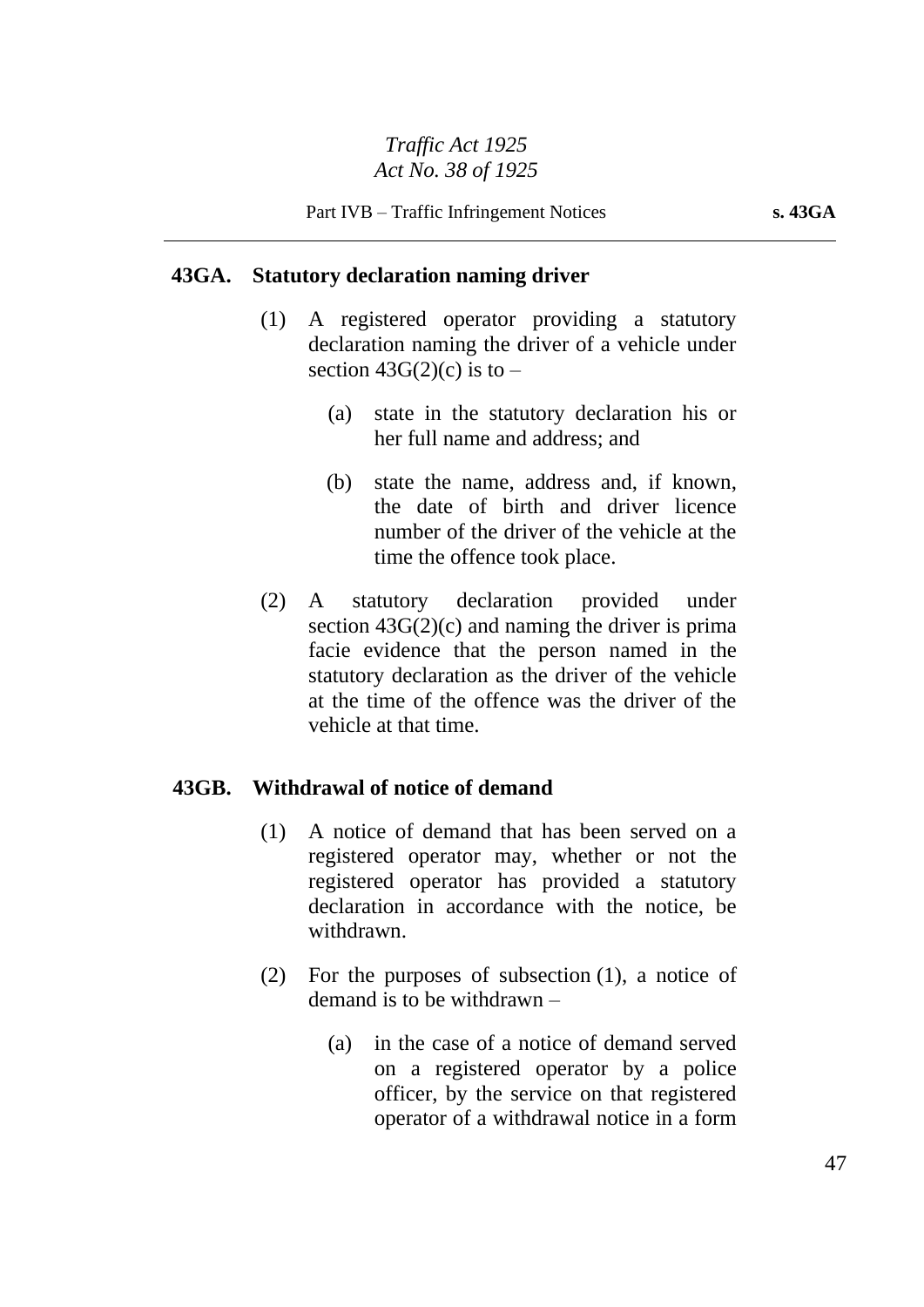approved by the Commissioner of Police and signed by a police officer; and

- (b) in the case of a notice of demand served on a registered operator by an authorised officer, by the service on that registered operator of a withdrawal notice in a form approved by the Commissioner of Police and signed by an authorised officer.
- (3) If a notice of demand is withdrawn section 43G(3) does not apply.

# **43GC. Suspension of registration on non-compliance with notice of demand**

 $(1)$  In this section –

*non-complying registered operator* means a body corporate that has –

- (a) been taken to have been convicted in accordance with section 20 of the *Monetary Penalties Enforcement Act 2005* of an offence under section 43G(3) in respect of noncompliance with a notice of demand; or
- (b) been convicted of that offence by a court.
- (2) If a non-complying registered operator is convicted, or taken to have been convicted, of an offence, then, by that conviction, the registration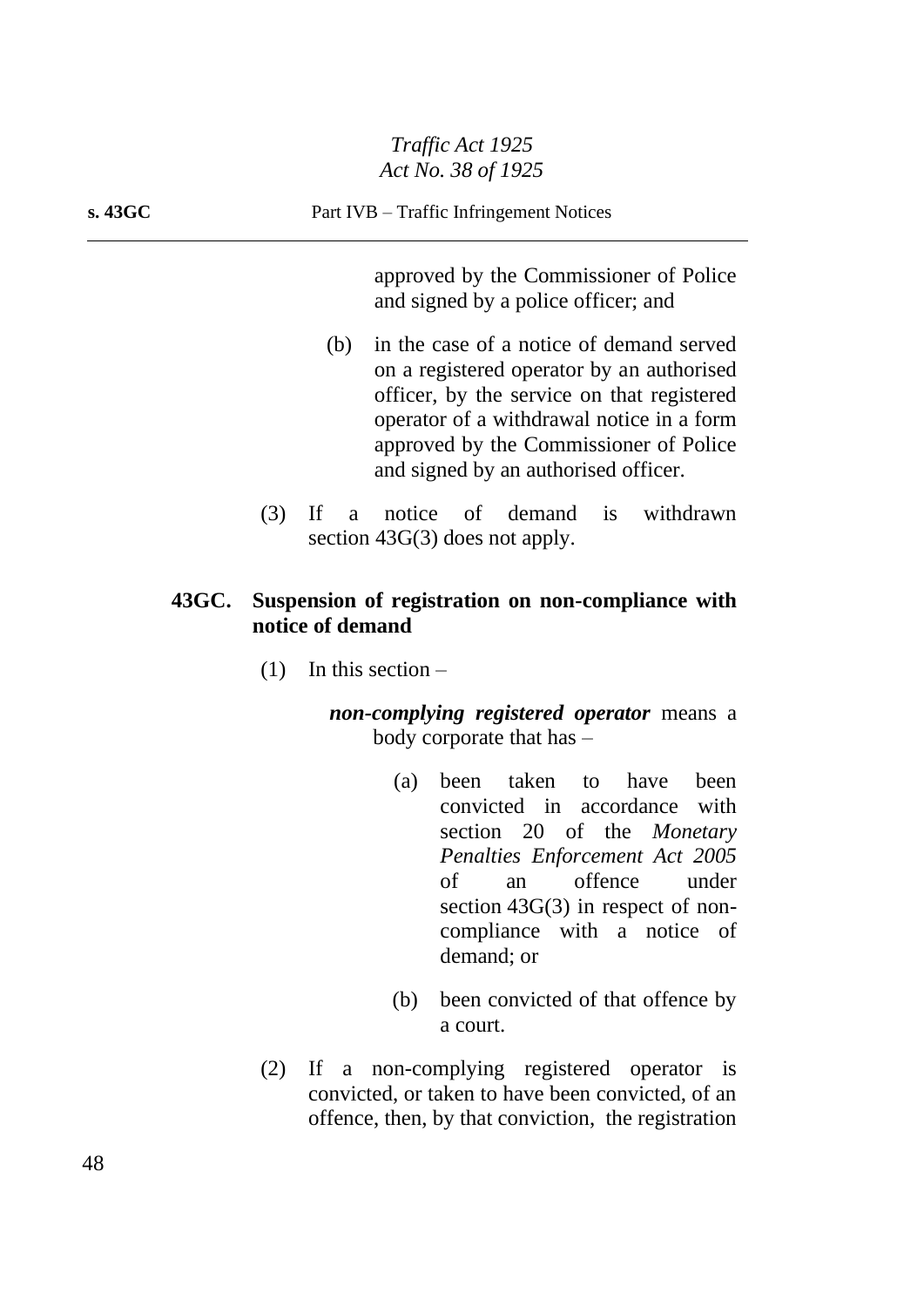of the vehicle specified in the notice of demand is suspended for a period of 14 days starting on the date specified in a notice of suspension served on the registered operator of the vehicle by the Registrar of Motor Vehicles.

- $(3)$  If
	- (a) in the normal course of events, the period of registration of the vehicle referred to in subsection (2) would end, and therefore would need to be renewed, within the 14-day period specified in the notice of suspension –
		- (i) the registration of that vehicle is suspended for that part of that 14 day period during which the registration continues; and
		- (ii) the registration of that vehicle may not be renewed until that 14 day period has ended; or
	- (b) the vehicle is not registered, that vehicle may not be registered, or the registration of that vehicle may not be renewed, until that 14-day period has ended.
- (4) The penalties imposed by subsection (2) in respect of an offence under section 43G(3) are in addition to any other penalty imposed under this Act in respect of that offence.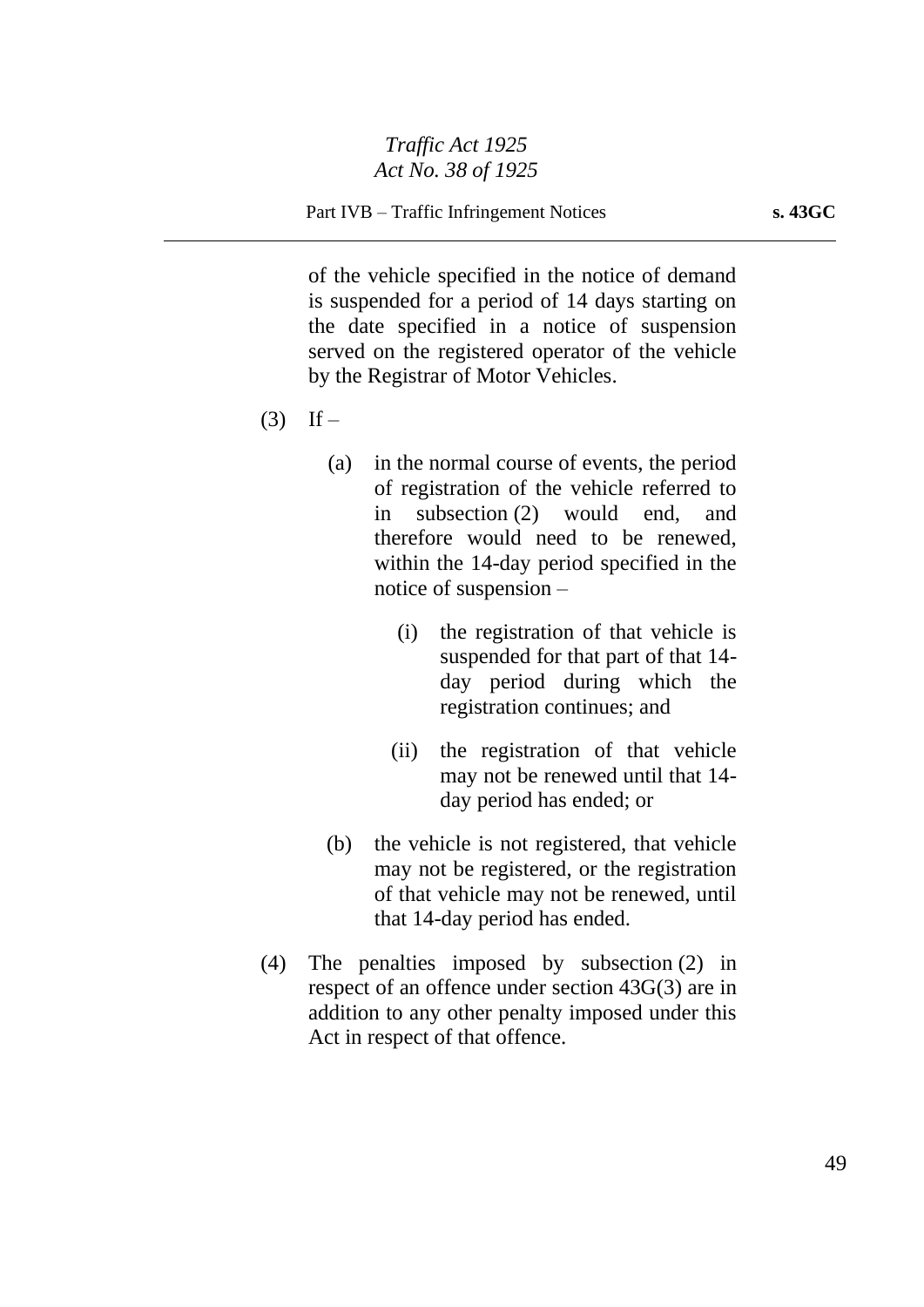# *Division 2 – Traffic infringement notices*

# **43H. Traffic infringement notices**

- (1) Where a police officer or an authorised officer is satisfied that a person has committed a prescribed offence or offences he may serve on that person a notice (in this Act referred to as a "traffic infringement notice") in respect of that offence or those offences.
- $(1A)$  . . . . . . . .
	- (2) Where proceedings under section 39(2) of the *Monetary Penalties Enforcement Act 2005* are brought against a person for an offence set out in a traffic infringement notice, he or she is not entitled to dispute the date of service of the notice unless, within 21 days after the date of service of the complaint and summons, he or she has submitted a defence to the complaint and summons including notice of his or her intention to dispute that date.
	- (3) A traffic infringement notice is to specify the number of demerit points, if any, in respect of the offence or offences to which the notice relates.
	- (4) A traffic infringement notice is to be in accordance with section 14 of the *Monetary Penalties Enforcement Act 2005*.

 $(4A - 6)$  . . . . . . .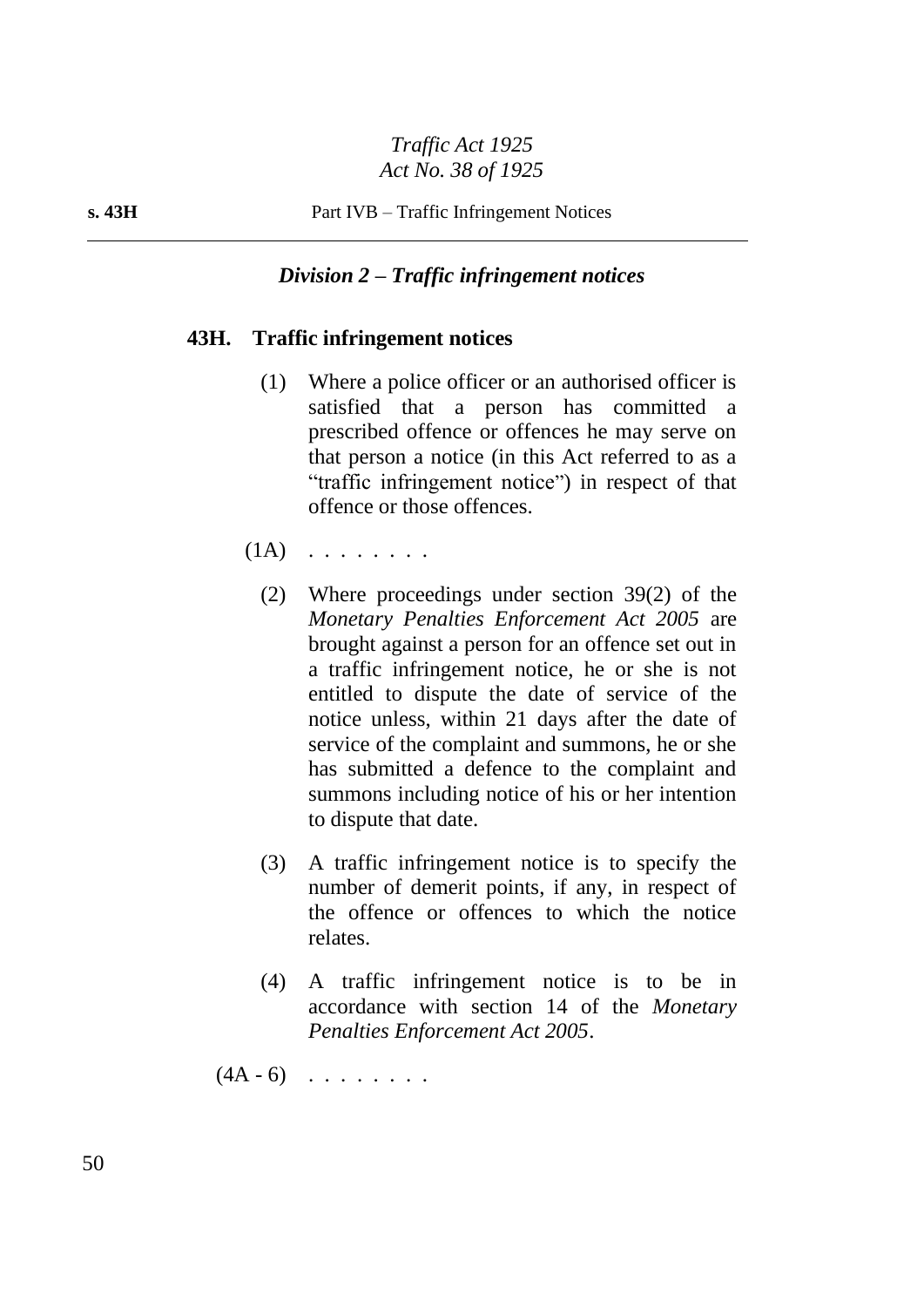Part IVB – Traffic Infringement Notices **s. 43HA**

(6A) A traffic infringement notice served on a person who holds a learner licence (and no other Australian driver licence of a different type) is of no effect (and accordingly any sum paid under a traffic infringement notice by a person who held such a licence when the notice was served must be refunded), unless the offence to which the notice relates is a prescribed offence.

 $(a - b)$  . . . . . . .

 $(7 - 8)$  . . . . . . .

#### **43HA. Notification of driver by statutory declaration**

- (1) Where a person on whom a traffic infringement notice has been served under section 43H provides, within 28 days following service of the notice, a statutory declaration to the relevant police officer or authorised officer stating the name and address of the person who was in charge of the vehicle at all relevant times relating to the alleged offence, the statutory declaration, if produced in any proceedings against the person named in the declaration and in respect of the offence to which the declaration relates, is evidence –
	- (a) in the case of a parking offence, that the person named in the declaration was in charge of the vehicle at all times relevant to that offence; or
	- (b) in the case of any other prescribed offence, that the person named in the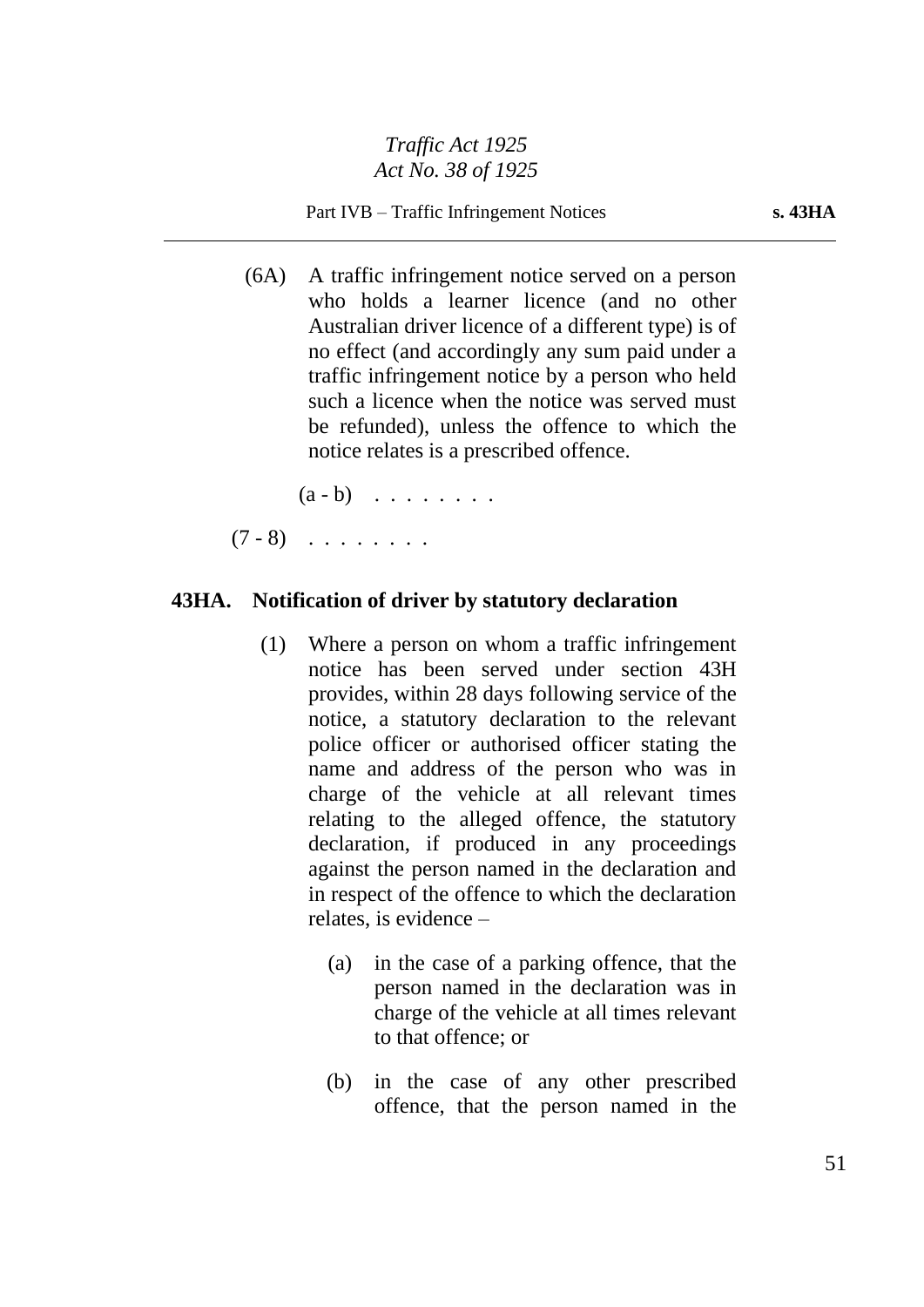declaration was the driver of the vehicle at the time when the offence occurred.

(2) A statutory declaration made in accordance with this section is to be treated as an application for withdrawal of the traffic infringement notice under section  $23(1)(a)$  or  $24(1)(a)$  of the *Monetary Penalties Enforcement Act 2005*.

#### **43HB. Bodies corporate**

A traffic infringement notice may be served on a body corporate.

43J - 43K**.** . . . . . . . .

# **43L. Service of notices**

- (1) A traffic infringement notice or notice of demand may be served –
	- (a) by fixing it to the vehicle or other thing in respect of which the offence occurred; or
	- (b) by personal delivery; or
	- (c) by post.
- (1AA) Where a traffic infringement notice relates to a red light offence or speeding offence and the offence has been detected by means of a photographic detection device –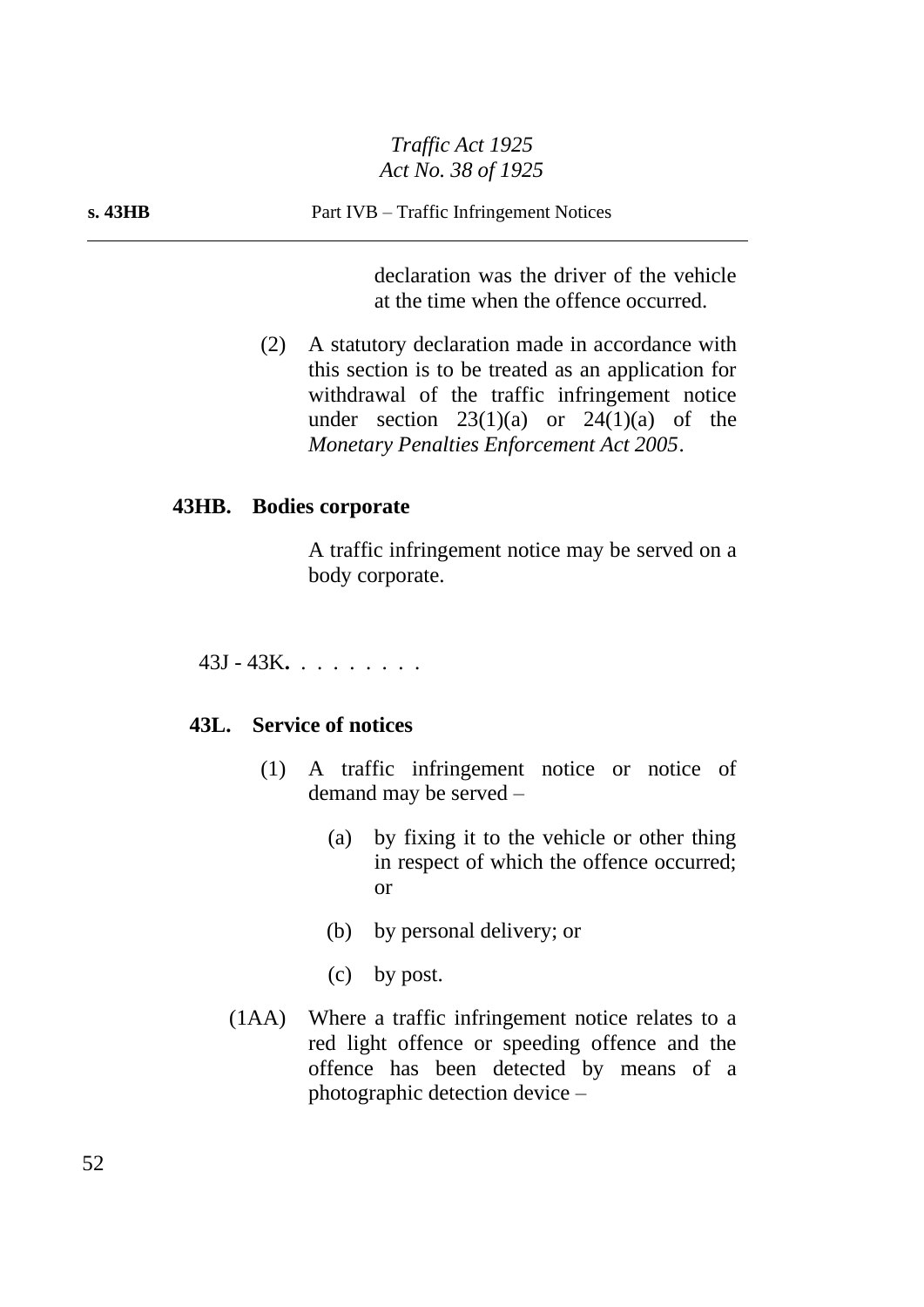- (a) the notice is to be served within 21 days after the commission of the offence; and
- (b) if the notice is not served within that period, no prosecution may be brought in respect of the offence.
- (1AAA) For the purposes of subsection (1AA)(b), if a notice of demand is served within the 21-day period referred to in subsection (1AA)(a), a traffic infringement notice is taken to have been served within that period.
- (1AAB) A traffic infringement notice to which subsection (1AA) applies or a notice of demand served under subsection (1AAA) is taken to have been effectively served on a person by post within a 21 day period if the notice is actually posted to the person before the period expires.
- $(1AB 1A) \cdot \ldots \cdot \ldots$ 
	- (1B) A person who removes a traffic infringement notice affixed to a vehicle or other thing under subsection (1) so that its contents do not become known to the person in charge of the vehicle is guilty of an offence and is liable on summary conviction to a penalty not exceeding 2 penalty units.

 $(2 - 3)$  . . . . . . .

43LA**.** . . . . . . . .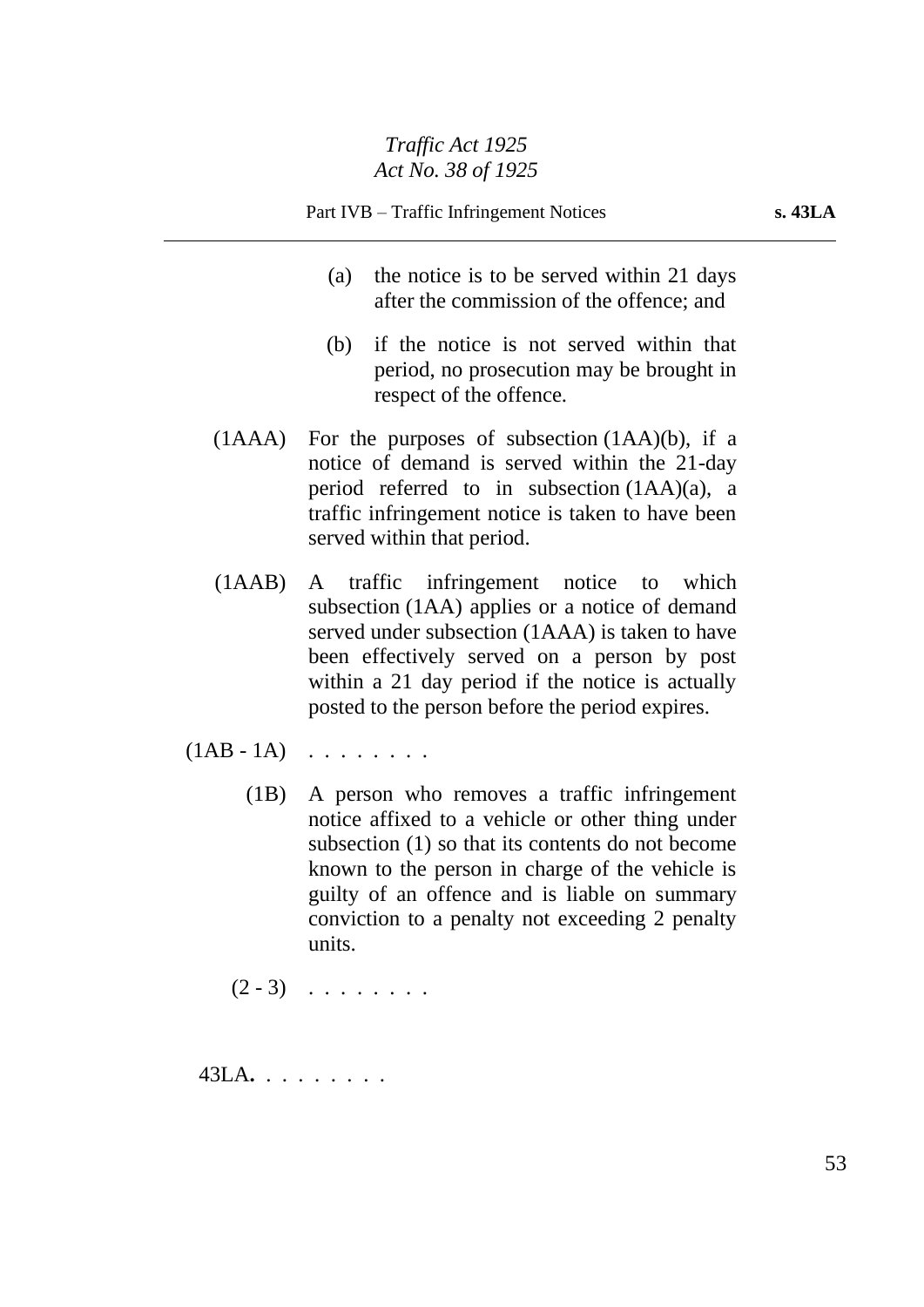# **43M. Application of penalties in respect of traffic infringement notices**

- (1) Any sums paid to the Director, MPES under this Division by way of penalty shall be paid into the Public Account.
- (1A) Any sums paid to a council clerk under this Division by way of prescribed penalty or pursuant to subsection (2) are the property of the council.
	- (2) Where a person has been summarily convicted of an offence in respect of which a traffic infringement notice was served by an authorised officer who was an officer of a local authority, any penalty which is paid to the Director, MPES in respect of that conviction shall be paid, out of the Public Account (which, to the necessary extent, is appropriated accordingly), to the relevant local authority.
	- $(3)$  . . . . . . . .

# *Division 3 – Miscellaneous*

### **43N. Prescribed offences for Part IVB**

- (1) The Governor may make regulations prescribing offences for the purposes of this Part and the penalty applicable to each such offence.
- (2) An offence prescribed under subsection (1) may be an offence under –
	- (a) this Act or any other Act dealing with vehicles or traffic; or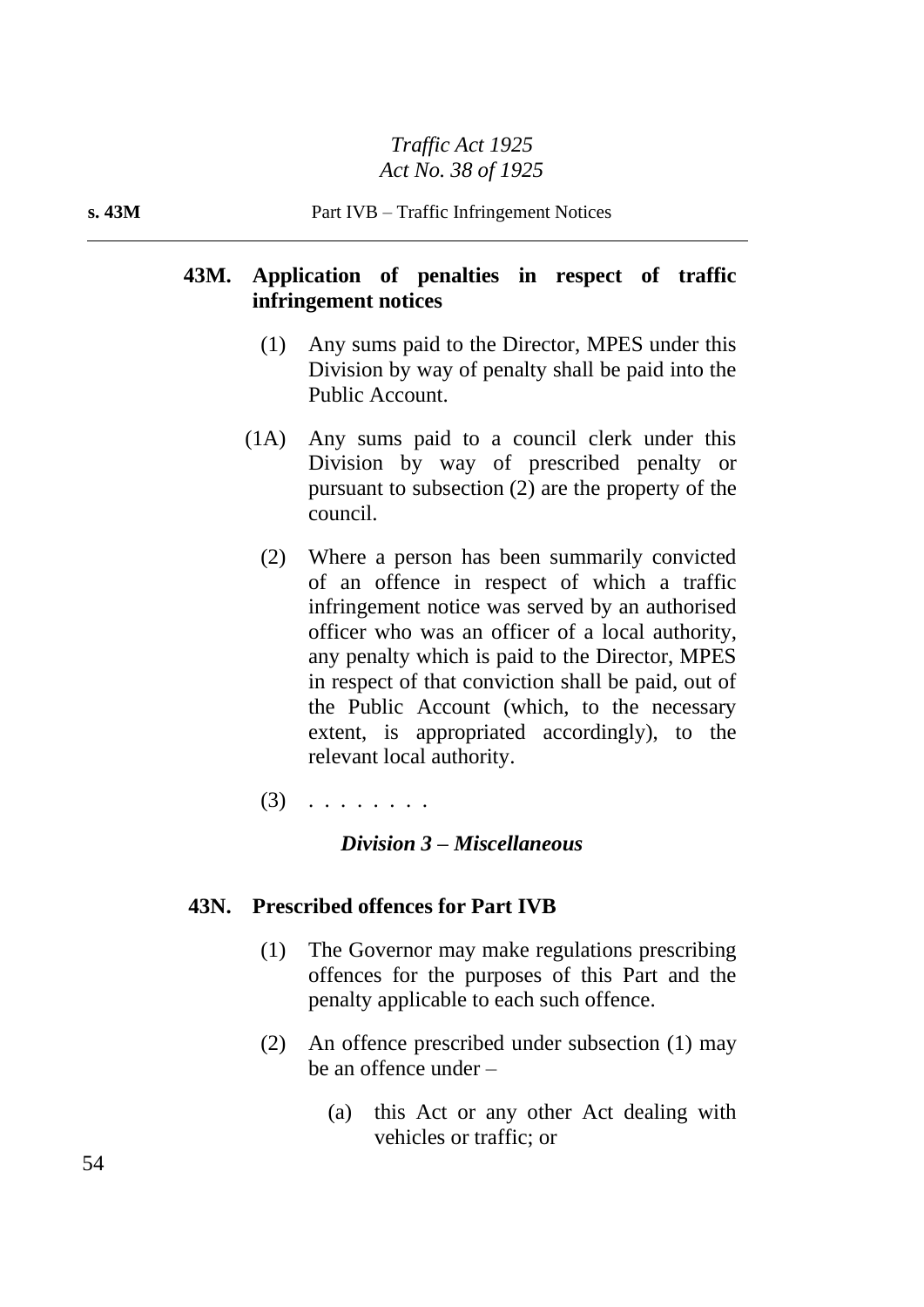- (b) a regulation made under this Act or any other Act dealing with vehicles or traffic.
- (3) Regulations under subsection (1) may be made so as to apply differently according to matters, limitations or restrictions, whether as to time, circumstance or otherwise, specified in the regulations.

# **43O. Transitional provision**

 $(1)$  In this section –

*repeal day* means the day on which the *Traffic Amendment (Notice of Demand) Act 2004* commences;

*repealed section* means section 43HB as in force immediately before the repeal day.

(2) Despite the repeal of the repealed section, that section continues to apply to a traffic infringement notice served before the repeal day on a joint registered operator of a motor vehicle or trailer or on a body corporate if the requirements under that section and the other provisions of this Act arising from the service of that notice have not been met before the repeal day.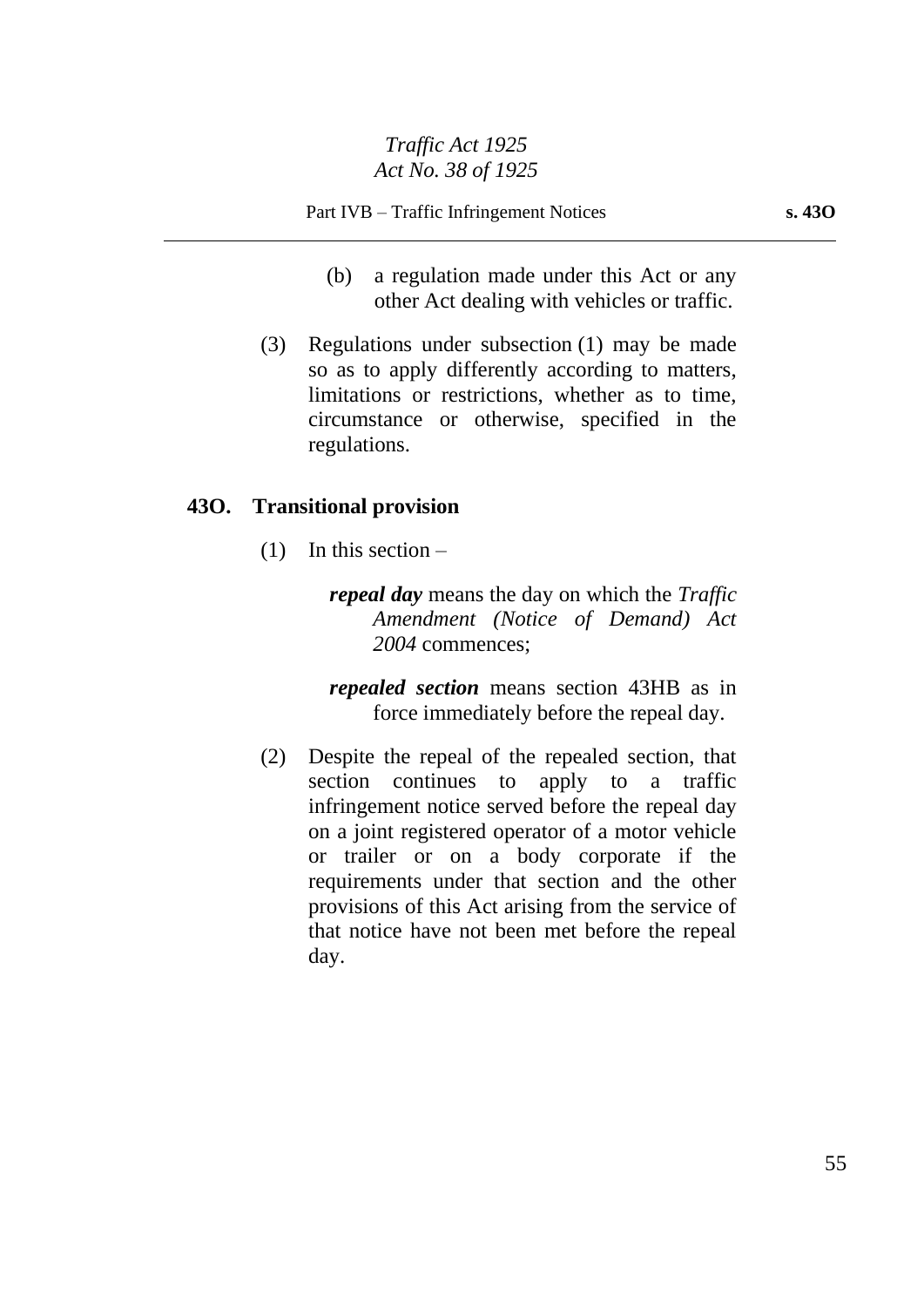## **PART V – MISCELLANEOUS AND GENERAL**

### **43P. Complaint for offence detected by photographic detection device**

Where –

- (a) an offence against this Act or the *Vehicle and Traffic Act 1999* is detected by a photographic detection device; and
- (b) the driver of the vehicle at the relevant time was not the registered operator of the vehicle–

a complaint in respect of that offence may, notwithstanding section 26 of the *Justices Act 1959*, be laid at any time within 6 months after the date on which the identity of the driver is established.

#### **43Q. Statutory declarations**

A statutory declaration under this Act is to be made as provided by the *Oaths Act 2001*.

#### **44. Additional regulations**

- (1) The Governor may, in addition to any regulations which he is empowered to make under any other Part, make regulations –
	- (a) conferring on police officers or authorised officers such powers as he may deem necessary or expedient for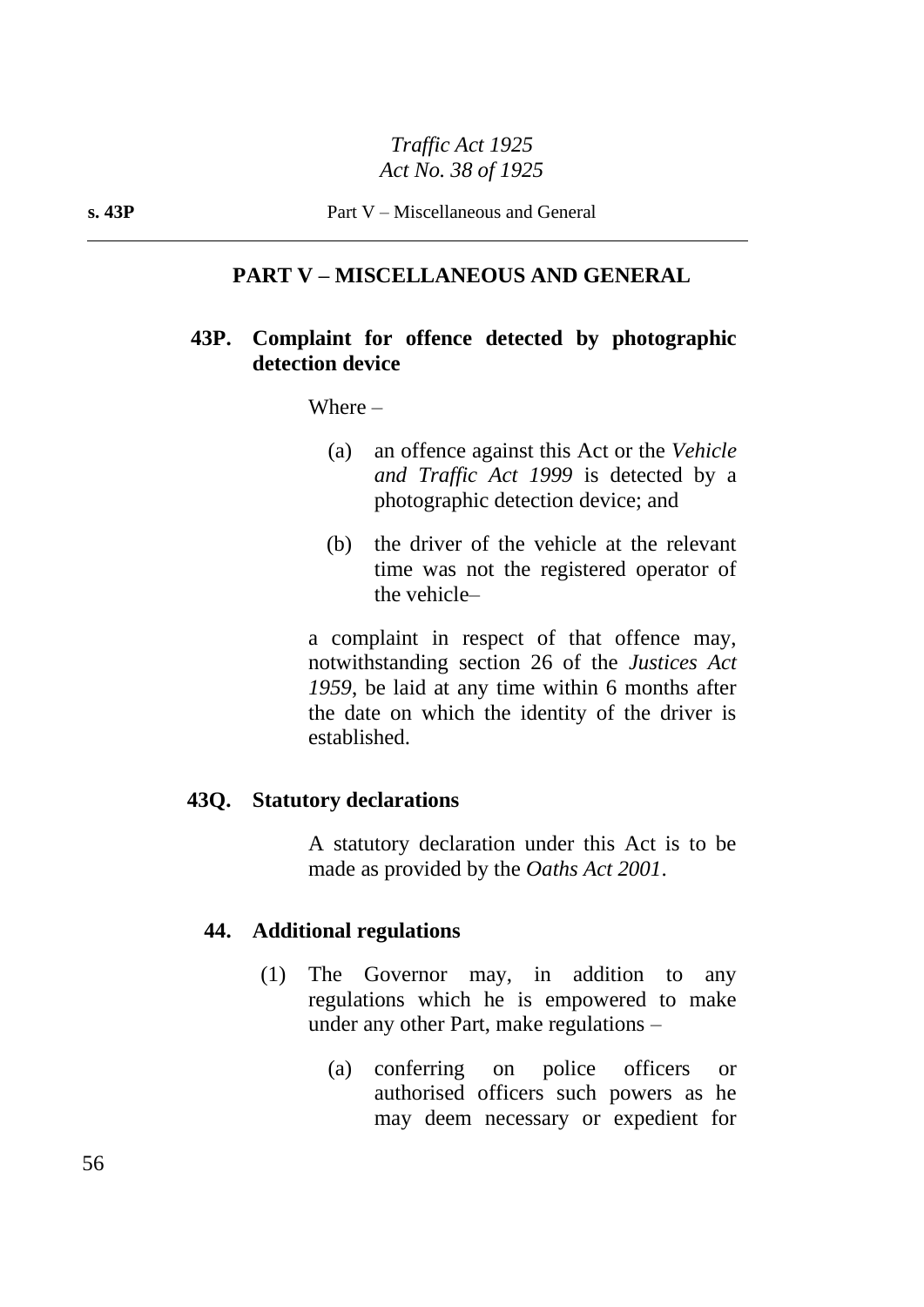carrying out or giving effect to the provisions of this Act or the *Vehicle and Traffic Act 1999*; and

(b) for any other purpose which he may deem necessary or expedient for carrying out the provisions of this Act.

 $(2)$  . . . . . . . .

### **45. Local and other special provisions in regulations**

Regulations under this Act may –

- (a) be of a local nature and limited in their application to a particular area, place, or public street;
- (b) exclude from the application of any provisions of the regulations, or make special provision with respect to, any public street during specified times or in specified circumstances;
- (c) be restricted to any specified class of vehicle or to vehicles generally with the exception of vehicles of any specified class;
- (d) exclude from the application of any provisions of the regulations, or make special provision with respect to, vehicles kept or used for any specified purpose and persons owning, registered as the operators of, in charge of, or driving such vehicles; and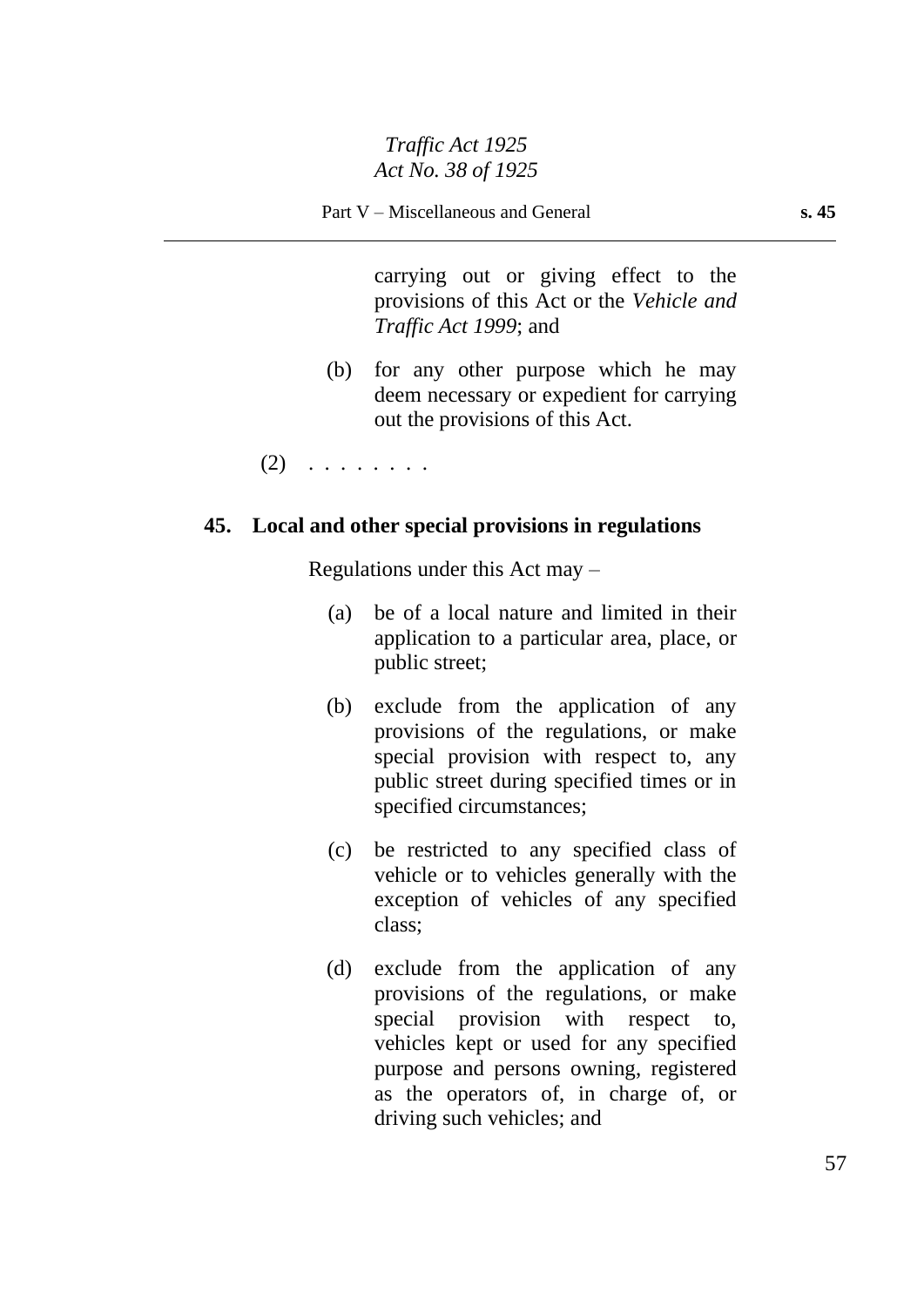#### Part V – Miscellaneous and General

(e) adopt or incorporate, either wholly or in part and either specifically or by reference, any rules, codes, or specifications published or formulated by, or on behalf of, the Standards Association of Australia or the British Standards Association, or any other similar body specified in the regulations, or the Australian Design Rules for Motor Vehicle Safety as determined from time to time by the Motor Vehicles Design Advisory Panel and published in the *Commonwealth Gazette*.

46 - 47**.** . . . . . . . .

# **48. Commission may post up notices on any building, &c.**

- (1) The Commission may cause to be affixed to or posted up on any building, post, or other structure or erection, a copy of any notice or regulation referring to any matter the subject of this Act.
- (2) Any person who shall tear down, destroy, injure, or remove any such copy, or hinder or obstruct any police officer or any other person from or whilst lawfully affixing or posting up any such copy as aforesaid, shall be guilty of an offence against this Act.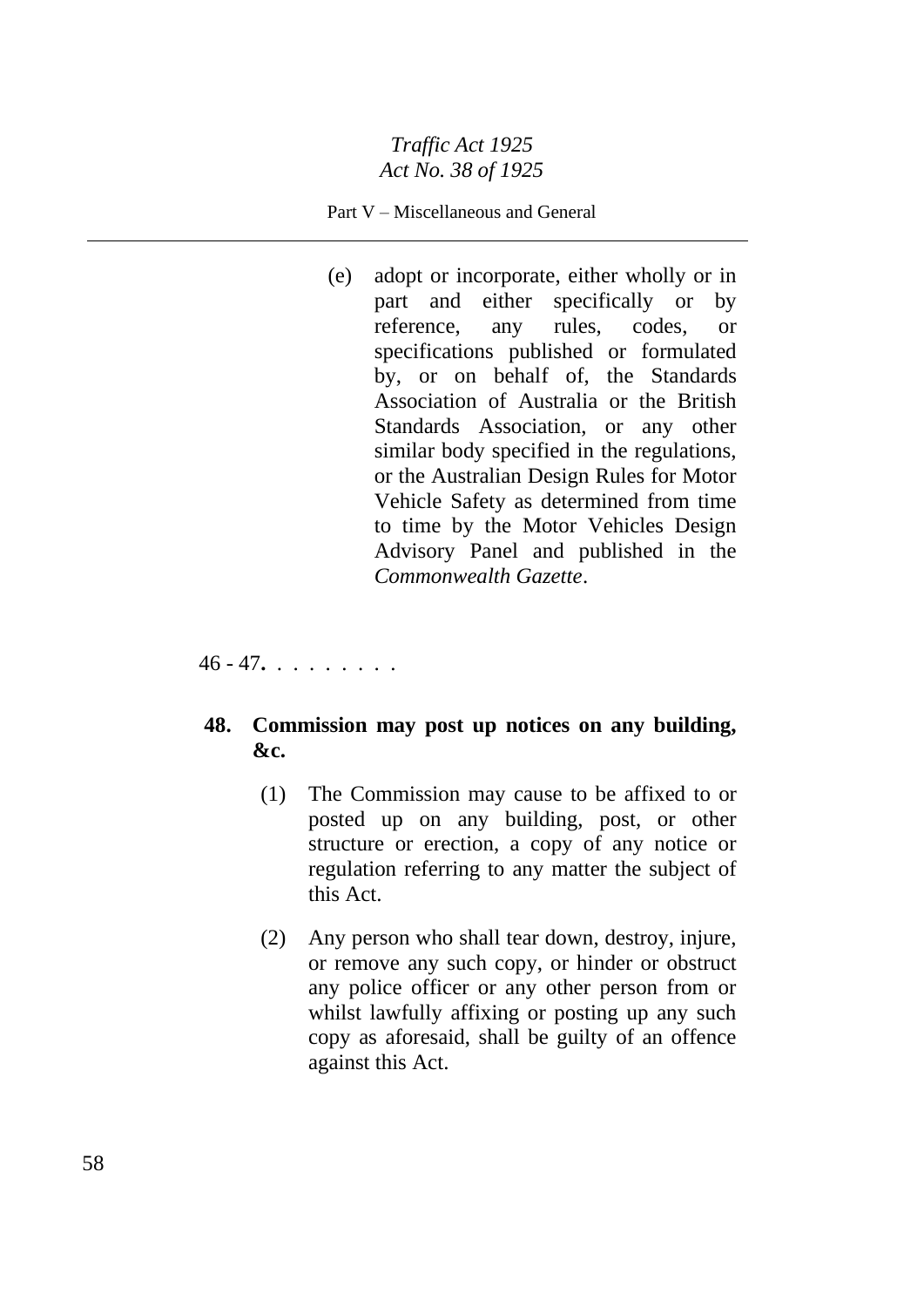# **49. Erection of standards, &c., by Commission**

- (1) The Commission may, for the purpose of marking stands, safety zones, or parking areas or for the purpose of guiding, directing, or regulating traffic, place, erect, or install in public streets, posts, standards, domes, studs, and other contrivances and may make markings on or in the surface of a public street.
- (2) A person who wilfully or negligently damages any posts, standards, domes, studs, or other contrivances erected or installed under this section or who wilfully obliterates or defaces any markings made under this section is guilty of an offence against this Act.

### **49A. Installation of road humps**

- $(1)$  In this section
	- *road authority* means a person, body corporate or body politic responsible for designing, constructing, maintaining or managing roads;
	- *road hump* means a section of raised pavement constructed or placed in or on, and across or partly across, a road to restrict the speed of vehicles along that road.
- (2) The Commission may issue written directions in relation to road humps, or proposed road humps, on public streets.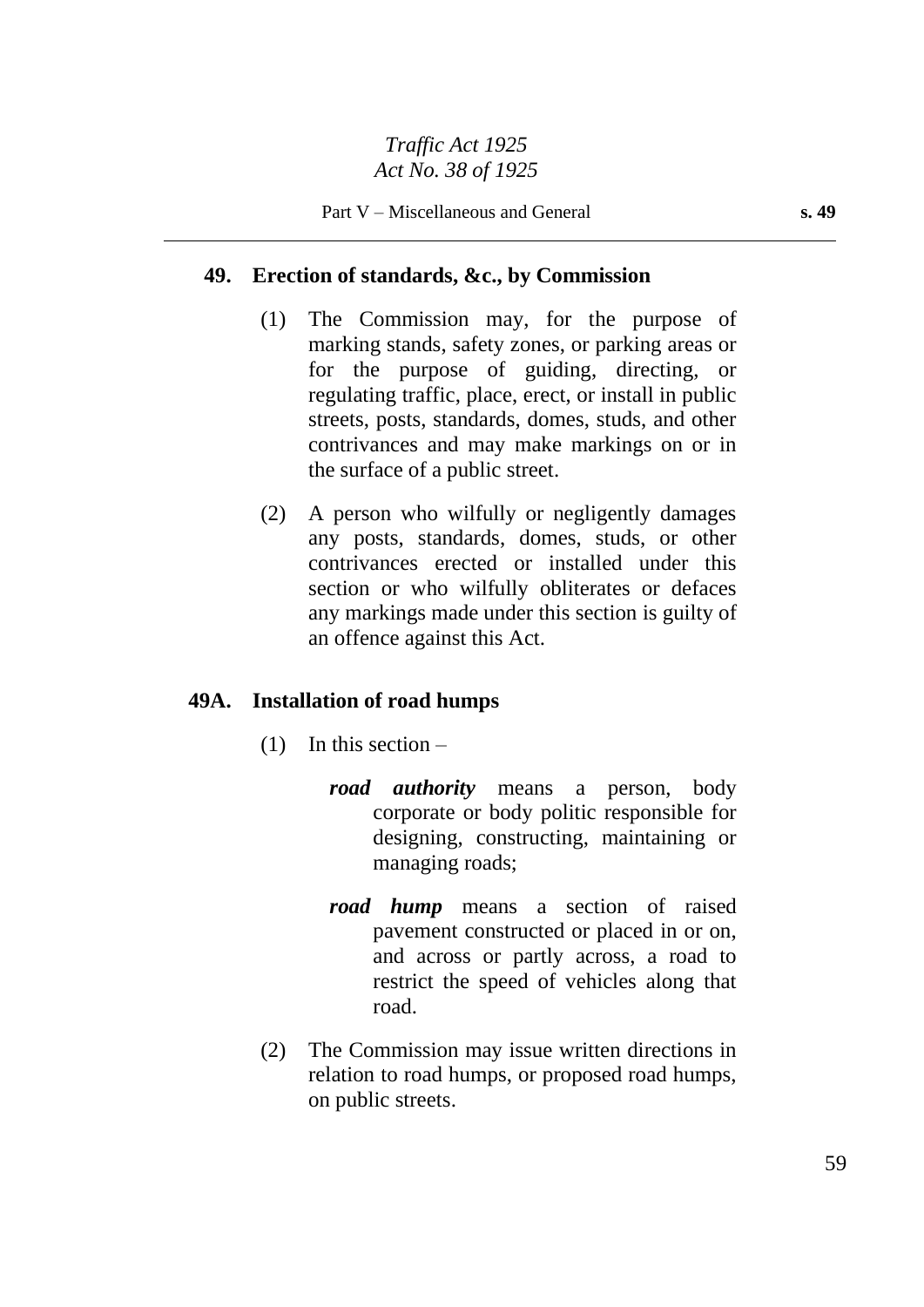# **s. 49B** Part V – Miscellaneous and General

- (3) A direction referred to in subsection (2) may be issued to the following:
	- (a) a road authority;
	- (b) any other person or class of persons.
- (4) A road authority or person to whom a direction under subsection (2) is issued must comply with that direction.

Penalty: Fine not exceeding 10 penalty units.

49B**.** . . . . . . . .

# **50. Compensation may be allowed to defendant when complainant not a police officer**

If a complaint is laid by any person other than a police officer for an offence punishable under this Act, and the complaint is dismissed or withdrawn, the court may, if it thinks fit, order such person to pay to the defendant in addition to any costs, such compensation for loss of time or otherwise as the court thinks reasonable.

### **51. Facilitation of proof of certain matters**

(1) In any proceeding under this Act –

 $(a - k)$  . . . . . . .

(l) an averment in a complaint that on a specified day a specified person was –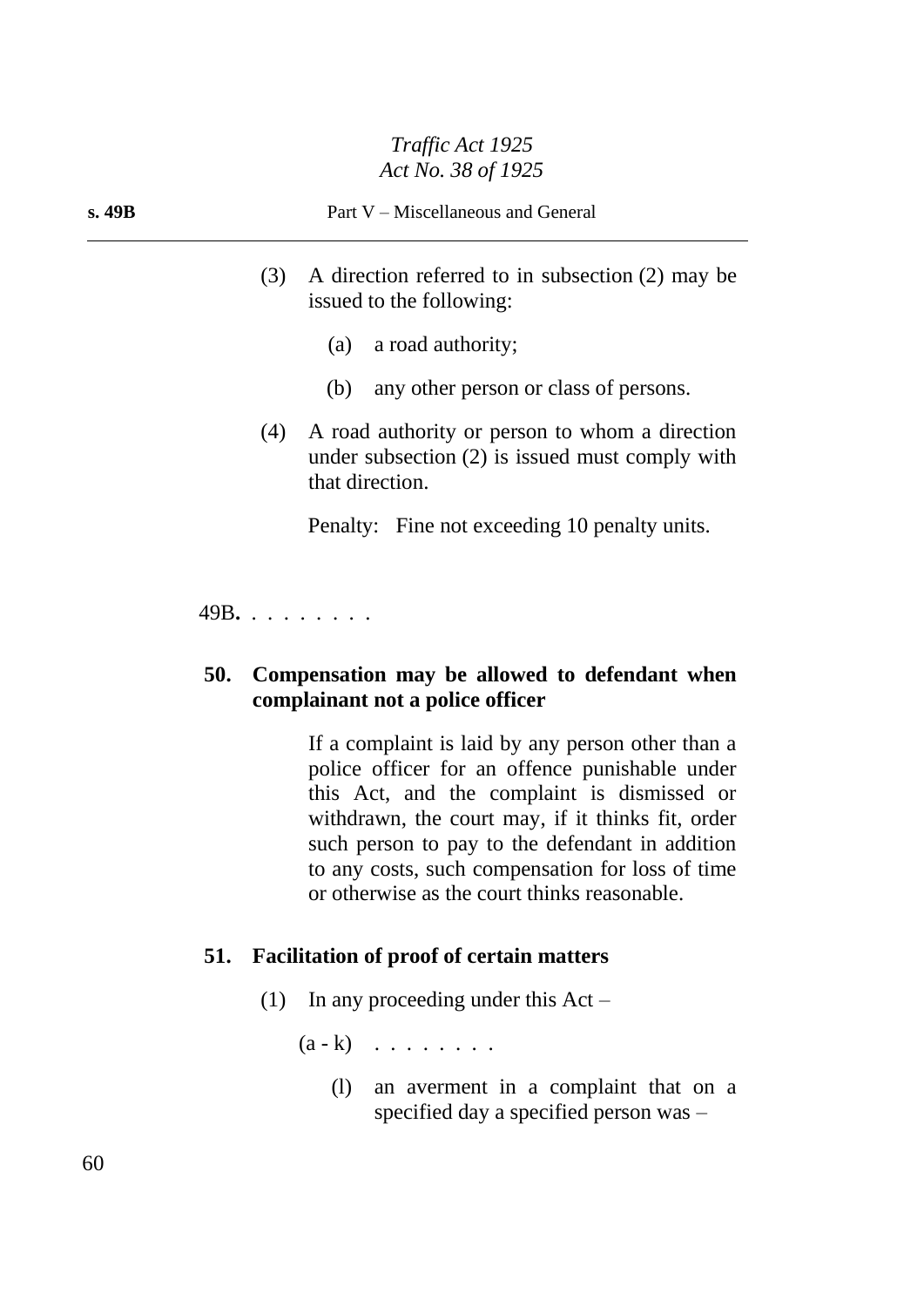- (i) of, over or under a specified age; or
- (ii) had or had not attained a specified age –

is evidence of the matter so averred; and

- (m) an averment in a complaint that on a specified day a specified traffic sign or other device for the control of traffic applied to a specified length of road or area, or to another specified place, is evidence of the matter so averred; and
- (n) the production of a certificate purporting to be signed by the Commissioner or Deputy-Commissioner of Police, or by an Assistant Commissioner of Police, and certifying that on or by a specified day a specified person had failed to report to any police officer a specified collision between 2 or more vehicles, or another specified traffic accident or incident, is evidence that that person failed to make such a report on or by that day.
- $(2)$  . . . . . . . .
- (3) Where any person is alleged to have committed any offence against this Act or the *Vehicle and Traffic Act 1999* as the driver of any vehicle–
	- (a) the owner or registered operator of such vehicle, on demand by any police officer or an authorised officer, shall give to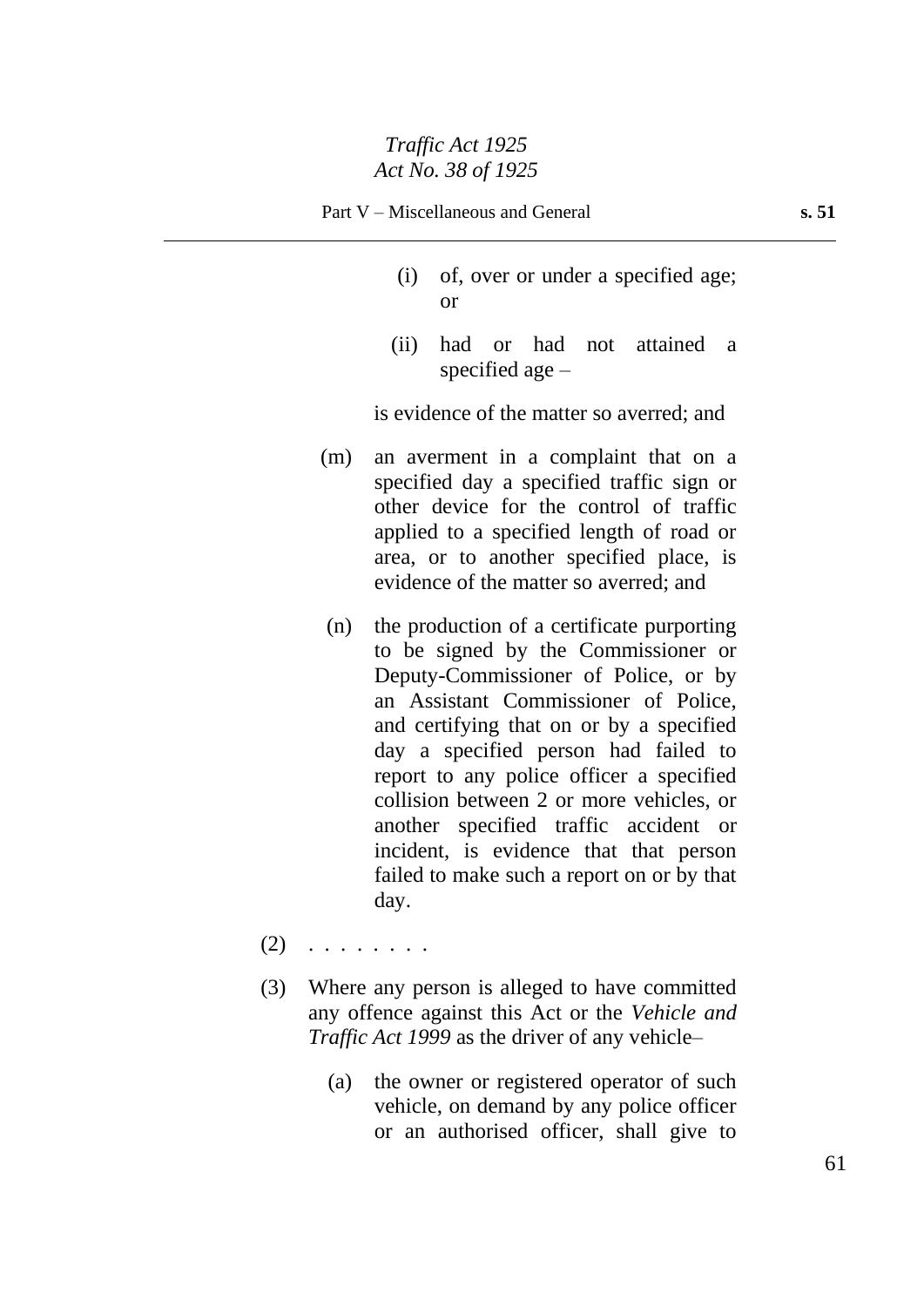#### Part V – Miscellaneous and General

such officer all such information as such officer may require as to the identity and whereabouts of the driver of such vehicle at any time relevant to such charge;

- (b) if any information so required is not known to the owner or registered operator, he shall forthwith with all reasonable diligence (proof of which shall be upon him) take steps to obtain the same, and shall report to such officer within 7 days or sooner if practicable the result of the steps so taken;
- (c) upon demand being made to any person by a police officer or an authorised officer for any information within such person's knowledge as to the identity of such driver as aforesaid, or as to any fact which may lead to the identification of such driver, such person shall give such information to such officer–

and if any person fails to comply with any of the requirements of this subsection he shall be guilty of an offence.

51A - 51B**.** . . . . . . . .

# **52. Penalties**

(1) Except where elsewhere specially provided by this Act, a person who contravenes a provision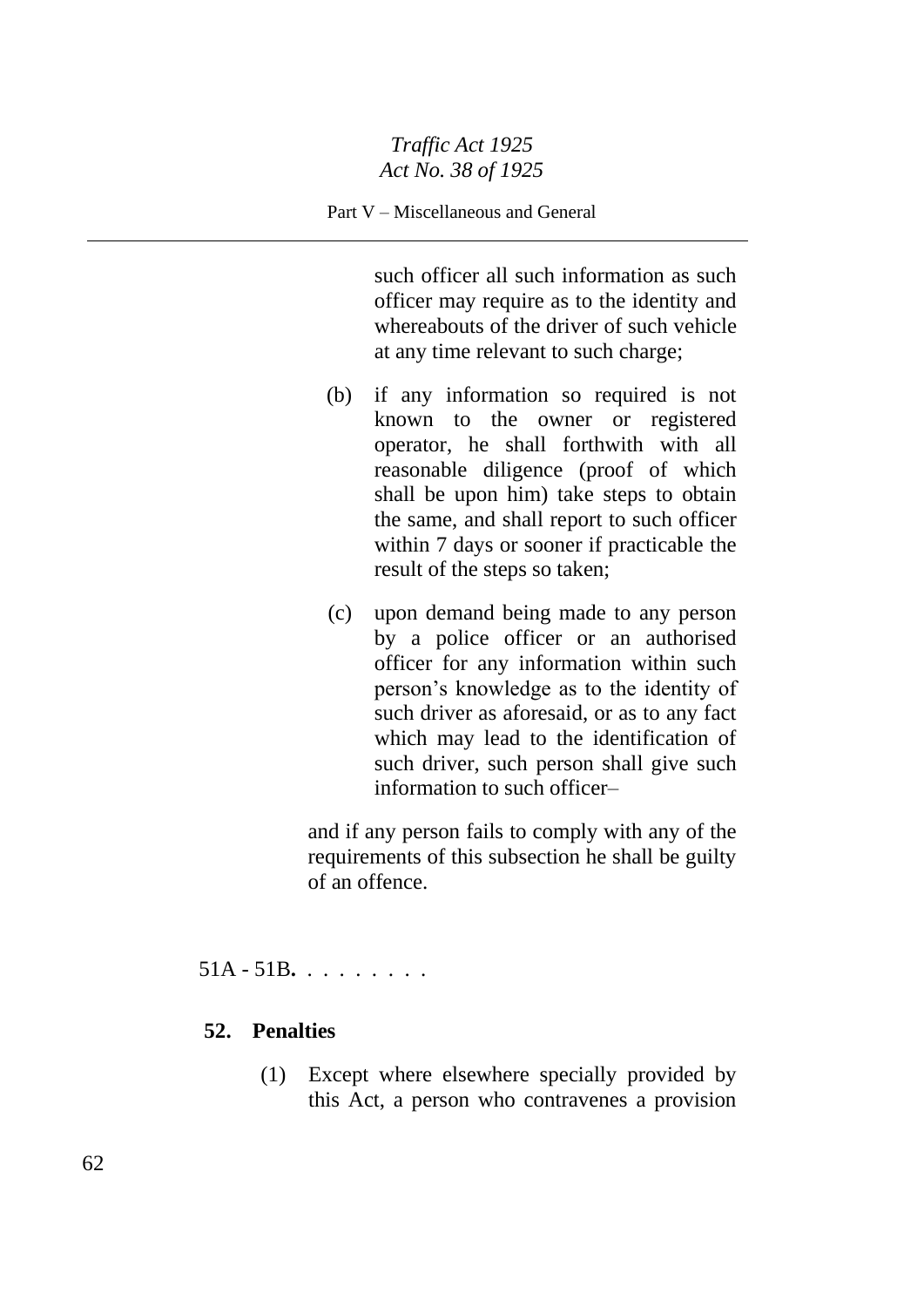of this Act is guilty of an offence against this Act.

- (2) Except where otherwise specially provided by this Act, a person who is guilty of an offence against this Act is liable on summary conviction  $to -$ 
	- (a) a penalty not exceeding 20 penalty units for a first offence; and
	- (b) a penalty not exceeding 40 penalty units, or to imprisonment for a term not exceeding 3 months, for a second or subsequent offence.
- (3) The foregoing provisions of this section do not apply to contraventions of the regulations under this Act and, except as otherwise provided in this Act any regulations made under this Act may provide that it is an offence, punishable on summary conviction, for a person to contravene any of those regulations and may provide in respect of any such offence a penalty not exceeding 20 penalty units for an individual or 100 penalty units for a body corporate.

### **53. Proceedings against owner or registered operator in certain cases**

- (1) If in any proceedings in respect of an offence against this Act or the *Vehicle and Traffic Act 1999*–
	- (a) the offence charged is in relation to driving or using a motor vehicle or trailer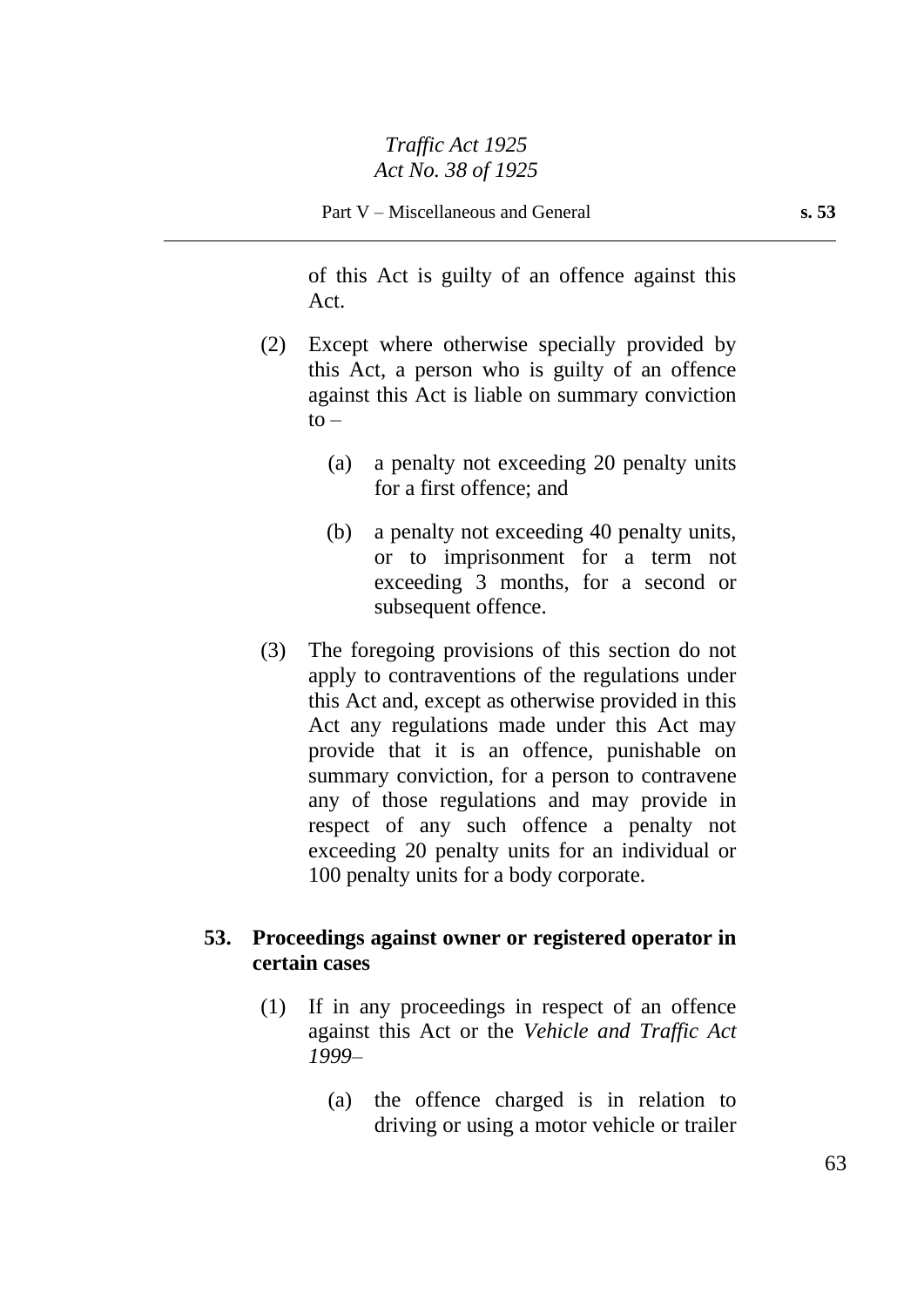which, or any prescribed equipment of which, is alleged to have been in an unsafe condition, or to have been lacking; and

(b) the court is of opinion, on the evidence before it, that the offence has been caused by any neglect or default of the owner or registered operator of such vehicle–

the court, before disposing of the original proceedings, may direct that proceedings be taken against such owner or registered operator, and that a summons be issued calling upon him to show cause against the infliction upon him of a penalty for having caused or procured the commission of the offence charged in the original proceedings.

- (2) Upon the hearing of such proceedings against such owner or registered operator, the court may impose on him any penalty which it might have imposed on the defendant in the original proceedings, unless such owner or registered operator satisfies the court that he had taken reasonable precautions to ensure compliance with the provisions of this Act in respect of the matter in relation to which such proceedings were initiated; and may order him to pay the costs of all or any of such proceedings as aforesaid.
- (3) Where the owner or registered operator is punished as aforesaid, the court may dismiss the complaint against the original defendant.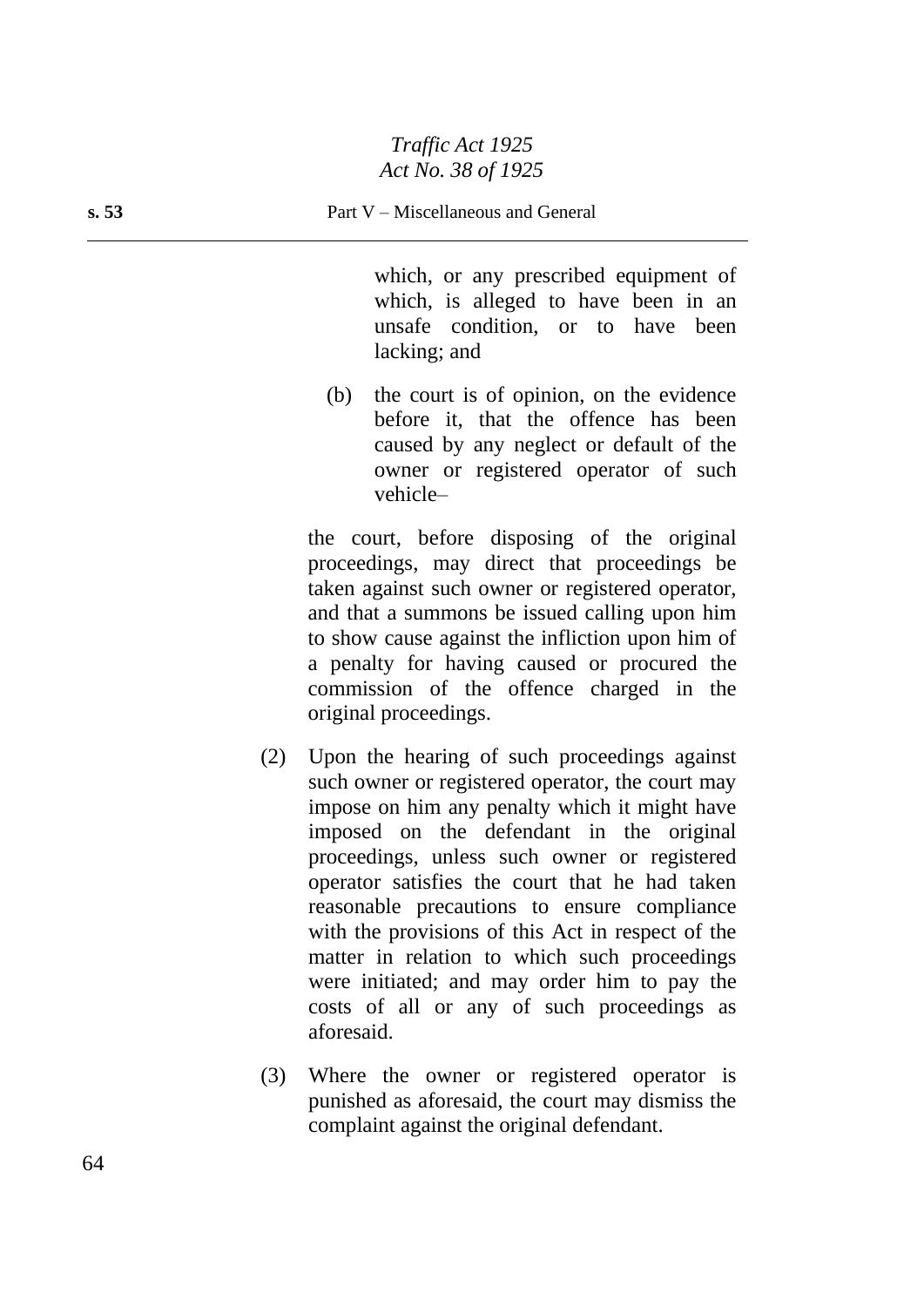#### **54. Proceedings in relation to certain offences**

- (1AA) This section applies to such offences under this Act or the *Vehicle and Traffic Act 1999* as may be specified in the regulations.
	- (1) Where an offence to which this section applies occurs in relation to a motor vehicle or trailer, the person who, at the time of the occurrence of the offence, was the registered operator of the motor vehicle or trailer, is, by virtue of this section, guilty of the offence as if he were the person driving or in charge of the motor vehicle or trailer at the time of the occurrence of the offence.
	- (2) It is a defence to proceedings in relation to an offence under subsection (1) for the defendant to establish that he was not driving or in charge of the motor vehicle or trailer at the time of the occurrence of the offence.
	- (2A) If a person wishes to rely on a defence under subsection  $(2)$ , he or she must –
		- (a) lodge with the Director, MPES a notice of election to have the matter heard in court; or
		- (b) provide a statutory declaration under section 43HA.
		- (3) A person is not entitled to rely on a defence under subsection (2) unless he gives, within 21 days of the service on him of a complaint and summons relating to the offence, to the clerk of the court specified in the summons, written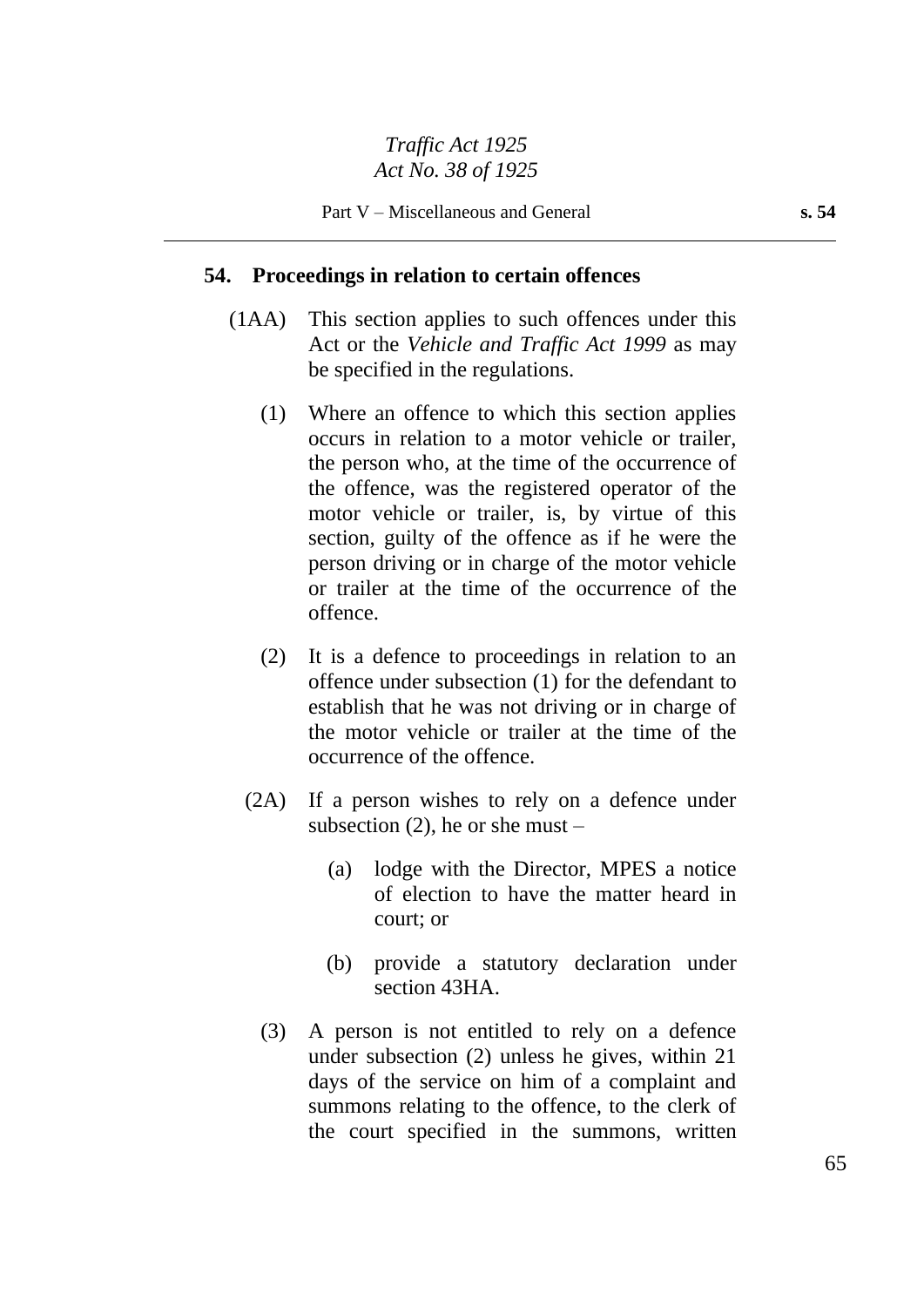notice of his intention to rely on that defence, together with a statutory declaration stating that at the time of the occurrence of the offence –

- (a) the motor vehicle or trailer was being driven by some other person without his knowledge or consent;
- (b) the motor vehicle or trailer was in the charge of another person and stating the name of that person; or
- (c) the person had completed as transferor an application for the transfer of the registration and stating the name of the transferee.
- (4) Proceedings shall not be heard in relation to an offence to which this section applies unless the defendant referred to in the complaint and summons relating to the offence was, at the time of the service of the complaint and summons on him, notified in writing of the provisions of this section.
- (5) A complaint and summons to which this section relates shall contain an address at which a notice under subsection (3) may be lodged.
- (5A) Where there are 2 registered operators of a motor vehicle or trailer –
	- (a) a prosecution for an offence to which this section applies may be brought against one or both of them; and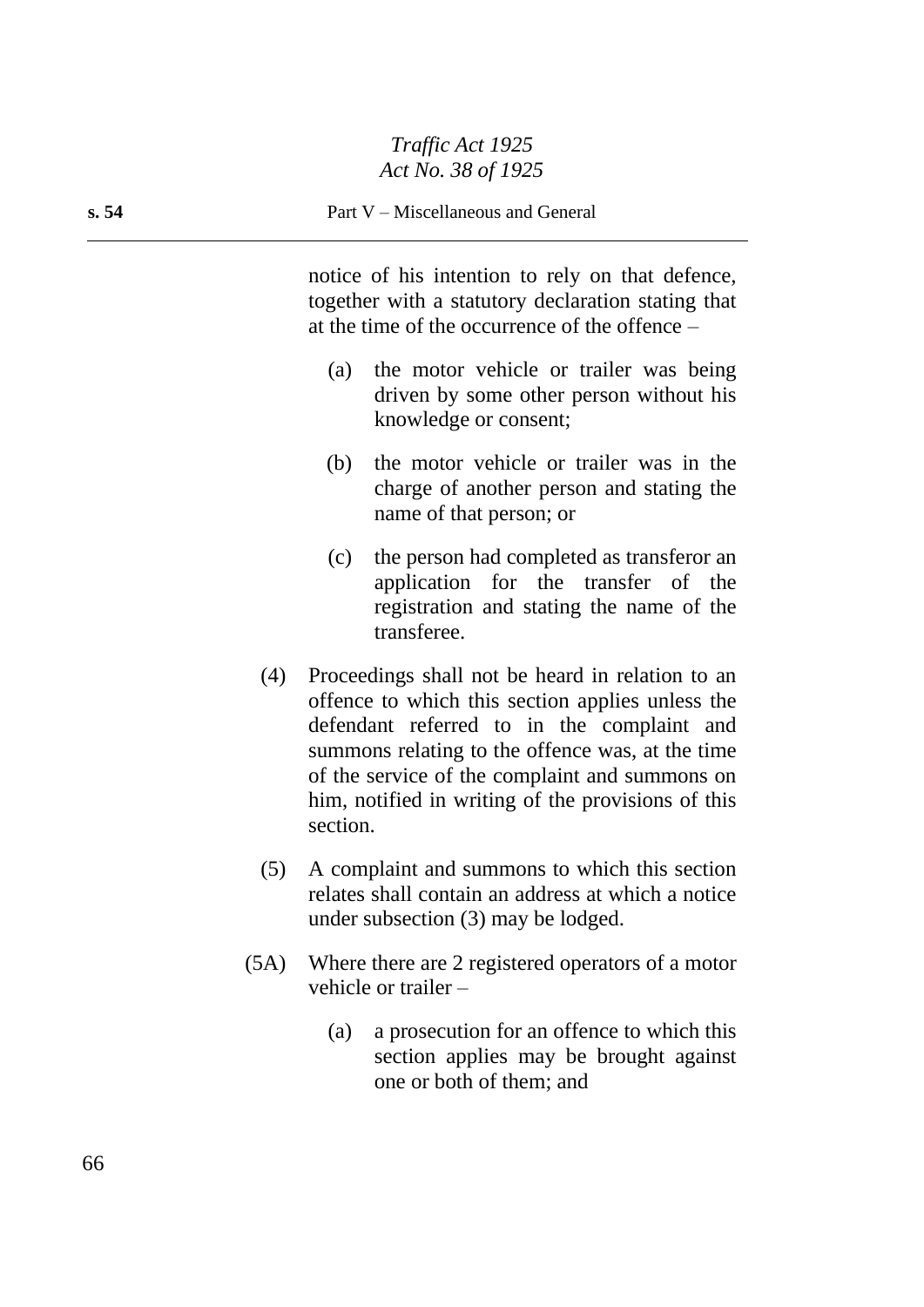#### Part V – Miscellaneous and General **s. 54**

- (b) if the court is satisfied that such an offence has been committed and a defence is not established under subsection (3), the defendants, or any one of them who does not establish such a defence, may be found guilty of the offence.
- (5B) Where a fine is imposed on 2 registered operators of a motor vehicle or trailer who have been found guilty of an offence to which this section applies, the total of any fines imposed in respect of that offence is not to exceed the maximum fine that could have been imposed if only one of them had been found guilty of that offence.
	- $(6)$  Where
		- (a) a person on whom a complaint and summons relating to an offence to which this section applies has been served gives to the clerk of the court specified in the summons written notice of his intention to rely on the defence under subsection (2) together with a statutory declaration stating that the motor vehicle or trailer was in the charge of another person and stating the name of that person; and
		- (b) proceedings in respect of that offence are taken against the person named in the statutory declaration as being in charge of the motor vehicle or trailer –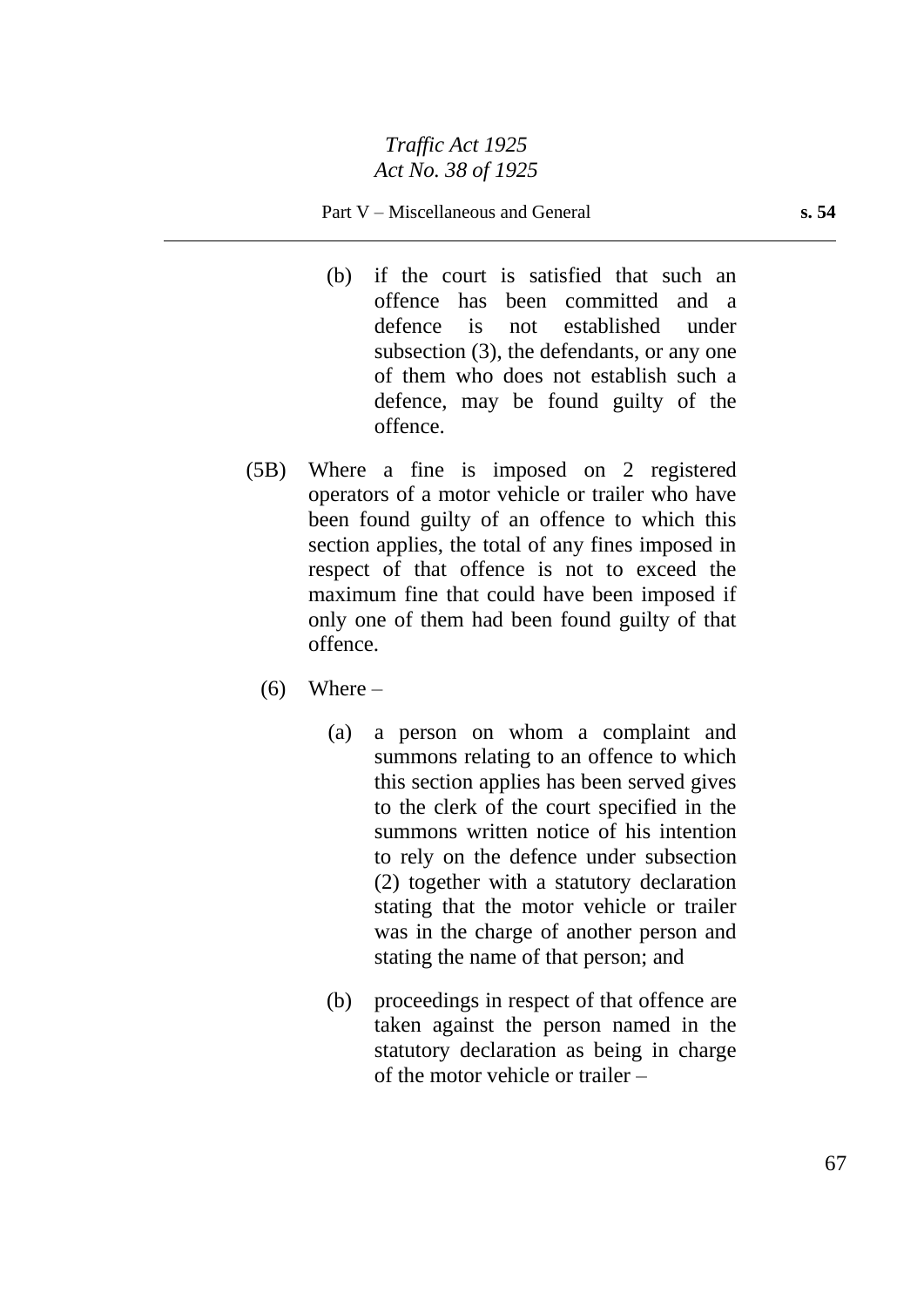#### **s. 55** Part V – Miscellaneous and General

the statutory declaration is evidence that the person named in the statutory declaration as being in charge of the motor vehicle or trailer was in charge of the motor vehicle or trailer at all relevant times relating to the offence.

(7) Nothing in this section affects the liability of the actual offender but where a penalty has been imposed on or recovered from any person in relation to an offence to which this section applies, a further penalty shall not be imposed on or recovered from any other person in relation to the offence.

(8) . . . . . . . .

#### **55. Act to apply to Crown servants**

This Act shall apply to persons in the public service of the Crown.

#### **56. Liability under other Acts or at common law**

Except as otherwise expressly provided, nothing in this Act or the *Vehicle and Traffic Act 1999* shall affect the provisions of any other Act or any rule of common law, but the failure by any person to comply with any provision of this Act or the *Vehicle and Traffic Act 1999* may be relied upon in any proceedings (civil or criminal) by any party to such proceedings, as tending to establish, or to negative, any liability which is in question in such proceedings.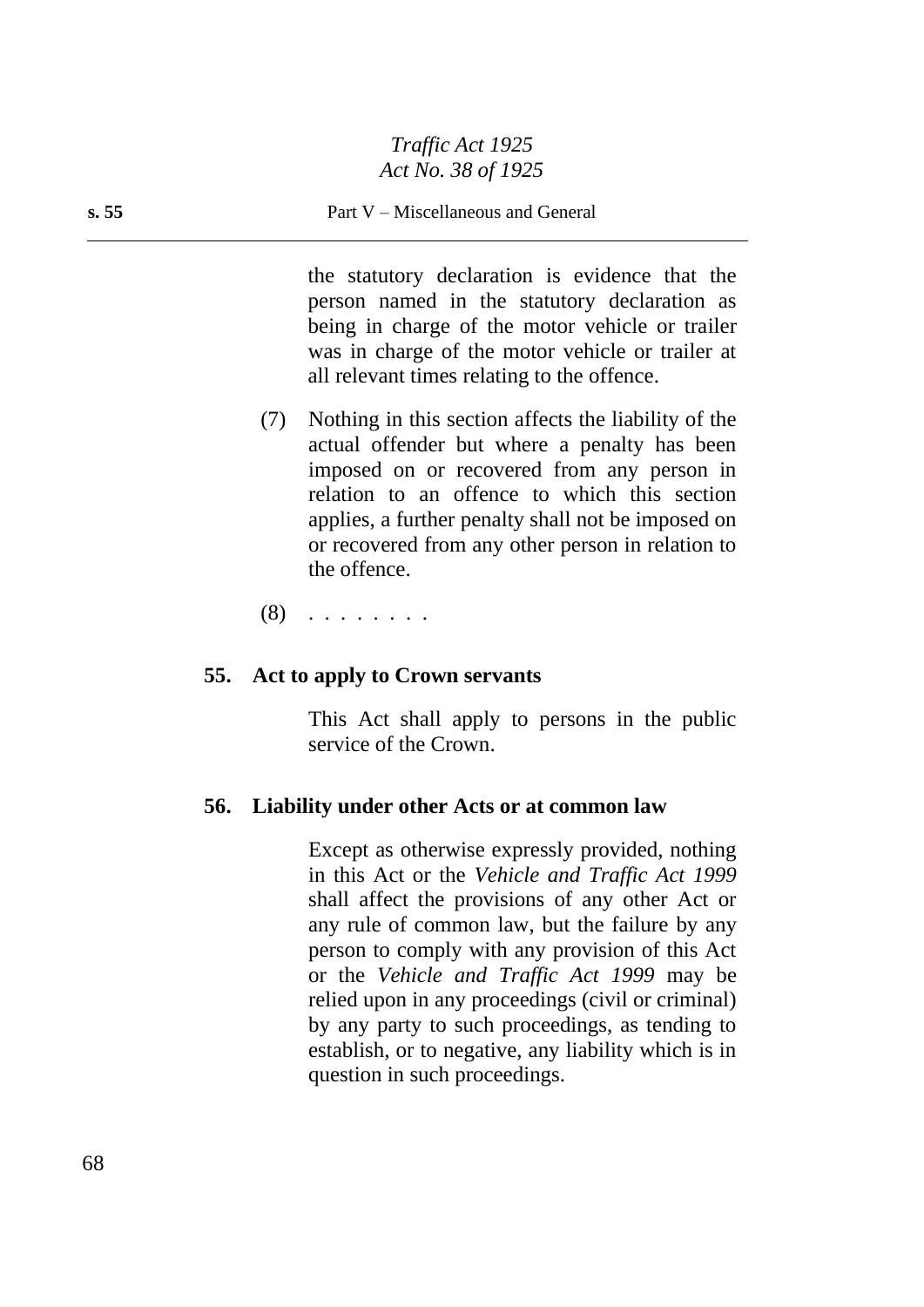Part VI – General Powers and Duties of the Transport Commission **s. 57**

# **PART VI – GENERAL POWERS AND DUTIES OF THE TRANSPORT COMMISSION**

57**.** . . . . . . . .

#### **58. Powers and duties of Commission**

- (1) The Commission may advise the Governor on any State transport or traffic matters.
- $(2)$  . . . . . . . .
- (3) The Commission may, with the approval of the Minister, hold such public inquiries into any matter relating to State transport or traffic as it thinks fit.
- (4) For the purposes of any such public inquiry as aforesaid the Commission shall have and may exercise all the powers and authority conferred upon a Commission established under the *Commissions of Inquiry Act 1995*, and subject to any prescribed conditions may sit at such times and in such places as it thinks best.

#### **59. Traffic signs**

- (1) The Commission may issue directions for the use of traffic signs –
	- (a) on or near public streets; and
	- (b) on or in vehicles on public streets.

69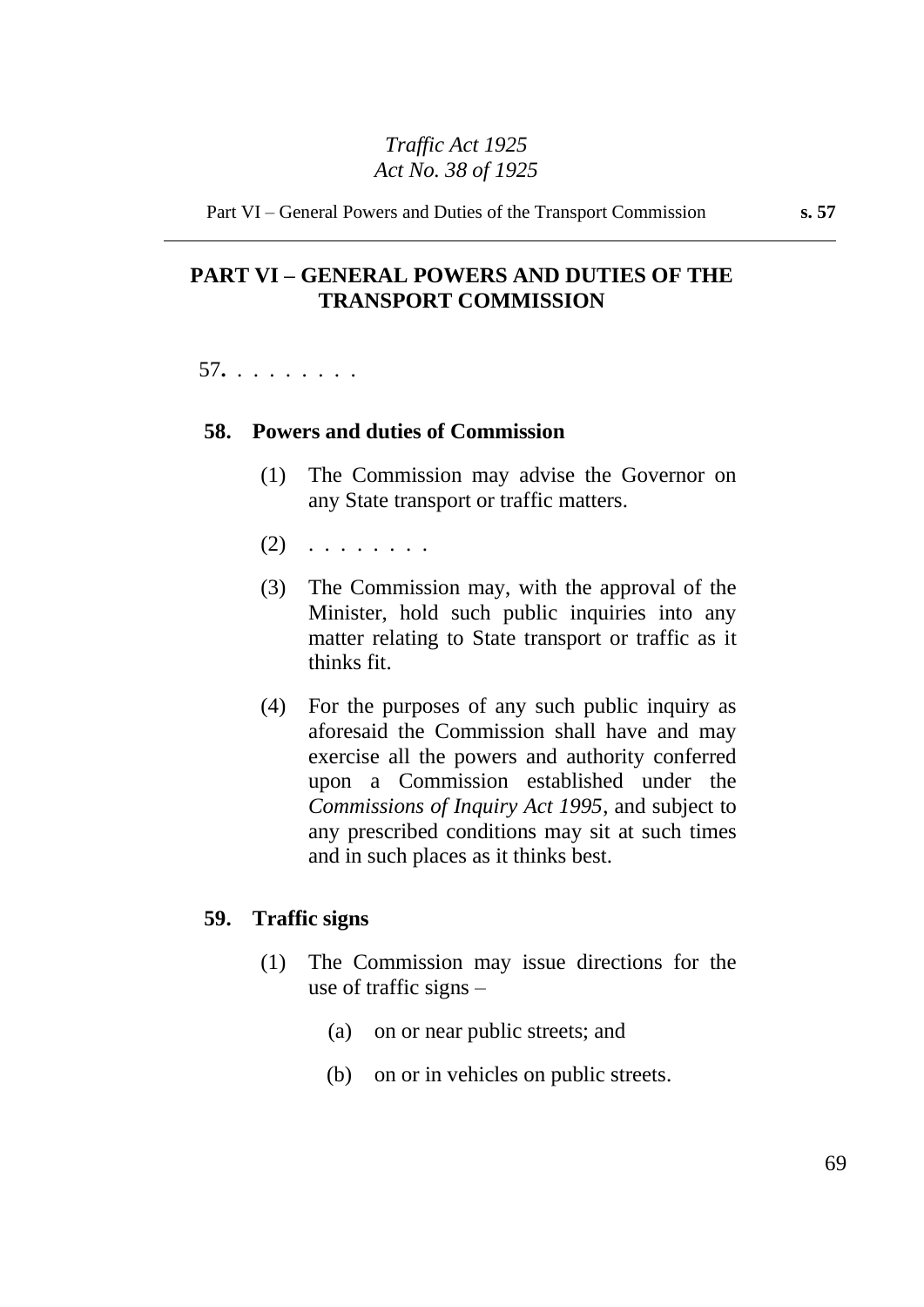**s. 59** Part VI – General Powers and Duties of the Transport Commission

- (1A) A direction referred to in subsection (1) may be given to any of the following:
	- (a) a highway authority;
	- (b) a prescribed authority;
	- (c) any other person or class of persons.
- (1B) A person referred to in subsection (1A) must comply with a direction issued by the Commission.

Penalty: Fine not exceeding 10 penalty units.

- (2) The Commission may cause prescribed traffic signs to be made and supplied to an authority or person referred to in subsection (1A).
- (3) An authority or person referred to in subsection (1A) shall cause all traffic signs supplied to it by the Commission to be used in conformity with the Commission's directions, and shall provide all such posts, holders, and appliances as may be necessary for that purpose.
- (4) Except as hereinbefore provided, no traffic sign shall be placed on or near any public street or placed on or in any vehicle on any public street.

Penalty: Fine not exceeding 10 penalty units.

(5) In any case where any traffic sign or object, so nearly resembling a traffic sign as to be calculated to be mistaken for a traffic sign or to mislead, is on any land in proximity to a public street or is on or in any vehicle on or near any public street, the highway authority may require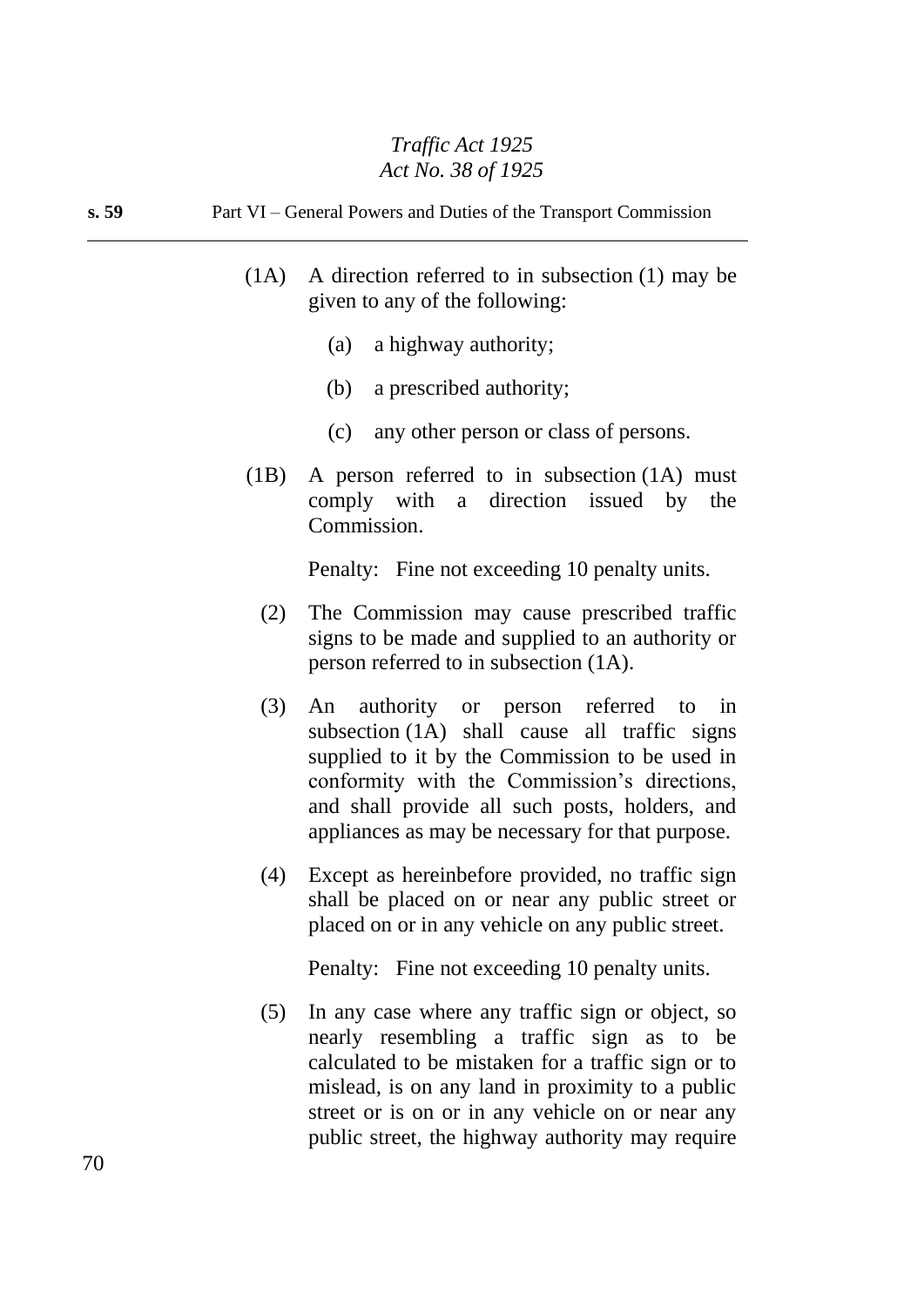Part VI – General Powers and Duties of the Transport Commission **s. 60**

the owner of such land or vehicle to remove such sign or object forthwith.

- (6) If such owner as aforesaid fails to comply with such requirement within a reasonable time, the highway authority may enter upon such land or enter into such vehicle and may cause such removal to be effected (doing as little damage therein as may be), and may recover the cost of such removal from such owner.
- (7) In any case where the Commission directs, the highway authority shall proceed as provided by subsections (5) and (6), and in default thereof the Commission may exercise the powers thereby conferred on the highway authority.
- (8) For the purposes of this section the expression *traffic sign* means any signal, warning, signpost, direction post, or other device for the guidance or direction of traffic on public streets or for the giving of information to persons driving on or using public streets; and *highway authority* means the person responsible for the maintenance of the public street in relation to which the expression applies.

### **60. Removal of obstructions to vision of drivers**

(1) Where, in the opinion of the Commission, any building, hoarding, fence, or other structure, or any tree, hedge, or other vegetation on any land is so constructed or placed, or in such condition, as to constitute an obstruction calculated to limit the vision of persons driving vehicles, trams, or trains upon or near any public street, the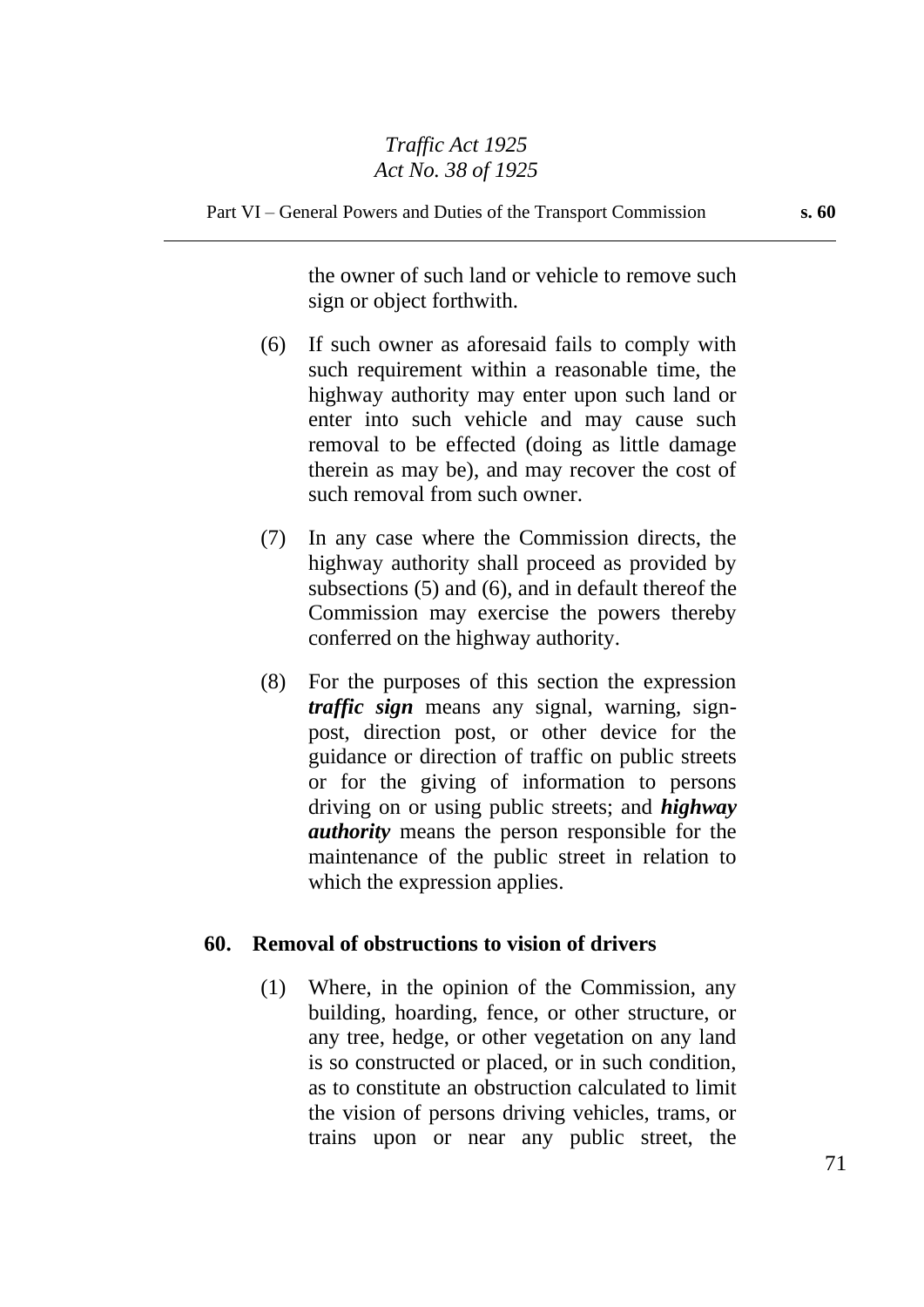#### **s. 61** Part VI – General Powers and Duties of the Transport Commission

Commission, by notice in writing to the owner of such land, may require him to remove the object causing such obstruction, or to modify the same as the Commission, by such notice, may direct.

(2) If such owner fails within 30 days after the service of such notice upon him to comply with such requirement, the Commission may enter upon such land and effect such removal or modification, as the case may be (doing therein as little damage as may be), and may recover from such owner the cost of so doing.

### **61. Regulations**

The Governor may make regulations for the purposes of this Part, prescribing all such matters and things as may be necessary or desirable for giving effect to its provisions, and in addition to any other such matters may –

- (a) regulate the procedure to be followed in respect of any public inquiry by the Commission;
- (b) require any specified person or classes of persons when called upon by the Commission to produce books or documents or information to the Commission relating to any inquiry or matter on which the Commission may be engaged;

 $(c - d)$  . . . . . . . .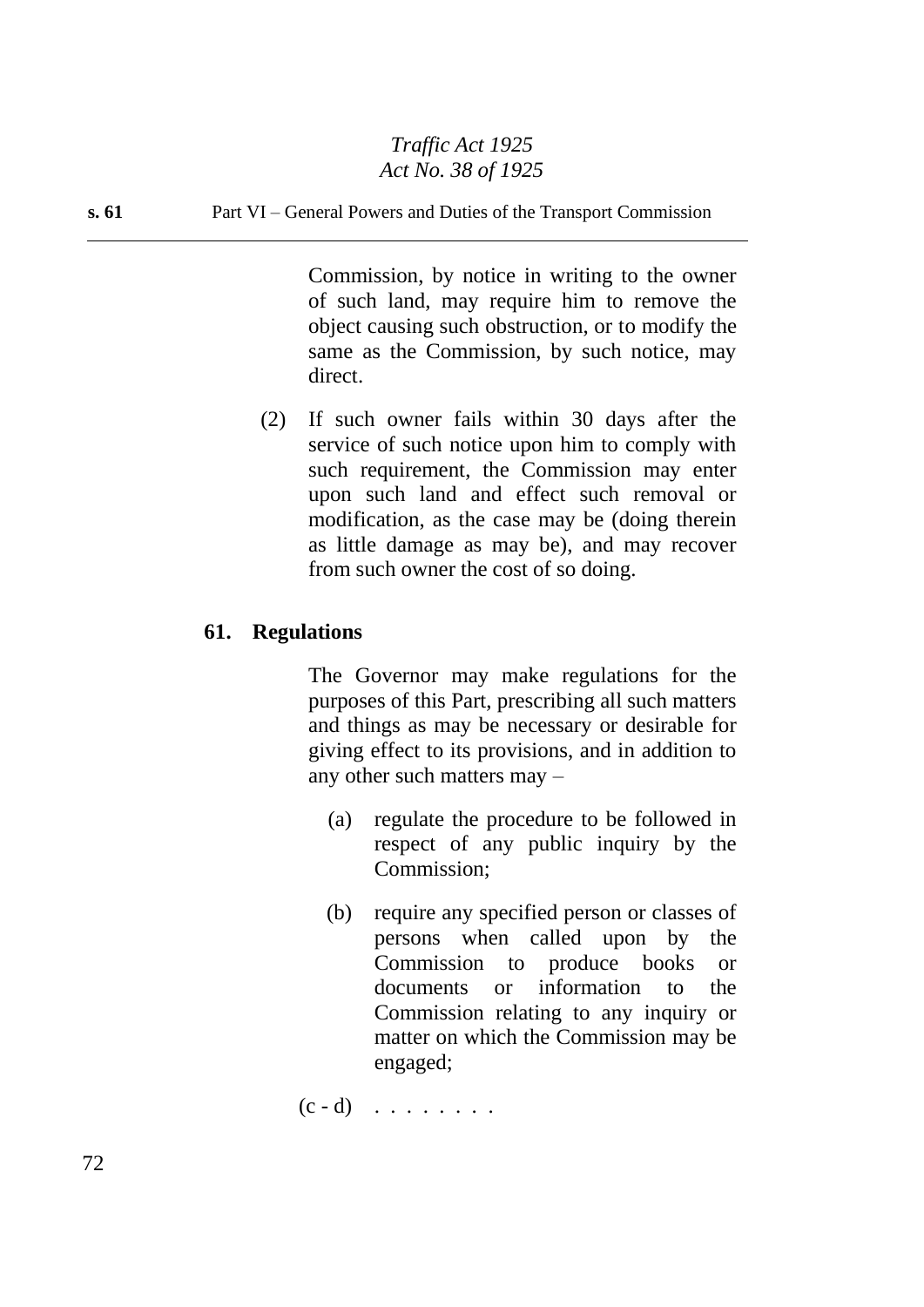Part VII – . . . . . . . . **s. 62**

# **PART VII –** . . . . . . . .

62 - 75**.** . . . . . . . .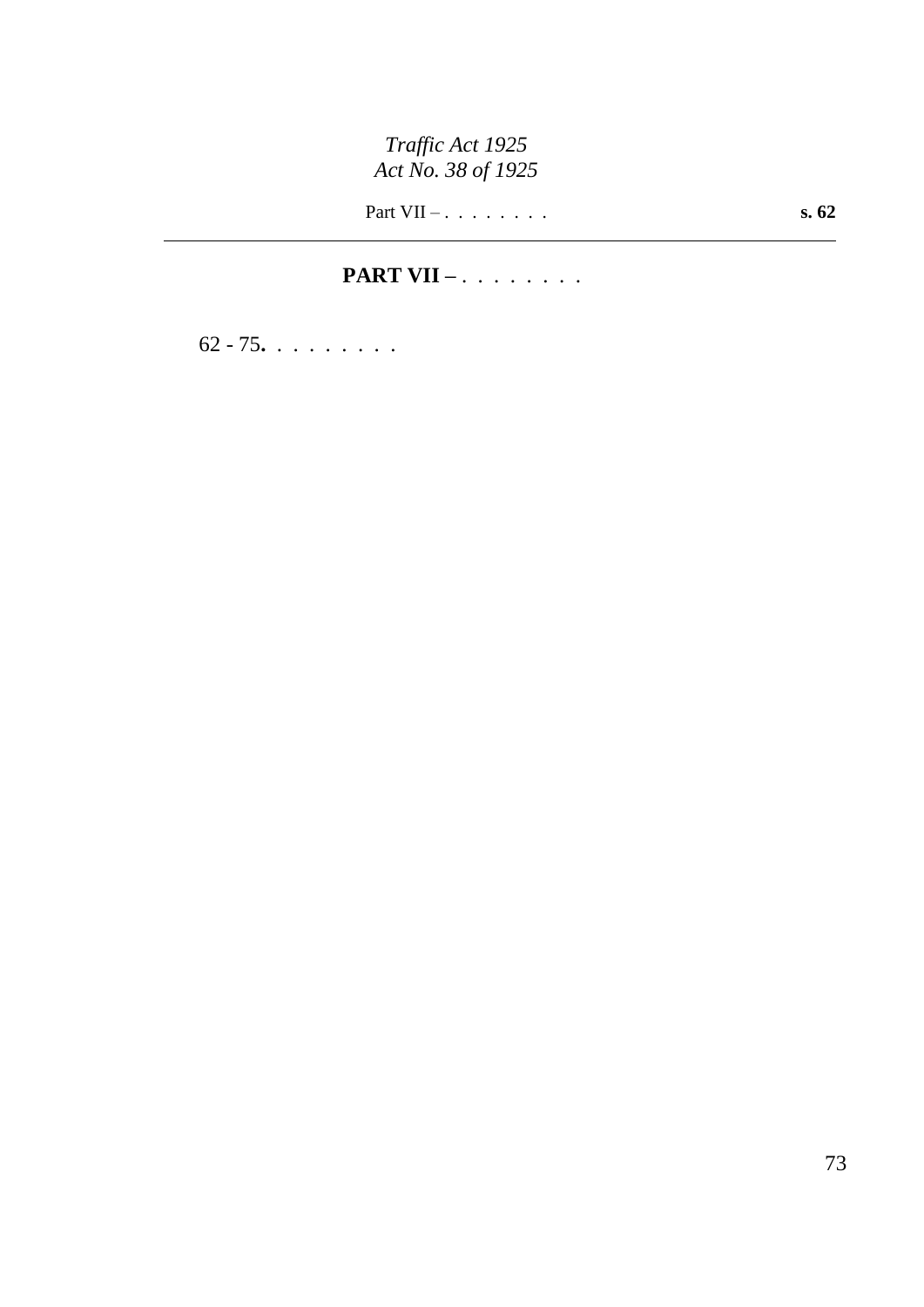#### **PART VIII – ELECTRONIC BILLBOARDS**

#### **76. Interpretation of Part**

In this Part  $-$ 

*associated vehicle*, in relation to an electronic billboard, means a vehicle –

- (a) to which the electronic billboard is affixed; or
- (b) on which the electronic billboard is mounted; or
- (c) of which the electronic billboard is an integral part;
- *condition*, of an electronic billboard approval, means a condition imposed on the approval under section 79(4);

*electronic billboard* – see section 77;

- *electronic billboard approval* see section  $78(2)(a)(iii)$  and section 79;
- *officer* means a police officer or authorised officer;

*road authority* means –

(a) a body or person having statutory authority or responsibility for the design, construction, demolition, maintenance or management of any road; or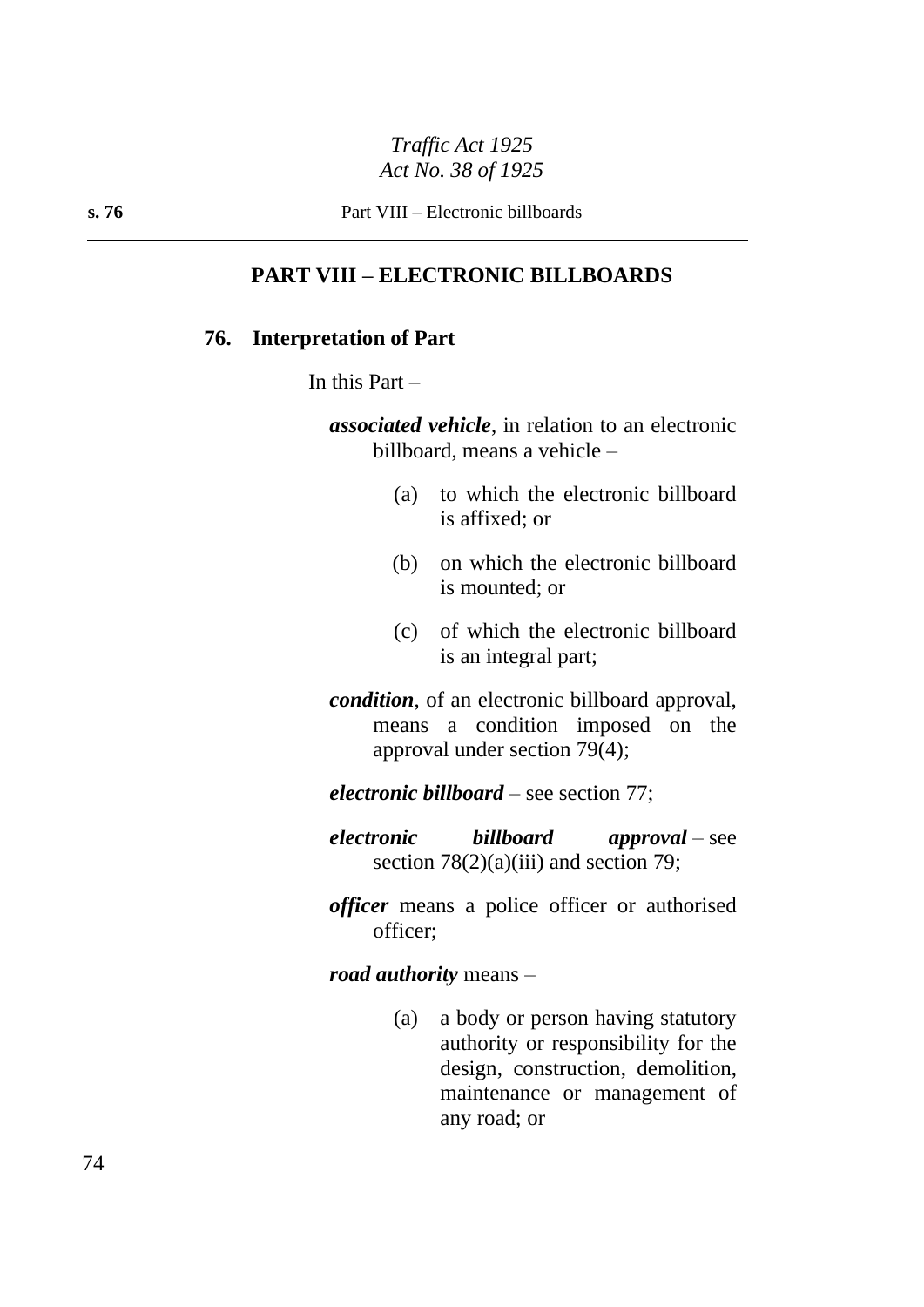(b) a person that is designing, constructing, demolishing, maintaining or managing a road for a road authority of the kind referred to in paragraph (a).

#### **77. What is an electronic billboard?**

- (1) For this Part, an electronic billboard is a device that is displaying, either constantly or intermittently and with or without variation, illuminated words or images.
- (2) However, neither of the following is taken to be an electronic billboard for this Part:
	- (a) a traffic sign that is made, supplied and placed in accordance with section 59;
	- (b) a prescribed device.

#### **78. Restrictions on use of electronic billboards in traffic settings**

- (1) A person must not  $-$ 
	- (a) place or leave an electronic billboard on a public street; or
	- (b) place or leave an electronic billboard in a public place if any occupant of any motor vehicle on any public street can, with the naked eye, read any words or make out any images being displayed by the electronic billboard.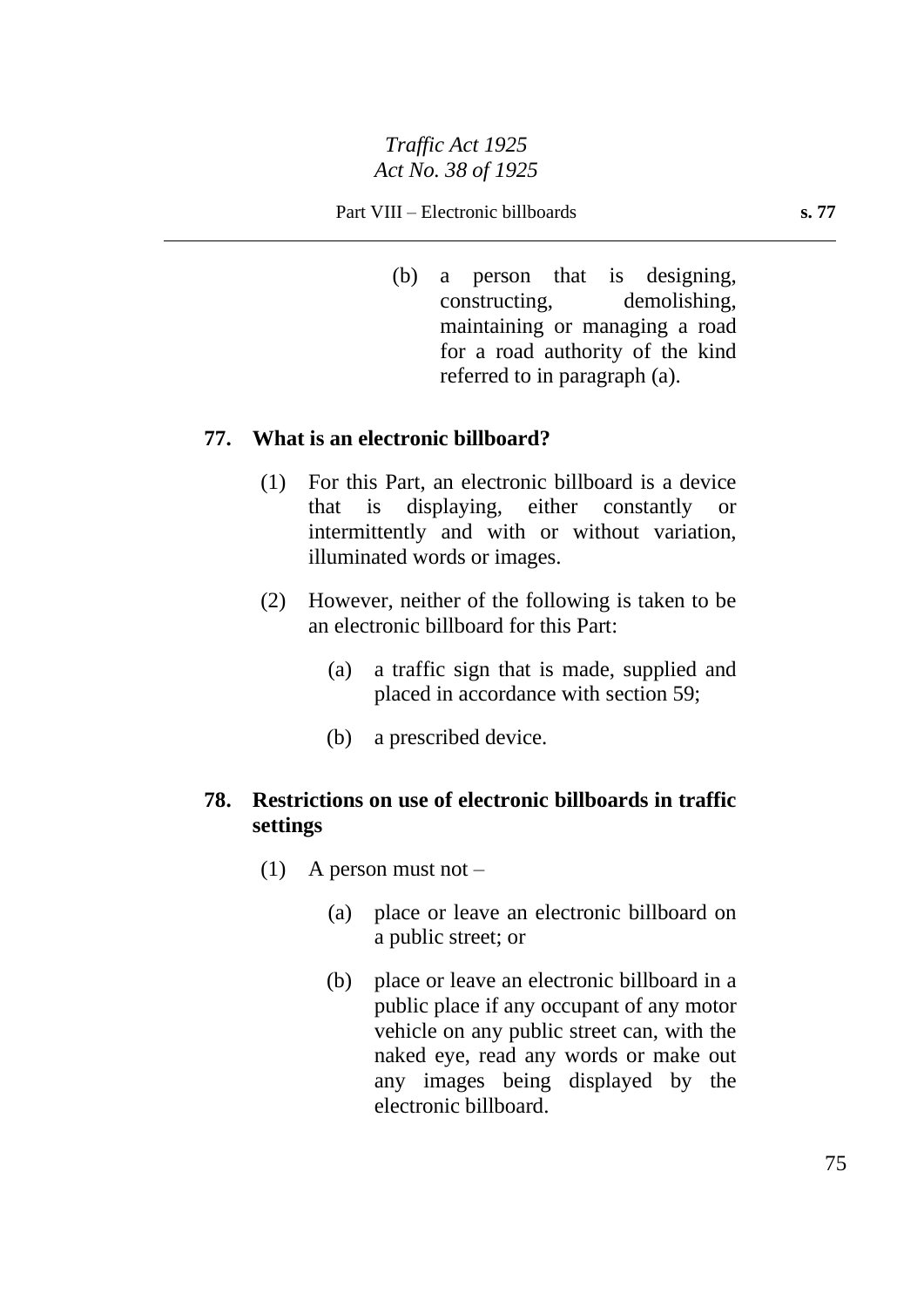#### **s. 79** Part VIII – Electronic billboards

Penalty: Fine not exceeding 20 penalty units.

- (2) However
	- (a) subsection  $(1)(a)$  does not apply to an electronic billboard that is –
		- (i) used for traffic management or road safety purposes by a road authority; or
		- (ii) used for the purposes of a civil or other emergency by a statutory service within the meaning of the *Emergency Management Act 2006*; or
		- (iii) placed or left on a public street with and in accordance with the written approval of the Commission (in this Part referred to as an "electronic billboard approval"); and
	- (b) subsection (1)(b) does not apply to an electronic billboard that is placed or left in a public place by, or with the approval of, the owner or occupier of that public place.

#### **79. Electronic billboard approvals**

- (1) An electronic billboard approval is to  $-$ 
	- (a) be in a form determined by the Commission; and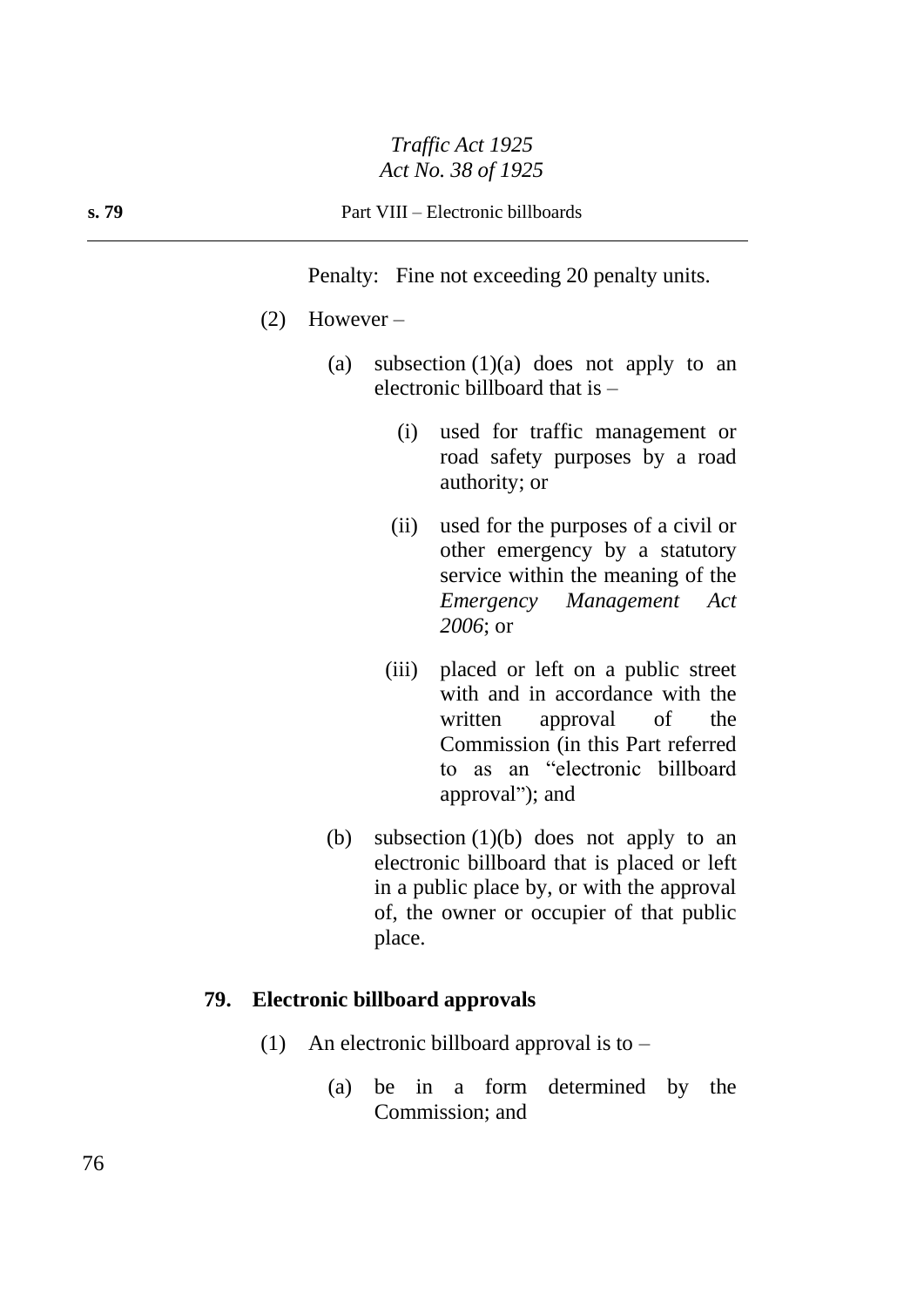- (b) identify the electronic billboard for which it is given; and
- $(c)$  specify
	- (i) the name of the person to whom it is given; and
	- (ii) the date or dates, or the period, for which it is given; and
	- (iii) the precise location or locations where the relevant electronic billboard may be placed or left; and
	- (iv) any other matter the Commission thinks fit.
- (2) An electronic billboard approval is to be given only for one electronic billboard, and only for –
	- (a) a number of specific dates not exceeding, in total, 21; or
	- (b) one specific continuous period not exceeding 21 days.
- (3) The Commission is not to give an electronic billboard approval unless it is satisfied that –
	- (a) the relevant electronic billboard is to be used only for legitimate traffic management or road safety purposes; or
	- (b) exceptional circumstances apply.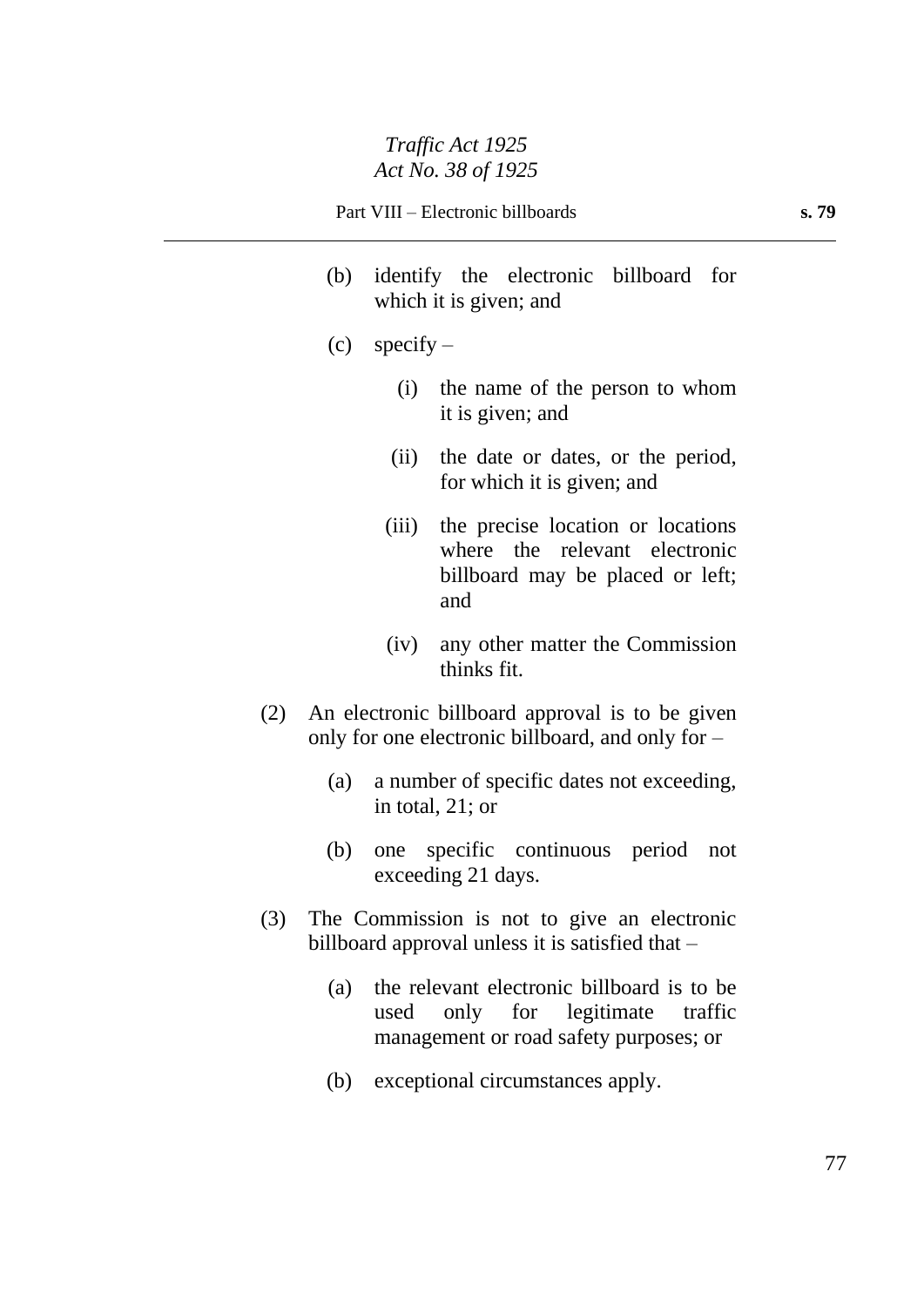#### **s. 79** Part VIII – Electronic billboards

- (4) An electronic billboard approval may be made subject to such conditions as the Commission thinks fit having regard to road safety and the convenience of the public.
- (5) An electronic billboard approval
	- (a) is not capable of being amended, renewed or transferred; and
	- (b) is not a defence to an action or indictment for nuisance; and
	- (c) may, by written notice to the person to whom it is given, be suspended or revoked by the Commission if it is satisfied on reasonable grounds that –
		- (i) the person has contravened section  $78(1)(a)$  in respect of any electronic billboard; or
		- (ii) the conditions of the approval have been contravened in a way that compromises road safety or in another serious respect; or
		- (iii) by reason of altered traffic conditions or other considerations, the circumstances that justified the giving of the approval no longer apply; or
		- (iv) the approval is no longer required.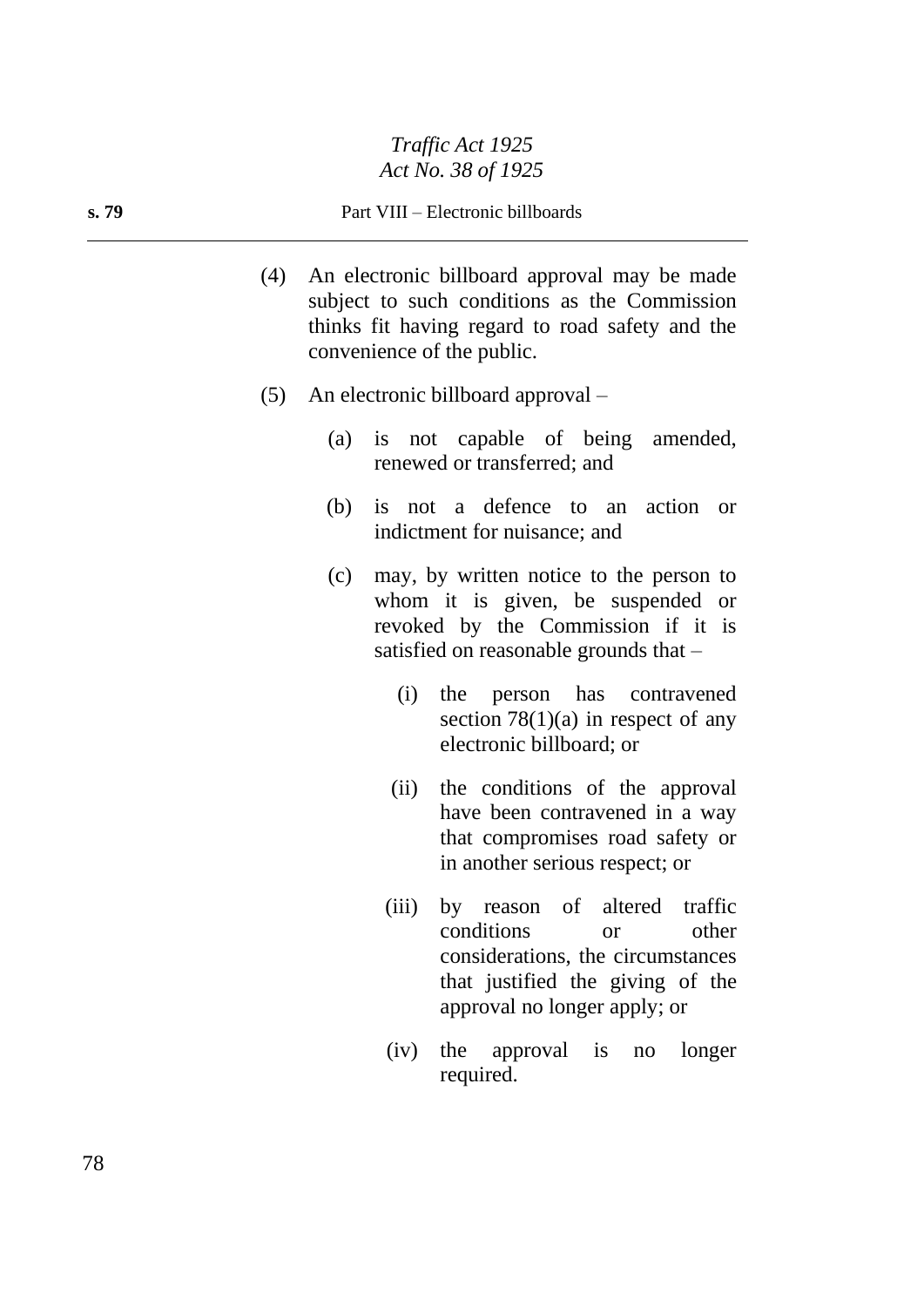- (6) An electronic billboard approval has no force or effect while it is suspended.
- (7) The Commission, by notice, may revoke the suspension of an electronic billboard approval at any time if it is satisfied that the suspension is no longer merited.
- (8) A person must not contravene a condition of an electronic billboard approval.

Penalty: Fine not exceeding 20 penalty units.

(9) A person who is given an electronic billboard approval must immediately produce it to an officer who demands to see it.

Penalty: Fine not exceeding 20 penalty units.

## **80. Directions to move unsafe or unauthorised electronic billboards, &c.**

- (1) This section applies if an officer reasonably suspects that a person has –
	- (a) contravened section 78(1); or
	- (b) contravened section 79(8) in a way that compromises road safety or in another serious respect; or
	- (c) contravened section 79(9).
- (2) The officer may direct the person to move the relevant electronic billboard, including any associated vehicle, within a specified time and, by the same direction, may –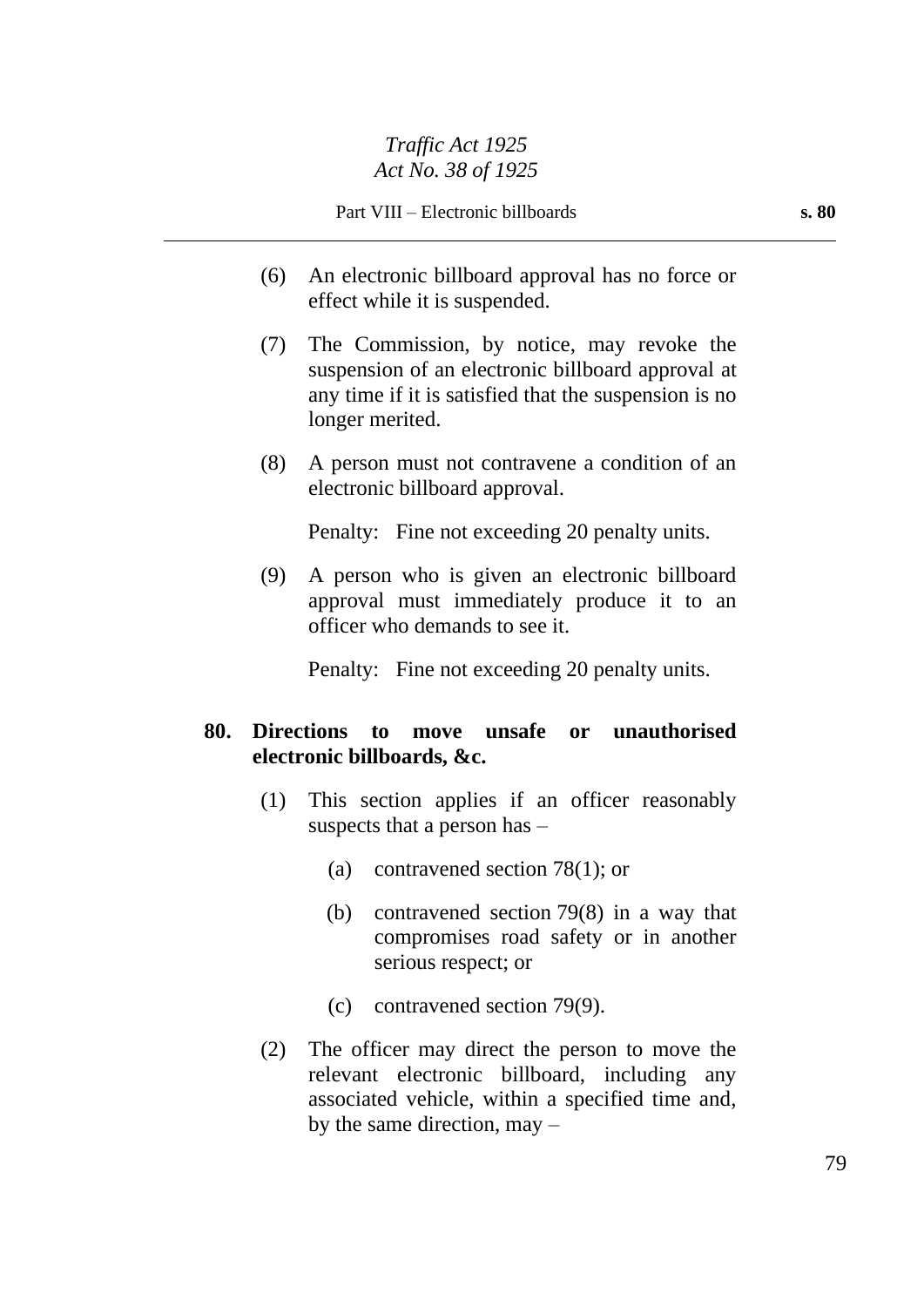| s. 81 | Part VIII – Electronic billboards |
|-------|-----------------------------------|
|       |                                   |

- (a) require that the electronic billboard be switched off, either immediately or within a specified time; and
- (b) give instructions as to how the electronic billboard should be moved and where it may or may not be moved to.
- (3) If the officer gives the person a direction under subsection (2), the person must comply with that direction.

Penalty: In the case of –

- (a) a first offence, a fine not exceeding 15 penalty units; or
- (b) a subsequent offence, a fine not exceeding 30 penalty units.

## **81. Seizure and removal of unsafe or unauthorised electronic billboards, &c.**

- (1) This section applies if, in respect of an electronic billboard, an officer reasonably believes that –
	- (a) there is a real and immediate road safety hazard; or
	- (b) section 78(1) has been contravened and reasonable efforts to identify or locate the person apparently responsible for the contravention have been unsuccessful; or
	- (c) section 79(8) has been contravened in a way that compromises road safety or in another serious respect and reasonable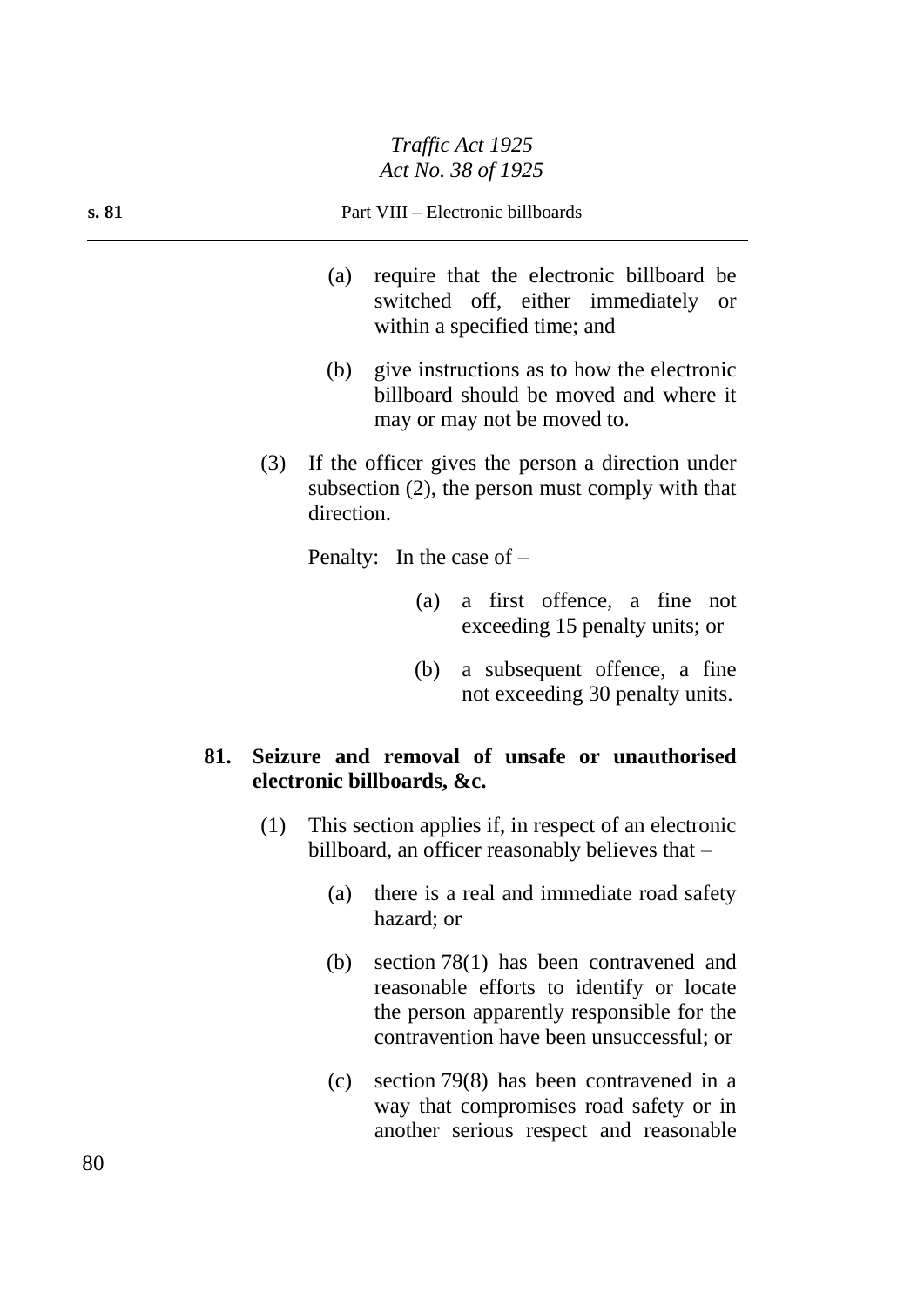efforts to locate the person with the relevant electronic billboard approval have been unsuccessful; or

- (d) section 80(3) has been contravened.
- (2) The officer may seize the electronic billboard, including, if necessary, any associated vehicle, and remove it to a place of safekeeping.
- (3) In seizing or removing the electronic billboard, the officer may  $-$ 
	- (a) use reasonable force and assistance; and
	- (b) switch off or cover the electronic billboard; and
	- (c) enter and remain on, regardless of who the owner or occupier may be, any public place.
- (4) Subsection (2) has effect  $-$ 
	- (a) for subsection  $(1)(a)$ , regardless of the existence, terms or conditions of, or degree of compliance with, any electronic billboard approval; and
	- (b) for subsection  $(1)(a)$ ,  $(b)$  or  $(c)$ , regardless of whether a direction has been given under section 80(2).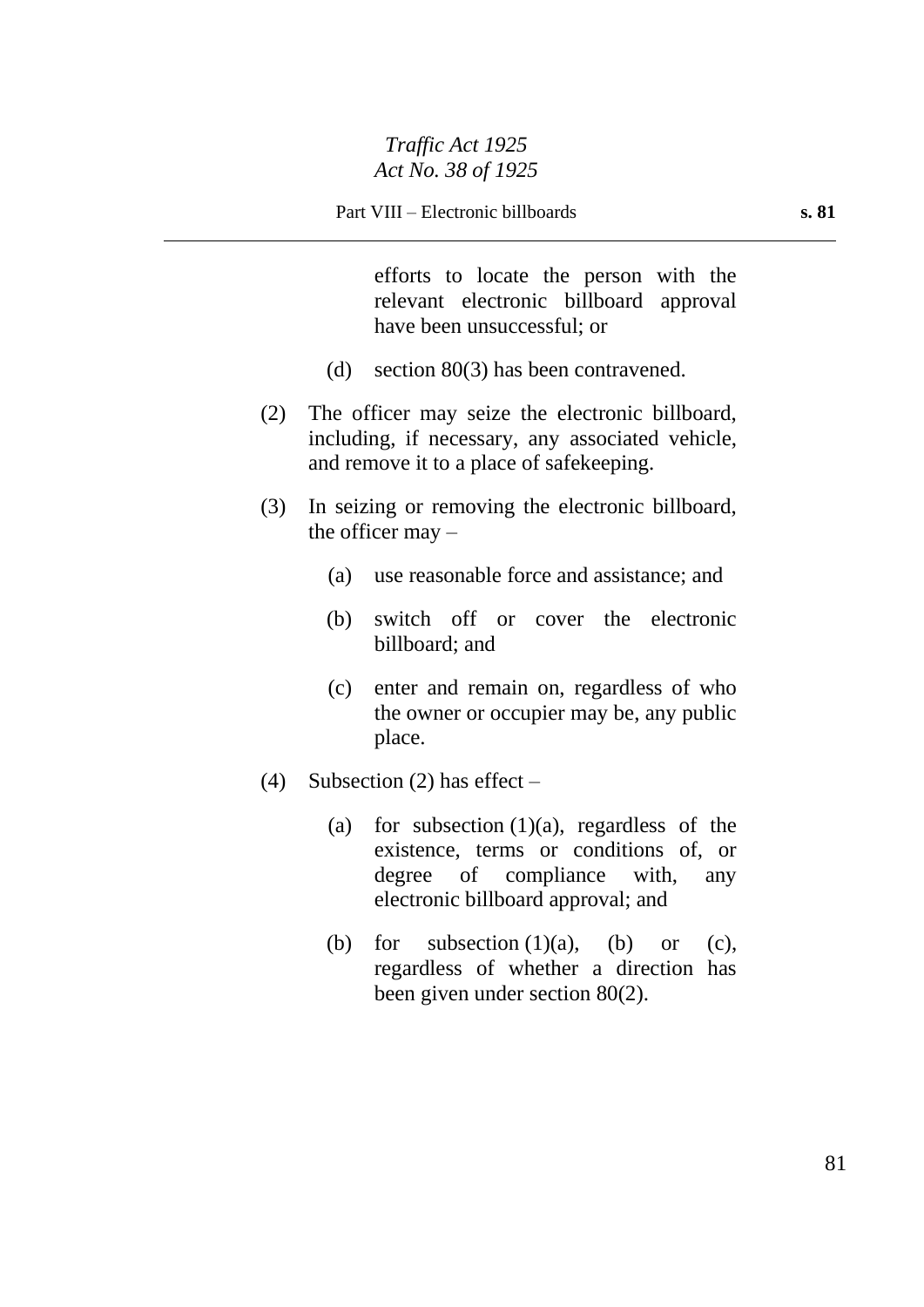#### **82. Return or disposal of seized electronic billboards**

- (1) This section applies if an electronic billboard has been seized and removed to a place of safekeeping under section 81.
- (2) The electronic billboard may be released to its owner, or to any person who establishes that he or she is entitled to take possession of it, on payment to the Commission of the reasonable costs incurred in respect of its removal and safekeeping.
- (3) If the electronic billboard is not released within 2 months of the date of seizure, the Commission may sell or dispose of it in such manner as the Commission thinks fit.
- (4) However, the Commission is to  $-$ 
	- (a) advertise the proposed sale or disposal in a newspaper circulating in the locality where the electronic billboard was seized; and
	- (b) if there is an associated vehicle, give written notice of the proposed sale or disposal to its registered operator.
- (5) Neither the Crown nor the Commission nor any officer is liable for any damage that may be caused to an electronic billboard as a result of an act or omission of an officer exercising power under this Part in good faith.
- (6) In exercising power under this section, the Commission may deal with an electronic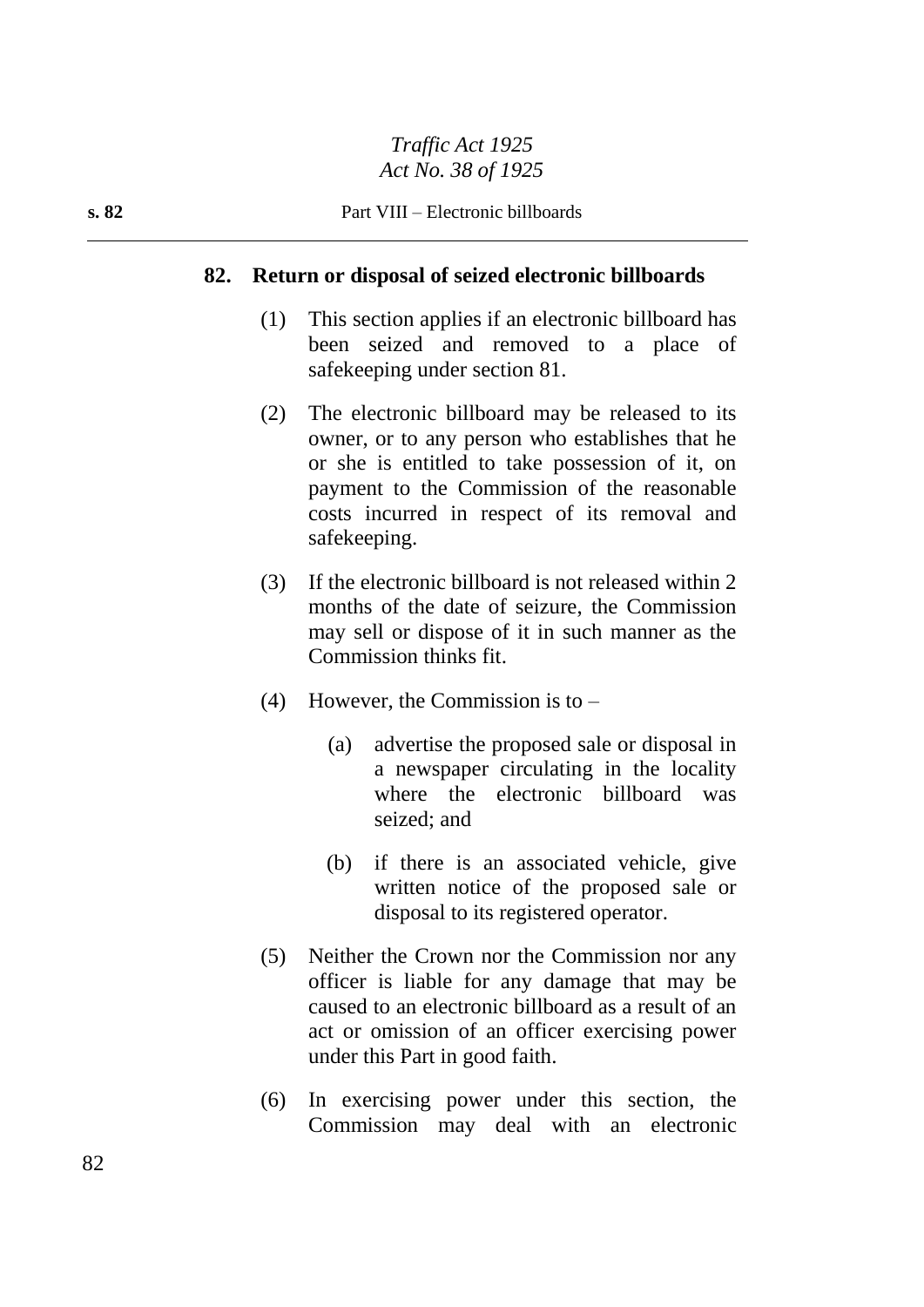Part VIII – Electronic billboards **s. 82**

billboard separately from its associated vehicle if circumstances require.

(7) In this section –

*electronic billboard* includes its associated vehicle, if any.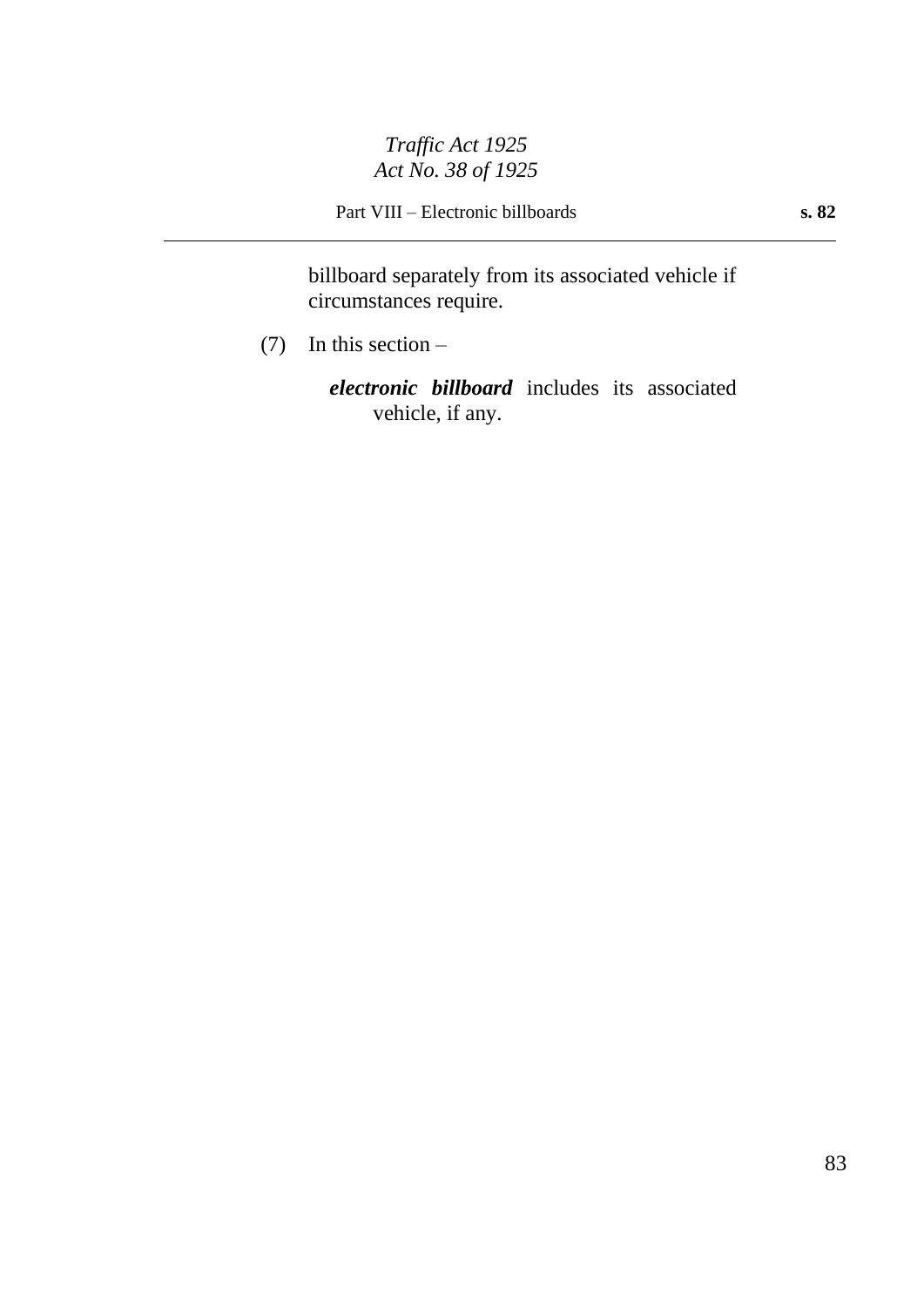**sch. 1**

|                                                |                                                                                                                                                                 | Section 2               |
|------------------------------------------------|-----------------------------------------------------------------------------------------------------------------------------------------------------------------|-------------------------|
| <b>Regnal Year and</b><br><b>Number of Act</b> | <b>Title of Act</b>                                                                                                                                             | <b>Extent of repeal</b> |
| 6 Wm. IV No. 7                                 | An Act to provide for the<br>Licensing of Hawkers and<br><b>Carriers</b>                                                                                        | The whole Act           |
| 10 Vict. No. 15                                | An Act to prohibit Hawkers<br>Carriers<br>and<br>from<br>Purchasing or Carrying<br>Wool or Sheep or Cattle<br>Skins,<br>except<br>under<br>certain restrictions | The whole Act           |
| 4 Edw. VII No. 4                               | An Act to amend an Act to<br>provide for the Licensing<br>of Hawkers and Carriers                                                                               | The whole Act           |
| Edw. VII No.<br>7<br>27                        | Motor Traffic Act 1907                                                                                                                                          | The whole Act           |
| Edw. VII No.<br>7<br>46                        | An Act to further amend the<br>Launceston<br>Corporation<br>Act 1894                                                                                            | Part IV                 |
| 4 Geo. V No. 43                                | Motor Traffic Act 1913                                                                                                                                          | The whole Act           |
| 11 Geo. V No. 58                               | Metropolitan<br>Traffic<br>Act<br>1920                                                                                                                          | The whole Act           |
| 12 Geo. V No. 58                               | Metropolitan<br>Traffic<br>Act<br>1922                                                                                                                          | The whole Act           |
| 13 Geo. V No. 28                               | Motor Traffic Act 1923                                                                                                                                          | The whole Act           |

## **SCHEDULE 1**

84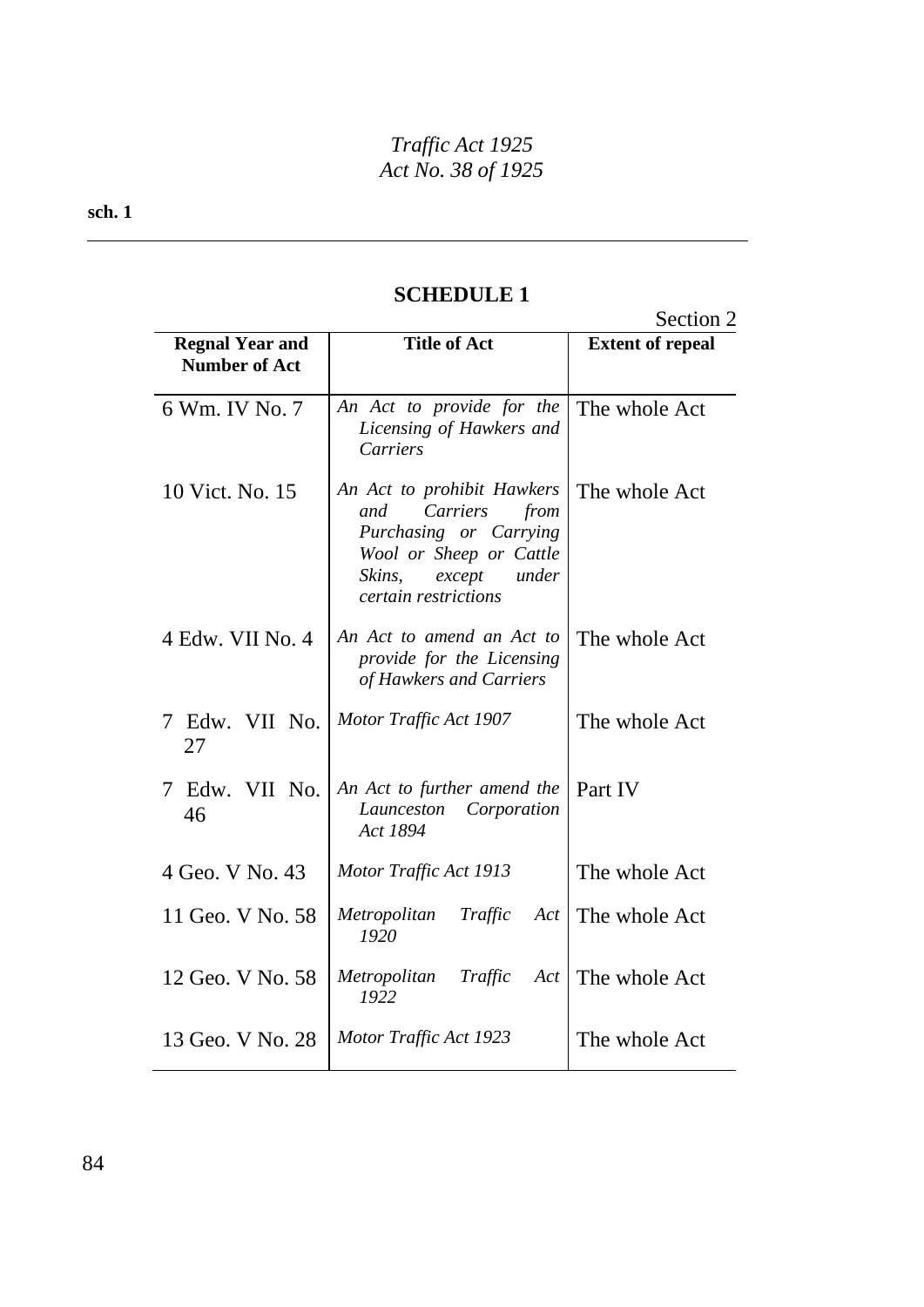**sch. 2**

## **SCHEDULE 2 –** . . . . . . . .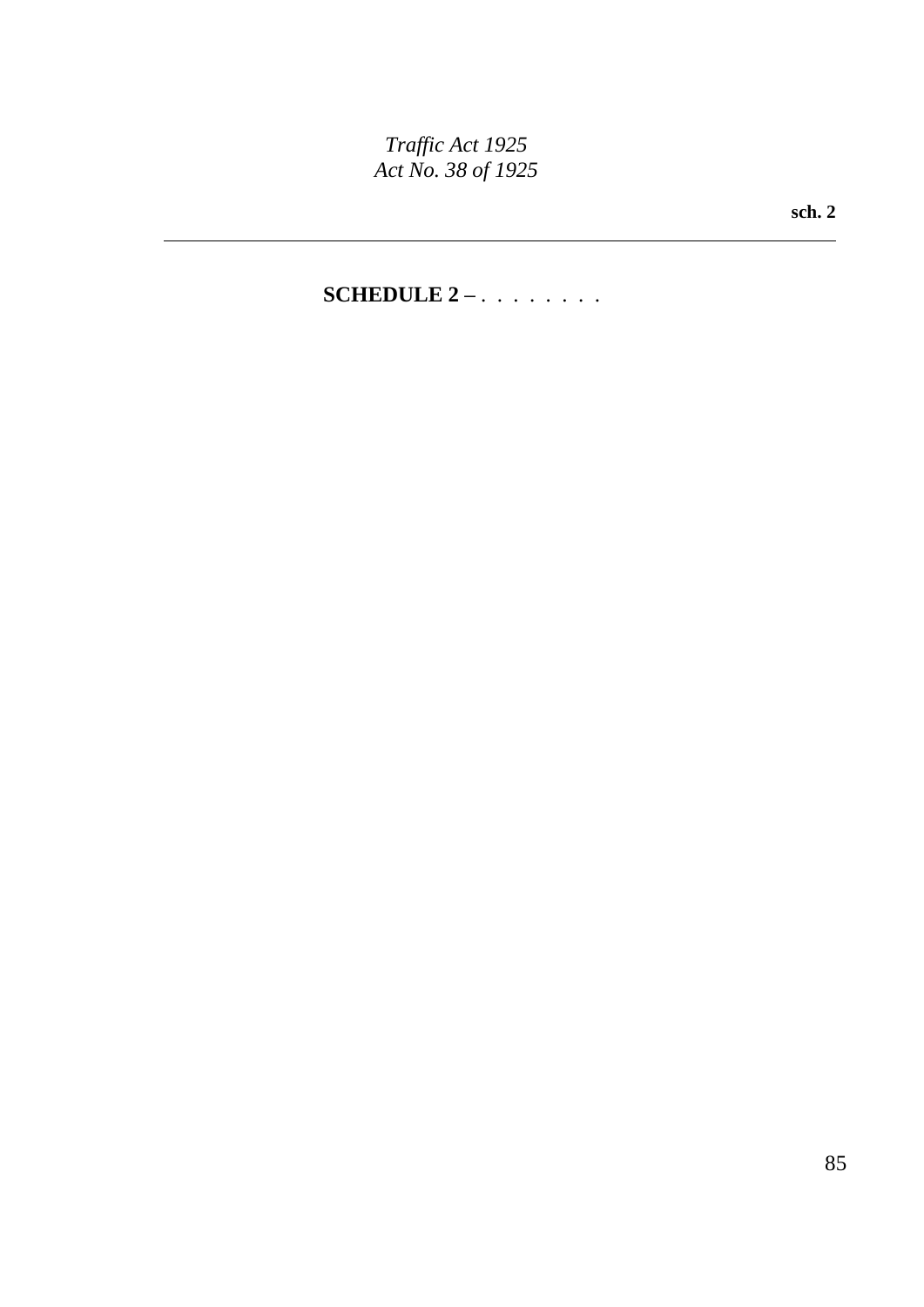**sch. 3**

**SCHEDULE 3 –** . . . . . . . .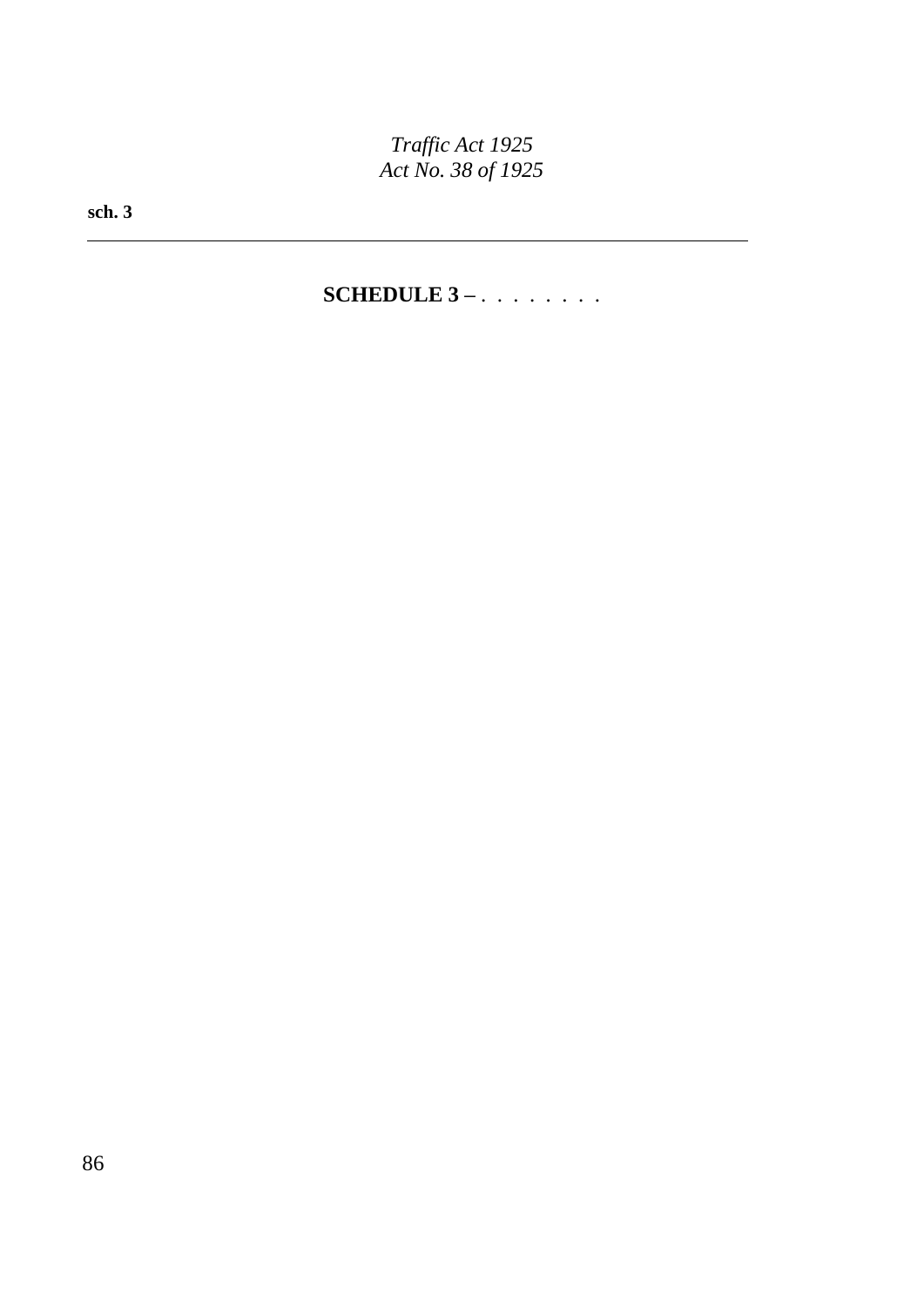**sch. 4**

# **SCHEDULE 4 –** . . . . . . . .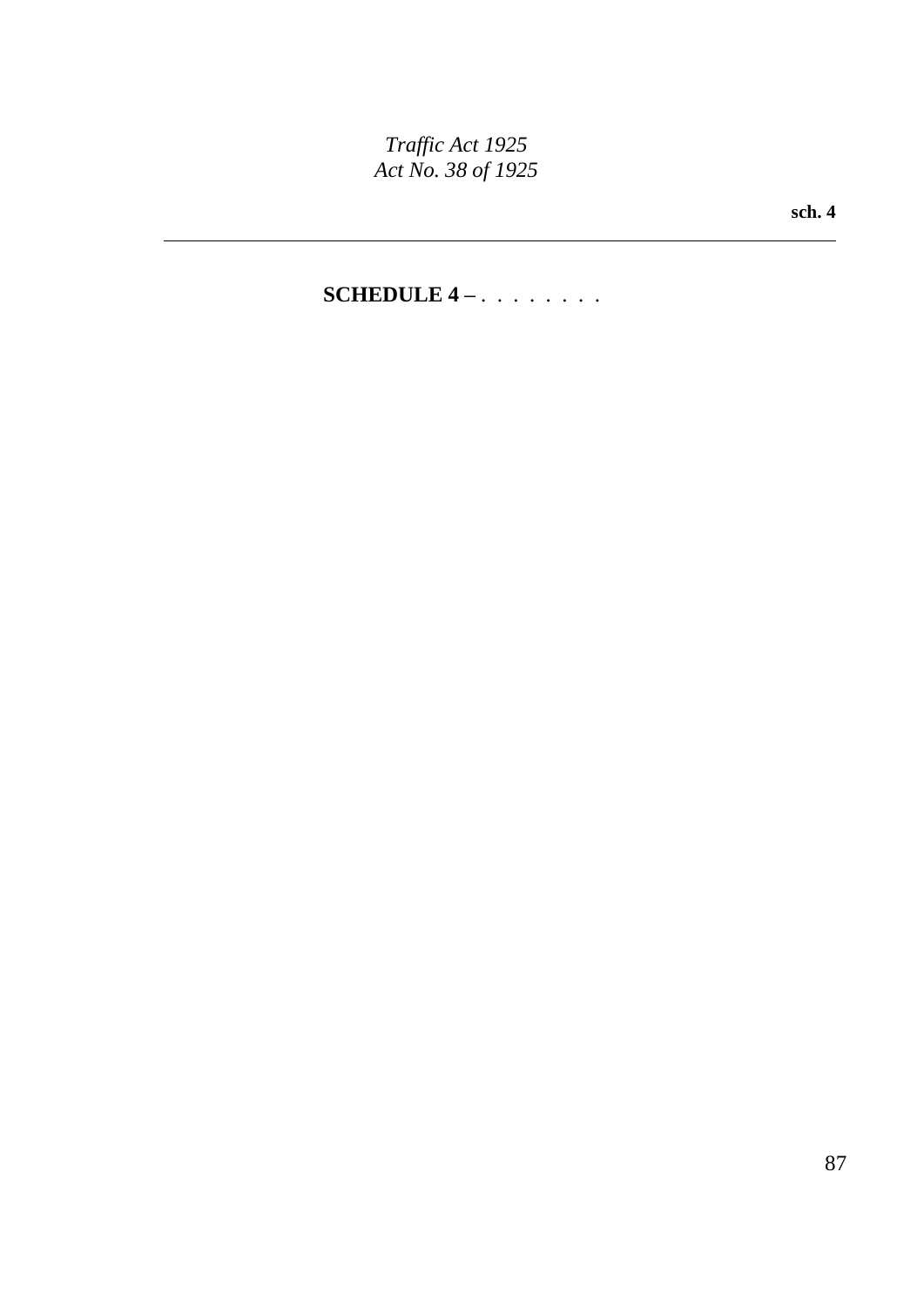**sch. 5**

**SCHEDULE 5 –** . . . . . . . .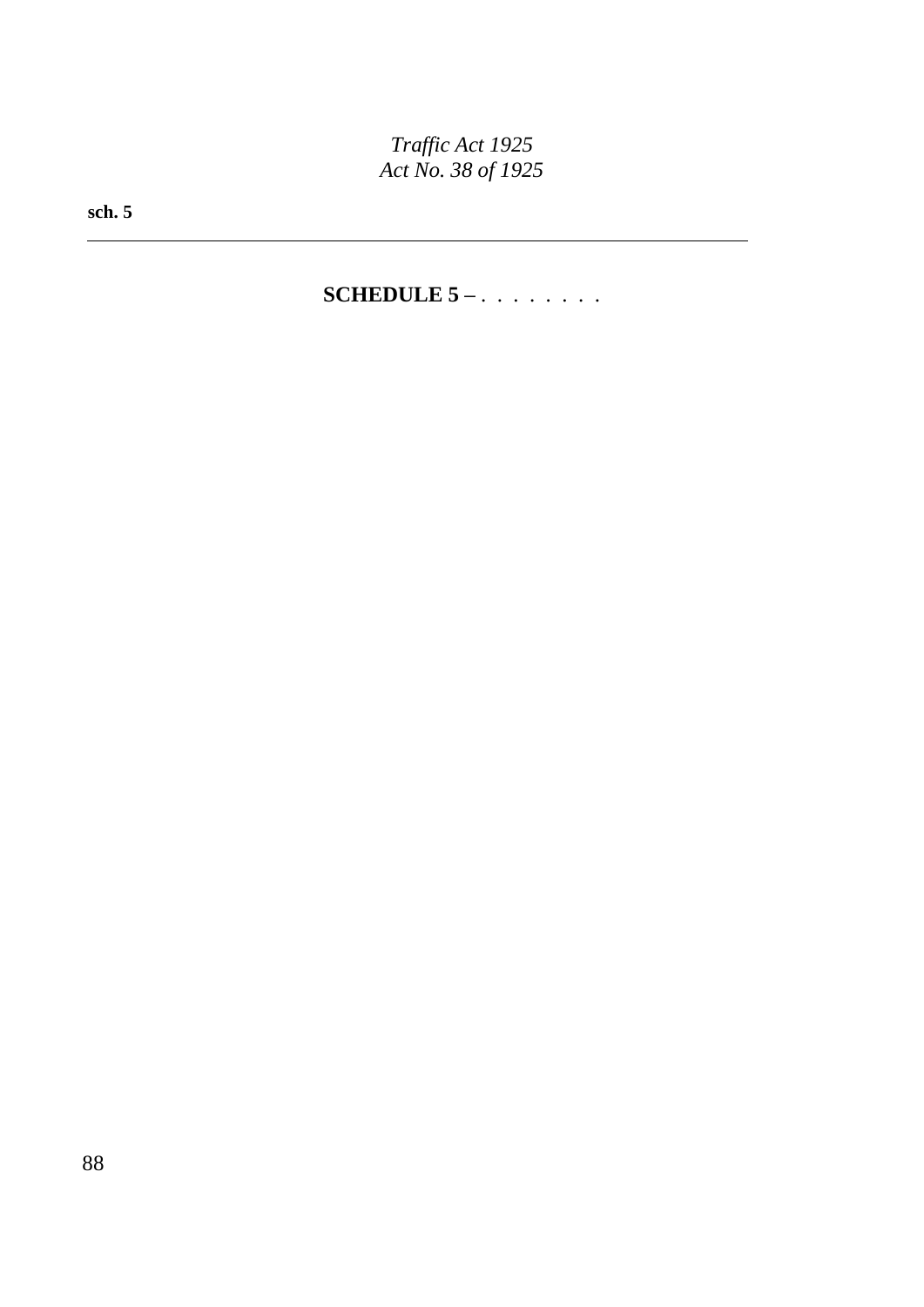#### **NOTES**

The foregoing text of the *Traffic Act 1925* comprises those instruments as indicated in the following table. Any reprint changes made under any Act, in force before the commencement of the *Legislation Publication Act 1996*, authorising the reprint of Acts and statutory rules or permitted under the *Legislation Publication Act 1996* and made before 15 December 2021 are not specifically referred to in the following table of amendments.

| Act                                                     | Number and year | Date of               |
|---------------------------------------------------------|-----------------|-----------------------|
|                                                         |                 | commencement          |
| Traffic Act 1925                                        | No. 38 of 1925  | 1.1.1926              |
| Traffic Act 1926                                        | No. 46 of 1926  | 21.12.1926            |
| Traffic Act 1930                                        | No. 6 of 1930   | 2.10.1930             |
| Traffic Act (No. 2) 1930                                | No. 52 of 1930  | 23.12.1930            |
| Traffic Act 1931                                        | No. 51 of 1931  | 14.12.1931            |
| Traffic Act 1932                                        | No. 32 of 1932  | 23.12.1932            |
| Traffic Act 1933                                        | No. 43 of 1933  | 10.1.1934             |
| Statute Law Revision Act 1934 and                       | No. 78 of 1934  | 13.12.1934            |
| proclamations thereunder                                |                 |                       |
| Traffic Act 1935                                        | No. 83 of 1935  | 16.1.1936             |
| Traffic Act 1937                                        | No. 74 of 1937  | 20.12.1937            |
| Traffic Act 1943                                        | No. 28 of 1943  | 19.10.1943            |
| Traffic Act 1947                                        | No. 54 of 1947  | 11.11.1947            |
| Transport Act (No. 2) 1949                              | No. 69 of 1949  | 23.12.1949            |
| Traffic Act 1952                                        | No. 37 of 1952  | 17.10.1952            |
| Traffic Act 1953                                        | No. 73 of 1953  | 9.12.1953             |
| Traffic Act 1955                                        | No. 78 of 1955  | 1.3.1956              |
| Traffic Act 1956                                        | No. 50 of 1956  | 29.11.1956            |
| Traffic Act 1957                                        | No. 14 of 1957  | 11.4.1957             |
| No. 75 of 1957<br>Traffic Act (No. 2) 1957<br>6.12.1957 |                 |                       |
|                                                         |                 | (remainder)           |
|                                                         |                 | 1.2.1958              |
|                                                         |                 | $(ss. 6-13)$          |
| Traffic Act 1958                                        | No. 16 of 1958  | 3.7.1958              |
| Statute Law Revision Act 1958                           | No. 36 of 1958  | 24.7.1958             |
| Traffic Act (No. 2) 1958                                | No. 83 of 1958  | 9.1.1959              |
|                                                         |                 | (remainder)           |
| Traffic Act (No. 2) 1958                                | No. 83 of 1958  | 1.4.1959              |
|                                                         |                 | (s. 2(a) and (d))     |
| Traffic Act 1959                                        | No. 23 of 1959  | 21.8.1959             |
| Traffic Act 1961                                        | No. 31 of 1961  | 4.12.1961             |
|                                                         |                 | (remainder except ss. |
|                                                         |                 | 14, $15(j)$ and       |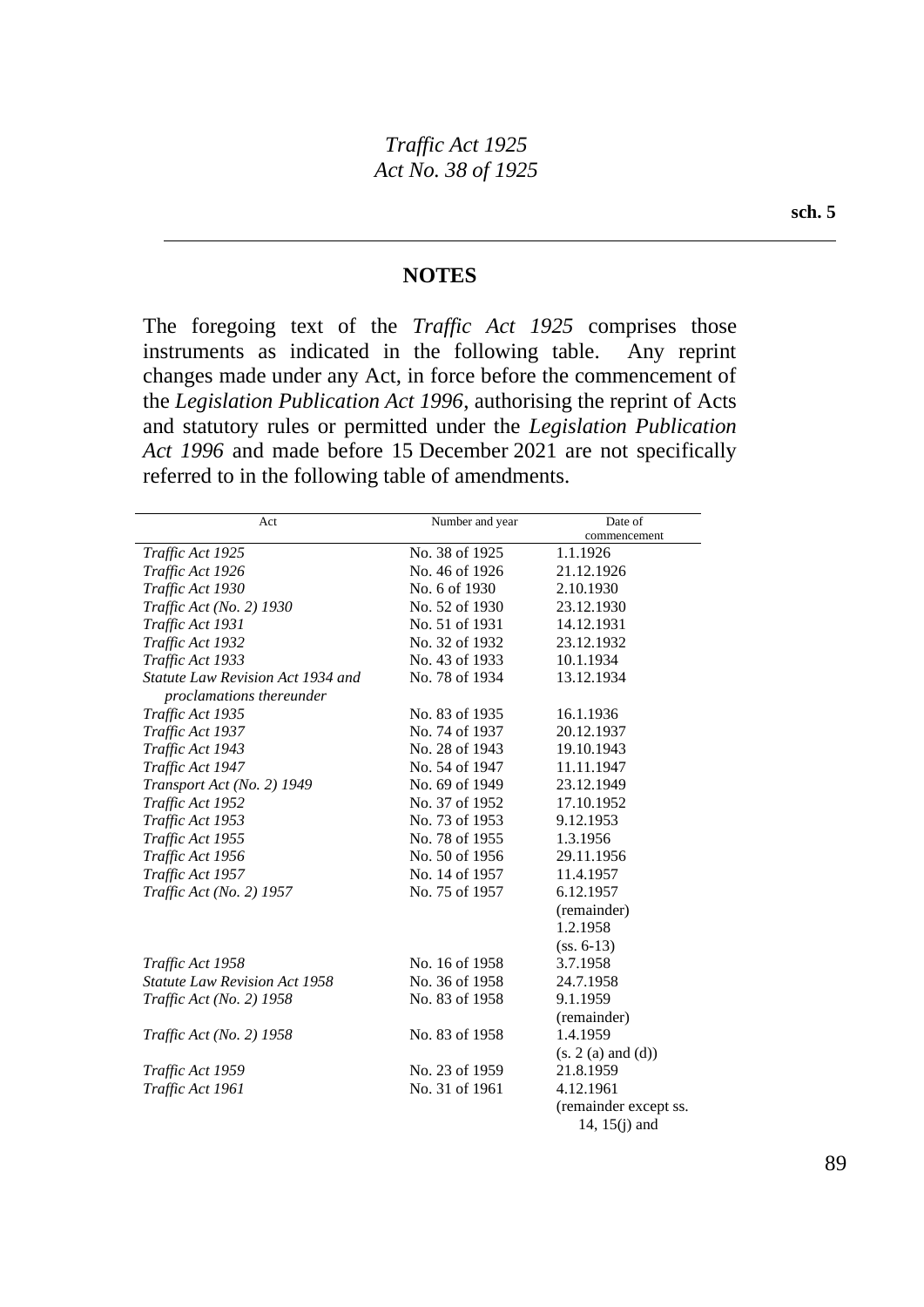| Act                                                        | Number and year    | Date of                    |
|------------------------------------------------------------|--------------------|----------------------------|
|                                                            |                    | commencement               |
|                                                            |                    | 17(c)                      |
| Traffic Act 1962                                           | No. 18 of 1962     | 10.5.1962                  |
| Traffic Act 1961                                           | No. 31 of 1961     | 1.6.1962                   |
|                                                            |                    | (s. 47)                    |
| Traffic Act (No. 2) 1963                                   | No. 73 of 1963     | 3.12.1963                  |
| Traffic Act 1963                                           | No. 36 of 1963     | 1.1.1964                   |
| Traffic Act 1961                                           | No. 31 of 1961     | 1.6.1964                   |
|                                                            |                    | (ss. 4(a), (d) and (h),    |
|                                                            |                    | $23(u)$ , $26(a)$ , $44$ , |
|                                                            |                    | 45 and $51(b)$ )           |
| Traffic Act (No. 2) 1964                                   | No. 54 of 1964     | 26.11.1964                 |
| Traffic Act 1964                                           | No. 35 of 1964     | 1.12.1964                  |
| Traffic Act (No. 3) 1963                                   | No. 93 of 1963     | 16.1.1965                  |
| Traffic Act 1965                                           | No. 27 of 1965     | 12.10.1965                 |
| Decimal Currency Act 1965                                  | No. 55 of 1965     | 14.2.1966                  |
| Traffic Act 1966                                           | No. 26 of 1966     | 20.7.1966                  |
| Traffic Act (No. 2) 1966                                   | No. 53 of 1966     | 12.12.1966                 |
| Traffic Act 1967                                           | No. 60 of 1967     | 7.12.1967                  |
| Traffic Act 1968                                           | No. 35 of 1968     | 24.7.1968                  |
| Traffic Act (No. 2) 1968                                   | No. 74 of 1968     | 20.12.1968                 |
| Traffic Act 1969                                           | No. 43 of 1969     | 23.12.1969                 |
| Traffic Act 1970                                           | No. 62 of 1970     | 23.12.1970                 |
| Road Safety (Alcohol and Drugs) Act<br>1970                | No. 77 of 1970     | 1.2.1971                   |
| Tasmanian Government Insurance Act<br>1971                 | No. 35 of 1971     | 15.11.1971                 |
| Traffic Act (No. 2) 1971                                   | No. 94 of 1971     | 14.12.1971                 |
| Traffic Act 1971                                           | No. 50 of 1971     | 1.1.1972                   |
| Traffic Act (No. 2) 1972                                   | No. 17 of 1972     | 1.1.1972                   |
|                                                            |                    | (s. 4)                     |
| Traffic Act 1972                                           | No. 63 of 1972     | 21.12.1972                 |
| Traffic Act (No. 2) 1972                                   | No. 17 of 1972     | 17.1.1973                  |
|                                                            |                    | (remainder)                |
| Police Offences Act 1973                                   | No. 23 of 1973     | 27.6.1973                  |
| Traffic Act 1973                                           | No. 25 of 1973     | 27.6.1973                  |
| Traffic Act (No. 2) 1973                                   | No. 98 of 1973     | 22.1.1974                  |
| Motor Accidents (Liabilities and<br>Compensation) Act 1973 | No. 71 of 1973     | 23.1.1974                  |
| Traffic Act (No. 3) 1973                                   | No. 119 of 1973    | 8.5.1974                   |
| Traffic Act 1974                                           | No. 37 of 1974     | 8.5.1974                   |
|                                                            |                    | (s. 4)                     |
|                                                            |                    |                            |
| Traffic (Metric Conversion) Act 1974                       | No. 30 of 1974     | 1.7.1974                   |
| Traffic Act 1974                                           | No. 37 of 1974     | 19.9.1974                  |
| Acts Interpretation (Traffic Act 1925)<br>Order 1975       | S.R. 1975, No. 107 | (remainder)<br>14.5.1975   |
| Traffic Act 1975                                           |                    |                            |
|                                                            | No. 58 of 1975     | 11.12.1975                 |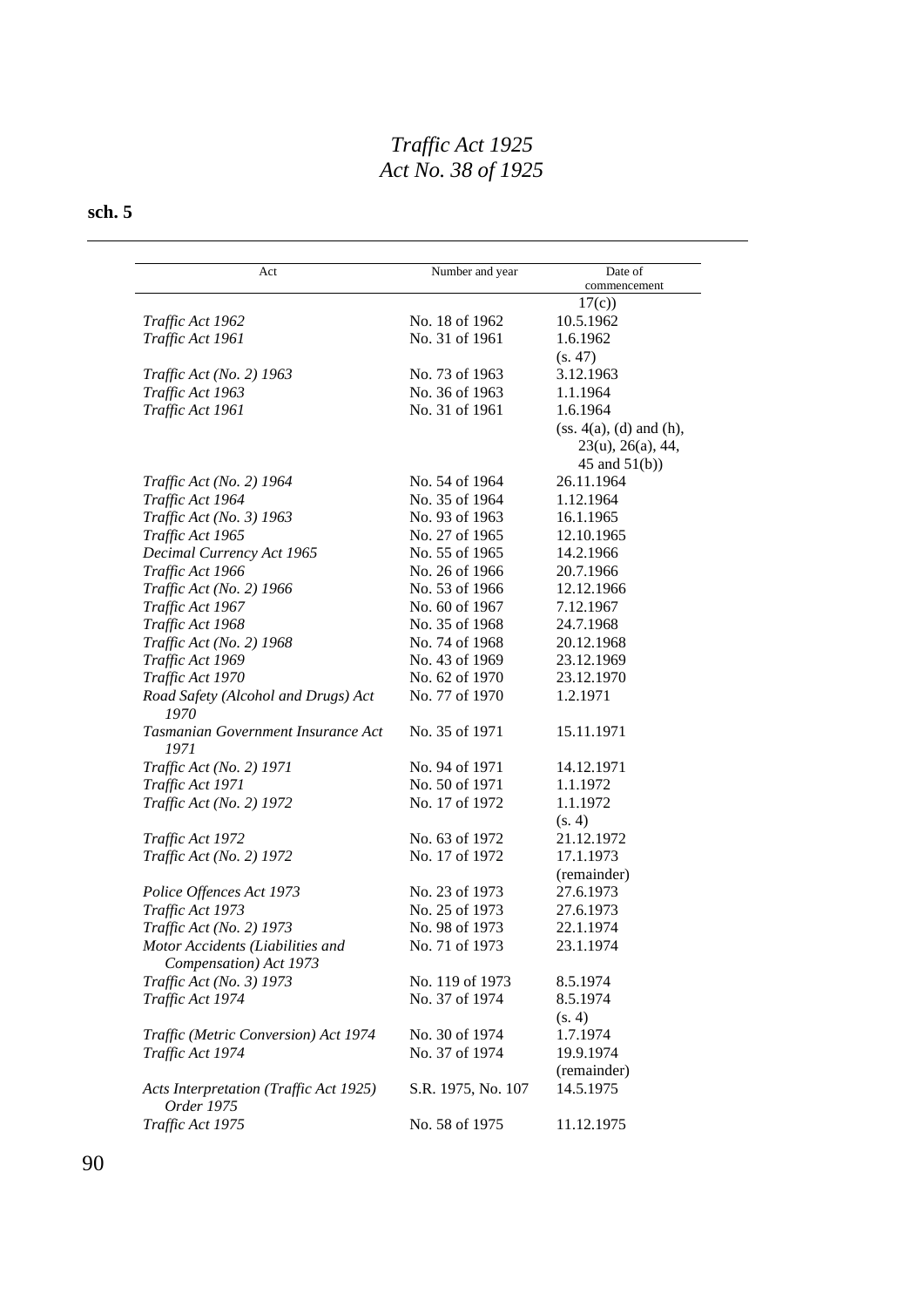| Act                                                  | Number and year | Date of                                            |
|------------------------------------------------------|-----------------|----------------------------------------------------|
| Justices Act 1974                                    | No. 108 of 1974 | commencement<br>15.6.1976                          |
| Justices Act 1975                                    | No. 66 of 1975  | 15.6.1976                                          |
| Traffic Act 1976                                     | No. 37 of 1976  | 21.6.1976                                          |
| Traffic Act (No. 2) 1976                             | No. 96 of 1976  | 22.12.1976                                         |
| Traffic Act 1977                                     | No. 58 of 1977  | 21.9.1977                                          |
| Traffic Act (No. 2) 1977                             | No. 92 of 1977  | 1.5.1978                                           |
| Traffic (Infringement Notices) Act 1978              | No. 10 of 1978  | 18.5.1978                                          |
| Traffic (Special Penalties) Act 1978                 | No. 52 of 1978  | 13.12.1978                                         |
|                                                      |                 | (remainder)                                        |
| Traffic (Miscellaneous Provisions) Act<br>1978       | No. 75 of 1978  | 20.12.1978                                         |
| Road Safety (Alcohol and Drugs) Act<br>1978          | No. 83 of 1978  | 1.2.1979                                           |
| Traffic Amendment Act 1979                           | No. 17 of 1979  | 16.5.1979                                          |
| Traffic Amendment Act (No. 2) 1979                   | No. 76 of 1979  | 14.12.1979                                         |
| Traffic (Special Penalties) Act 1978                 | No. 52 of 1978  | 1.1.1980                                           |
|                                                      |                 | (s. 3)                                             |
| Traffic Amendment Act 1980                           | No. 10 of 1980  | 30.4.1980                                          |
| Traffic Amendment Act (No. 2) 1980                   | No. 11 of 1980  | 1.7.1980                                           |
| Traffic Amendment Act (No. 3) 1980                   | No. 74 of 1980  | 1.12.1980                                          |
| Traffic Amendment Act (No. 4) 1980                   | No. 107 of 1980 | 28.1.1981                                          |
|                                                      |                 | (remainder)<br>5.2.1981<br>(s. 5)                  |
| Traffic Amendment (Fire Service<br>Funding) Act 1981 | No. 13 of 1981  | 15.4.1981<br>(remainder)<br>1.7.1981<br>(ss. 4, 5) |
| Traffic Amendment Act (No. 2) 1981                   | No. 34 of 1981  | 14.7.1981                                          |
| Traffic Amendment Act 1981                           | No. 19 of 1981  | 1.11.1981                                          |
| Traffic Amendment Act (No. 3) 1981                   | No. 69 of 1981  | 30.11.1981<br>(remainder)<br>1.1.1982              |
|                                                      |                 | (s. 6)                                             |
| <b>Statute Law Revision Act 1982</b>                 | No. 99 of 1982  | 18.1.1983                                          |
| Traffic Amendment Act 1983                           | No. 9 of 1983   | 23.5.1983                                          |
| Traffic Amendment (Public Vehicles)<br>Act 1983      | No. 19 of 1983  | 13.7.1983<br>$(ss. 1-4, 5(a) and (b))$<br>8.9.1983 |
|                                                      |                 | $(ss. 17, 18 \text{ and } 19)$<br>1.10.1984        |
|                                                      |                 | (remainder)                                        |
| Records of Offences (Access) Act 1981                | No. 61 of 1981  | 1.3.1984                                           |
| Revenue (Miscellaneous Provisions)<br>Act 1984       | No. 55 of 1984  | 1.9.1984<br>(s. 5(2))                              |
| Traffic Amendment Act 1984                           | No. 80 of 1984  | 1.12.1984                                          |
| Tasmanian State Service                              | No. 29 of 1984  | 1.12.1985                                          |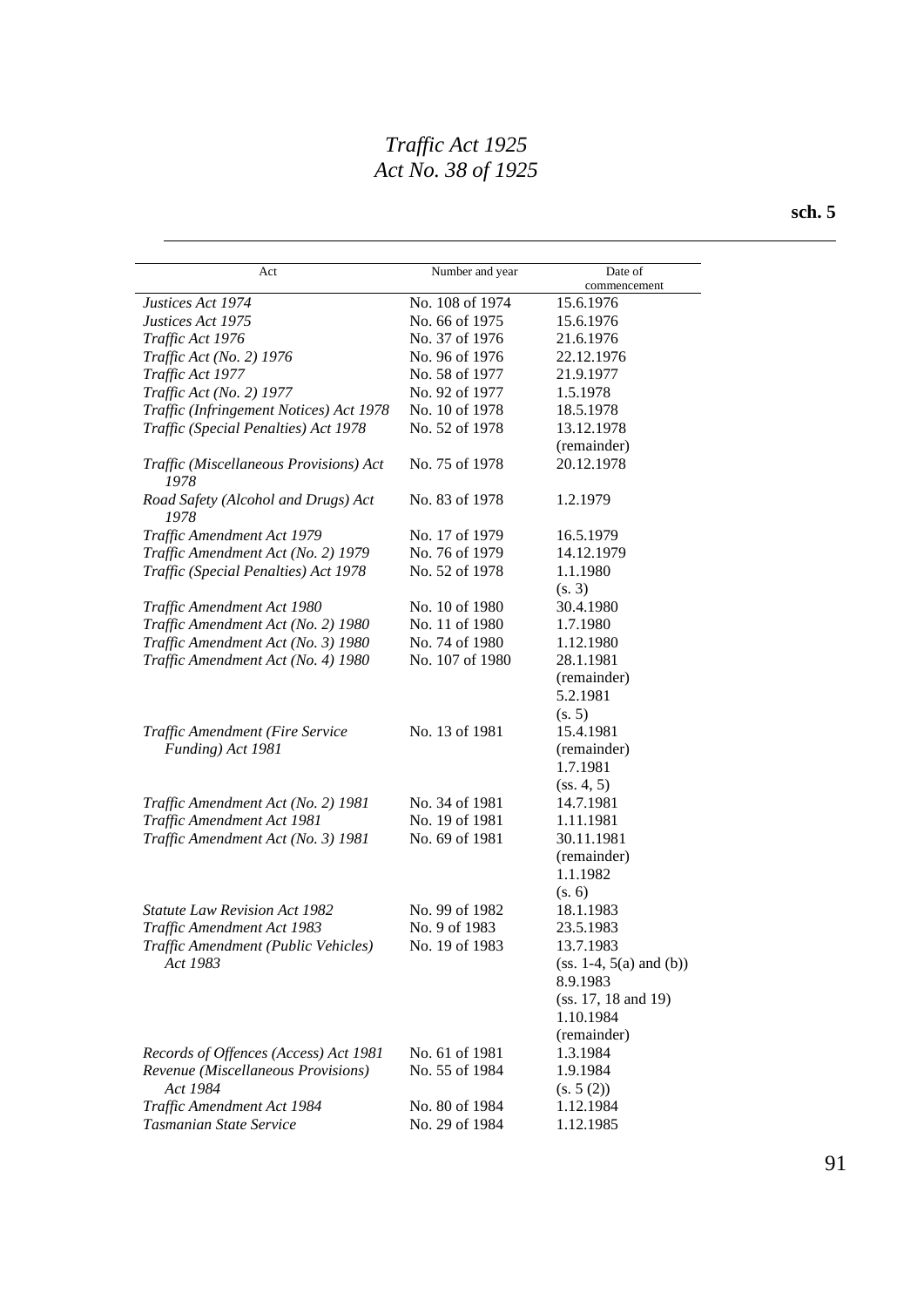| Act                                         | Number and year | Date of<br>commencement |
|---------------------------------------------|-----------------|-------------------------|
| (Miscellaneous Amendments) Act              |                 |                         |
| 1984                                        |                 |                         |
| Traffic Amendment Act 1985                  | No. 101 of 1985 | 14.11.1985              |
|                                             |                 | (remainder)             |
|                                             |                 | 1.12.1985               |
|                                             |                 | (s. 4)                  |
| Traffic Amendment Act 1986                  | No. 35 of 1986  | 1.6.1986                |
| Traffic Amendment Act (No. 2) 1985          | No. 102 of 1985 | 3.7.1986                |
| Traffic Amendment Act (No. 2) 1986          | No. 108 of 1986 | 9.12.1986               |
| Traffic Amendment Act (No. 2) 1987          | No. 41 of 1987  | 8.5.1987                |
| Traffic Amendment Act 1987                  | No. 34 of 1987  | 8.5.1987                |
|                                             |                 | (remainder)             |
|                                             |                 | 1.6.1987                |
|                                             |                 | $(ss. 3, 4, and 6-18)$  |
| Traffic Amendment (Common Expiry            | No. 10 of 1986  | 4.11.1987               |
| Dates) Act 1986                             |                 |                         |
| Traffic Amendment Act (No. 3) 1987          | No. 73 of 1987  | 1.12.1987               |
| Fire Service Amendment Act 1990             | No. 3 of 1990   | 1.7.1990                |
| Administrative Arrangements                 | No. 5 of 1990   | 1.7.1990                |
| (Miscellaneous Amendments) Act              |                 |                         |
| 1990                                        |                 |                         |
| Revenue Measures Legislation                | No. 40 of 1990  | 1.1.1991                |
| (Miscellaneous Amendments) Act              |                 |                         |
| 1990                                        |                 |                         |
| Traffic Amendment Act 1991                  | No. 9 of 1991   | 1.12.1991               |
| Traffic Amendment Act 1992                  | No. 54 of 1992  | 21.12.1992              |
| Traffic Amendment Act (No. 2) 1992          | No. 62 of 1992  | 21.12.1992              |
| Traffic Amendment Act 1993                  | No. 58 of 1993  | 1.2.1994                |
| Local Government (Consequential             | No. 30 of 1995  | 1.9.1995                |
| Amendments) Act 1995                        |                 |                         |
| Taxi Industry (Miscellaneous                | No. 28 of 1995  | 1.9.1995                |
| Amendments) Act 1995                        |                 |                         |
| Commissions of Inquiry (Consequential       | No. 71 of 1995  | 14.11.1995              |
| Amendments) Act 1995                        |                 |                         |
| Traffic Amendment Act 1995                  | No. 86 of 1995  | 1.9.1996                |
| Traffic Amendment (National Road            | No. 18 of 1996  | 1.10.1996               |
| Transport Reform) Act 1996                  |                 |                         |
| Traffic Amendment (Fees) Act 1996           | No. 52 of 1996  | 17.12.1996              |
| Traffic Amendment Act 1997                  | No. 11 of 1997  | 1.11.1997               |
| Metro Tasmania (Transitional and            | No. 79 of 1997  | 2.2.1998                |
| Consequential Provisions) Act 1997          |                 |                         |
| <b>Traffic Amendment (Regulatory Powers</b> | No. 71 of 1999  | 24.11.1999              |
| and Offences) Act 1999                      |                 | (remaining              |
|                                             |                 | provisions)             |
|                                             |                 | 1.12.1999               |
|                                             |                 | (s. 9)                  |
| Driving Offences (Miscellaneous             | No. 15 of 2000  | 28.4.2000               |
|                                             |                 |                         |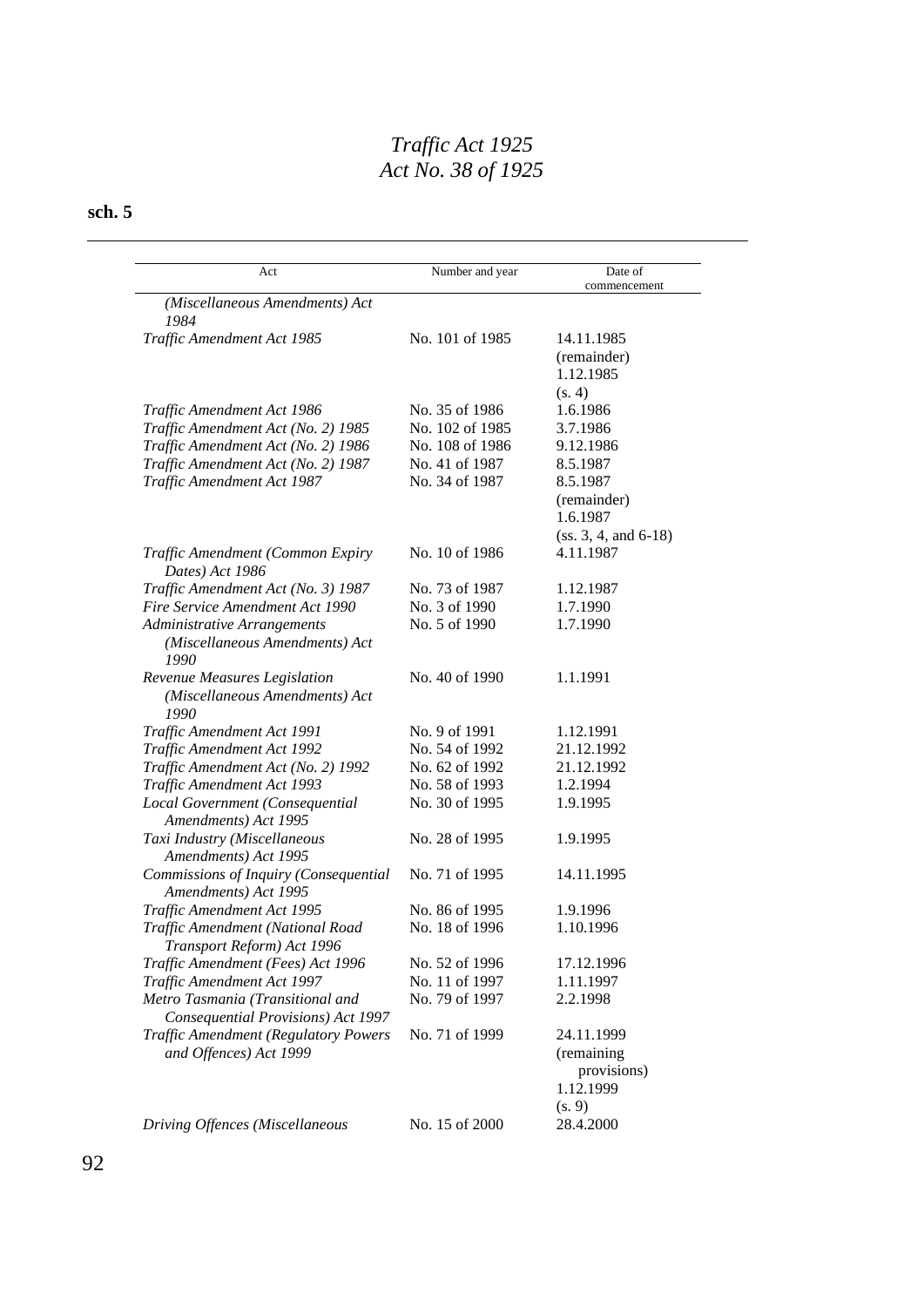| Act                                                                                                              | Number and year | Date of                                                                                          |
|------------------------------------------------------------------------------------------------------------------|-----------------|--------------------------------------------------------------------------------------------------|
|                                                                                                                  |                 | commencement                                                                                     |
| Amendments) Act 2000                                                                                             |                 |                                                                                                  |
| Passenger Transport Act 1997                                                                                     | No. 52 of 1997  | 26.6.2000                                                                                        |
| Passenger Transport (Consequential<br>and Transitional) Act 1997                                                 | No. 53 of 1997  | 26.6.2000                                                                                        |
| Traffic Amendment (Accreditation and<br>Miscellaneous) Act 1997                                                  | No. 57 of 1997  | 26.6.2000                                                                                        |
| Traffic Amendment (Public Vehicles<br>Reform) Act 2000                                                           | No. 44 of 2000  | 14.8.2000                                                                                        |
| Vehicle and Traffic (Transitional and<br>Consequential) Act 1999                                                 | No. 90 of 1999  | 14.8.2000                                                                                        |
| Passenger Transport (Consequential<br>and Transitional) Act 1997                                                 | No. 53 of 1997  | 26.9.2000<br>(s. 5)                                                                              |
| State Service (Consequential and                                                                                 | No. 86 of 2000  | 1.5.2001                                                                                         |
| Miscellaneous Amendments) Act<br>2000                                                                            |                 |                                                                                                  |
| Traffic Amendment (Wheeled<br>Recreational Devices and Wheeled<br>Toys) Act 2001                                 | No. 23 of 2001  | 1.7.2001                                                                                         |
| Vehicle and Traffic Amendment<br>(Vehicle Standards) Act 2001                                                    | No. 22 of 2001  | 1.11.2001                                                                                        |
| Traffic Amendment (Red Light<br>Cameras) Act 2001                                                                | No. 67 of 2001  | 1.12.2001                                                                                        |
| Traffic Control (Miscellaneous<br>Amendments) Act 2001                                                           | No. 104 of 2001 | 5.12.2001<br>(ss. 1, 2, 3, Part 3,<br>and ss. 9, 11, 18,<br>19 and 21)<br>1.1.2002<br>(remaining |
| Vehicle and Traffic Amendment<br>(Vehicle Operations) Act 2001                                                   | No. 71 of 2001  | provisions)<br>1.1.2002                                                                          |
| Evidence (Consequential Amendments)<br>Act 2001                                                                  | No. 80 of 2001  | 1.7.2002                                                                                         |
| <b>Traffic Offence Detection Devices (New</b><br>Arrangements) Act 2002                                          | No. 7 of 2002   | 1.11.2002                                                                                        |
| Traffic Amendment Act 2003                                                                                       | No. 71 of 2003  | 15.12.2003                                                                                       |
| Traffic Amendment (Authorised<br>Officers) Act 2004                                                              | No. 28 of 2004  | 23.9.2004                                                                                        |
| Traffic Amendment Act 2007                                                                                       | No. 32 of 2007  | 28.9.2007                                                                                        |
| Traffic Amendment (Notice of Demand)<br>Act 2004                                                                 | No. 27 of 2004  | 3.12.2007                                                                                        |
| <b>Monetary Penalties Enforcement</b><br>(Transitional Arrangements and<br>Consequential Amendments) Act<br>2007 | No. 72 of 2007  | 28.4.2008                                                                                        |
| <b>Monetary Penalties Enforcement</b><br>(Consequential Amendments) Act                                          | No. 6 of 2008   | 28.4.2008                                                                                        |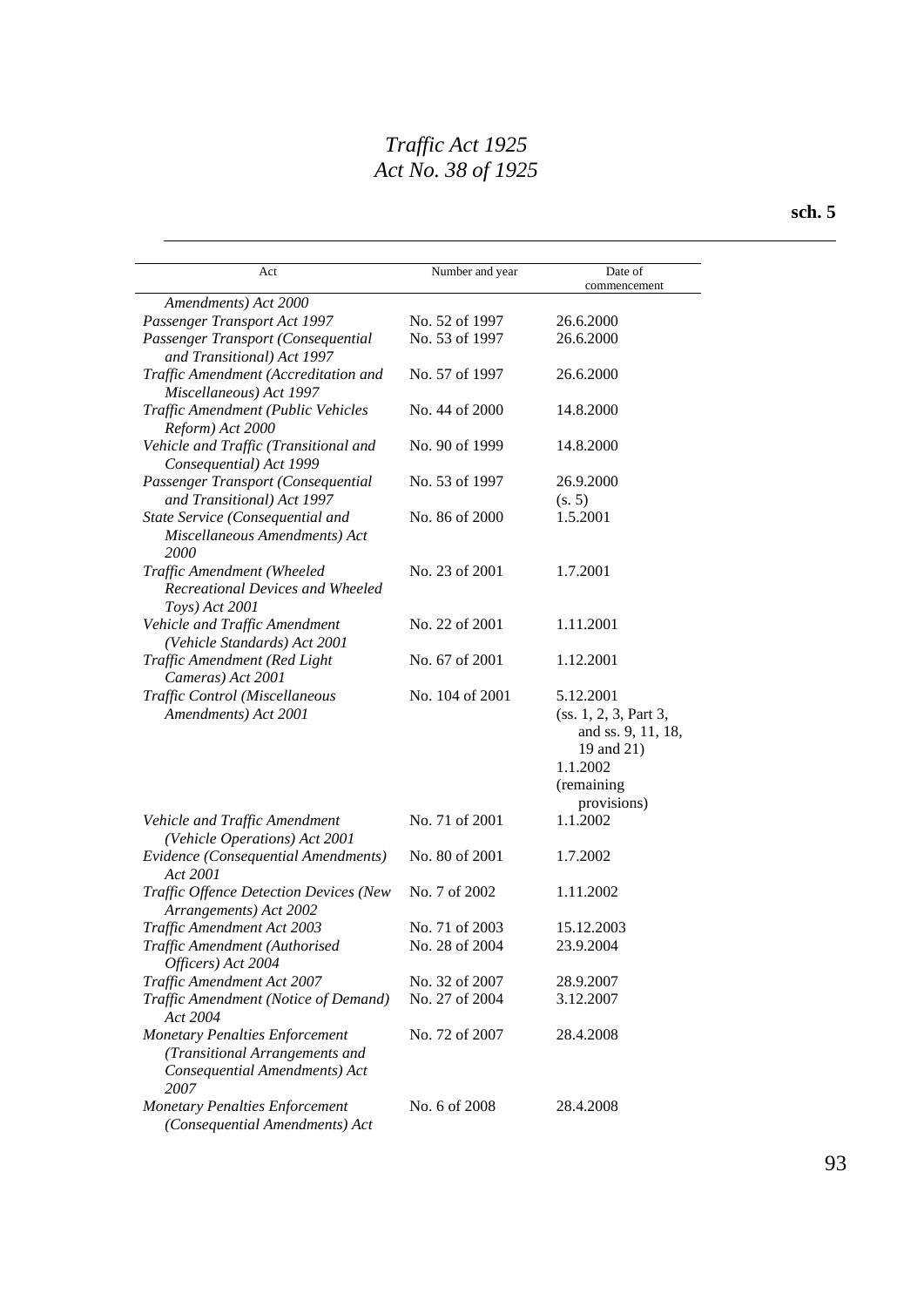#### **sch. 5**

| Act                                                                                                        | Number and year | Date of<br>commencement |  |
|------------------------------------------------------------------------------------------------------------|-----------------|-------------------------|--|
| 2008                                                                                                       |                 |                         |  |
| <b>Monetary Penalties Enforcement</b><br>(Consequential Amendments) Act<br>$(No. 2)$ 2008                  | No. 27 of 2008  | 28.4.2008               |  |
| Vehicle and Traffic Amendment (Novice<br>Driver Licensing) Act 2008                                        | No. 10 of 2008  | 25.8.2008               |  |
| Traffic Amendment Act 2009                                                                                 | No. 40 of 2009  | 30.11.2009              |  |
| <b>Health Practitioner Regulation</b><br>National Law (Tasmania)<br>(Consequential Amendments) Act<br>2010 | No. 3 of 2010   | 1.7.2010                |  |
| Passenger Transport and Related<br>Legislation (Consequential<br>Amendments) Act 2011                      | No. 60 of 2011  | 1.7.2013                |  |
| Heavy Vehicle National Law<br>(Tasmania) Act 2013                                                          | No. 30 of 2013  | 10.2.2014               |  |
| Traffic Amendment Act 2016                                                                                 | No. 45 of 2016  | 31.10.2016              |  |
| Criminal Code Amendment (Dangerous<br>Driving) Act 2017                                                    | No. 35 of 2017  | 19.9.2017               |  |
| Traffic and Related Legislation<br>Amendment Act 2018                                                      | No. 32 of 2018  | 10.12.2018              |  |
| Financial Management (Consequential<br>and Transitional Provisions) Act<br>2017                            | No. 4 of 2017   | 1.7.2019                |  |
| Traffic Amendment (Personal Mobility<br>Devices) Act 2021                                                  | No. 29 of 2021  | 15.12.2021              |  |
| Traffic Amendment (Infringement<br>Notices) Act 1997                                                       | No. 2 of 1997   | not commenced           |  |
| Traffic Amendment (Fees) Act 1998                                                                          | No. 4 of 1998   | not commenced           |  |

# **TABLE OF AMENDMENTS**

| Provision affected | How affected                                               |
|--------------------|------------------------------------------------------------|
| Section 1          | Amended by 25 Geo. V No. 78                                |
| Section 2          | Repealed by 25 Geo. V No. 78                               |
|                    | Inserted by No. 53 of 1997, Sched. 1                       |
| Section 3          | Amended by 1 Geo. VI No. 74, s. 1, 17 Geo. V No. 46, s. 2, |
|                    | No. 73 of 1953, s. 2, No. 50 of 1956, s. 2, 21 Geo. V No.  |
|                    | 52, s. 3, No. 36 of 1958, s. 4 and Sched. 5, No. 83 of     |
|                    | 1958, s. 2, No. 23 of 1959, s. 2, 24 Geo. V No. 43, s. 2,  |
|                    | No. 31 of 1961, s. 2 and s. 56 and Sched. 2, 25 Geo. V     |
|                    | No. 78, No. 93 of 1963, s. 2, No. 74 of 1968, s. 2, No.    |
|                    | 50 of 1971, s. 2, No. 17 of 1972, s. 2, No. 96 of 1976, s. |
|                    | 3, No. 107 of 1980, s. 4, No. 19 of 1981, s. 4, No. 69 of  |
|                    | 1981, s. 4, No. 101 of 1985, s. 4, No. 35 of 1986, s. 4,   |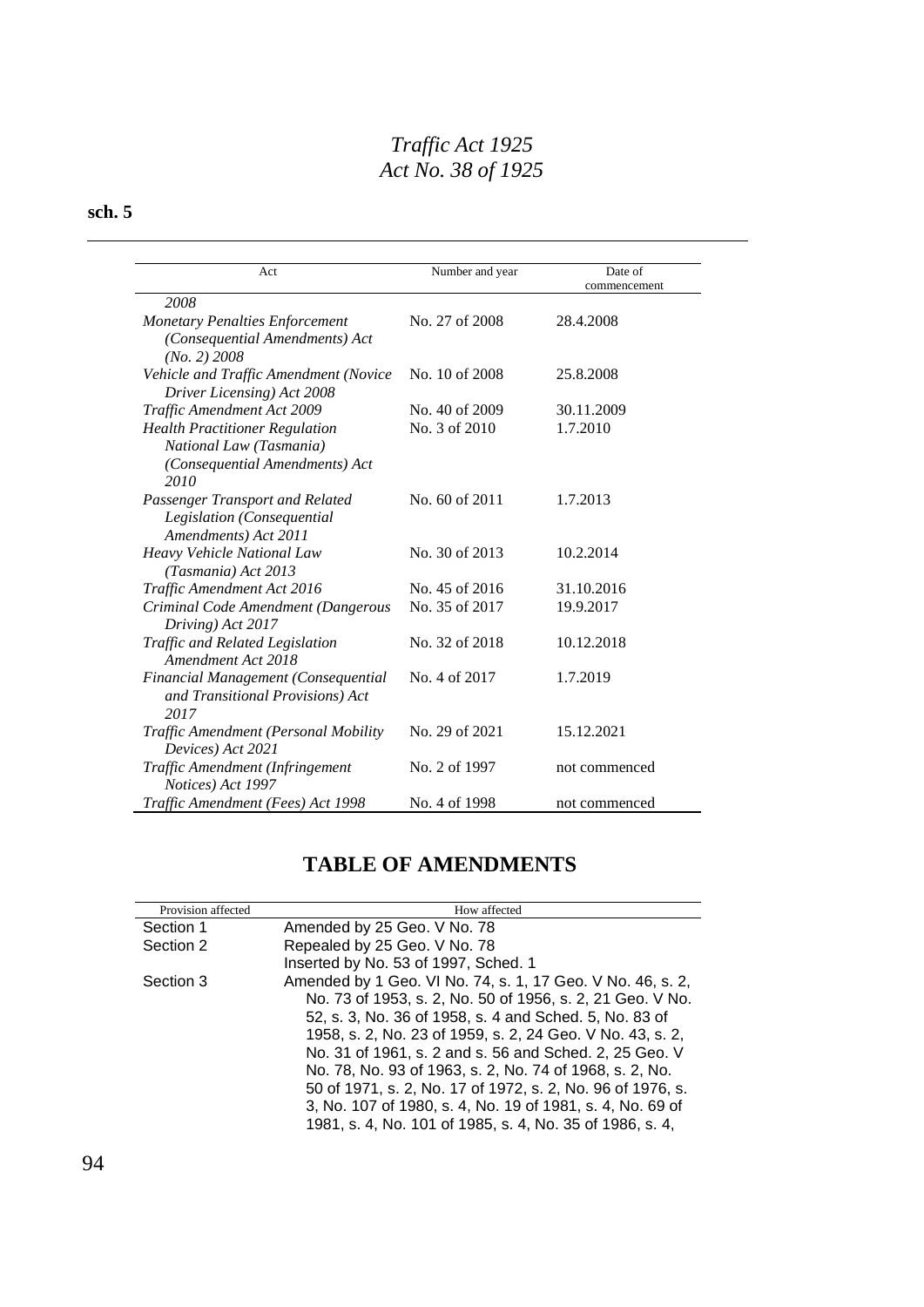| Provision affected | How affected                                                |
|--------------------|-------------------------------------------------------------|
|                    | No. 41 of 1987, s. 4, No. 54 of 1992, s. 4, No. 30 of       |
|                    | 1995, s. 3 and Sched. 1, No. 86 of 1995, s. 4, No. 18 of    |
|                    | 1996, s. 4, No. 11 of 1997, s. 4, No. 53 of 1997, Sched.    |
|                    | 1, No. 90 of 1999, Sched. 1, No. 67 of 2001, s. 4, No.      |
|                    | 104 of 2001, s. 12, No. 7 of 2002, s. 4, No. 27 of 2004,    |
|                    | s. 4, No. 28 of 2004, s. 4, No. 72 of 2007, Sched. 1, No.   |
|                    | 6 of 2008, Sched. 1, No. 40 of 2009, s. 4 and No. 60 of     |
|                    | 2011, Sched. 1                                              |
| Section 4          | Repealed by 25 Geo. V No. 78                                |
| Section 5          | Repealed by No. 35 of 1968, s. 2                            |
| Section 6          | Repealed by No. 35 of 1968, s. 2                            |
| Section 7          | Repealed by 25 Geo. V No. 78                                |
| Section 8          | Repealed by No. 90 of 1999, Sched. 1                        |
| Section 9          | Amended by No. 36 of 1958, s. 4 and Sched. 5, No. 31 of     |
|                    | 1961, s. 3, 25 Geo. V No. 78, No. 29 of 1984, s. 3 and      |
|                    | Sched. 1, No. 41 of 1987, s. 5, No. 86 of 1995, s. 5, No.   |
|                    | 90 of 1999, Sched. 1, No. 86 of 2000, Sched. 1 and No.      |
|                    | 28 of 2004, s. 5                                            |
| Section 10         | Amended by 7 Geo. VI No. 28, s. 2, 17 Geo. V No. 46, s. 3,  |
|                    | No. 50 of 1956, s. 3, No. 75 of 1957, s. 2, No. 36 of       |
|                    | 1958, s. 4 and Sched. 5, No. 83 of 1958, s. 3, 23 Geo. V    |
|                    | No. 32, s. 2, No. 31 of 1961, s. 4, No. 31 of 1961, s. 4    |
|                    |                                                             |
|                    | and s. 56 and Sched. 2, 25 Geo. V No. 78, No. 73 of         |
|                    | 1963, s. 2, No. 54 of 1964, s. 2, No. 54 of 1964, s. 2 and  |
|                    | s. 4, No. 60 of 1967, s. 2, No. 94 of 1971, s. 2, No. 17 of |
|                    | 1972, s. 3, No. 25 of 1973, s. 2, No. 71 of 1973, s. 35     |
|                    | and Sched. 3, No. 98 of 1973, s. 2, No. 30 of 1974, s. 2    |
|                    | and Sched. 1, No. 58 of 1975, s. 2, No. 96 of 1976, s. 4,   |
|                    | No. 58 of 1977, s. 2, No. 52 of 1978, s. 2, No. 75 of       |
|                    | 1978, s. 2, No. 74 of 1980, s. 4, No. 13 of 1981, s. 4,     |
|                    | No. 9 of 1983, s. 3, No. 80 of 1984, s. 4, No. 101 of       |
|                    | 1985, s. 5, No. 10 of 1986, s. 4, No. 41 of 1987, s. 13     |
|                    | and Sched. 1, No. 73 of 1987, s. 4, No. 40 of 1990, s.      |
|                    | 21, No. 86 of 1995, s. 6, No. 18 of 1996, s. 5, No. 11 of   |
|                    | 1997, s. 5, No. 53 of 1997, Sched. 1, No. 57 of 1997, s.    |
|                    | 4, No. 71 of 1999, s. 4, No. 90 of 1999, Sched. 1, No.      |
|                    | 44 of 2000, s. 4, No. 22 of 2001, s. 10, No. 71 of 2001,    |
|                    | s. 27 and No. 30 of 2013, Sched. 1                          |
| Section 10AA       | Substituted by No. 9 of 1991, s. 4                          |
|                    | Repealed by No. 90 of 1999, Sched. 1                        |
| Section 10A        | Inserted by No. 31 of 1961, s. 5                            |
|                    | Amended by No. 71 of 1973, s. 35 and Sched. 3, No. 37 of    |
|                    | 1976, s. 2                                                  |
|                    | Subsection (2) added by No. 75 of 1978, s. 3                |
|                    | Repealed by No. 90 of 1999, Sched. 1                        |
| Section 11         | Amended by No. 36 of 1958, s. 4 and Sched. 5, No. 31 of     |
|                    | 1961, s. 6, 25 Geo. V No. 78, No. 29 of 1984, s. 3 and      |
|                    | Sched. 1                                                    |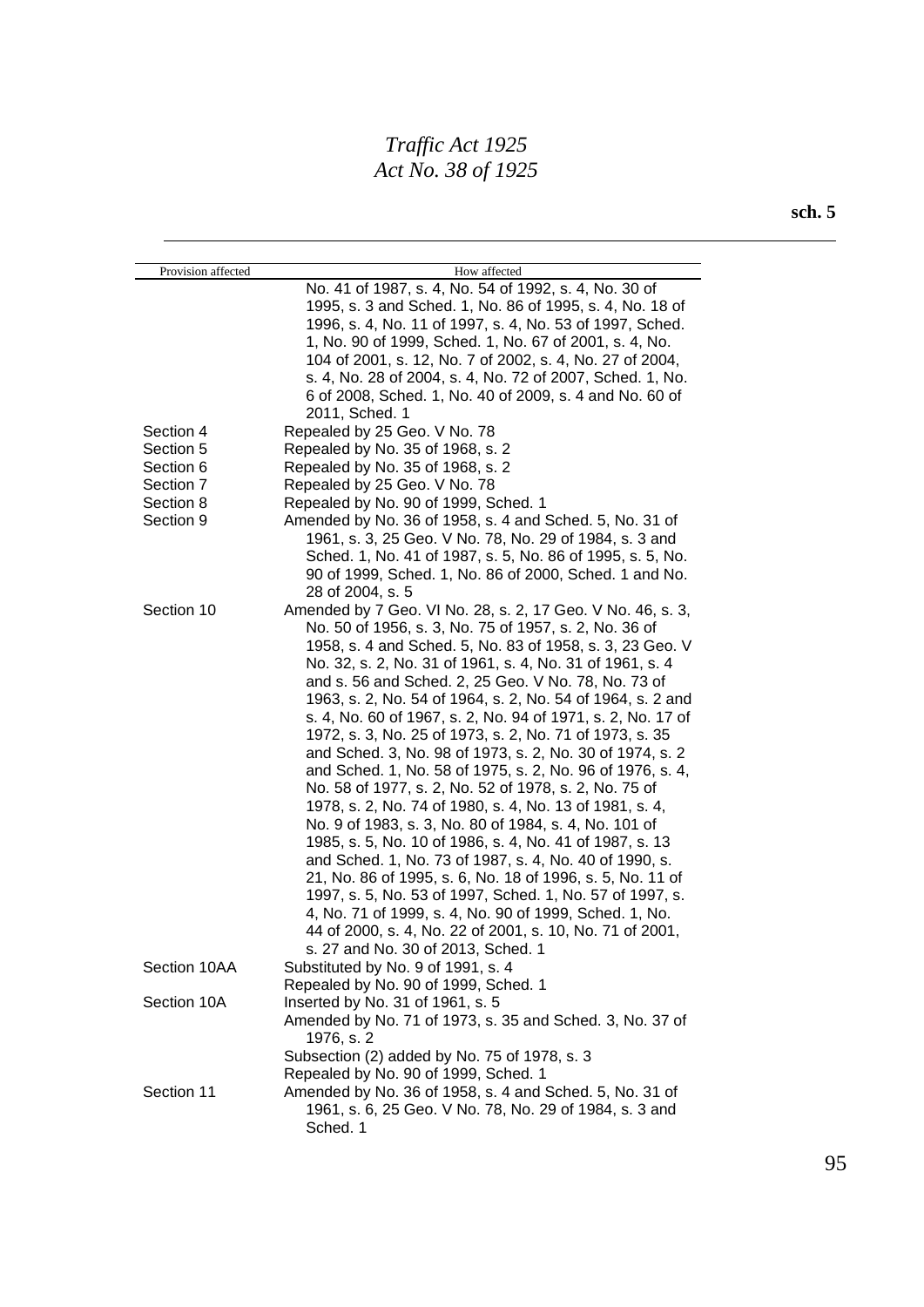| Provision affected | How affected                                                                                                                                                                                                                       |
|--------------------|------------------------------------------------------------------------------------------------------------------------------------------------------------------------------------------------------------------------------------|
|                    | Repealed by No. 90 of 1999, Sched. 1                                                                                                                                                                                               |
| Section 11A        | Substituted by No. 18 of 1996, s. 6                                                                                                                                                                                                |
|                    | Repealed by No. 90 of 1999, Sched. 1                                                                                                                                                                                               |
| Section 11B        | Substituted by No. 18 of 1996, s. 6                                                                                                                                                                                                |
|                    | Repealed by No. 90 of 1999, Sched. 1                                                                                                                                                                                               |
| Section 11C        | Substituted by No. 18 of 1996, s. 6                                                                                                                                                                                                |
|                    | Repealed by No. 90 of 1999, Sched. 1                                                                                                                                                                                               |
| Section 11D        | Repealed by No. 18 of 1996, s. 6                                                                                                                                                                                                   |
| Section 12         | Inserted by No. 26 of 1966, s. 2                                                                                                                                                                                                   |
|                    | Amended by No. 52 of 1978, s. 4 and Sched. 1, No. 18 of<br>1996, s. 7                                                                                                                                                              |
|                    | Subsection (3) omitted by No. 90 of 1999, Sched. 1                                                                                                                                                                                 |
|                    | Repealed by No. 22 of 2001, s. 10                                                                                                                                                                                                  |
| Section 13         | Amended by No. 31 of 1961, s. 7 and s. 56 and Sched. 2,<br>25 Geo. V No. 78                                                                                                                                                        |
|                    | Repealed by No. 90 of 1999, Sched. 1                                                                                                                                                                                               |
| Section 13A        | Inserted by No. 31 of 1961, s. 8                                                                                                                                                                                                   |
|                    | Amended by No. 55 of 1965, s. 5, No. 52 of 1978, s. 4 and                                                                                                                                                                          |
|                    | Sched. 1, No. 41 of 1987, s. 13 and Sched. 1                                                                                                                                                                                       |
|                    | Repealed by No. 90 of 1999, Sched. 1                                                                                                                                                                                               |
| Section 14         | Amended by No. 50 of 1956, s. 4, No. 83 of 1958, s. 4                                                                                                                                                                              |
|                    | Subsection (3) added by No. 83 of 1958, s. 4                                                                                                                                                                                       |
|                    | Amended by No. 23 of 1959, s. 3, No. 31 of 1961, s. 9 and                                                                                                                                                                          |
|                    | s. 56 and Sched. 2                                                                                                                                                                                                                 |
|                    | Subsection (4) inserted by No. 31 of 1961, s. 9                                                                                                                                                                                    |
|                    | Subsection (5) inserted by No. 31 of 1961, s. 9 and s. 56                                                                                                                                                                          |
|                    | and Sched. 2                                                                                                                                                                                                                       |
|                    | Subsection (6) inserted by No. 31 of 1961, s. 9                                                                                                                                                                                    |
|                    | Subsection (7) added by No. 31 of 1961, s. 9                                                                                                                                                                                       |
|                    | Amended by No. 96 of 1976, s. 2 and Sched. 1                                                                                                                                                                                       |
|                    | Subsection (1) substituted by No. 86 of 1995, s. 7                                                                                                                                                                                 |
|                    | Subsection (2) substituted by No. 86 of 1995, s. 7                                                                                                                                                                                 |
|                    | Subsection (2A) inserted by No. 86 of 1995, s. 7                                                                                                                                                                                   |
|                    | Subsection (2B) inserted by No. 86 of 1995, s. 7                                                                                                                                                                                   |
|                    | Repealed by No. 90 of 1999, Sched. 1                                                                                                                                                                                               |
| Section 14AA       | Inserted by No. 26 of 1966, s. 3                                                                                                                                                                                                   |
|                    |                                                                                                                                                                                                                                    |
|                    | Amended by No. 94 of 1971, s. 3, No. 58 of 1975, s. 3, No.                                                                                                                                                                         |
|                    | 52 of 1978, s. 4 and Sched. 1, No. 41 of 1987, s. 13 and                                                                                                                                                                           |
|                    | Sched. 1                                                                                                                                                                                                                           |
|                    |                                                                                                                                                                                                                                    |
| Section 14A        |                                                                                                                                                                                                                                    |
|                    |                                                                                                                                                                                                                                    |
|                    | Inserted by 24 Geo. V No. 43, s. 2                                                                                                                                                                                                 |
|                    |                                                                                                                                                                                                                                    |
|                    | Subsection (10) added by No. 31 of 1961, s. 10                                                                                                                                                                                     |
|                    | Subsection (2A) inserted by No. 31 of 1961, s. 10                                                                                                                                                                                  |
|                    | Subsection (4) substituted by No. 31 of 1961, s. 10                                                                                                                                                                                |
|                    | Subsection (1A) inserted by No. 94 of 1971, s. 3<br>Repealed by No. 90 of 1999, Sched. 1<br>Subsection (3) substituted by No. 73 of 1953, s. 3<br>Amended by No. 36 of 1958, s. 4 and Sched. 5<br>Amended by No. 31 of 1961, s. 10 |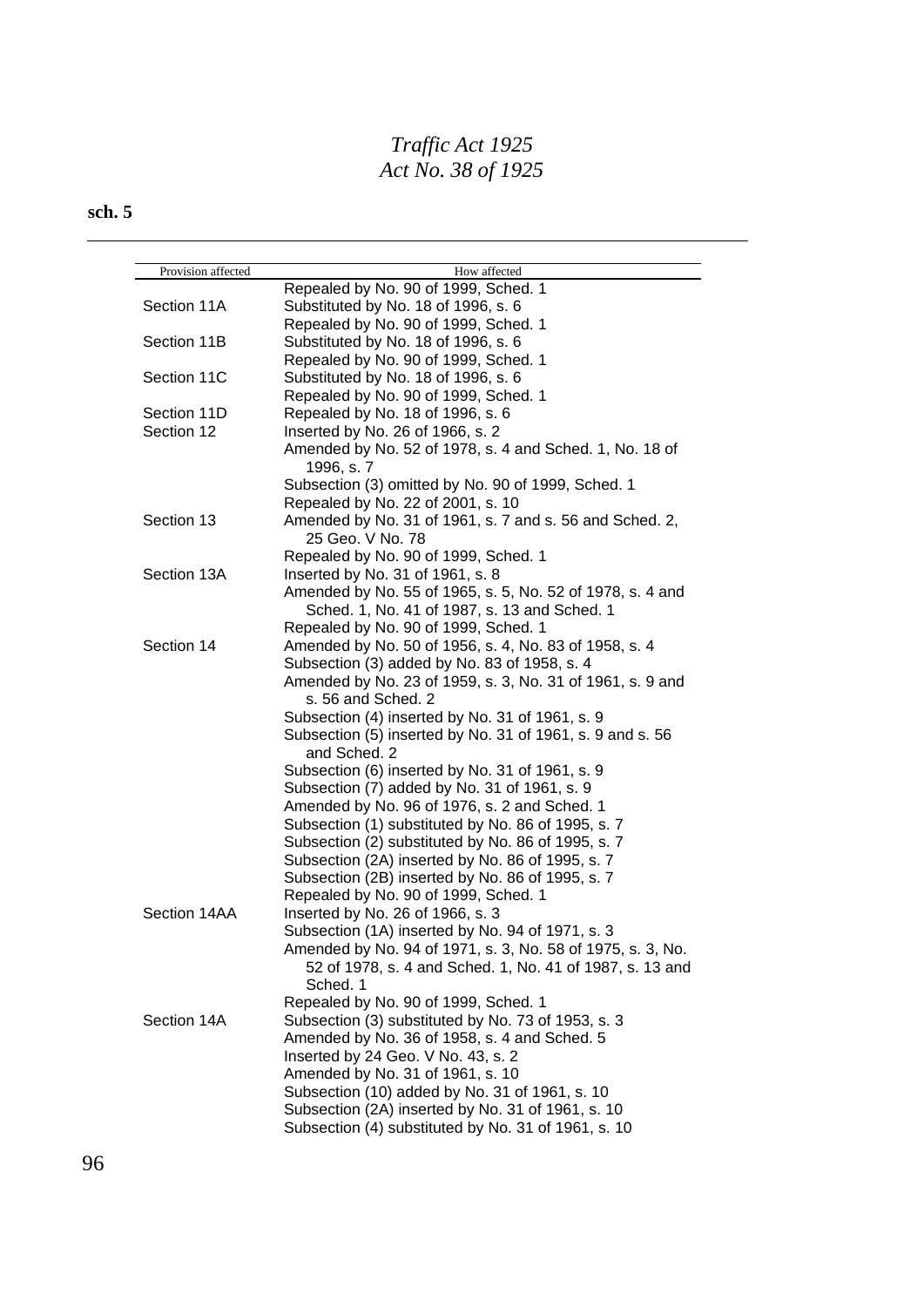| Provision affected | How affected                                                          |
|--------------------|-----------------------------------------------------------------------|
|                    | Subsection (5) substituted by No. 31 of 1961, s. 10                   |
|                    | Subsection (6) inserted by No. 31 of 1961, s. 10                      |
|                    | Subsection (7) inserted by No. 31 of 1961, s. 10                      |
|                    | Subsection (8) inserted by No. 31 of 1961, s. 10                      |
|                    | Subsection (9) inserted by No. 31 of 1961, s. 10                      |
|                    | Amended by No. 55 of 1965, s. 5, No. 37 of 1976, s. 3, No.            |
|                    | 52 of 1978, s. 4 and Sched. 1                                         |
|                    | Substituted by No. 57 of 1997, s. 5                                   |
|                    | Repealed by No. 90 of 1999, Sched. 1                                  |
| Part III           | Substituted by 21 Geo. V No. 52, s. 3                                 |
|                    | Repealed by No. 52 of 1997, s. 26                                     |
| Section 14AB       | Inserted by No. 31 of 1961, s. 11                                     |
|                    | Amended by No. 28 of 1995, s. 4, No. 30 of 1995, s. 3 and<br>Sched. 1 |
|                    | Repealed by No. 52 of 1997, s. 26                                     |
| Section 14B        | Repealed by No. 34 of 1987, s. 5 and No. 52 of 1997, s. 26            |
| Section 15         | Substituted by No. 31 of 1961, s. 12                                  |
|                    | Amended by No. 19 of 1983, s. 5, No. 28 of 1995, s. 5                 |
|                    | Subsection (2A) inserted by No. 28 of 1995, s. 5                      |
|                    | Amended by No. 28 of 1995, s. 5                                       |
|                    | Subsection (7A) substituted by No. 28 of 1995, s. 5                   |
|                    | Subsection (7B) omitted by No. 28 of 1995, s. 5                       |
|                    | Repealed by No. 52 of 1997, s. 26                                     |
| Section 16         | Substituted by No. 31 of 1961, s. 12                                  |
|                    | Amended by No. 19 of 1983, s. 6                                       |
|                    | Subsection (2) substituted by No. 28 of 1995, s. 6                    |
|                    | Repealed by No. 52 of 1997, s. 26                                     |
| Section 16A        | Inserted by No. 31 of 1961, s. 12                                     |
|                    | Amended by No. 19 of 1983, s. 7                                       |
|                    | Subsection (1A) inserted by No. 34 of 1987, s. 4                      |
|                    | Amended by No. 28 of 1995, s. 7                                       |
|                    | Repealed by No. 52 of 1997, s. 26                                     |
| Section 16B        | Inserted by No. 31 of 1961, s. 12                                     |
|                    | Amended by No. 19 of 1983, s. 8, No. 28 of 1995, s. 8                 |
|                    | Subsection (2A) omitted by No. 28 of 1995, s. 8                       |
|                    | Subsection (2B) omitted by No. 28 of 1995, s. 8                       |
|                    | Subsection (2C) omitted by No. 28 of 1995, s. 8                       |
|                    | Subsection (2D) omitted by No. 28 of 1995, s. 8                       |
|                    | Amended by No. 28 of 1995, s. 8                                       |
|                    | Repealed by No. 52 of 1997, s. 26                                     |
| Section 16C        | Substituted by No. 19 of 1983, s. 9                                   |
|                    | Amended by No. 28 of 1995, s. 9                                       |
|                    | Subsection (13) omitted by No. 28 of 1995, s. 9                       |
|                    | Subsection (2) omitted by No. 28 of 1995, s. 9                        |
|                    | Subsection (3) omitted by No. 28 of 1995, s. 9                        |
|                    | Subsection (4) omitted by No. 28 of 1995, s. 9                        |
|                    | Amended by No. 28 of 1995, s. 9                                       |
|                    | Subsection (8) omitted by No. 28 of 1995, s. 9                        |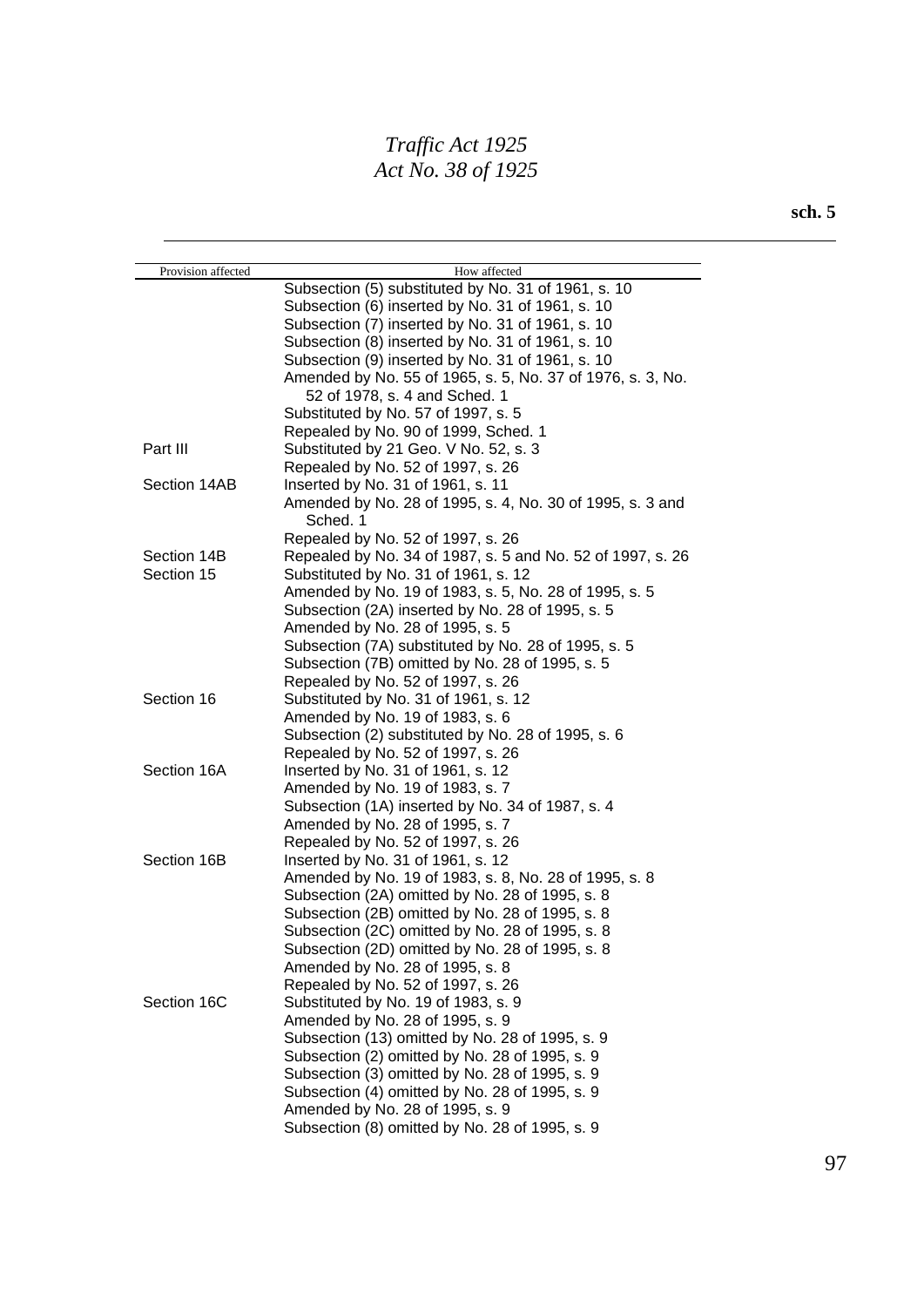| Provision affected | How affected                                                                |
|--------------------|-----------------------------------------------------------------------------|
|                    | Subsection (9) omitted by No. 28 of 1995, s. 9                              |
|                    | Repealed by No. 52 of 1997, s. 26                                           |
| Section 16D        | Inserted by No. 19 of 1983, s. 10                                           |
|                    | Subsection (2) omitted by No. 28 of 1995, s. 10                             |
|                    | Subsection (3) omitted by No. 28 of 1995, s. 10                             |
|                    | Repealed by No. 52 of 1997, s. 26                                           |
| Section 17         | Substituted by 21 Geo. V No. 52, s. 3                                       |
|                    | Amended by No. 36 of 1958, s. 4 and Sched. 5, No. 31 of                     |
|                    | 1961, s. 13                                                                 |
|                    | Subsection (4) omitted by No. 28 of 1995, s. 11                             |
|                    | Subsection (5) omitted by No. 28 of 1995, s. 11                             |
|                    | Subsection (6) omitted by No. 28 of 1995, s. 11                             |
|                    | Repealed by No. 52 of 1997, s. 26                                           |
| Section 18         | Amended by 1 Geo. VI No. 74, s. 2, No. 69 of 1949, s. 14                    |
|                    | Substituted by 21 Geo. V No. 52, s. 3                                       |
|                    | Amended by No. 36 of 1958, s. 4 and Sched. 5, No. 31 of                     |
|                    | 1961, s. 15 and s. 56 and Sched. 2                                          |
|                    | Subsection (1A) inserted by No. 31 of 1961, s. 15                           |
|                    | Subsection (1B) inserted by No. 31 of 1961, s. 15                           |
|                    | Subsection (1C) inserted by No. 31 of 1961, s. 15                           |
|                    | Subsection (1D) inserted by No. 31 of 1961, s. 15                           |
|                    | Amended by No. 31 of 1961, s. 15, 25 Geo. V No. 78, No.                     |
|                    | 55 of 1965, s. 5, No. 35 of 1968, s. 3, No. 30 of 1974, s.                  |
|                    | 2 and Sched. 1                                                              |
|                    | Repealed by No. 52 of 1997, s. 26                                           |
| Section 19         | Amended by 1 Geo. VI No. 74, s. 2                                           |
|                    | Substituted by 21 Geo. V No. 52, s. 3                                       |
|                    | Amended by No. 36 of 1958, s. 4 and Sched. 5, No. 31 of                     |
|                    | 1961, s. 16                                                                 |
|                    | Subsection (3A) inserted by No. 31 of 1961, s. 16                           |
|                    | Subsection (3B) inserted by No. 31 of 1961, s. 16                           |
|                    |                                                                             |
|                    | Amended by No. 31 of 1961, s. 16, 25 Geo. V No. 78                          |
|                    | Subsection (1) substituted by No. 28 of 1995, s. 12                         |
|                    | Repealed by No. 52 of 1997, s. 26                                           |
| Section 20         | Amended by 1 Geo. VI No. 74, s. 2                                           |
|                    | Substituted by 21 Geo. V No. 52, s. 3                                       |
|                    | Amended by No. 36 of 1958, s. 4 and Sched. 5                                |
|                    | Subsection (3) added by No. 36 of 1958, s. 4 and Sched. 5                   |
|                    | Amended by No. 31 of 1961, s. 17, No. 31 of 1961, s. 17                     |
|                    | and s. 56 and Sched. 2                                                      |
|                    | Subsection (1A) inserted by No. 31 of 1961, s. 17 and s. 56<br>and Sched. 2 |
|                    | Amended by No. 31 of 1961, s. 17 and s. 56 and Sched. 2,                    |
|                    | 25 Geo. V No. 78, No. 75 of 1978, s. 4                                      |
|                    | Repealed by No. 52 of 1997, s. 26                                           |
| Section 20A        | Inserted by No. 73 of 1953, s. 4                                            |
|                    | Amended by No. 36 of 1958, s. 4 and Sched. 5, No. 31 of                     |
|                    | 1961, s. 18, No. 31 of 1961, s. 18 and s. 56 and Sched.                     |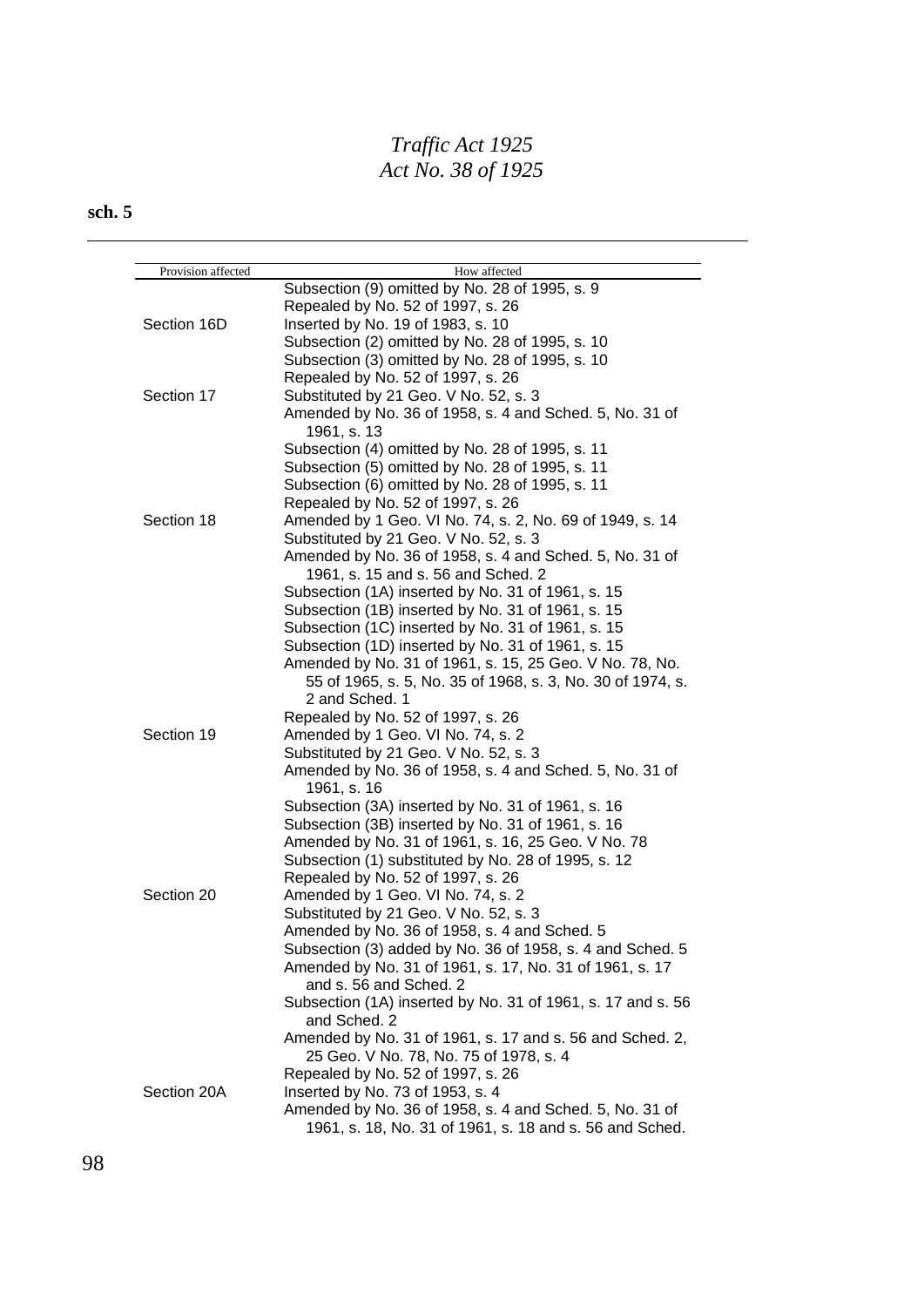| Provision affected | How affected                                                                                         |
|--------------------|------------------------------------------------------------------------------------------------------|
|                    | $\overline{2}$                                                                                       |
|                    | Subsection (8) substituted by No. 31 of 1961, s. 18                                                  |
|                    | Subsection (9) substituted by No. 31 of 1961, s. 18                                                  |
|                    | Amended by No. 55 of 1965, s. 3 and Sched. 1, No. 30 of                                              |
|                    | 1974, s. 2 and Sched. 1, No. 29 of 1984, s. 3 and<br>Sched. 1                                        |
|                    | Repealed by No. 52 of 1997, s. 26                                                                    |
| Section 20B        | Inserted by No. 73 of 1953, s. 4                                                                     |
|                    | Amended by No. 36 of 1958, s. 4 and Sched. 5, No. 31 of                                              |
|                    | 1961, s. 19, No. 30 of 1974, s. 2 and Sched. 1                                                       |
|                    | Repealed by No. 52 of 1997, s. 26                                                                    |
| Section 21         | Repealed by No. 31 of 1961, s. 20 and No. 52 of 1997, s.<br>26                                       |
| Section 22         | Substituted by No. 69 of 1949, s. 15                                                                 |
|                    | Amended by No. 36 of 1958, s. 4 and Sched. 5, No. 31 of<br>1961, s. 21 and s. 56 and Sched. 2        |
|                    | Subsection (2) substituted by No. 31 of 1961, s. 21                                                  |
|                    | Subsection (3) inserted by No. 31 of 1961, s. 21                                                     |
|                    | Subsection (4) inserted by No. 31 of 1961, s. 21                                                     |
|                    | Subsection (5) inserted by No. 31 of 1961, s. 21                                                     |
|                    | Subsection (6) inserted by No. 31 of 1961, s. 21                                                     |
|                    | Subsection (7) added by No. 31 of 1961, s. 21                                                        |
|                    | Amended by No. 35 of 1968, s. 4                                                                      |
|                    | Subsection (5A) inserted by No. 35 of 1968, s. 4                                                     |
|                    | Subsection (6A) inserted by No. 35 of 1968, s. 4                                                     |
|                    | Subsection (6B) inserted by No. 35 of 1968, s. 4                                                     |
|                    | Subsection (6C) inserted by No. 35 of 1968, s. 4                                                     |
|                    | Subsection (6D) inserted by No. 35 of 1968, s. 4                                                     |
|                    | Amended by No. 37 of 1974, s. 6 and Sched. 1, No. 37 of                                              |
|                    | 1974, s. 2, No. 19 of 1983, s. 12, No. 28 of 1995, s. 13                                             |
|                    | Subsection (6E) omitted by No. 28 of 1995, s. 13<br>Subsection (6F) omitted by No. 28 of 1995, s. 13 |
|                    | Subsection (6G) omitted by No. 28 of 1995, s. 13                                                     |
|                    | Repealed by No. 52 of 1997, s. 26                                                                    |
| Section 22A        | Substituted by No. 31 of 1961, s. 22                                                                 |
|                    | Repealed by No. 52 of 1997, s. 26                                                                    |
| Section 23         | Substituted by 21 Geo. V No. 52, s. 3                                                                |
|                    | Amended by No. 36 of 1958, s. 4 and Sched. 5                                                         |
|                    | Repealed by No. 52 of 1997, s. 26 and No. 79 of 1997,<br>Sched. 3                                    |
| Section 24         | Amended by 1 Geo. VI No. 74, s. 2                                                                    |
|                    | Substituted by 21 Geo. V No. 52, s. 3                                                                |
|                    | Amended by No. 36 of 1958, s. 4 and Sched. 5, No. 31 of<br>1961, s. 23 and s. 56 and Sched. 2        |
|                    | Subsection (10A) inserted by No. 31 of 1961, s. 23                                                   |
|                    | Subsection (10B) inserted by No. 31 of 1961, s. 23                                                   |
|                    | Amended by No. 31 of 1961, s. 23 and s. 56 and Sched. 2                                              |
|                    | Subsection (13) substituted by No. 31 of 1961, s. 23                                                 |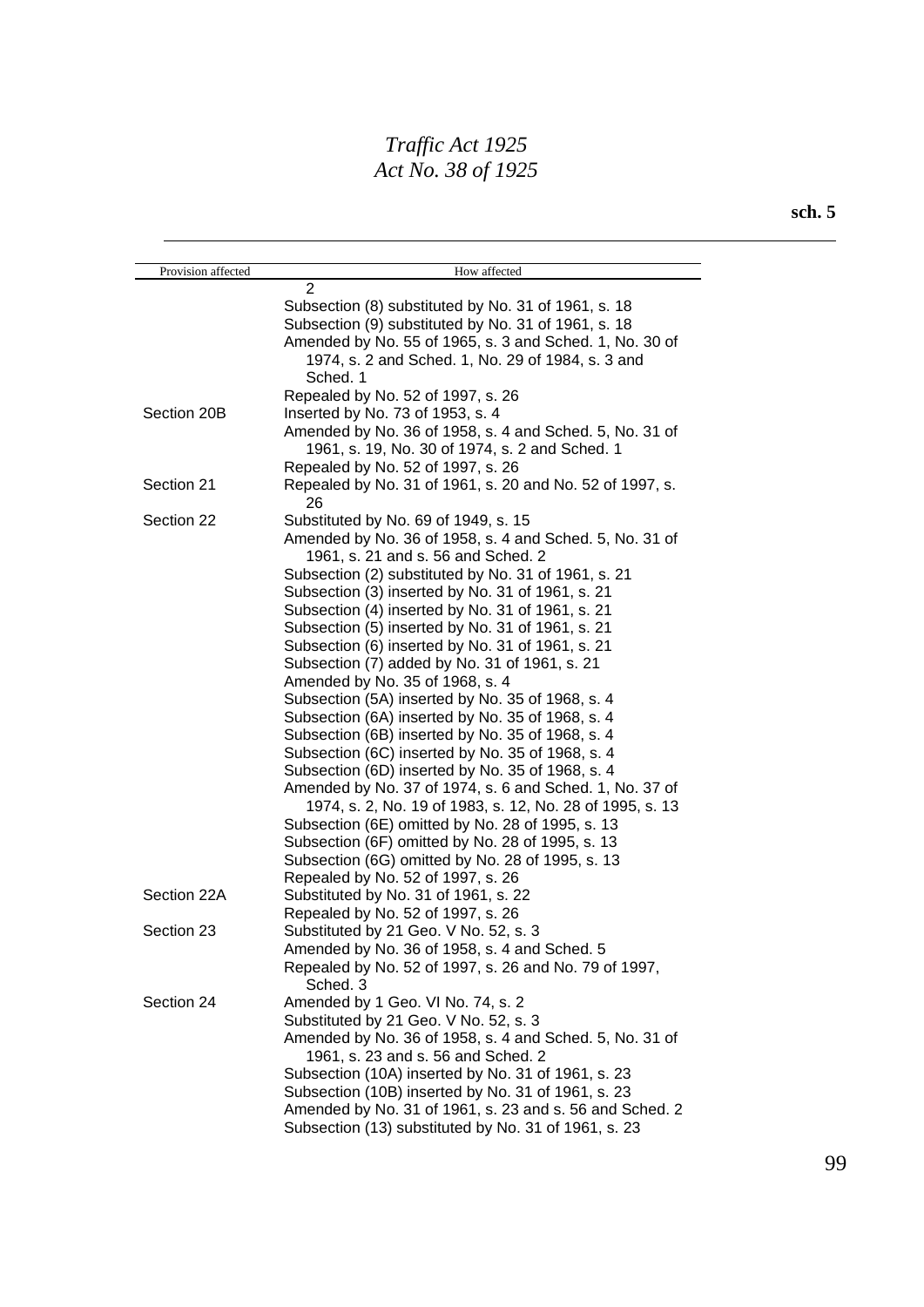| Provision affected | How affected                                              |
|--------------------|-----------------------------------------------------------|
|                    | Subsection (14) added by No. 31 of 1961, s. 23            |
|                    | Subsection (3) substituted by No. 31 of 1961, s. 23       |
|                    | Subsection (3A) inserted by No. 31 of 1961, s. 23         |
|                    | Amended by No. 31 of 1961, s. 23 and s. 56 and Sched. 2   |
|                    | Subsection (5A) inserted by No. 31 of 1961, s. 23         |
|                    | Amended by No. 31 of 1961, s. 23                          |
|                    | Subsection (8) substituted by No. 31 of 1961, s. 23       |
|                    | Subsection (9A) inserted by No. 31 of 1961, s. 23         |
|                    | Amended by 25 Geo. V No. 78, No. 55 of 1965, s. 5         |
|                    | Subsection (2) omitted by No. 35 of 1968, s. 5            |
|                    | Subsection (9) omitted by No. 37 of 1974, s. 6 and Sched. |
|                    |                                                           |
|                    | Amended by No. 52 of 1978, s. 4 and Sched. 1, No. 75 of   |
|                    | 1978, s. 5, No. 41 of 1987, s. 13 and Sched. 1            |
|                    | Subsection (15) added by No. 41 of 1987, s. 13 and Sched. |
|                    | 1                                                         |
|                    | Amended by No. 41 of 1987, s. 13 and Sched. 1             |
|                    | Subsection (5) substituted by No. 41 of 1987, s. 13 and   |
|                    | Sched. 1                                                  |
|                    | Amended by No. 41 of 1987, s. 13 and Sched. 1             |
|                    | Subsection (1AA) inserted by No. 28 of 1995, s. 14        |
|                    | Subsection (3B) substituted by No. 18 of 1996, s. 8       |
|                    | Subsection (3C) inserted by No. 18 of 1996, s. 8          |
|                    | Repealed by No. 52 of 1997, s. 26                         |
| Section 25         | Substituted by 21 Geo. V No. 52, s. 3                     |
|                    | Amended by No. 36 of 1958, s. 4 and Sched. 5              |
|                    | Subsection (1) substituted by No. 31 of 1961, s. 24       |
|                    | Subsection (2) substituted by No. 31 of 1961, s. 24       |
|                    | Subsection (2A) inserted by No. 31 of 1961, s. 24         |
|                    | Subsection (2B) inserted by No. 31 of 1961, s. 24         |
|                    | Amended by No. 31 of 1961, s. 24                          |
|                    | Subsection (1AA) inserted by No. 28 of 1995, s. 15        |
|                    | Repealed by No. 52 of 1997, s. 26                         |
| Section 26         | Substituted by 21 Geo. V No. 52, s. 3                     |
|                    | Repealed by No. 52 of 1997, s. 26                         |
| Section 27         | Substituted by 21 Geo. V No. 52, s. 3                     |
|                    | Amended by No. 36 of 1958, s. 4 and Sched. 5, No. 3 of    |
|                    | 1961, s. 25, No. 19 of 1981, s. 6                         |
|                    | Repealed by No. 52 of 1997, s. 26                         |
| Section 28         | Repealed by No. 28 of 1995, s. 16 and No. 52 of 1997, s.  |
|                    | 26                                                        |
| Section 28A        | Repealed by No. 28 of 1995, s. 16 and No. 52 of 1997, s.  |
|                    | 26                                                        |
| Section 28B        | Repealed by No. 28 of 1995, s. 16 and No. 52 of 1997, s.  |
|                    | 26                                                        |
| Section 29         | Substituted by No. 83 of 1958, s. 5                       |
|                    | Repealed by No. 52 of 1997, s. 26                         |
|                    | Substituted by No. 79 of 1997, Sched. 3                   |
|                    |                                                           |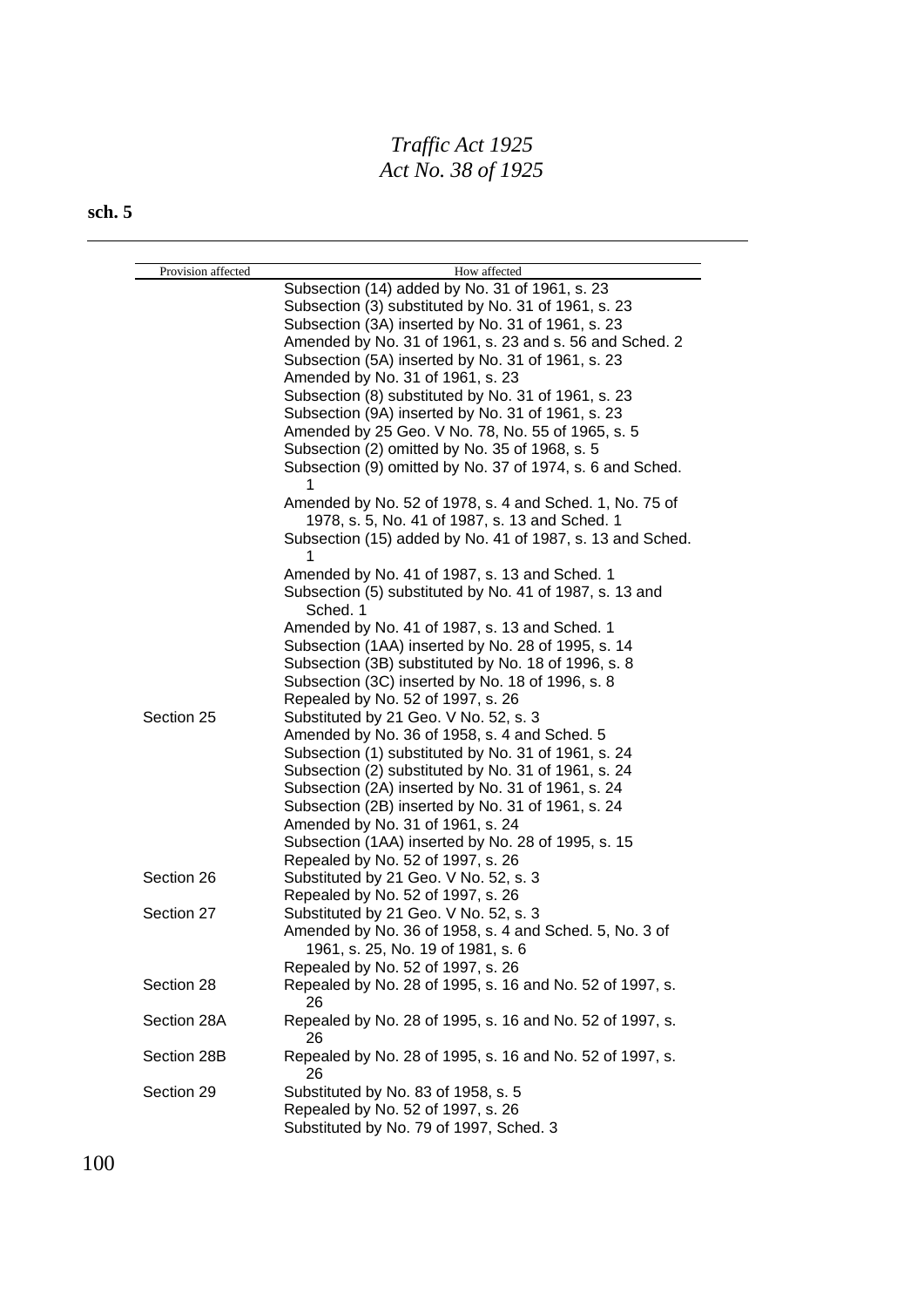| Amended by 1 Geo. VI No. 74, s. 2, No. 69 of 1949, s. 16<br>Section 30<br>Substituted by 21 Geo. V No. 51, s. 2<br>Amended by No. 36 of 1958, s. 4 and Sched. 5, 22 Geo. V<br>No. 51, s. 2, No. 31 of 1961, s. 26 and s. 56 and Sched.<br>2, 25 Geo. V No. 78<br>Subsection (2) added by 25 Geo. V No. 78<br>Amended by No. 30 of 1974, s. 2 and Sched. 1, No. 37 of<br>1974, s. 6 and Sched. 1, No. 75 of 1978, s. 6<br>Repealed by No. 52 of 1997, s. 26<br>Part IIIA<br>Inserted by No. 69 of 1949, s. 17<br>Amended by No. 36 of 1958, s. 4 and Sched. 5<br>Section 30A<br>Inserted by No. 69 of 1949, s. 17<br>Amended by No. 36 of 1958, s. 4 and Sched. 5<br>Subsection (3A) inserted by No. 74 of 1968, s. 4<br>Amended by No. 74 of 1968, s. 4, No. 98 of 1973, s. 3<br>Subsection (3B) substituted by No. 76 of 1979, s. 3<br>Subsection (3C) inserted by No. 76 of 1979, s. 3<br>Amended by No. 76 of 1979, s. 3<br>Subsection (6) substituted by No. 29 of 1984, s. 3 and<br>Sched. 1<br>Subsection (7) inserted by No. 29 of 1984, s. 3 and Sched.<br>1<br>Subsection (8) added by No. 29 of 1984, s. 3 and Sched. 1<br>Amended by No. 102 of 1985, s. 4<br>Subsection (2) substituted by No. 102 of 1985, s. 4<br>Subsection (3) substituted by No. 102 of 1985, s. 4<br>Subsection (3AB) inserted by No. 102 of 1985, s. 4<br>Amended by No. 5 of 1990, s. 3 and Sched. 1<br>Repealed by No. 53 of 1997, s. 5<br>Section 30B<br>Inserted by No. 69 of 1949, s. 17<br>Amended by No. 73 of 1953, s. 5<br>Subsection (2) substituted by No. 50 of 1956, s. 7<br>Amended by No. 36 of 1958, s. 4 and Sched. 5, No. 31 of<br>1961, s. 27 and s. 56 and Sched. 2<br>Subsection (1A) inserted by No. 31 of 1961, s. 27 and s. 56<br>and Sched. 2<br>Subsection (8) substituted by No. 31 of 1961, s. 27<br>Amended by No. 31 of 1961, s. 27, No. 55 of 1965, s. 5,<br>No. 53 of 1966, s. 2, No. 19 of 1983, s. 14, No. 28 of<br>1995, s. 17, No. 71 of 1995, s. 3 and Sched. 1<br>Repealed by No. 53 of 1997, Sched. 1<br>Section 30C<br>Inserted by No. 69 of 1949, s. 17<br>Amended by No. 31 of 1961, s. 28<br>Repealed by No. 53 of 1997, Sched. 1<br>Section 31<br>Amended by 1 Geo. VI No. 74, s. 2, 21 Geo. V No. 52, s. 3, | Provision affected | How affected |
|---------------------------------------------------------------------------------------------------------------------------------------------------------------------------------------------------------------------------------------------------------------------------------------------------------------------------------------------------------------------------------------------------------------------------------------------------------------------------------------------------------------------------------------------------------------------------------------------------------------------------------------------------------------------------------------------------------------------------------------------------------------------------------------------------------------------------------------------------------------------------------------------------------------------------------------------------------------------------------------------------------------------------------------------------------------------------------------------------------------------------------------------------------------------------------------------------------------------------------------------------------------------------------------------------------------------------------------------------------------------------------------------------------------------------------------------------------------------------------------------------------------------------------------------------------------------------------------------------------------------------------------------------------------------------------------------------------------------------------------------------------------------------------------------------------------------------------------------------------------------------------------------------------------------------------------------------------------------------------------------------------------------------------------------------------------------------------------------------------------------------------------------------------------------------------------------------------------------------------------------|--------------------|--------------|
|                                                                                                                                                                                                                                                                                                                                                                                                                                                                                                                                                                                                                                                                                                                                                                                                                                                                                                                                                                                                                                                                                                                                                                                                                                                                                                                                                                                                                                                                                                                                                                                                                                                                                                                                                                                                                                                                                                                                                                                                                                                                                                                                                                                                                                             |                    |              |
|                                                                                                                                                                                                                                                                                                                                                                                                                                                                                                                                                                                                                                                                                                                                                                                                                                                                                                                                                                                                                                                                                                                                                                                                                                                                                                                                                                                                                                                                                                                                                                                                                                                                                                                                                                                                                                                                                                                                                                                                                                                                                                                                                                                                                                             |                    |              |
|                                                                                                                                                                                                                                                                                                                                                                                                                                                                                                                                                                                                                                                                                                                                                                                                                                                                                                                                                                                                                                                                                                                                                                                                                                                                                                                                                                                                                                                                                                                                                                                                                                                                                                                                                                                                                                                                                                                                                                                                                                                                                                                                                                                                                                             |                    |              |
|                                                                                                                                                                                                                                                                                                                                                                                                                                                                                                                                                                                                                                                                                                                                                                                                                                                                                                                                                                                                                                                                                                                                                                                                                                                                                                                                                                                                                                                                                                                                                                                                                                                                                                                                                                                                                                                                                                                                                                                                                                                                                                                                                                                                                                             |                    |              |
|                                                                                                                                                                                                                                                                                                                                                                                                                                                                                                                                                                                                                                                                                                                                                                                                                                                                                                                                                                                                                                                                                                                                                                                                                                                                                                                                                                                                                                                                                                                                                                                                                                                                                                                                                                                                                                                                                                                                                                                                                                                                                                                                                                                                                                             |                    |              |
|                                                                                                                                                                                                                                                                                                                                                                                                                                                                                                                                                                                                                                                                                                                                                                                                                                                                                                                                                                                                                                                                                                                                                                                                                                                                                                                                                                                                                                                                                                                                                                                                                                                                                                                                                                                                                                                                                                                                                                                                                                                                                                                                                                                                                                             |                    |              |
|                                                                                                                                                                                                                                                                                                                                                                                                                                                                                                                                                                                                                                                                                                                                                                                                                                                                                                                                                                                                                                                                                                                                                                                                                                                                                                                                                                                                                                                                                                                                                                                                                                                                                                                                                                                                                                                                                                                                                                                                                                                                                                                                                                                                                                             |                    |              |
|                                                                                                                                                                                                                                                                                                                                                                                                                                                                                                                                                                                                                                                                                                                                                                                                                                                                                                                                                                                                                                                                                                                                                                                                                                                                                                                                                                                                                                                                                                                                                                                                                                                                                                                                                                                                                                                                                                                                                                                                                                                                                                                                                                                                                                             |                    |              |
|                                                                                                                                                                                                                                                                                                                                                                                                                                                                                                                                                                                                                                                                                                                                                                                                                                                                                                                                                                                                                                                                                                                                                                                                                                                                                                                                                                                                                                                                                                                                                                                                                                                                                                                                                                                                                                                                                                                                                                                                                                                                                                                                                                                                                                             |                    |              |
|                                                                                                                                                                                                                                                                                                                                                                                                                                                                                                                                                                                                                                                                                                                                                                                                                                                                                                                                                                                                                                                                                                                                                                                                                                                                                                                                                                                                                                                                                                                                                                                                                                                                                                                                                                                                                                                                                                                                                                                                                                                                                                                                                                                                                                             |                    |              |
|                                                                                                                                                                                                                                                                                                                                                                                                                                                                                                                                                                                                                                                                                                                                                                                                                                                                                                                                                                                                                                                                                                                                                                                                                                                                                                                                                                                                                                                                                                                                                                                                                                                                                                                                                                                                                                                                                                                                                                                                                                                                                                                                                                                                                                             |                    |              |
|                                                                                                                                                                                                                                                                                                                                                                                                                                                                                                                                                                                                                                                                                                                                                                                                                                                                                                                                                                                                                                                                                                                                                                                                                                                                                                                                                                                                                                                                                                                                                                                                                                                                                                                                                                                                                                                                                                                                                                                                                                                                                                                                                                                                                                             |                    |              |
|                                                                                                                                                                                                                                                                                                                                                                                                                                                                                                                                                                                                                                                                                                                                                                                                                                                                                                                                                                                                                                                                                                                                                                                                                                                                                                                                                                                                                                                                                                                                                                                                                                                                                                                                                                                                                                                                                                                                                                                                                                                                                                                                                                                                                                             |                    |              |
|                                                                                                                                                                                                                                                                                                                                                                                                                                                                                                                                                                                                                                                                                                                                                                                                                                                                                                                                                                                                                                                                                                                                                                                                                                                                                                                                                                                                                                                                                                                                                                                                                                                                                                                                                                                                                                                                                                                                                                                                                                                                                                                                                                                                                                             |                    |              |
|                                                                                                                                                                                                                                                                                                                                                                                                                                                                                                                                                                                                                                                                                                                                                                                                                                                                                                                                                                                                                                                                                                                                                                                                                                                                                                                                                                                                                                                                                                                                                                                                                                                                                                                                                                                                                                                                                                                                                                                                                                                                                                                                                                                                                                             |                    |              |
|                                                                                                                                                                                                                                                                                                                                                                                                                                                                                                                                                                                                                                                                                                                                                                                                                                                                                                                                                                                                                                                                                                                                                                                                                                                                                                                                                                                                                                                                                                                                                                                                                                                                                                                                                                                                                                                                                                                                                                                                                                                                                                                                                                                                                                             |                    |              |
|                                                                                                                                                                                                                                                                                                                                                                                                                                                                                                                                                                                                                                                                                                                                                                                                                                                                                                                                                                                                                                                                                                                                                                                                                                                                                                                                                                                                                                                                                                                                                                                                                                                                                                                                                                                                                                                                                                                                                                                                                                                                                                                                                                                                                                             |                    |              |
|                                                                                                                                                                                                                                                                                                                                                                                                                                                                                                                                                                                                                                                                                                                                                                                                                                                                                                                                                                                                                                                                                                                                                                                                                                                                                                                                                                                                                                                                                                                                                                                                                                                                                                                                                                                                                                                                                                                                                                                                                                                                                                                                                                                                                                             |                    |              |
|                                                                                                                                                                                                                                                                                                                                                                                                                                                                                                                                                                                                                                                                                                                                                                                                                                                                                                                                                                                                                                                                                                                                                                                                                                                                                                                                                                                                                                                                                                                                                                                                                                                                                                                                                                                                                                                                                                                                                                                                                                                                                                                                                                                                                                             |                    |              |
|                                                                                                                                                                                                                                                                                                                                                                                                                                                                                                                                                                                                                                                                                                                                                                                                                                                                                                                                                                                                                                                                                                                                                                                                                                                                                                                                                                                                                                                                                                                                                                                                                                                                                                                                                                                                                                                                                                                                                                                                                                                                                                                                                                                                                                             |                    |              |
|                                                                                                                                                                                                                                                                                                                                                                                                                                                                                                                                                                                                                                                                                                                                                                                                                                                                                                                                                                                                                                                                                                                                                                                                                                                                                                                                                                                                                                                                                                                                                                                                                                                                                                                                                                                                                                                                                                                                                                                                                                                                                                                                                                                                                                             |                    |              |
|                                                                                                                                                                                                                                                                                                                                                                                                                                                                                                                                                                                                                                                                                                                                                                                                                                                                                                                                                                                                                                                                                                                                                                                                                                                                                                                                                                                                                                                                                                                                                                                                                                                                                                                                                                                                                                                                                                                                                                                                                                                                                                                                                                                                                                             |                    |              |
|                                                                                                                                                                                                                                                                                                                                                                                                                                                                                                                                                                                                                                                                                                                                                                                                                                                                                                                                                                                                                                                                                                                                                                                                                                                                                                                                                                                                                                                                                                                                                                                                                                                                                                                                                                                                                                                                                                                                                                                                                                                                                                                                                                                                                                             |                    |              |
|                                                                                                                                                                                                                                                                                                                                                                                                                                                                                                                                                                                                                                                                                                                                                                                                                                                                                                                                                                                                                                                                                                                                                                                                                                                                                                                                                                                                                                                                                                                                                                                                                                                                                                                                                                                                                                                                                                                                                                                                                                                                                                                                                                                                                                             |                    |              |
|                                                                                                                                                                                                                                                                                                                                                                                                                                                                                                                                                                                                                                                                                                                                                                                                                                                                                                                                                                                                                                                                                                                                                                                                                                                                                                                                                                                                                                                                                                                                                                                                                                                                                                                                                                                                                                                                                                                                                                                                                                                                                                                                                                                                                                             |                    |              |
|                                                                                                                                                                                                                                                                                                                                                                                                                                                                                                                                                                                                                                                                                                                                                                                                                                                                                                                                                                                                                                                                                                                                                                                                                                                                                                                                                                                                                                                                                                                                                                                                                                                                                                                                                                                                                                                                                                                                                                                                                                                                                                                                                                                                                                             |                    |              |
|                                                                                                                                                                                                                                                                                                                                                                                                                                                                                                                                                                                                                                                                                                                                                                                                                                                                                                                                                                                                                                                                                                                                                                                                                                                                                                                                                                                                                                                                                                                                                                                                                                                                                                                                                                                                                                                                                                                                                                                                                                                                                                                                                                                                                                             |                    |              |
|                                                                                                                                                                                                                                                                                                                                                                                                                                                                                                                                                                                                                                                                                                                                                                                                                                                                                                                                                                                                                                                                                                                                                                                                                                                                                                                                                                                                                                                                                                                                                                                                                                                                                                                                                                                                                                                                                                                                                                                                                                                                                                                                                                                                                                             |                    |              |
|                                                                                                                                                                                                                                                                                                                                                                                                                                                                                                                                                                                                                                                                                                                                                                                                                                                                                                                                                                                                                                                                                                                                                                                                                                                                                                                                                                                                                                                                                                                                                                                                                                                                                                                                                                                                                                                                                                                                                                                                                                                                                                                                                                                                                                             |                    |              |
|                                                                                                                                                                                                                                                                                                                                                                                                                                                                                                                                                                                                                                                                                                                                                                                                                                                                                                                                                                                                                                                                                                                                                                                                                                                                                                                                                                                                                                                                                                                                                                                                                                                                                                                                                                                                                                                                                                                                                                                                                                                                                                                                                                                                                                             |                    |              |
|                                                                                                                                                                                                                                                                                                                                                                                                                                                                                                                                                                                                                                                                                                                                                                                                                                                                                                                                                                                                                                                                                                                                                                                                                                                                                                                                                                                                                                                                                                                                                                                                                                                                                                                                                                                                                                                                                                                                                                                                                                                                                                                                                                                                                                             |                    |              |
|                                                                                                                                                                                                                                                                                                                                                                                                                                                                                                                                                                                                                                                                                                                                                                                                                                                                                                                                                                                                                                                                                                                                                                                                                                                                                                                                                                                                                                                                                                                                                                                                                                                                                                                                                                                                                                                                                                                                                                                                                                                                                                                                                                                                                                             |                    |              |
|                                                                                                                                                                                                                                                                                                                                                                                                                                                                                                                                                                                                                                                                                                                                                                                                                                                                                                                                                                                                                                                                                                                                                                                                                                                                                                                                                                                                                                                                                                                                                                                                                                                                                                                                                                                                                                                                                                                                                                                                                                                                                                                                                                                                                                             |                    |              |
|                                                                                                                                                                                                                                                                                                                                                                                                                                                                                                                                                                                                                                                                                                                                                                                                                                                                                                                                                                                                                                                                                                                                                                                                                                                                                                                                                                                                                                                                                                                                                                                                                                                                                                                                                                                                                                                                                                                                                                                                                                                                                                                                                                                                                                             |                    |              |
|                                                                                                                                                                                                                                                                                                                                                                                                                                                                                                                                                                                                                                                                                                                                                                                                                                                                                                                                                                                                                                                                                                                                                                                                                                                                                                                                                                                                                                                                                                                                                                                                                                                                                                                                                                                                                                                                                                                                                                                                                                                                                                                                                                                                                                             |                    |              |
|                                                                                                                                                                                                                                                                                                                                                                                                                                                                                                                                                                                                                                                                                                                                                                                                                                                                                                                                                                                                                                                                                                                                                                                                                                                                                                                                                                                                                                                                                                                                                                                                                                                                                                                                                                                                                                                                                                                                                                                                                                                                                                                                                                                                                                             |                    |              |
|                                                                                                                                                                                                                                                                                                                                                                                                                                                                                                                                                                                                                                                                                                                                                                                                                                                                                                                                                                                                                                                                                                                                                                                                                                                                                                                                                                                                                                                                                                                                                                                                                                                                                                                                                                                                                                                                                                                                                                                                                                                                                                                                                                                                                                             |                    |              |
|                                                                                                                                                                                                                                                                                                                                                                                                                                                                                                                                                                                                                                                                                                                                                                                                                                                                                                                                                                                                                                                                                                                                                                                                                                                                                                                                                                                                                                                                                                                                                                                                                                                                                                                                                                                                                                                                                                                                                                                                                                                                                                                                                                                                                                             |                    |              |
|                                                                                                                                                                                                                                                                                                                                                                                                                                                                                                                                                                                                                                                                                                                                                                                                                                                                                                                                                                                                                                                                                                                                                                                                                                                                                                                                                                                                                                                                                                                                                                                                                                                                                                                                                                                                                                                                                                                                                                                                                                                                                                                                                                                                                                             |                    |              |
|                                                                                                                                                                                                                                                                                                                                                                                                                                                                                                                                                                                                                                                                                                                                                                                                                                                                                                                                                                                                                                                                                                                                                                                                                                                                                                                                                                                                                                                                                                                                                                                                                                                                                                                                                                                                                                                                                                                                                                                                                                                                                                                                                                                                                                             |                    |              |
|                                                                                                                                                                                                                                                                                                                                                                                                                                                                                                                                                                                                                                                                                                                                                                                                                                                                                                                                                                                                                                                                                                                                                                                                                                                                                                                                                                                                                                                                                                                                                                                                                                                                                                                                                                                                                                                                                                                                                                                                                                                                                                                                                                                                                                             |                    |              |
|                                                                                                                                                                                                                                                                                                                                                                                                                                                                                                                                                                                                                                                                                                                                                                                                                                                                                                                                                                                                                                                                                                                                                                                                                                                                                                                                                                                                                                                                                                                                                                                                                                                                                                                                                                                                                                                                                                                                                                                                                                                                                                                                                                                                                                             |                    |              |
|                                                                                                                                                                                                                                                                                                                                                                                                                                                                                                                                                                                                                                                                                                                                                                                                                                                                                                                                                                                                                                                                                                                                                                                                                                                                                                                                                                                                                                                                                                                                                                                                                                                                                                                                                                                                                                                                                                                                                                                                                                                                                                                                                                                                                                             |                    |              |
|                                                                                                                                                                                                                                                                                                                                                                                                                                                                                                                                                                                                                                                                                                                                                                                                                                                                                                                                                                                                                                                                                                                                                                                                                                                                                                                                                                                                                                                                                                                                                                                                                                                                                                                                                                                                                                                                                                                                                                                                                                                                                                                                                                                                                                             |                    |              |
|                                                                                                                                                                                                                                                                                                                                                                                                                                                                                                                                                                                                                                                                                                                                                                                                                                                                                                                                                                                                                                                                                                                                                                                                                                                                                                                                                                                                                                                                                                                                                                                                                                                                                                                                                                                                                                                                                                                                                                                                                                                                                                                                                                                                                                             |                    |              |
| No. 36 of 1958, s. 4 and Sched. 5, No. 31 of 1961, s. 29                                                                                                                                                                                                                                                                                                                                                                                                                                                                                                                                                                                                                                                                                                                                                                                                                                                                                                                                                                                                                                                                                                                                                                                                                                                                                                                                                                                                                                                                                                                                                                                                                                                                                                                                                                                                                                                                                                                                                                                                                                                                                                                                                                                    |                    |              |
| and s. 56 and Sched. 2, 25 Geo. V No. 78, No. 18 of                                                                                                                                                                                                                                                                                                                                                                                                                                                                                                                                                                                                                                                                                                                                                                                                                                                                                                                                                                                                                                                                                                                                                                                                                                                                                                                                                                                                                                                                                                                                                                                                                                                                                                                                                                                                                                                                                                                                                                                                                                                                                                                                                                                         |                    |              |
| 1962, s. 2, No. 55 of 1965, s. 5, No. 98 of 1973, s. 4,                                                                                                                                                                                                                                                                                                                                                                                                                                                                                                                                                                                                                                                                                                                                                                                                                                                                                                                                                                                                                                                                                                                                                                                                                                                                                                                                                                                                                                                                                                                                                                                                                                                                                                                                                                                                                                                                                                                                                                                                                                                                                                                                                                                     |                    |              |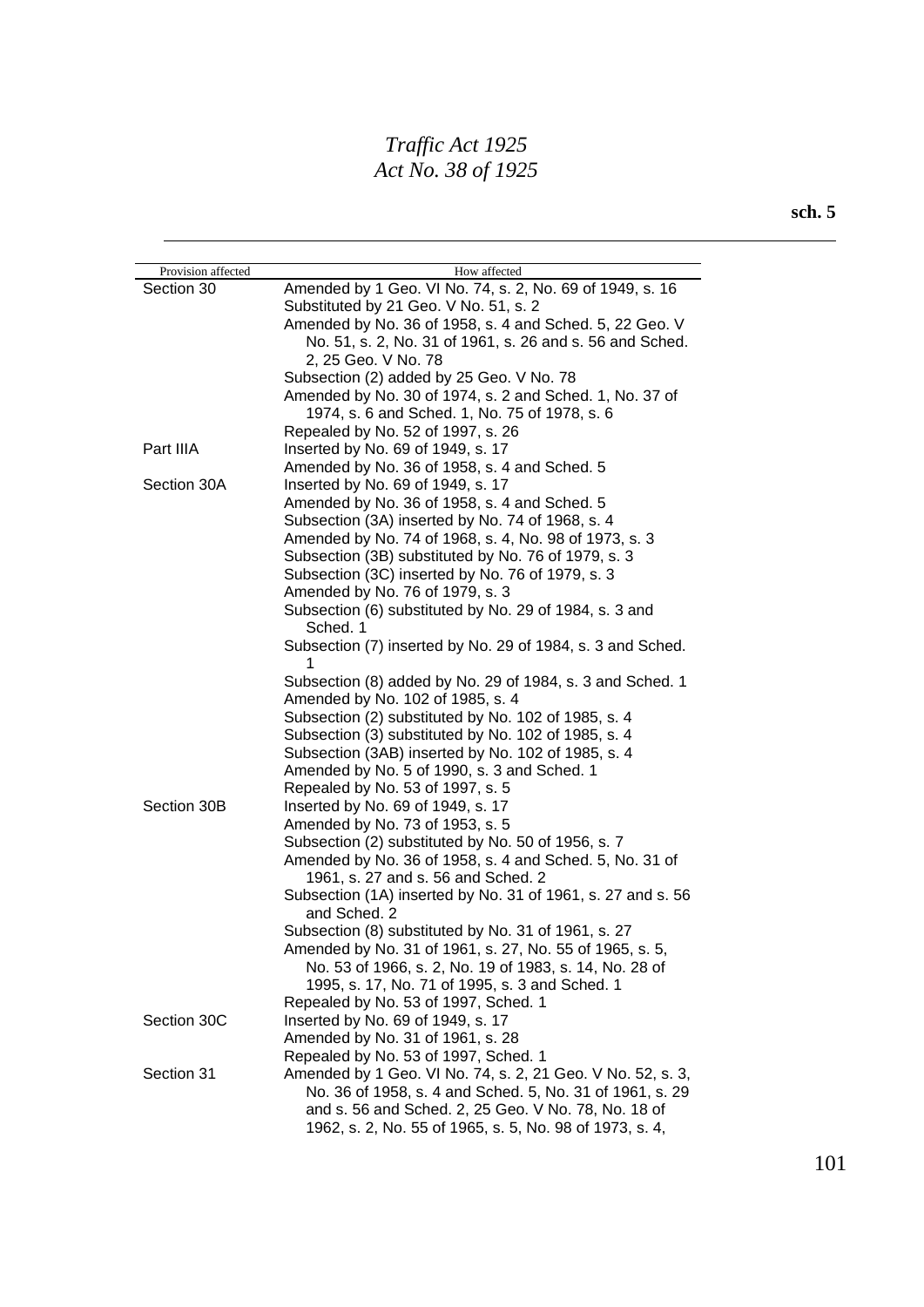| Provision affected | How affected                                                            |
|--------------------|-------------------------------------------------------------------------|
|                    | No. 30 of 1974, s. 2 and Sched. 1, No. 37 of 1974, s. 6                 |
|                    | and Sched. 1, No. 52 of 1978, s. 2, No. 99 of 1982, s. 3                |
|                    | and Sched. 2, No. 9 of 1983, s. 4, No. 41 of 1987, s. 13                |
|                    | and Sched. 1, No. 54 of 1992, s. 5, No. 62 of 1992, s. 4,               |
|                    | No. 30 of 1995, s. 3 and Sched. 1, No. 53 of 1997,                      |
|                    | Sched. 1, No. 71 of 1999, s. 5, No. 90 of 1999, Sched.                  |
|                    | 1, No. 22 of 2001, s. 10, No. 71 of 2001, s. 27, No. 104                |
|                    | of 2001, s. 13 and No. 7 of 2002, s. 5                                  |
| Section 31A        | Inserted by No. 71 of 1999, s. 6                                        |
|                    | Amended by No. 40 of 2009, s. 5                                         |
| Section 32         |                                                                         |
|                    | Substituted by No. 14 of 1957, s. 2                                     |
|                    | Amended by No. 83 of 1958, s. 6, No. 31 of 1961, s. 30,                 |
|                    | No. 55 of 1965, s. 5, No. 94 of 1971, s. 5, No. 52 of                   |
|                    | 1978, s. 4 and Sched. 1, No. 41 of 1987, s. 13 and                      |
|                    | Sched. 1, No. 71 of 1999, s. 7, No. 90 of 1999, Sched.                  |
|                    | 1, No. 15 of 2000, s. 6 and No. 35 of 2017, s. 4                        |
| Section 33         | Amended by 25 Geo. V No. 78, No. 55 of 1965, s. 5, No.                  |
|                    | 52 of 1978, s. 4 and Sched. 1                                           |
|                    | Substituted by No. 71 of 1999, s. 8                                     |
| Section 33A        | Inserted by No. 71 of 1999, s. 8                                        |
|                    | Repealed by No. 104 of 2001, s. 14                                      |
| Section 34         | Renumbered by No. 96 of 1976, s. 2 and Sched. 1                         |
|                    | Substituted by No. 96 of 1976, s. 6                                     |
| Section 34         | Repealed by No. 90 of 1999, Sched. 1                                    |
| Section 35         | Inserted by No. 96 of 1976, s. 7                                        |
|                    | Amended by No. 76 of 1979, s. 4                                         |
|                    | Repealed by No. 90 of 1999, Sched. 1                                    |
| Section 36         | Renumbered by No. 96 of 1976, s. 2 and Sched. 1                         |
|                    | Substituted by No. 96 of 1976, s. 8                                     |
|                    | Subsection (1A) inserted by No. 58 of 1977, s. 3                        |
|                    | Subsection (10A) substituted by No. 41 of 1987, s. 13 and               |
|                    | Sched. 1                                                                |
| Section 36         | Repealed by No. 90 of 1999, Sched. 1                                    |
| Section 36A        | Inserted by No. 83 of 1978, s. 8                                        |
|                    | Repealed by No. 90 of 1999, Sched. 1                                    |
| Section 37         | Inserted by No. 74 of 1968, s. 7                                        |
|                    | Amended by No. 77 of 1970, s. 32 and Sched. 2, No. 119<br>of 1973, s. 3 |
|                    | Renumbered by No. 96 of 1976, s. 2 and Sched. 1                         |
|                    | Subsection (2) substituted by No. 96 of 1976, s. 2 and<br>Sched. 1      |
|                    | Amended by No. 52 of 1978, s. 4 and Sched. 1, No. 17 of<br>1979, s. 2   |
|                    | Subsection (3) inserted by No. 17 of 1979, s. 2                         |
|                    | Subsection (4) inserted by No. 17 of 1979, s. 2                         |
|                    | Subsection (5) inserted by No. 17 of 1979, s. 2                         |
|                    | Subsection (1) substituted by No. 41 of 1987, s. 13 and                 |
|                    | Sched. 1                                                                |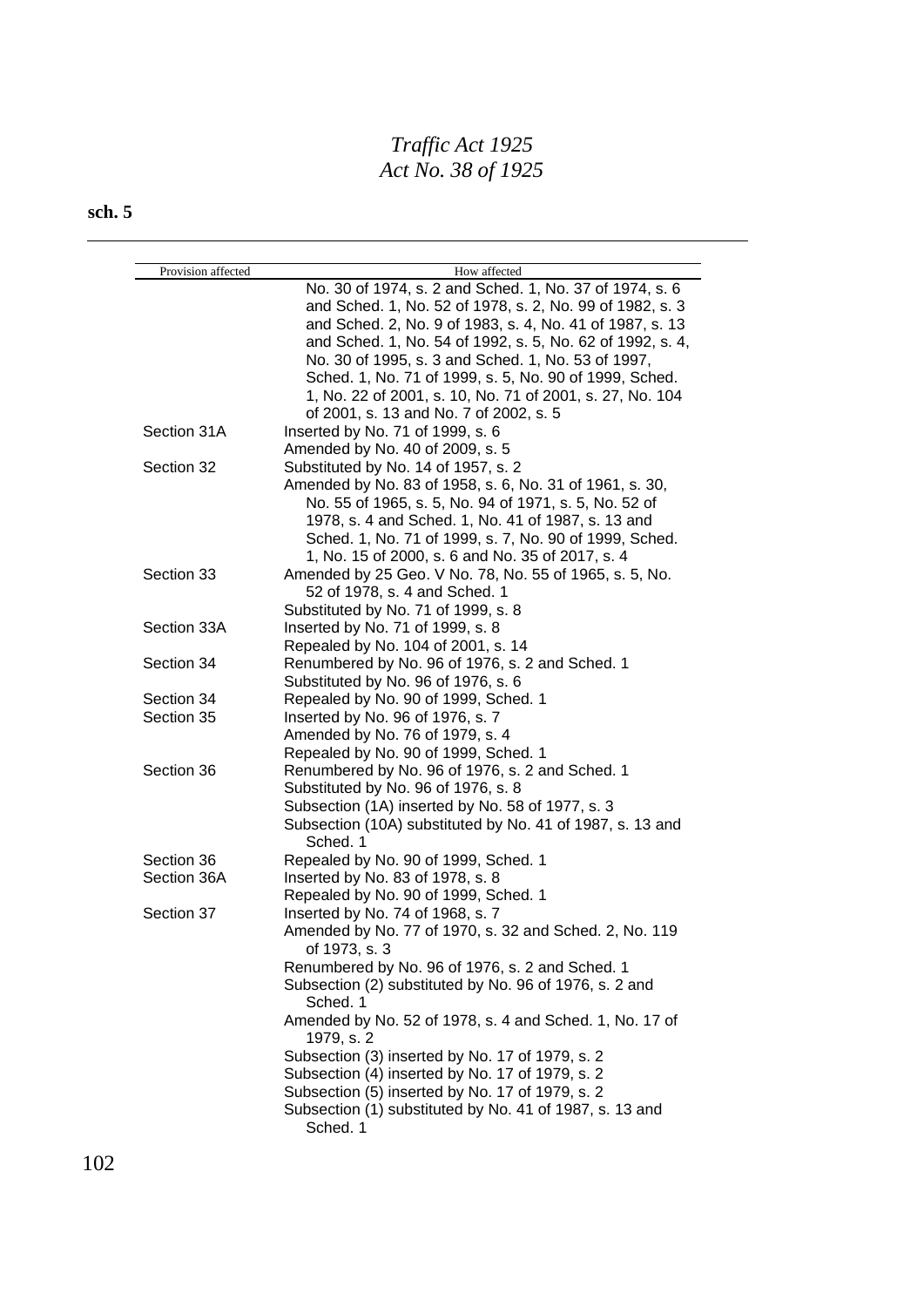| Provision affected | How affected                                                     |
|--------------------|------------------------------------------------------------------|
| Section 37         | Repealed by No. 90 of 1999, Sched. 1                             |
| Section 38         | Inserted by No. 31 of 1961, s. 31                                |
|                    | Subsection (1) substituted by No. 93 of 1963, s. 6               |
|                    | Subsection (1A) inserted by No. 93 of 1963, s. 6                 |
|                    | Amended by No. 93 of 1963, s. 6                                  |
|                    | Subsection (8) added by No. 26 of 1966, s. 5                     |
|                    | Subsection (6) omitted by No. 74 of 1968, s. 8                   |
|                    | Amended by No. 43 of 1969, s. 3, No. 77 of 1970, s. 32           |
|                    | and Sched. 2, No. 119 of 1973, s. 4, No. 37 of 1974, s.<br>3     |
|                    | Renumbered by No. 96 of 1976, s. 2 and Sched. 1                  |
|                    | Subsection (10) inserted by No. 96 of 1976, s. 2 and<br>Sched. 1 |
|                    | Subsection (11) added by No. 96 of 1976, s. 2 and Sched.<br>1    |
|                    | Amended by No. 96 of 1976, s. 9                                  |
|                    | Subsection (4B) omitted by No. 96 of 1976, s. 9                  |
|                    | Subsection (4C) omitted by No. 96 of 1976, s. 9                  |
|                    | Subsection (7) omitted by No. 96 of 1976, s. 9                   |
|                    | Subsection (9) inserted by No. 96 of 1976, s. 2 and Sched.<br>1  |
|                    | Subsection (1C) omitted by No. 75 of 1978, s. 7                  |
|                    | Subsection (1D) omitted by No. 75 of 1978, s. 7                  |
|                    | Subsection (1E) omitted by No. 75 of 1978, s. 7                  |
|                    | Subsection (1F) omitted by No. 75 of 1978, s. 7                  |
|                    | Subsection (1G) omitted by No. 75 of 1978, s. 7                  |
|                    | Subsection (4) substituted by No. 10 of 1980, s. 3               |
|                    | Subsection (4A) inserted by No. 10 of 1980, s. 3                 |
|                    | Subsection (1B) omitted by No. 58 of 1993, s. 4                  |
| Section 38         | Repealed by No. 90 of 1999, Sched. 1                             |
| Section 39         | Substituted by No. 74 of 1968, s. 10                             |
|                    | Amended by No. 119 of 1973, s. 5, No. 37 of 1974, s. 4           |
|                    | Renumbered by No. 96 of 1976, s. 2 and Sched. 1                  |
|                    | Subsection (1) substituted by No. 96 of 1976, s. 10              |
|                    | Subsection (2) substituted by No. 96 of 1976, s. 10              |
|                    | Subsection (3) omitted by No. 96 of 1976, s. 10                  |
|                    | Subsection (5) omitted by No. 96 of 1976, s. 10                  |
|                    | Subsection (4) omitted by No. 10 of 1980, s. 4                   |
| Section 39         | Repealed by No. 90 of 1999, Sched. 1                             |
| Section 40         | Substituted by No. 93 of 1963, s. 8                              |
|                    | Subsection (8) substituted by No. 54 of 1964, s. 3               |
|                    | Renumbered by No. 96 of 1976, s. 2 and Sched. 1                  |
| Section 40         | Repealed by No. 104 of 2001, s. 14                               |
| Section 41         | Substituted by No. 34 of 1981, s. 4                              |
|                    | Amended by No. 86 of 1995, s. 8 and No. 90 of 1999,<br>Sched. 1  |
| Section 41A        | Inserted by No. 75 of 1957, s. 5                                 |
|                    | Amended by No. 3 of 2010, Sched. 1                               |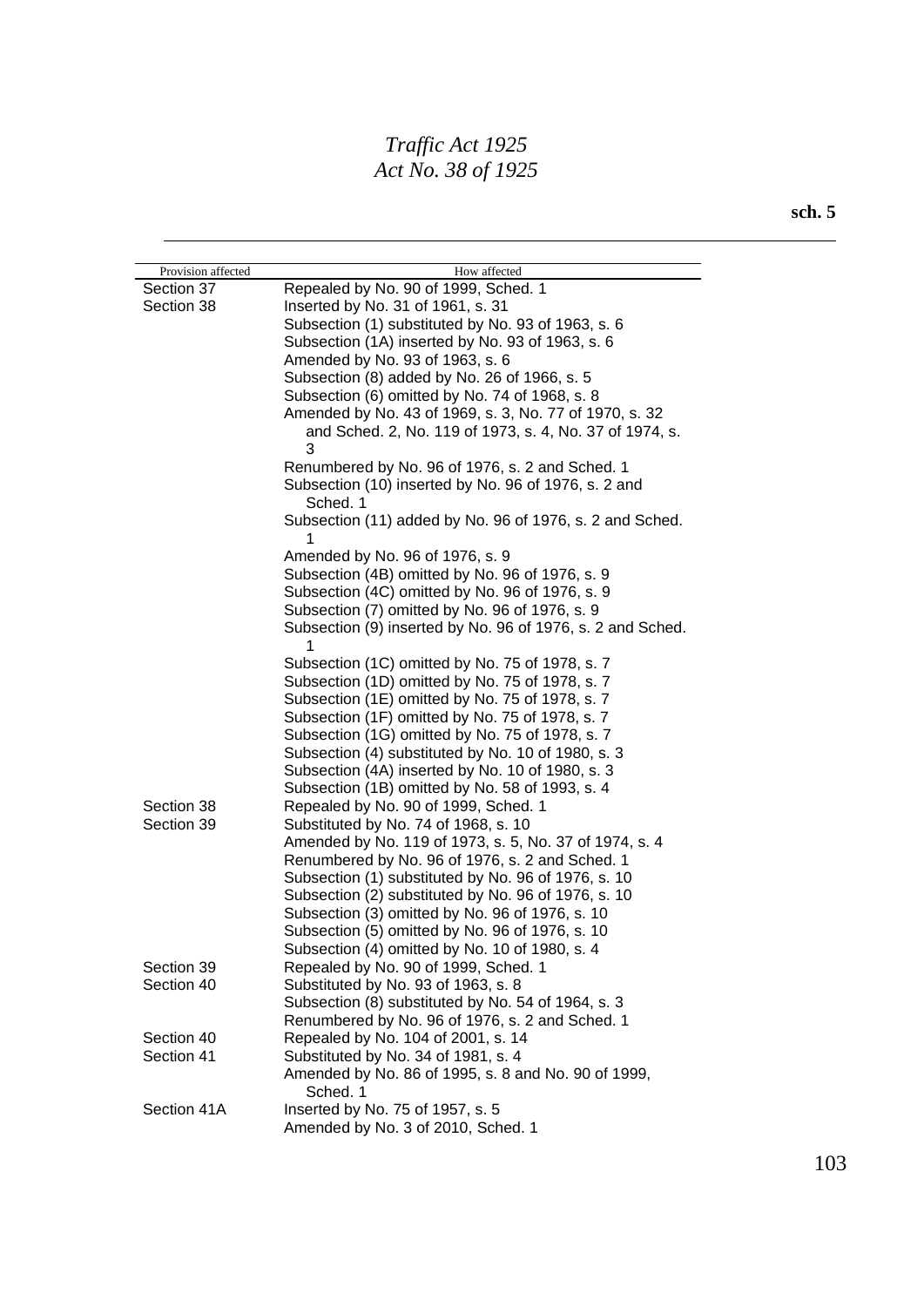## **sch. 5**

| Provision affected<br>Section 41B | How affected<br>Inserted by No. 34 of 1981, s. 5         |
|-----------------------------------|----------------------------------------------------------|
|                                   |                                                          |
|                                   | Repealed by No. 90 of 1999, Sched. 1                     |
|                                   | Inserted by No. 23 of 2001, s. 4                         |
|                                   | Amended by No. 40 of 2009, s. 6 and No. 29 of 2021, s. 4 |
| Section 41C                       | Repealed by No. 77 of 1970, s. 32 and Sched. 2           |
|                                   | Inserted by No. 23 of 2001, s. 4                         |
|                                   | Amended by No. 40 of 2009, s. 7                          |
| Section 41CA                      | Inserted by No. 29 of 2021, s. 5                         |
| Section 41D                       | Repealed by No. 77 of 1970, s. 32 and Sched. 2           |
|                                   | Inserted by No. 40 of 2009, s. 8                         |
| Section 41E                       | Inserted by No. 40 of 2009, s. 8                         |
| Section 41F                       | Inserted by No. 40 of 2009, s. 8                         |
|                                   | Amended by No. 4 of 2017, Sched. 1                       |
| Section 41G                       | Inserted by No. 40 of 2009, s. 8                         |
| Section 41H                       | Inserted by No. 40 of 2009, s. 8                         |
| Section 41I                       | Inserted by No. 40 of 2009, s. 8                         |
| Section 41J                       | Inserted by No. 40 of 2009, s. 8                         |
| Section 42                        | Amended by No. 36 of 1958, s. 4 and Sched. 5, 25 Geo. V  |
|                                   | No. 78                                                   |
|                                   | Repealed by No. 104 of 2001, s. 15                       |
|                                   | Inserted by No. 40 of 2009, s. 8                         |
| Section 43                        | Amended by No. 36 of 1958, s. 4 and Sched. 5, 25 Geo. V  |
|                                   | No. 78                                                   |
|                                   | Substituted by No. 104 of 2001, s. 16                    |
|                                   | Amended by No. 4 of 2017, Sched. 1                       |
| Section 43A                       | Inserted by No. 26 of 1966, s. 9                         |
|                                   | Subsection (1A) inserted by No. 37 of 1976, s. 4         |
|                                   | Subsection (1B) inserted by No. 37 of 1976, s. 4         |
|                                   | Subsection (1C) inserted by No. 37 of 1976, s. 4         |
|                                   | Subsection (1D) inserted by No. 37 of 1976, s. 4         |
|                                   | Amended by No. 52 of 1978, s. 4 and Sched. 1             |
|                                   | Repealed by No. 71 of 1999, s. 4                         |
| Part IVA                          | Inserted by No. 50 of 1971, s. 4                         |
| Section 43AA                      | Inserted by No. 58 of 1993, s. 5                         |
|                                   | Repealed by No. 90 of 1999, Sched. 1                     |
| Section 43B                       | Substituted by No. 34 of 1987, s. 7                      |
|                                   | Subsection (2) substituted by No. 71 of 1999, s. 10      |
|                                   | Repealed by No. 90 of 1999, Sched. 1                     |
| Section 43C                       | Inserted by No. 50 of 1971, s. 4                         |
|                                   | Amended by No. 96 of 1976, s. 11                         |
|                                   | Subsection (5) added by No. 96 of 1976, s. 11            |
|                                   | Repealed by No. 90 of 1999, Sched. 1                     |
| Section 43D                       |                                                          |
|                                   | Inserted by No. 50 of 1971, s. 4                         |
|                                   | Amended by No. 34 of 1987, s. 8                          |
|                                   | Repealed by No. 90 of 1999, Sched. 1                     |
| Section 43DA                      | Inserted by No. 54 of 1992, s. 6                         |
|                                   | Repealed by No. 90 of 1999, Sched. 1                     |
| Section 43DB                      | Inserted by No. 54 of 1992, s. 6                         |

104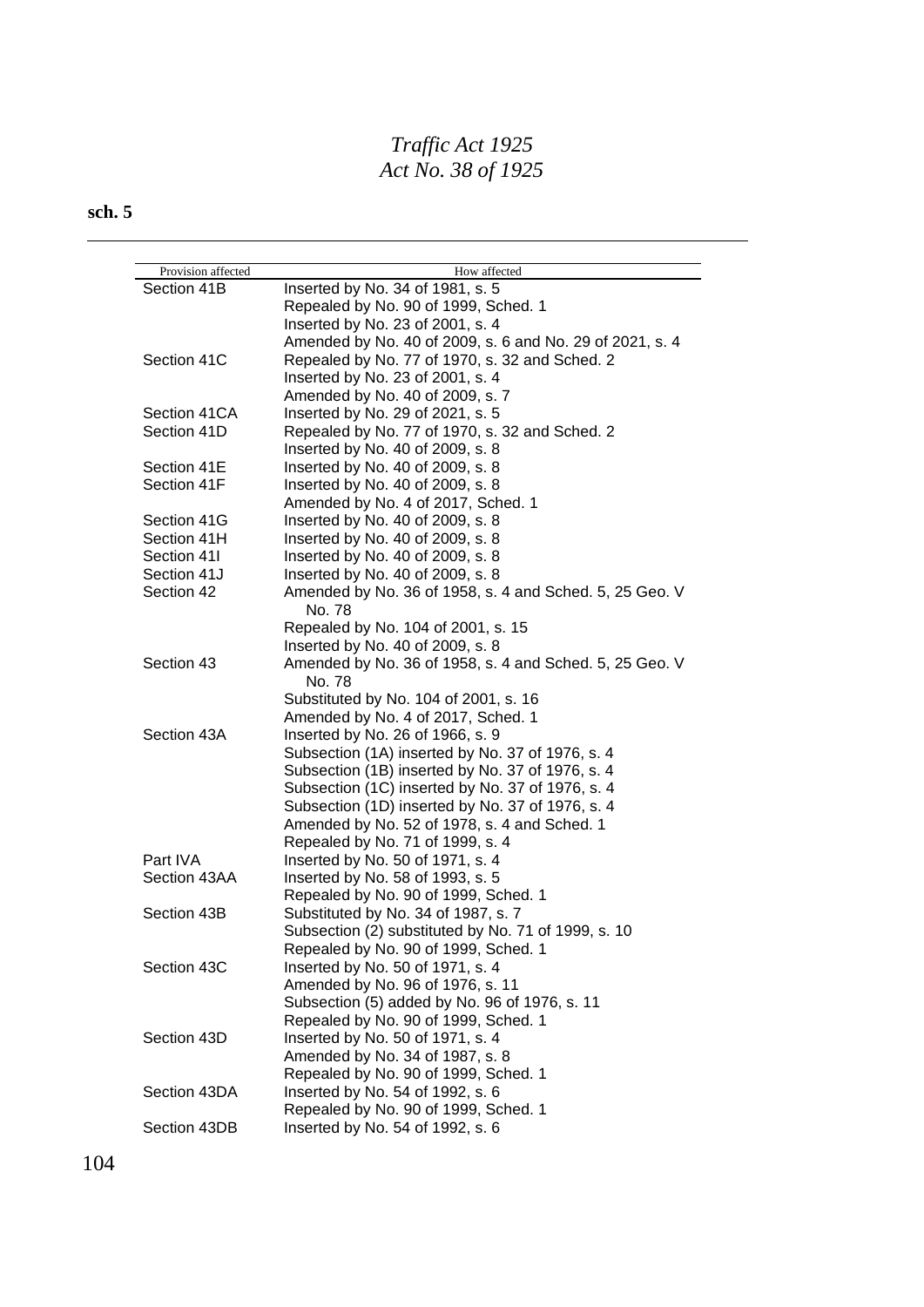| Provision affected               | How affected                                                   |
|----------------------------------|----------------------------------------------------------------|
|                                  | Repealed by No. 90 of 1999, Sched. 1                           |
| Section 43E                      | Inserted by No. 50 of 1971, s. 4                               |
|                                  | Amended by No. 30 of 1974, s. 2 and Sched. 1                   |
|                                  | Subsection (1A) inserted by No. 96 of 1976, s. 12              |
|                                  | Subsection (3) substituted by No. 96 of 1976, s. 12            |
|                                  | Subsection (4) substituted by No. 34 of 1981, s. 6             |
|                                  | Subsection (4A) inserted by No. 34 of 1981, s. 6               |
|                                  | Subsection (4B) inserted by No. 34 of 1981, s. 6               |
|                                  | Subsection (4C) inserted by No. 34 of 1981, s. 6               |
|                                  | Subsection (7) omitted by No. 99 of 1982, s. 3 and Sched.<br>2 |
|                                  | Amended by No. 34 of 1987, s. 9                                |
|                                  | Subsection (3A) inserted by No. 34 of 1987, s. 9               |
|                                  | Subsection (3B) inserted by No. 34 of 1987, s. 9               |
|                                  | Subsection (4AA) inserted by No. 34 of 1987, s. 9              |
|                                  | Amended by No. 58 of 1993, s. 6                                |
|                                  | Subsection (1B) inserted by No. 58 of 1993, s. 6               |
|                                  | Amended by No. 58 of 1993, s. 6                                |
|                                  | Repealed by No. 90 of 1999, Sched. 1                           |
| Section 43EA                     | Inserted by No. 58 of 1993, s. 7                               |
|                                  | Repealed by No. 90 of 1999, Sched. 1                           |
| Section 43EB                     | Inserted by No. 58 of 1993, s. 7                               |
|                                  | Repealed by No. 90 of 1999, Sched. 1                           |
| Section 43F                      | Inserted by No. 50 of 1971, s. 4                               |
|                                  | Subsection (5) omitted by No. 61 of 1981, s. 13                |
|                                  | Subsection (6) omitted by No. 61 of 1981, s. 13                |
|                                  | Subsection (7) omitted by No. 61 of 1981, s. 13                |
|                                  | Subsection (1AA) inserted by No. 58 of 1993, s. 8              |
|                                  | Subsection (3) inserted by No. 58 of 1993, s. 8                |
|                                  | Subsection (4) inserted by No. 58 of 1993, s. 8                |
|                                  | Repealed by No. 90 of 1999, Sched. 1                           |
| Part IVB                         | Inserted by No. 50 of 1971, s. 4                               |
| Division 1 of Part<br><b>IVB</b> | Inserted by No. 27 of 2004, s. 5                               |
| Section 43G                      | Repealed by No. 34 of 1987, s. 10                              |
|                                  | Inserted by No. 27 of 2004, s. 5                               |
|                                  | Amended by No. 45 of 2016, s. 4                                |
| Section 43GA                     | Inserted by No. 27 of 2004, s. 5                               |
| Section 43GB                     | Inserted by No. 27 of 2004, s. 5                               |
|                                  | Amended by No. 45 of 2016, s. 5                                |
| Section 43GC                     | Inserted by No. 27 of 2004, s. 5                               |
|                                  | Substituted by No. 27 of 2008, Sched. 1                        |
| Division 2 of Part<br>IVB.       | Heading inserted by No. 27 of 2004, s. 6                       |
| Section 43H                      | Inserted by No. 50 of 1971, s. 4                               |
|                                  | Amended by No. 96 of 1976, s. 13, No. 10 of 1978, s. 2,        |
|                                  | No. 76 of 1979, s. 5, No. 34 of 1987, s. 11, No. 41 of         |
|                                  | 1987, s. 6, No. 86 of 1995, s. 9, No. 90 of 1999, Sched.       |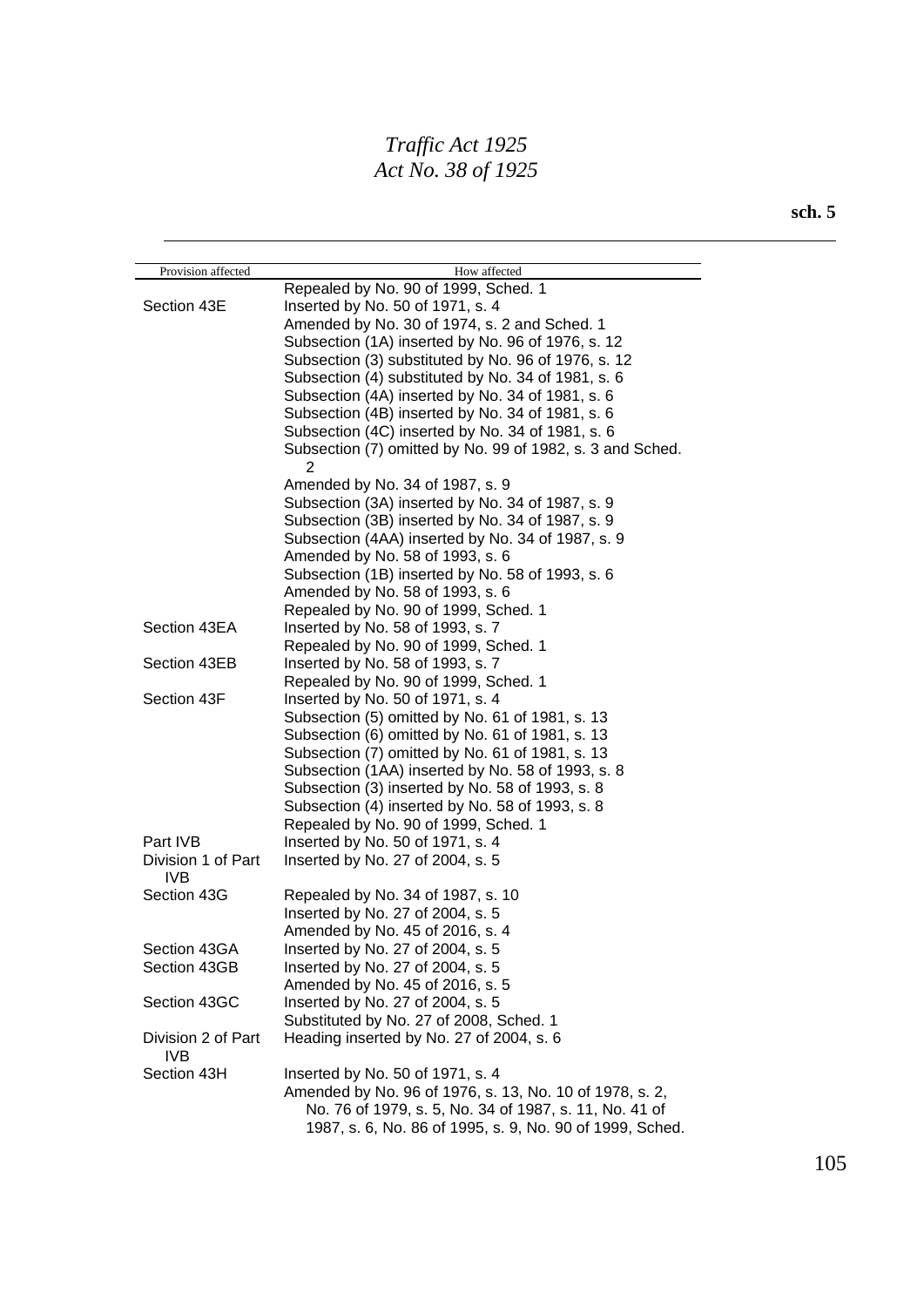| Provision affected | How affected                                               |
|--------------------|------------------------------------------------------------|
|                    | 1, No. 72 of 2007, Sched. 1 and No. 10 of 2008, s. 12      |
| Section 43HA       | Inserted by No. 86 of 1995, s. 10                          |
|                    | Substituted by No. 72 of 2007, Sched. 1                    |
| Section 43HB       | Inserted by No. 86 of 1995, s. 10                          |
|                    | Amended by No. 90 of 1999, Sched. 1                        |
|                    | Substituted by No. 27 of 2004, s. 7                        |
| Section 43J        | Inserted by No. 50 of 1971, s. 4                           |
|                    | Amended by No. 10 of 1978, s. 3                            |
|                    | Subsection (1A) inserted by No. 10 of 1978, s. 3           |
|                    | Amended by No. 41 of 1987, s. 7                            |
|                    | Repealed by No. 72 of 2007, Sched. 1                       |
| Section 43K        | Inserted by No. 50 of 1971, s. 4                           |
|                    | Amended by No. 34 of 1987, s. 12, No. 41 of 1987, s. 8     |
|                    | Repealed by No. 72 of 2007, Sched. 1                       |
| Section 43L        | Inserted by No. 50 of 1971, s. 4                           |
|                    | Amended by No. 10 of 1978, s. 4, No. 76 of 1979, s. 6, No. |
|                    | 34 of 1987, s. 13, No. 41 of 1987, s. 9, No. 54 of 1992,   |
|                    | s. 7, No. 86 of 1995, s. 11                                |
|                    | Repealed by No. 86 of 1995, s. 11                          |
|                    | Substituted by No. 86 of 1995, s. 11                       |
|                    | Amended by No. 71 of 1999, s. 11, No. 90 of 1999, Sched.   |
|                    | 1, No. 67 of 2001, s. 5, No. 104 of 2001, s. 17, No. 27 of |
|                    | 2004, s. 8, No. 72 of 2007, Sched. 1 and No. 6 of 2008,    |
|                    | Sched. 1                                                   |
| Section 43LA       | Inserted by No. 86 of 1995, s. 12                          |
|                    | Repealed by No. 27 of 2004, s. 9                           |
| Section 43M        | Inserted by No. 50 of 1971, s. 4                           |
|                    | Amended by No. 41 of 1987, s. 10, No. 86 of 1995, s. 13,   |
|                    | No. 27 of 2004, s. 10, No. 72 of 2007, Sched. 1 and No.    |
|                    | 4 of 2017, Sched. 1                                        |
| Division 3 of Part | Heading inserted by No. 27 of 2004, s. 11                  |
| IVB                |                                                            |
| Section 43N        | Inserted by No. 34 of 1987, s. 14                          |
|                    | Amended by No. 71 of 1999, s. 12, No. 90 of 1999, Sched.   |
|                    | 1 and No. 104 of 2001, s. 18                               |
| Section 43O        | Inserted by No. 27 of 2004, s. 12                          |
| Section 43P        | Inserted by No. 86 of 1995, s. 14                          |
|                    | Amended by No. 90 of 1999, Sched. 1                        |
| Section 43Q        | Inserted by No. 90 of 1999, Sched. 1                       |
|                    | Amended by No. 80 of 2001, Sched. 1 and No. 27 of 2004,    |
|                    | s. 13                                                      |
| Section 44         | Amended by No. 31 of 1961, s. 36, No. 31 of 1961, s. 36    |
|                    | and s. 56 and Sched. 2, 25 Geo. V No. 78 and No. 90 of     |
|                    | 1999, Sched. 1                                             |
| Section 45         | Substituted by No. 83 of 1958, s. 8                        |
|                    | Amended by No. 23 of 1959, s. 6, No. 74 of 1968, s. 11,    |
|                    | No. 94 of 1971, s. 6 and No. 90 of 1999, Sched. 1          |
| Section 46         | Amended by 25 Geo. V No. 78                                |
|                    |                                                            |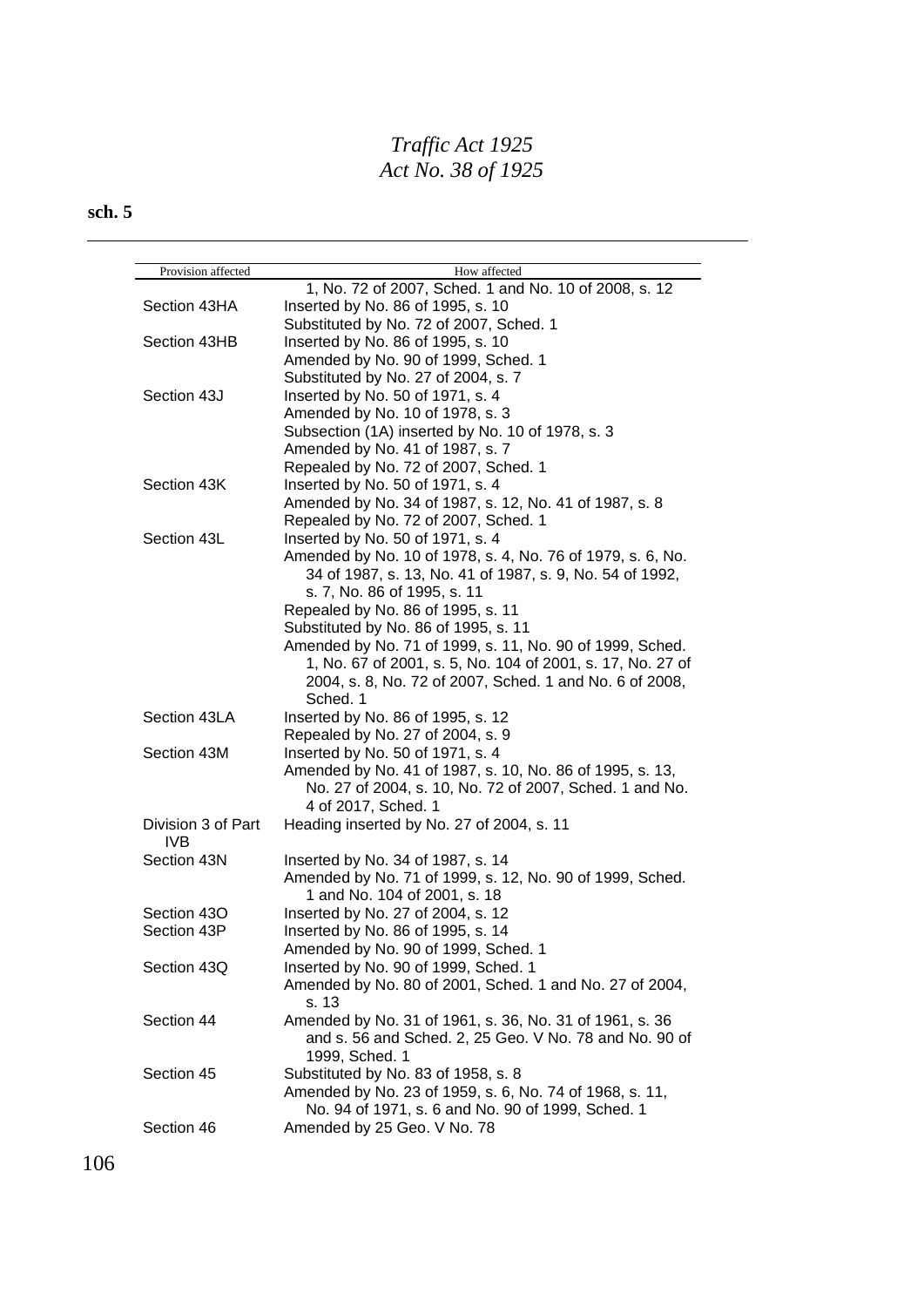| Provision affected | How affected                                               |
|--------------------|------------------------------------------------------------|
|                    | Repealed by No. 90 of 1999, Sched. 1                       |
| Section 47         | Repealed by No. 31 of 1961, s. 37                          |
| Section 48         | Amended by No. 36 of 1958, s. 4 and Sched. 5 and 25        |
|                    | Geo. V No. 78                                              |
| Section 49         | Substituted by No. 31 of 1961, s. 38                       |
| Section 49A        | Inserted by No. 41 of 1987, s. 11                          |
|                    | Substituted by No. 32 of 2018, s. 6                        |
| Section 49B        | Inserted by No. 53 of 1997, Sched. 1                       |
|                    | Repealed by No. 90 of 1999, Sched. 1                       |
| Section 50         | Amended by 25 Geo. V No. 78                                |
| Section 51         | Amended by 1 Geo. VI No. 74, s. 2, 17 Geo. V No. 46, s. 8, |
|                    | 21 Geo. V No. 52, s. 3, No. 36 of 1958, s. 4 and Sched.    |
|                    | 5, No. 31 of 1961, s. 39 and s. 56 and Sched. 2, 25        |
|                    | Geo. V No. 78, No. 37 of 1976, s. 6, No. 19 of 1981, s.    |
|                    | 7, No. 29 of 1984, s. 3 and Sched. 1, No. 54 of 1992, s.   |
|                    | 8, No. 86 of 1995, s. 15, No. 53 of 1997, Sched. 1, No.    |
|                    | 71 of 1999, s. 13, No. 90 of 1999, Sched. 1 and No. 67     |
|                    | of 2001, s. 6                                              |
| Section 51A        | Repealed by No. 66 of 1975, s. 7                           |
|                    | Inserted by No. 67 of 2001, s. 7                           |
|                    | Repealed by No. 7 of 2002, s. 6                            |
| Section 51B        | Inserted by No. 67 of 2001, s. 7                           |
|                    | Repealed by No. 7 of 2002, s. 6                            |
| Section 52         | Substituted by No. 41 of 1987, s. 13 and Sched. 1          |
|                    | Amended by No. 71 of 1999, s. 14                           |
| Section 53         | Substituted by 1 Geo. VI No. 74, s. 2, 25 Geo. V No. 78    |
|                    | Amended by No. 90 of 1999, Sched. 1 and No. 22 of 2001,    |
|                    | s. 10                                                      |
| Section 54         | Inserted by No. 107 of 1980, s. 5                          |
|                    | Amended by No. 41 of 1987, s. 12, No. 54 of 1992, s. 9,    |
|                    | No. 86 of 1995, s. 16                                      |
|                    | Substituted by No. 86 of 1995, s. 16                       |
|                    | Amended by No. 90 of 1999, Sched. 1 and No. 72 of 2007,    |
|                    | Sched. 1                                                   |
| Section 56         | Amended by 25 Geo. V No. 78 and No. 90 of 1999, Sched.     |
|                    |                                                            |
| Part VI            | Inserted by 21 Geo. V No. 52, s. 3                         |
|                    | Heading substituted by No. 36 of 1958, s. 4 and Sched. 5   |
| Section 57         | Repealed by No. 28 of 1995, s. 18                          |
| Section 58         | Inserted by 21 Geo. V No. 52, s. 3                         |
|                    | Amended by No. 36 of 1958, s. 4 and Sched. 5, 24 Geo. V    |
|                    | No. 43, s. 4, No. 31 of 1961, s. 41, No. 53 of 1997,       |
|                    | Sched. 1 and No. 80 of 2001, Sched. 1                      |
| Section 59         | Amended by 1 Geo. VI No. 74, s. 2                          |
|                    | Inserted by 21 Geo. V No. 52, s. 3                         |
|                    | Amended by No. 36 of 1958, s. 4 and Sched. 5, No. 31 of    |
|                    | 1961, s. 42, 25 Geo. V No. 78, No. 94 of 1971, s. 7, No.   |
|                    | 94 of 1971, s. 7 and Sched. and No. 71 of 2003, s. 4       |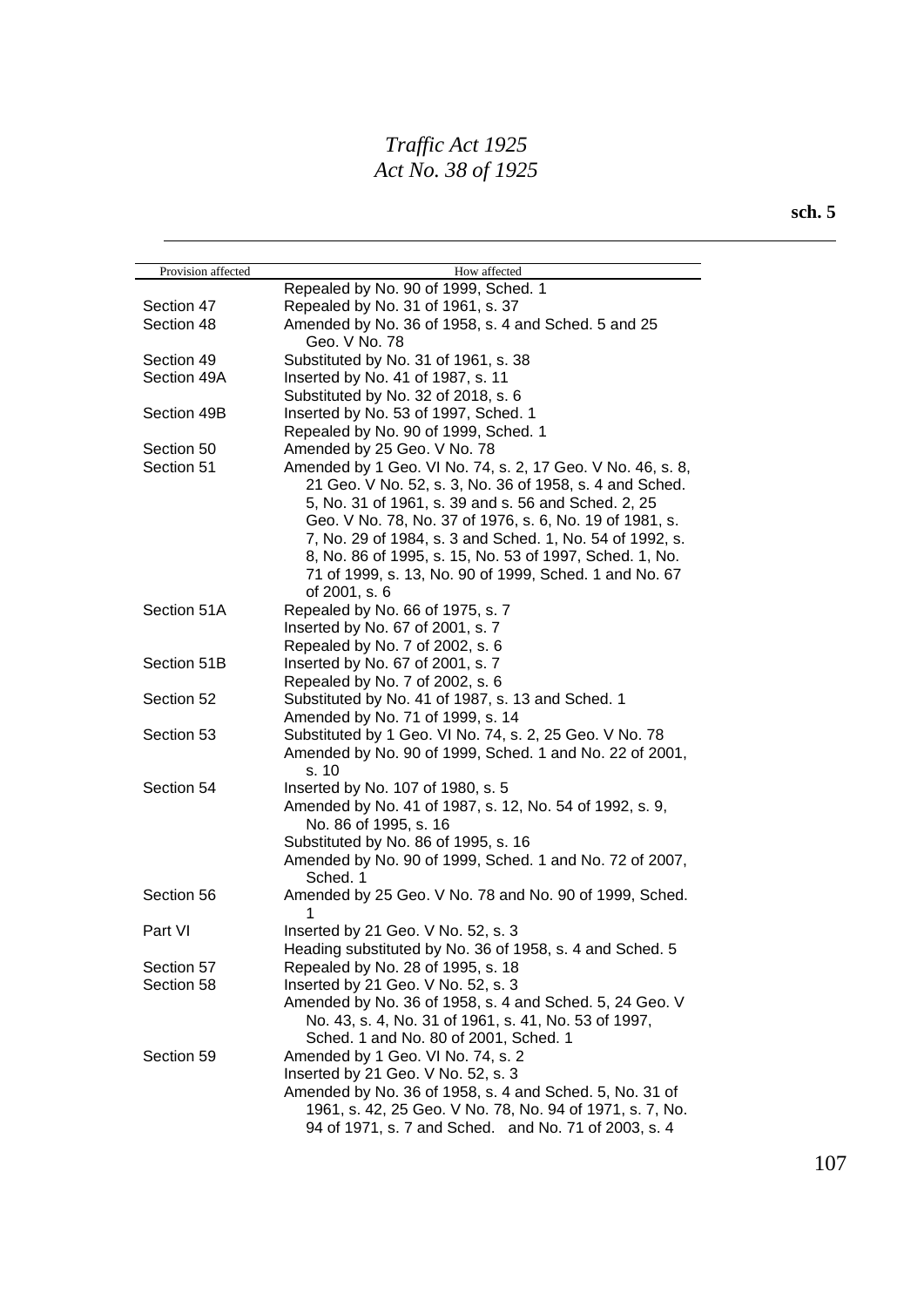| Provision affected | How affected                                            |
|--------------------|---------------------------------------------------------|
| Section 60         | Inserted by 21 Geo. V No. 52, s. 3                      |
|                    | Amended by No. 36 of 1958, s. 4 and Sched. 5 and No. 94 |
|                    | of 1971, s. 8                                           |
| Section 61         | Inserted by 21 Geo. V No. 52, s. 3                      |
|                    | Amended by No. 36 of 1958, s. 4 and Sched. 5 and No. 31 |
|                    | of 1961, s. 43 and s. 56 and Sched. 2                   |
| Part VII           | Repealed by No. 71 of 1973, s. 35 and Sched. 3          |
| Part VII           | Inserted by No. 57 of 1997, s. 6                        |
|                    | Repealed by No. 30 of 2013, Sched. 1                    |
| Section 62         | Repealed by No. 71 of 1973, s. 35 and Sched. 3          |
|                    | Inserted by No. 57 of 1997, s. 6                        |
|                    | Repealed by No. 30 of 2013, Sched. 1                    |
| Section 63         | Repealed by No. 71 of 1973, s. 35 and Sched. 3          |
|                    | Inserted by No. 57 of 1997, s. 6                        |
|                    | Repealed by No. 30 of 2013, Sched. 1                    |
| Section 64         | Repealed by No. 71 of 1973, s. 35 and Sched. 3          |
|                    | Inserted by No. 57 of 1997, s. 6                        |
|                    | Repealed by No. 30 of 2013, Sched. 1                    |
| Section 65         | Repealed by No. 71 of 1973, s. 35 and Sched. 3          |
|                    | Inserted by No. 57 of 1997, s. 6                        |
|                    | Repealed by No. 30 of 2013, Sched. 1                    |
| Section 66         | Repealed by No. 71 of 1973, s. 35 and Sched. 3          |
|                    | Inserted by No. 57 of 1997, s. 6                        |
|                    | Repealed by No. 30 of 2013, Sched. 1                    |
| Section 67         | Repealed by No. 71 of 1973, s. 35 and Sched. 3          |
|                    | Inserted by No. 57 of 1997, s. 6                        |
|                    | Repealed by No. 30 of 2013, Sched. 1                    |
| Section 68         | Repealed by No. 71 of 1973, s. 35 and Sched. 3          |
|                    | Inserted by No. 57 of 1997, s. 6                        |
|                    | Repealed by No. 30 of 2013, Sched. 1                    |
| Section 69         | Repealed by No. 71 of 1973, s. 35 and Sched. 3          |
|                    | Inserted by No. 57 of 1997, s. 6                        |
|                    | Repealed by No. 30 of 2013, Sched. 1                    |
| Section 70         | Repealed by No. 71 of 1973, s. 35 and Sched. 3          |
|                    | Inserted by No. 57 of 1997, s. 6                        |
|                    | Repealed by No. 30 of 2013, Sched. 1                    |
| Section 71         | Repealed by No. 71 of 1973, s. 35 and Sched. 3          |
|                    | Inserted by No. 57 of 1997, s. 6                        |
|                    | Repealed by No. 30 of 2013, Sched. 1                    |
| Section 72         | Repealed by No. 71 of 1973, s. 35 and Sched. 3          |
|                    | Inserted by No. 57 of 1997, s. 6                        |
|                    | Repealed by No. 30 of 2013, Sched. 1                    |
| Section 73         | Repealed by No. 71 of 1973, s. 35 and Sched. 3          |
|                    | Inserted by No. 57 of 1997, s. 6                        |
|                    | Repealed by No. 30 of 2013, Sched. 1                    |
| Section 74         | Repealed by No. 71 of 1973, s. 35 and Sched. 3          |
|                    | Inserted by No. 57 of 1997, s. 6                        |
|                    | Repealed by No. 30 of 2013, Sched. 1                    |